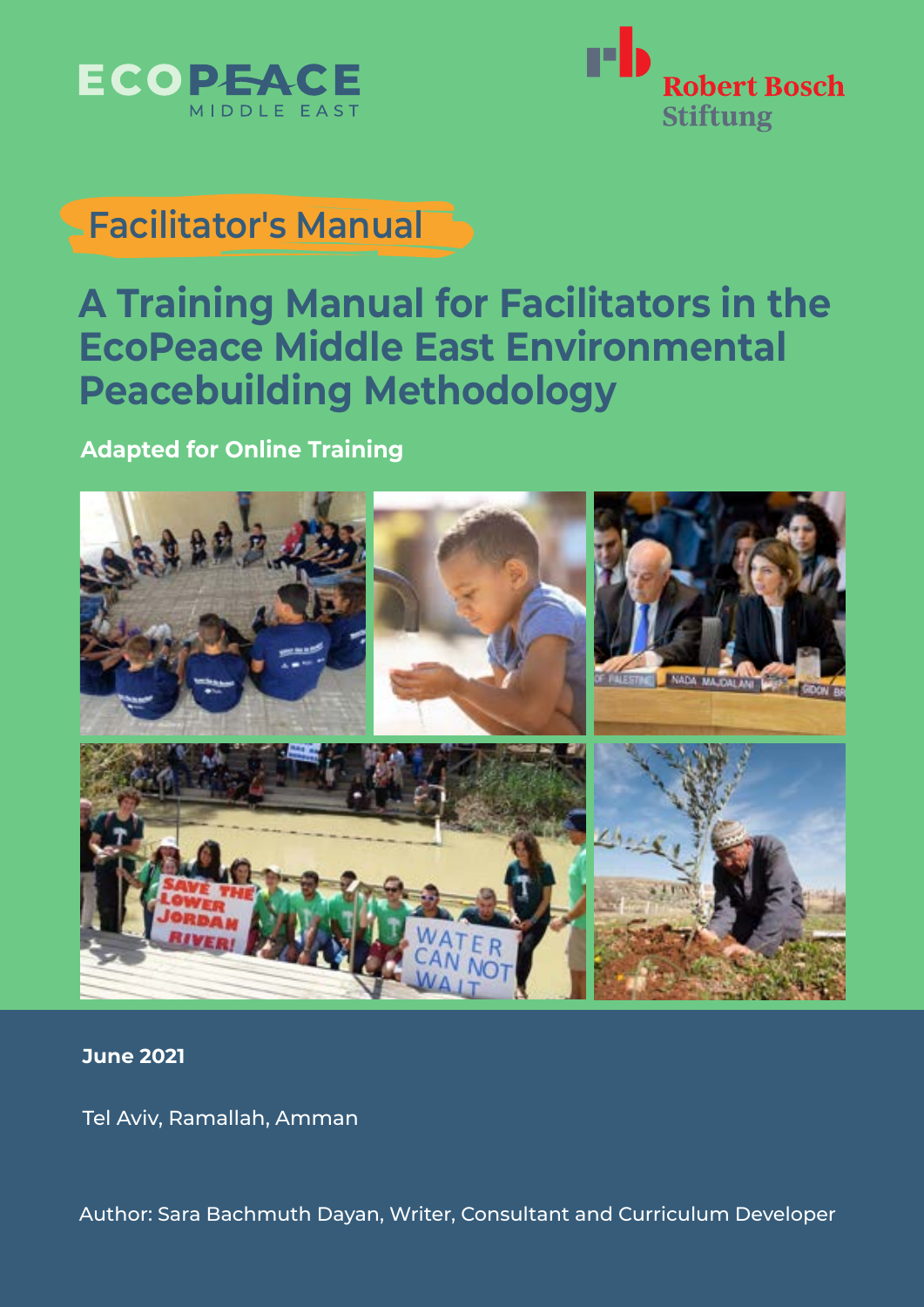



## **Facilitator's Manual**

# **A Training Manual for Facilitators in the EcoPeace Middle East Environmental Peacebuilding Methodology**

**Adapted for Online Training**

**June 2021**

**Tel Aviv, Ramallah, Amman**

**Author:** Sara Bachmuth Dayan, Writer, Consultant and Curriculum Developer



ECOPEACE 1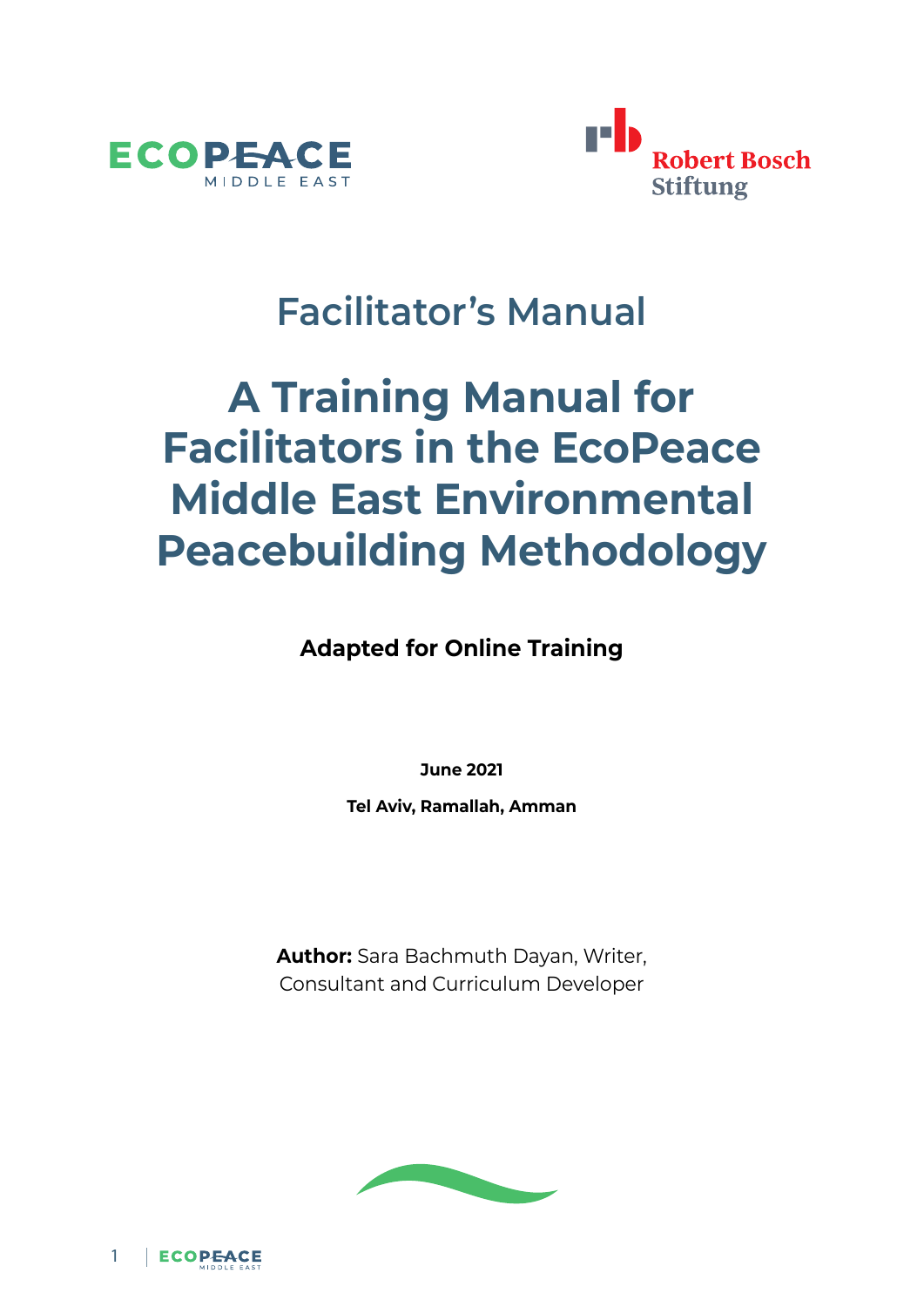**Acknowledgements:** EcoPeace would like to credit and thank the Co-Directors, Gidon Bromberg, Israeli Director, Nada Majdalani, Palestinian Director & Yana Abu Taleb, Jordanian Director for their assistance. Thank you to Gidon Bromberg, Israeli Director, Abdel Rahman Sultan, Jordanian Program Manager, Uri Ginott, Israeli External & Governmental Affairs Officer, Bashar Al Shawa, Palestinian External & Governmental Affairs Officer, Mahmoud Driaat, Palestinian Projects Manager and Nadav Tal, Israeli Water Officer for giving their time and knowledge in interviews with the author. Thank you to Giulia Giordano, Ph.D., former director of International Programs, EcoPeace Middle East for her initiative and input.

**ECOPEACE MIDDLE EAST** is a unique organization at the forefront of the environmental peacemaking movement. As a tri-lateral organization that brings together Jordanian, Palestinian, and Israeli environmentalists, our primary objective is the promotion of cooperative efforts to protect our shared environmental heritage. In so doing, we seek to advance both sustainable regional development and the creation of necessary conditions for lasting peace in our region. EcoPeace has offices in Amman, Ramallah, and Tel-Aviv.

For more information on EcoPeace Middle East or to download any of our publications please visit: [www.ecopeaceme.org](http://www.ecopeaceme.org)

© All Rights Reserved. No part of this publication may be reproduced, stored in retrieval system or transmitted in any form or by any means, mechanical, photocopying, recording, or otherwise, for commercial use without prior permission by EcoPeace Middle East. The text can be used for educational and research purposes with full accreditation to EcoPeace Middle East.

Designed by: Ayelet Tikotzky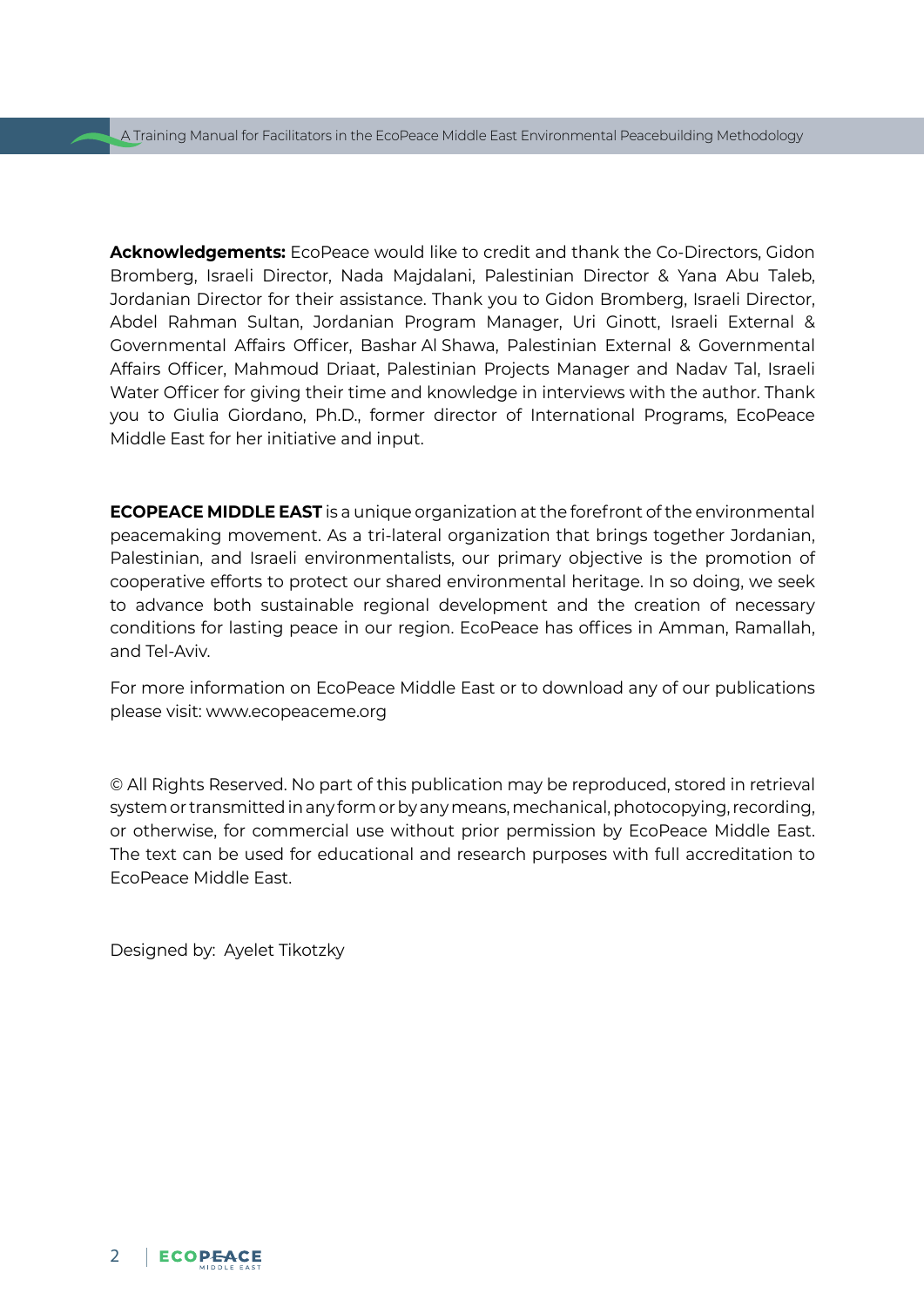## **Training Manual for Facilitators to Learn and Apply EcoPeace's Environmental Peacebuilding Methodologies**

## **Adapted for Online Training**

## **Training Manual for EcoPeace Facilitators**

Overview: Using a combination of experiential facilitation methods and EcoPeace presentations, this version of the training manual has been adapted for online learning. It offers a means for practitioners to learn, explore and adapt to their own realities the EcoPeace environmental peacebuilding model. The manual opens with an introduction to environmental peacebuilding and is followed by exploration of EcoPeace's bottomup and top-down methodologies.

## **Important Information:**

#### **The Training Manual-Online Version comprises three documents:**

- 1) **Manual for Facilitators** (this document)
- 2) **Share Screen PowerPoint** (separate PowerPoint slide presentation)
	- The facilitator will use this document as instructed in the facilitator guidelines throughout the training.
	- Each time this PowerPoint Slide Presentation is referred to in the facilitator's manual, it will be highlighted turquoise .
	- The facilitator should make a copy of this document as it entails typing in participant ideas directly into the Share Screen PowerPoint Slide Presentation during the workshops. By copying it, the original will be preserved.
	- OPTION: Instead of typing directly on the PowerPoint Slide Presentation in Slides 10-11, 13-14, 22, the facilitator may use a WHITEBOARD.
- 3) **Practitioner Workbook** (separate document)
	- The practitioners will receive this Workbook at the beginning of the workshops. The facilitator will refer the practitioners to this document throughout.
	- It is highly recommend that the practitioners print this out so they can write in it during the workshops and frequent group work.
	- Each time this document is referred to in the Facilitator's Manual, it will be highlighted in olive green.

This online program will use Zoom together with a Share Screen PowerPoint slide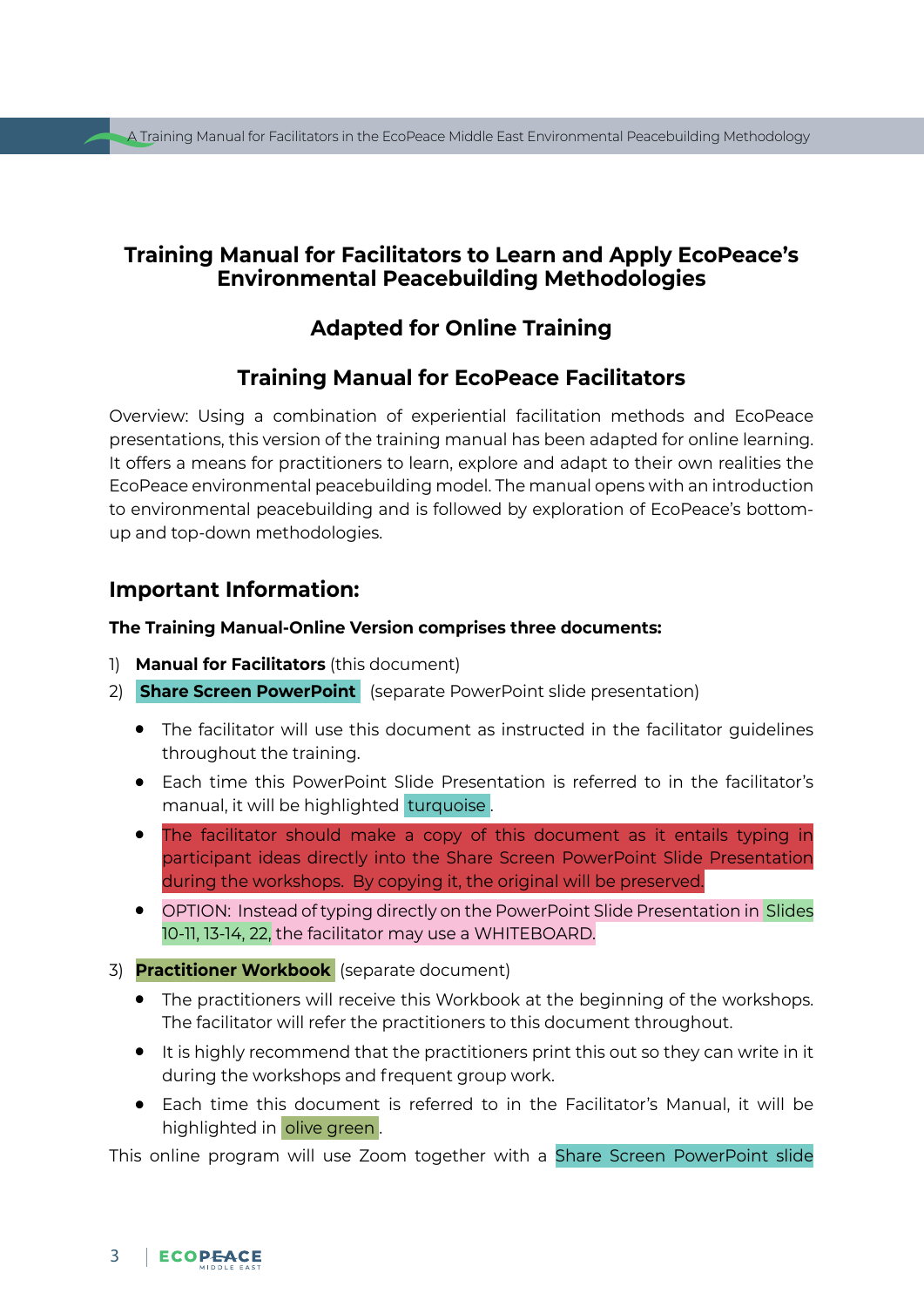presentation. The facilitator will share slides from this Share Screen document during the workshops. As well, the practitioners will receive copies of the Practitioner Workbooks which include the materials they will need during the workshops.

**Zoom:** The following features will be used frequently during the workshops to enable a more interactive practitioner experience.

#### **Breakout Rooms**

- **Chat** enable Chat for all participants to be able to write to one another
- **Share Screen** Enable Share Screen for all participants
- **Whiteboard** a whiteboard is optional and may be used instead of Share Screen PowerPoint slides 10-11, 13-14, 22.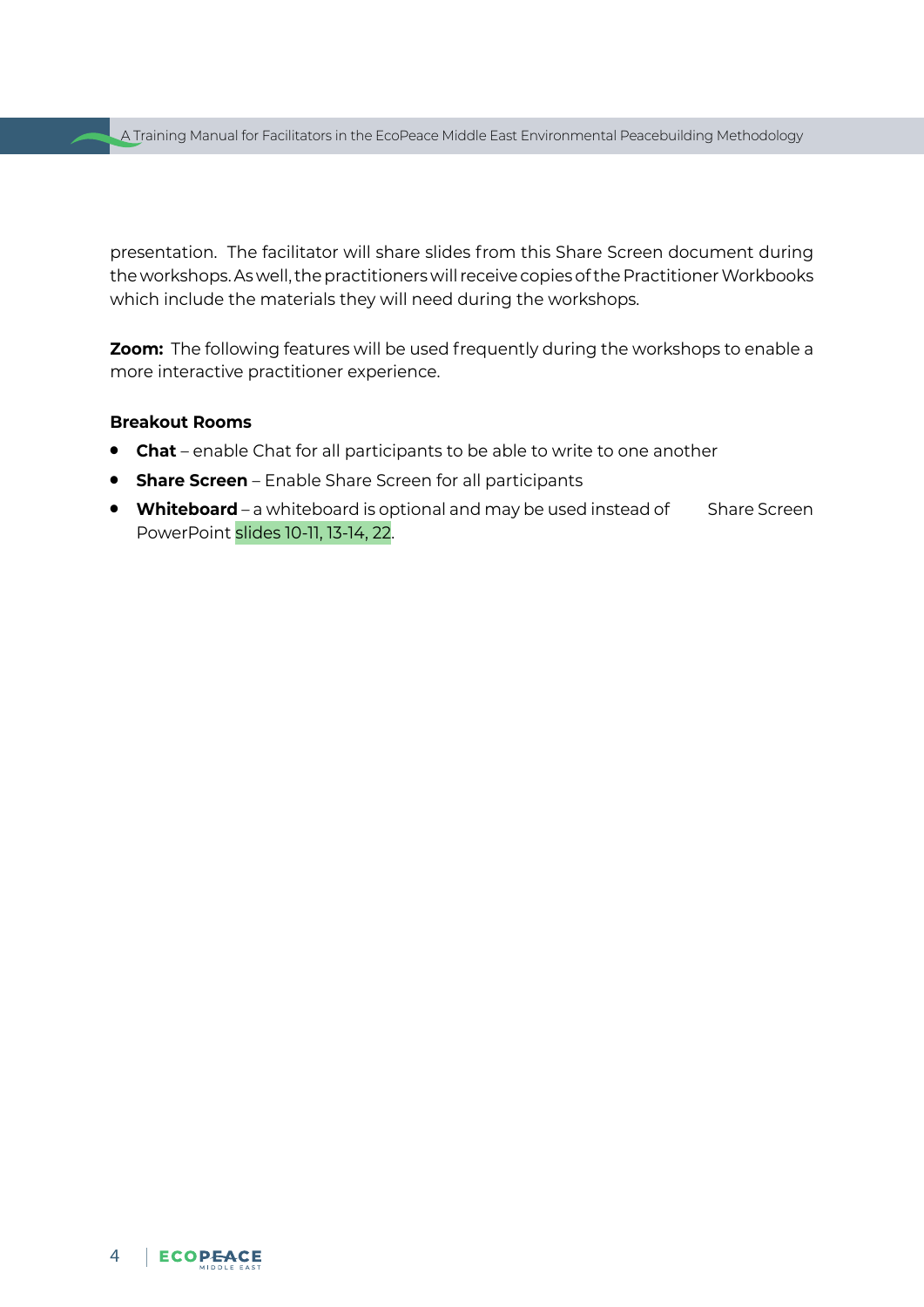A Training Manual for Facilitators in the EcoPeace Middle East Environmental Peacebuilding Methodology A Training Manual for Facilitators in the EcoPeace Middle East Environmental Peacebuilding Methodology

## Table of Contents

| Part 1: Introduction to EcoPeace and Environmental Peacebuilding |     |
|------------------------------------------------------------------|-----|
| Part 2: Bottom-Up Actions - Long-Term Investment                 | 41  |
| Part 3: Top-Down Advocacy - Must Be Flexible                     | 105 |

## **Color Key**

| Orange             | <b>Skill Builders</b>                             |
|--------------------|---------------------------------------------------|
| Green              | Reference Pages                                   |
| Gray               | Unit Headings                                     |
| Pink               | <b>EcoPeace Presentation</b>                      |
| Lavender           | <b>Experiential Activity</b>                      |
| Yellow             | <b>Highlighted Components within Units</b>        |
| <b>Red</b>         | <b>Attention Needed</b>                           |
| <b>Olive Green</b> | Worksheets in the Practioner Workbooks            |
| <b>Turquoise</b>   | <b>Share Screen PowerPoint Slide Presentation</b> |
| Light Pink         | Notes about option for Whiteboard                 |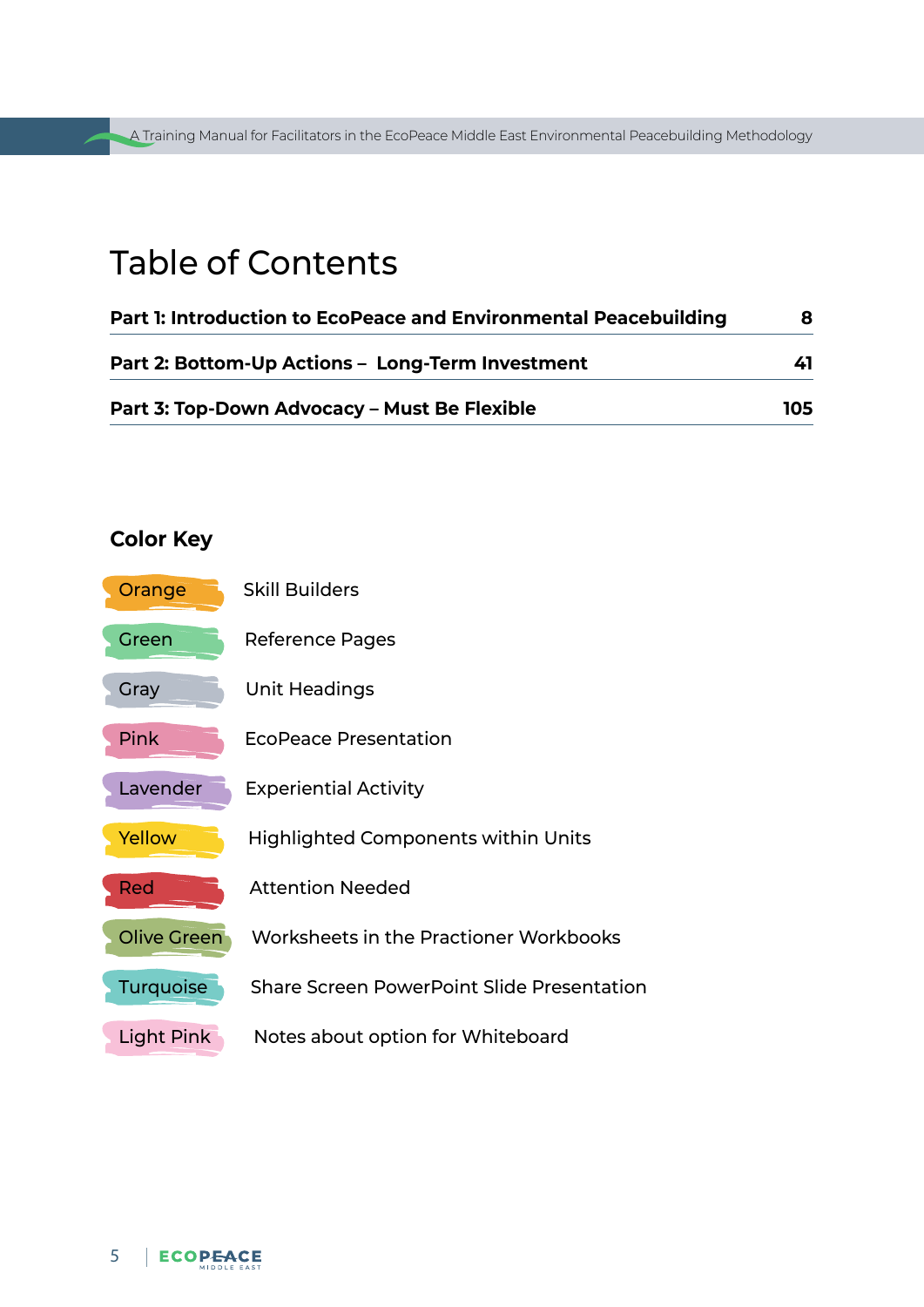## Table of Detailed Contents

| <b>Part 1: Introduction to EcoPeace and Environmental Peacebuilding</b>                |                  |
|----------------------------------------------------------------------------------------|------------------|
| Ice-Breaker-Quotes on Environmental Peacebuilding                                      | 10               |
| EcoPeace Presentation - Opening and Introduction                                       | 13 <sup>13</sup> |
| Reference Pages - EcoPeace - Introduction, Background and History                      | 14               |
| Experiential Activity – Passing a Glass of Water. What is Environmental Peacebuilding? | 20               |
| EcoPeace Presentation - Environmental Peacebuilding                                    | 24               |
| Reference Pages - Environmental Peacebuilding                                          | 24               |
| Skill Builder 1 - Negotiation Skills: From Conflict to Cooperation                     | 30               |

## **Part 2: Bottom-Up Actions – Long-Term Investment 41**

| -<br>٠<br> |  |
|------------|--|
|            |  |
|            |  |

| Bottom-Up – Anticipating Bottom-Up Mechanisms<br>Education, Awareness-Raising and Outreach/Trust-Building/Constituency Building                                                                                                        |     |
|----------------------------------------------------------------------------------------------------------------------------------------------------------------------------------------------------------------------------------------|-----|
| Part 1- Background of Jordan River Basin Simulation                                                                                                                                                                                    | 45  |
| The Jordan River Basin – Background Information, Part 1                                                                                                                                                                                | 51  |
| Skill Builders — Tools for Effective Communication and Facilitation of Stakeholder<br><b>Meetings</b><br><b>Skill Builder 2: Communication Skills</b><br>Skill Builder 3: Communication Skills: Intercultural Communication: Describe- |     |
| Analyze - Evaluate (DAE) Model of Intercultural Sensitivity and Communication                                                                                                                                                          | 57  |
| Skill Builder 3: Communication Skills: Intercultural Communication:<br>Describe-Analyze-Evaluate (DAE) Model of Intercultural Sensitivity and Communication                                                                            | 66  |
| Stakeholders - Bottom-up                                                                                                                                                                                                               | 73  |
| Bottom-up & Stakeholders                                                                                                                                                                                                               | 88  |
| Reference Pages - Practitioners' Workbook                                                                                                                                                                                              |     |
| Bottom-Up Community Work - A Long-Term Vision                                                                                                                                                                                          | 89  |
| After EcoPeace Presentation - Personal Reflection on stakeholders / Sharing ideas                                                                                                                                                      | 99  |
| EcoPeace Presentation - Good Water Neighbors                                                                                                                                                                                           | 100 |
| Reference Pages - Practitioners' Workbook Bottom-Up Programming<br><b>Good Water Neighbors</b>                                                                                                                                         | 101 |
| After EcoPeace Presentation - Personal Reflection on stakeholders / Sharing ideas                                                                                                                                                      | 103 |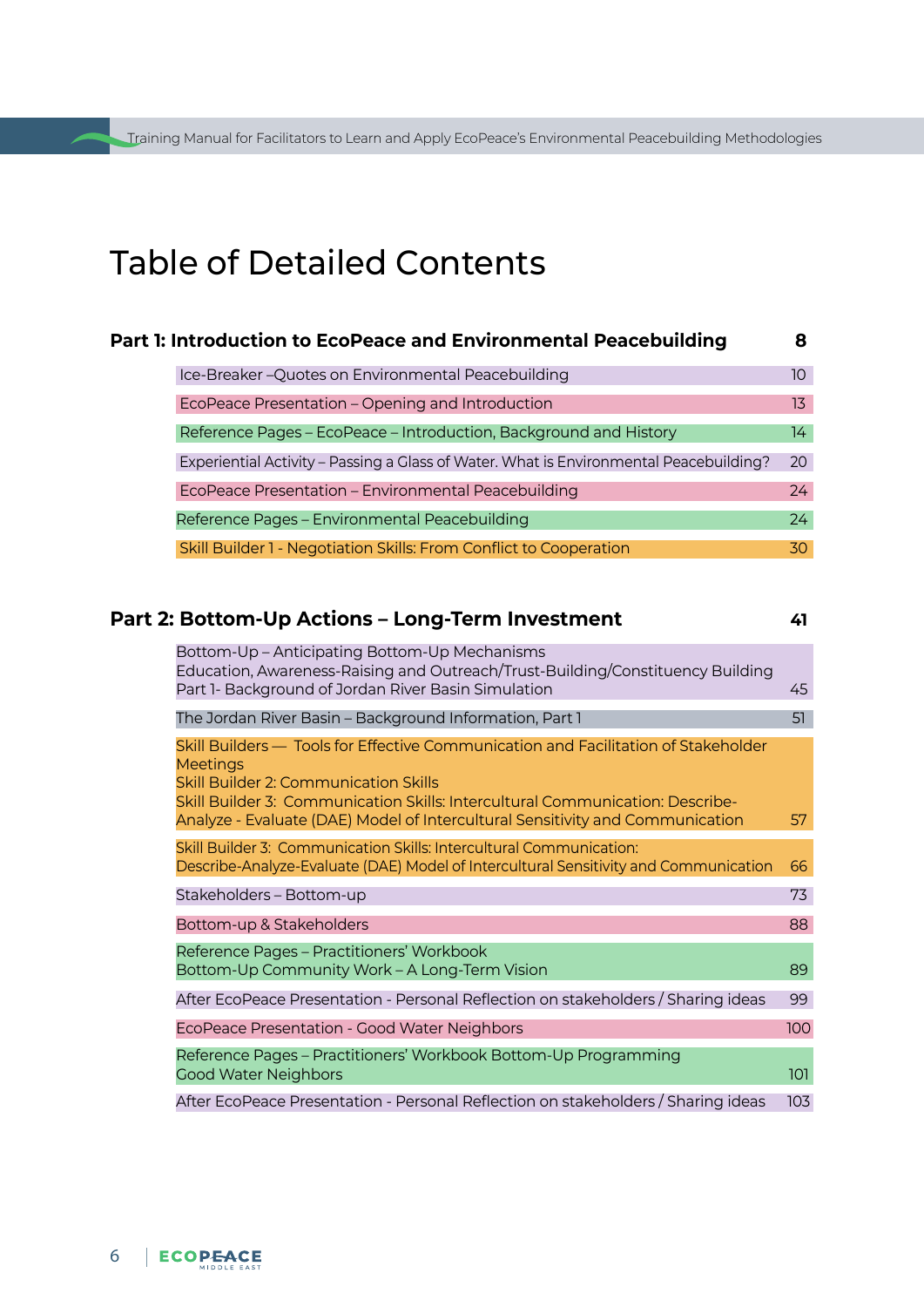A Training Manual for Facilitators in the EcoPeace Middle East Environmental Peacebuilding Methodology

| Part 3: Top-Down Advocacy - Must Be Flexible                                                                            | 105 |
|-------------------------------------------------------------------------------------------------------------------------|-----|
| Skill Builder 4 - Narrative Construction/Storytelling                                                                   | 109 |
| Top-Down Actions - Anticipating – Top-Down Mechanisms<br>Knowledge Mediation/National Advocacy / International Outreach | 116 |
| Part 2 – Background Information of Jordan River Basin Simulation                                                        | 117 |
| Part 2 - The Jordan River Basin - Background Information                                                                | 124 |
| Stakeholders - Top-Down<br><b>Predicting Stakeholders</b><br>Socratic Seminar - Preparatory Group Activity              |     |
| EcoPeace Presentation - EcoPeace Model - Top-Down work and Stakeholders                                                 | 144 |
| Final Reflection – Top Down – after EcoPeace presentation                                                               | 147 |
| Reference Pages for Practitioners' Workbook                                                                             | 148 |

## 7 |  $$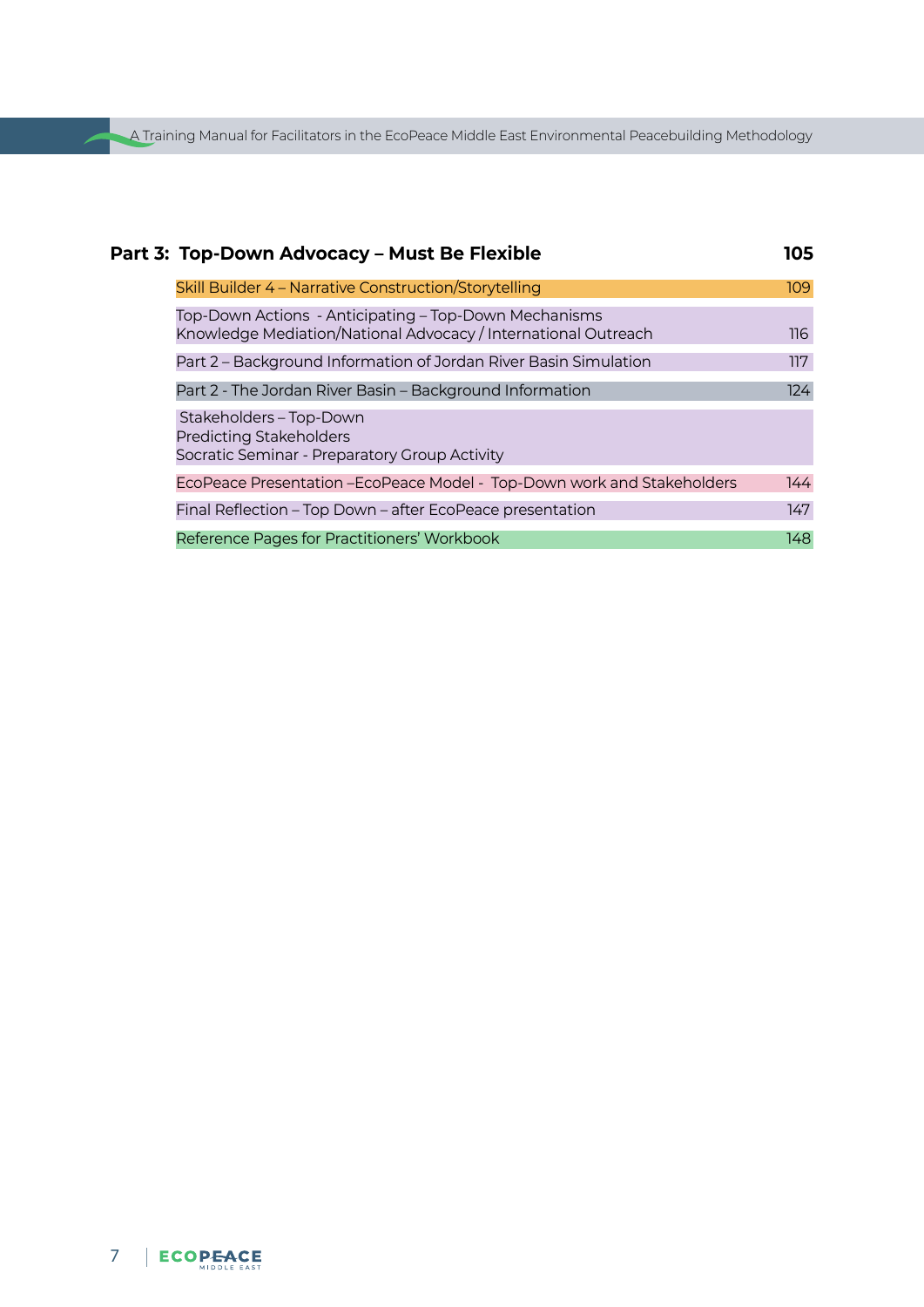## **Part 1**

# **Introduction to EcoPeace and Environmental Peacebuilding**

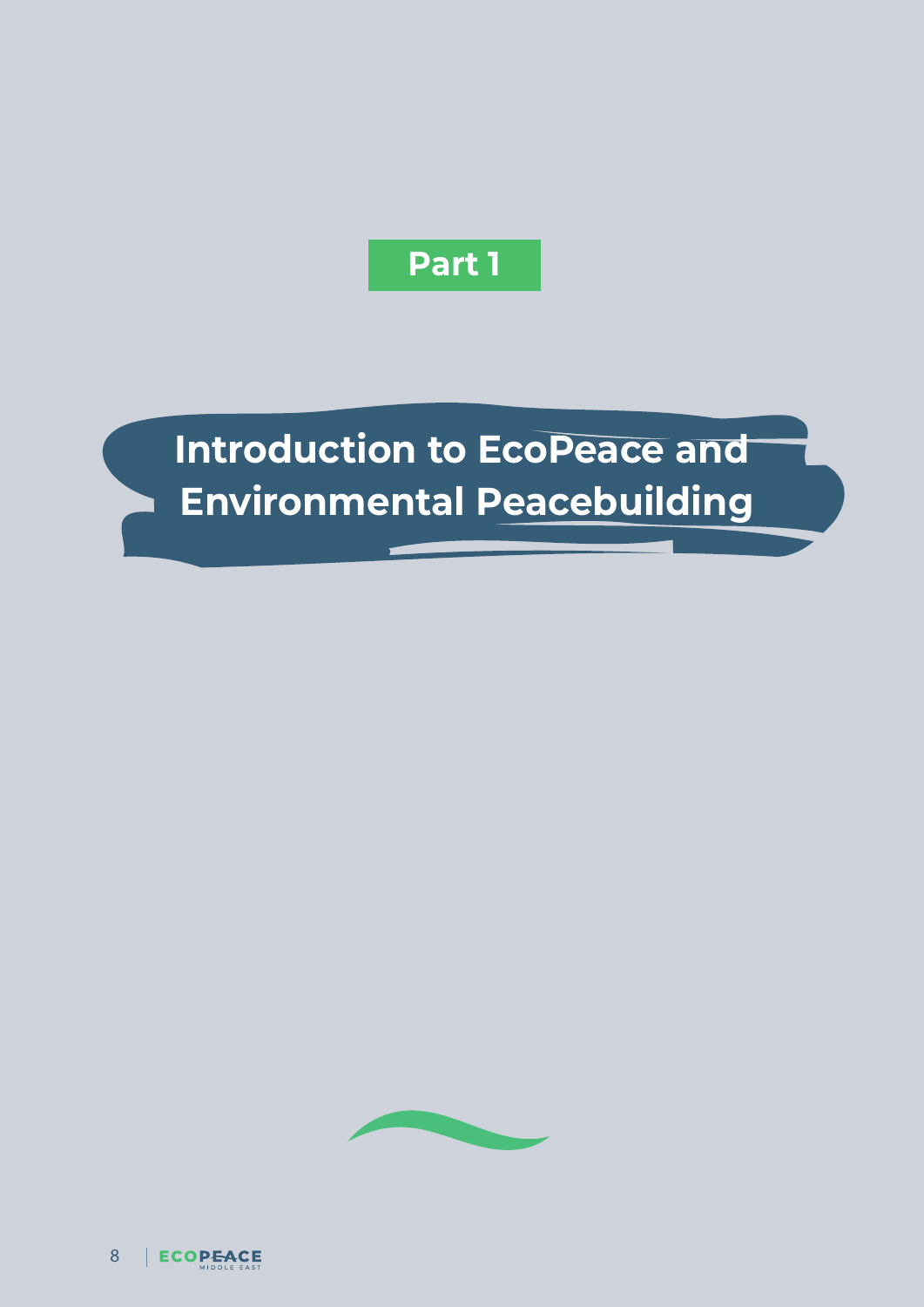## **List of All Materials and Sequencing – Part 1**

**1. Facilitator Manual** (this document)

**Share Screen PowerPoint** - (separate document) for use during online workshops. The facilitator should use and make a copy of this, NOT the original. It entails typing in participant ideas directly on Slide Presentation during the workshops. By copying it, the original will be preserved.

- OPTION to use a Whiteboard in place of some of the slides in the Share Screen PowerPoint slide presentation (Slides 10-11, 13-14, 22). In other words, the facilitator will write directly on the Whiteboard rather than the Share Screen PowerPoint.
- **2. Practitioner Workbook** (separate document)

#### **Part 1 – Introduction and Environmental Peacebuilding**

- **Environment Quotes**
	- 1. Environment Quotes (pages 5-7)
	- 2. Share Screen PowerPoint Environment Quotes Instructions and Quotes (slides 4-7)

#### **Pass the Glass of water - for environmental peacebuilding activity**

- 3. Share Screen PowerPoint Presentation Pass the Glass of Water Direction for Zoom passing - Instructions (slide 8)
- **Negotiation Skill builder:**
	- **> The Blinking Game**
		- Share Screen PowerPoint The Blinking Games Instructions and Debriefing (slides 9-11)
		- NOTE: The facilitator may use a Whiteboard instead of the Share Screen PowerPoint: Blinking Game Instructions and Debriefing, Slides 10-11. The facilitator will need the PowerPoint for instructions, slide 9.
		- Follow-up Scenarios Position-Interest Practice (pages 12-14)

This online program will use Zoom together with a Share Screen PowerPoint slide presentation. The facilitator will share slides from this Share Screen document during the workshops. As well, the practitioners will receive copies of the Practitioner Workbooks that include the materials they will need during the workshops.

Zoom: The following features will be used frequently during the workshops to enable a more interactive practitioner experience.

- **Breakout Rooms**
- **Chat** enable Chat for all participants to be able to write to one another
- **Share Screen** Enable Share Screen for all participants
- **Whiteboard** a whiteboard is optional and may be used instead of Share Screen PowerPoint slides 10-11, 13-14, 22.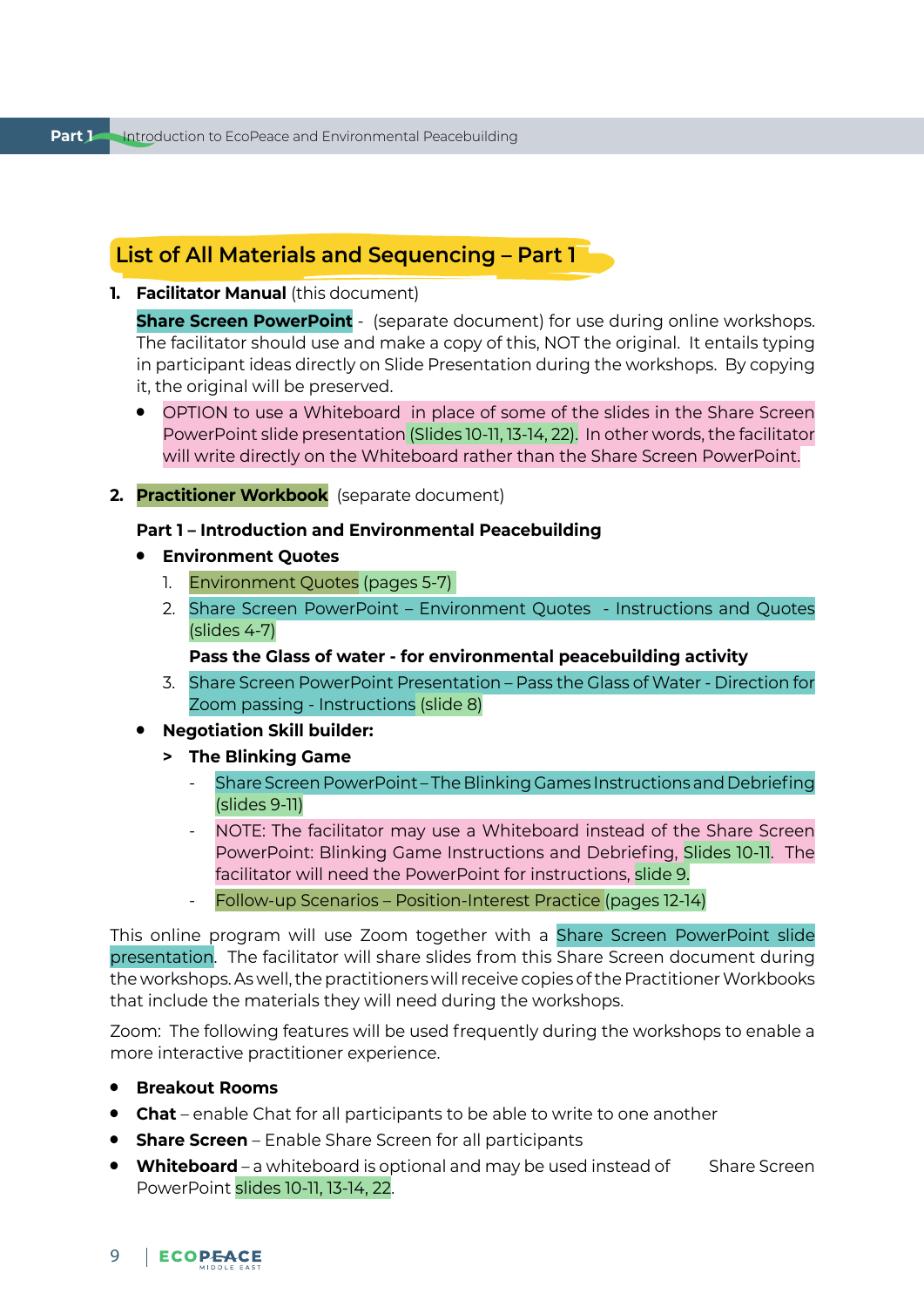<span id="page-10-0"></span>**1. Ice-Breaker –Quotes on Environmental Peacebuilding** 

**Experiential Activity -- 15 minutes**

## **Overview:**

This icebreaker is an opportunity for practitioners to meet and get acquainted in Breakout Rooms and start to engage with the ideas behind Environmental Peacebuilding.

## **Materials:**

Share Screen PowerPoint – Environment Quotes (slides 4-7) Environment Quotes – Practitioners Workbook (pages 5-7)

## **A. Procedure**

- Refer practitioners to the Environment Quotes (pages 5-7) in the Practitioner Workbooks. Here they will see both the environment quotes and corresponding breakout rooms. In Breakout Rooms in pairs, they will read together the environment quote that corresponds to their breakout room number.
- **Share Screen of Environment Quotes** (Share Screen PowerPoint Environment Quotes, slides 4-7) Using slide 4 - Instructions, read through the instructions with the practitioners. Instruct them to:
	- > introduce themselves to each other and read the full quote.
	- > Discuss: How does the quote relate to the workshop?
	- > Prepare to share with full forum.
	- > Each pair should share insights in this opening icebreaker.
- (Share Screen PowerPoint Environment Quotes, share slides 5-7, which list the environment quotes and corresponding breakout rooms. Explain to practitioners that this same information appears in their practitioner workbooks (pages 5-7). It is a list of quotes with breakout room numbers. Each pair, once in the breakout rooms, will read together the quote that corresponds to the number of their breakout room.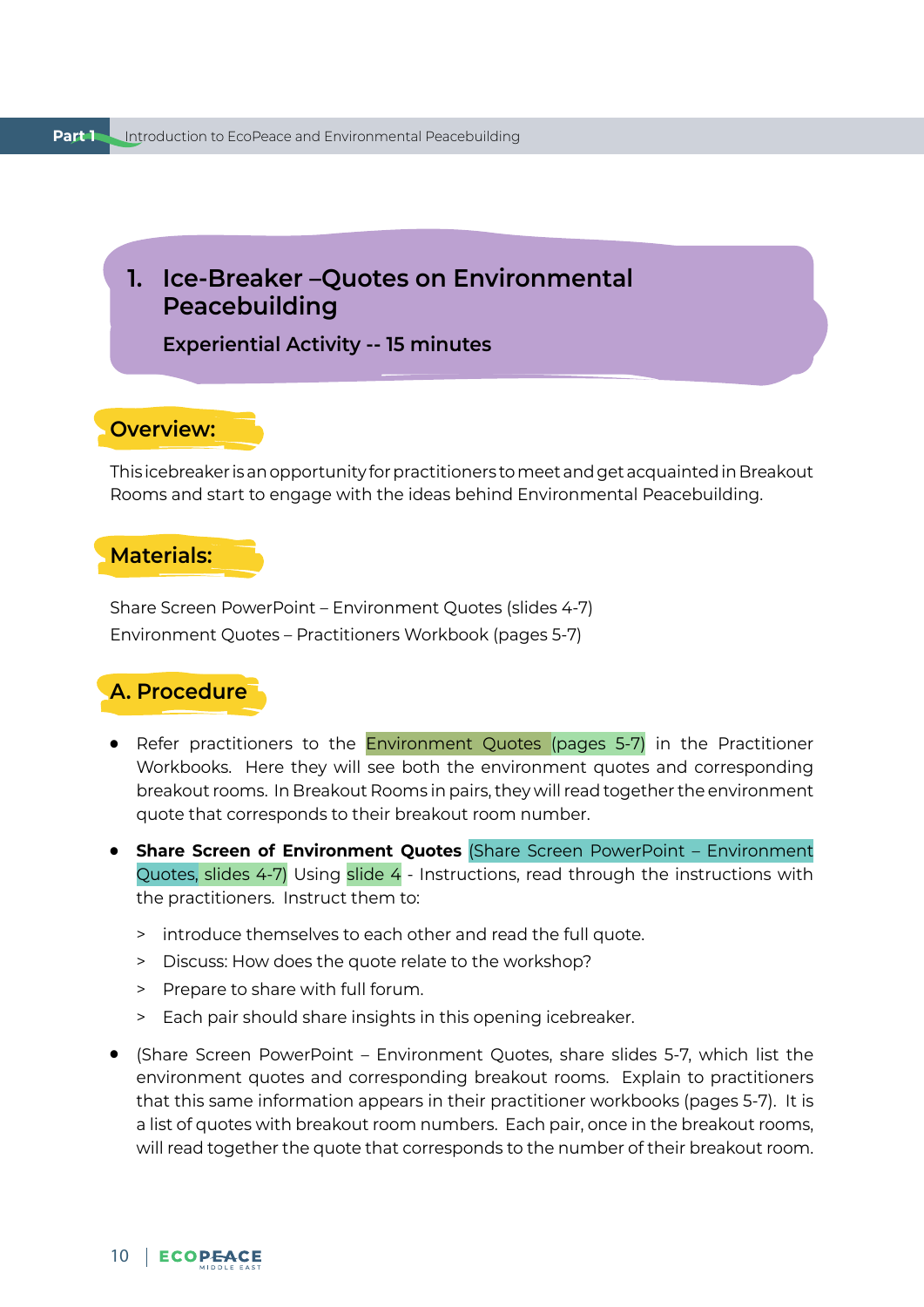- **Breakout Rooms (5 minutes)**: In pairs, place practitioners in breakout rooms. (If there is an odd number, 3 can be together in a room). Breakout room: can be generated automatically by Zoom. No need to match specific pairs. Allow about 5 minutes in breakout rooms for them to become acquainted and discuss their quotes.
- **Full Forum** (5-10 minutes): Bring practioners back to the full forum and ask the pairs to share their ideas and insights.

## **Environment Quotes**

### **Breakout Room 1**

"Our task must be to free ourselves from our prison by widening our circle of compassion to embrace humanity and the whole of nature in its beauty." **Albert Einstein**

### **Breakout Room 2**

 "The only way forward if we are going to improve the quality of the environment, is to get everybody involved." **Richard Rogers**

### **Breakout Room 3**

 "We have flown the air like birds and swum the sea like fishes, but have yet to learn the simple act of walking the earth like brothers." **Martin Luther King**

#### **Breakout Room 4**

 "What lies behind us and what lies before us are tiny matters compared to what lies within us." **Ralph Waldo Emerson**

#### **Breakout Room 5**

 "When one tugs at a single thing in nature he finds it attached to the rest of the world." **John Muir**

**Breakout Room 6**

 "The environment is no one's property to destroy it's everyone's responsibility to protect." **Mohith Agadi**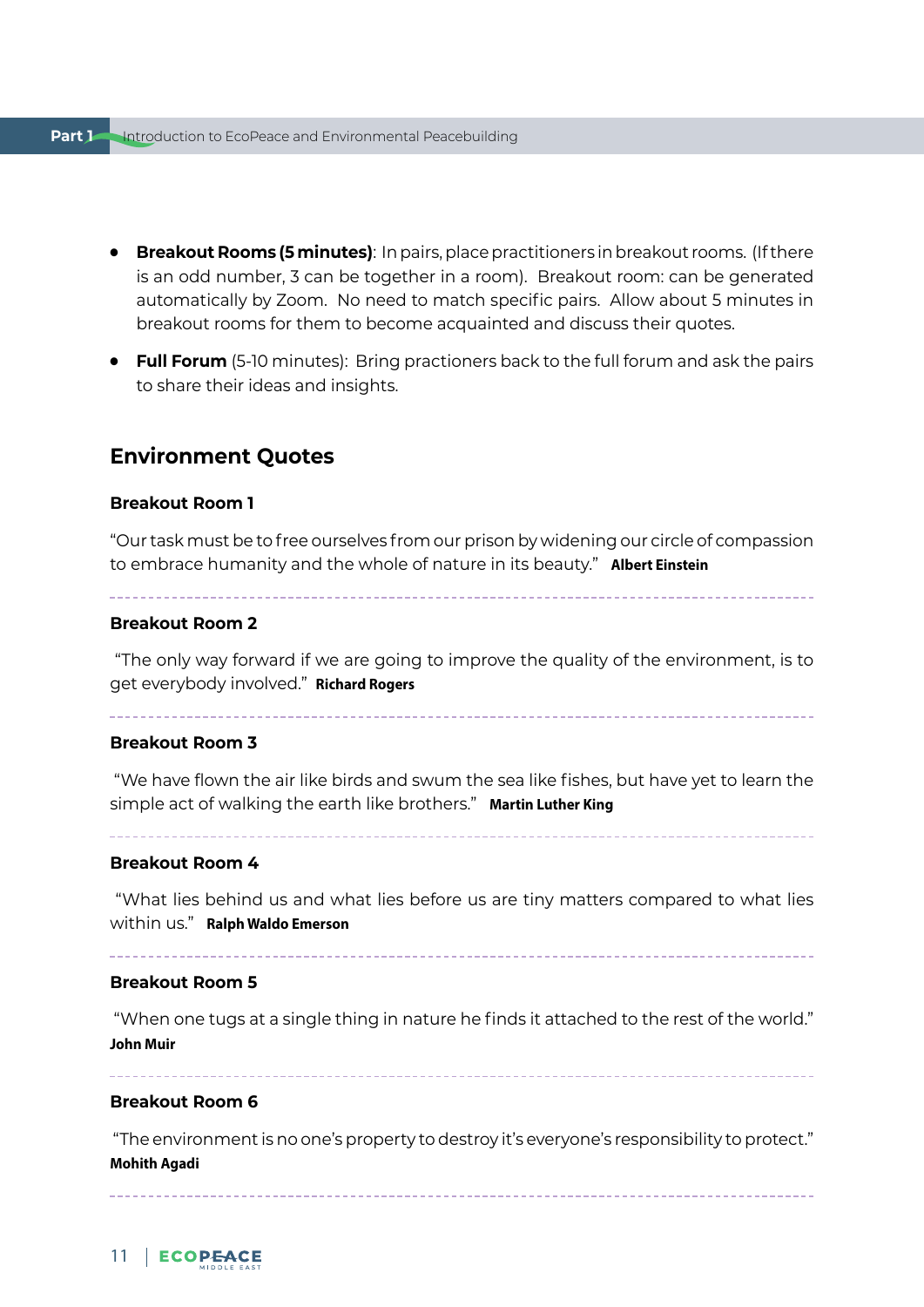#### **Breakout Room 7**

 "The environment is where we all meet, where we all have a mutual interest. It is the one thing all of us share." **Lady Bird Johnson**

#### **Breakout Room 8**

"Earth provides enough to satisfy every man's needs but not every man's greed." **Mahatma Gandhi**

#### **Breakout Room 9**

 "Like music and art, love of nature is a common language that can transcend political or social boundaries." **Jimmy Carter**

#### **Breakout Room 10**

 "The earth will not continue to offer its harvest, except with faithful stewardship. We cannot say we love the land and then take the steps to destroy it for use by future generations." **Pope John Paul II**

#### **Breakout Room 11**

 "Never doubt that a small group of thoughtful committed citizens can change the world. Indeed, it is the only thing that ever has." **Margaret Mead**

#### **Breakout Room 12**

 "Every great dream begins with a dreamer. Always remember, you have within you the strength, the patience, and the passion to reach for the stars to change the world." **Harriet Tubman**

#### **Breakout Room 13**

 "Most people have lost contact with the natural world our vibrant culture, our way of life. We are endangered." **Sheila Watt-Cloutier**

#### **Breakout Room 14**

"We never know the worth of water until the well is dry." **Thomas Fuller**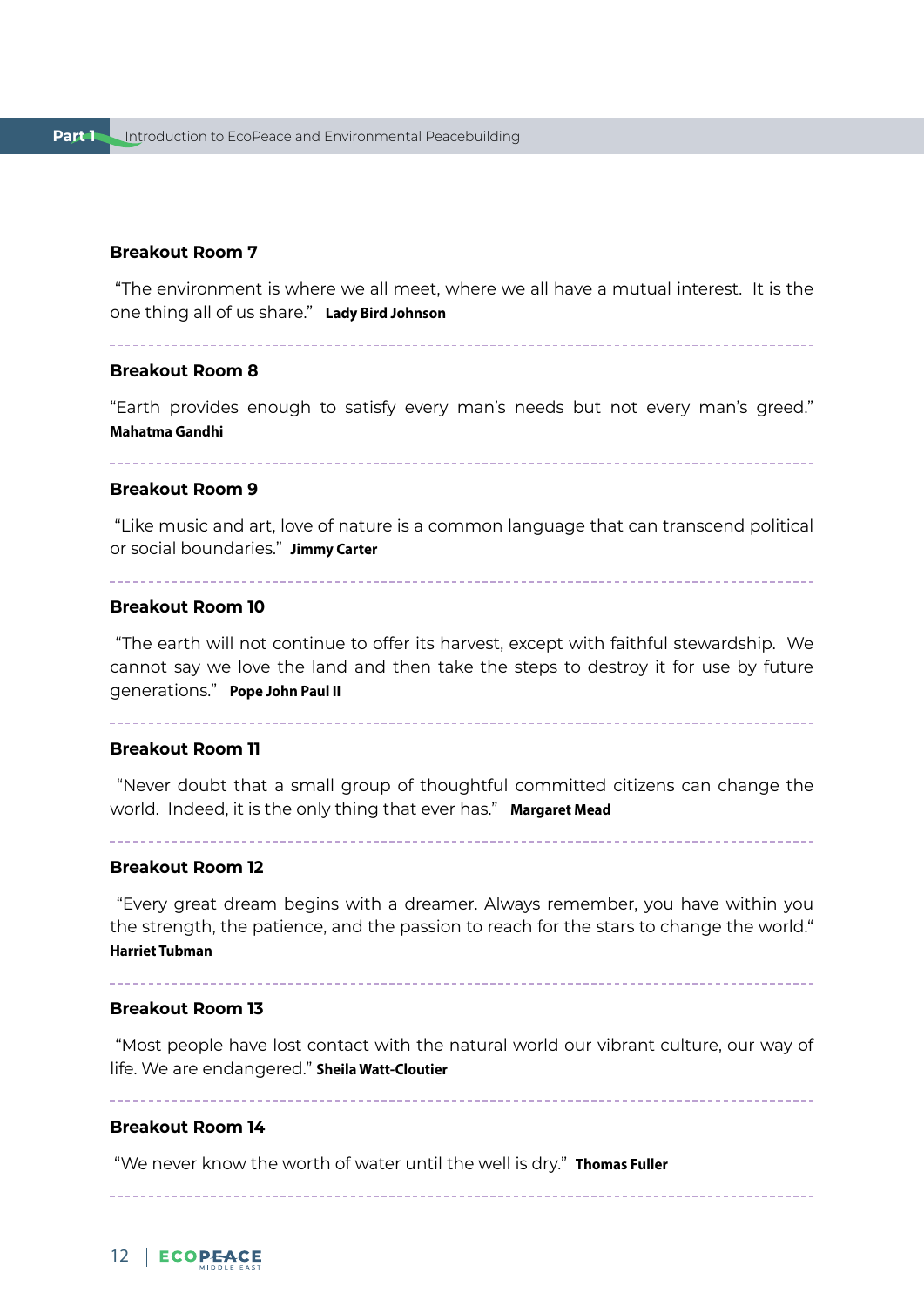#### <span id="page-13-0"></span>**Breakout Room 15**

"Water is the soul of the Earth." **W.H Auden**

\_\_\_\_\_\_\_\_\_\_\_\_\_\_\_\_

#### **Breakout Room 16**

"When water goes, so does the wisdom." **Sheila Watt–Cloutier**

#### **Breakout Room 17**

"Walk as if you are kissing the Earth with your feet." **Tich Nhat Hahn**

#### **Breakout Room 18**

"Only those who go against the current will find the source of the river." **Folklore**

**2. EcoPeace Presentation – Opening and Introduction**

**PowerPoint Presentation (15 – 20 minutes)**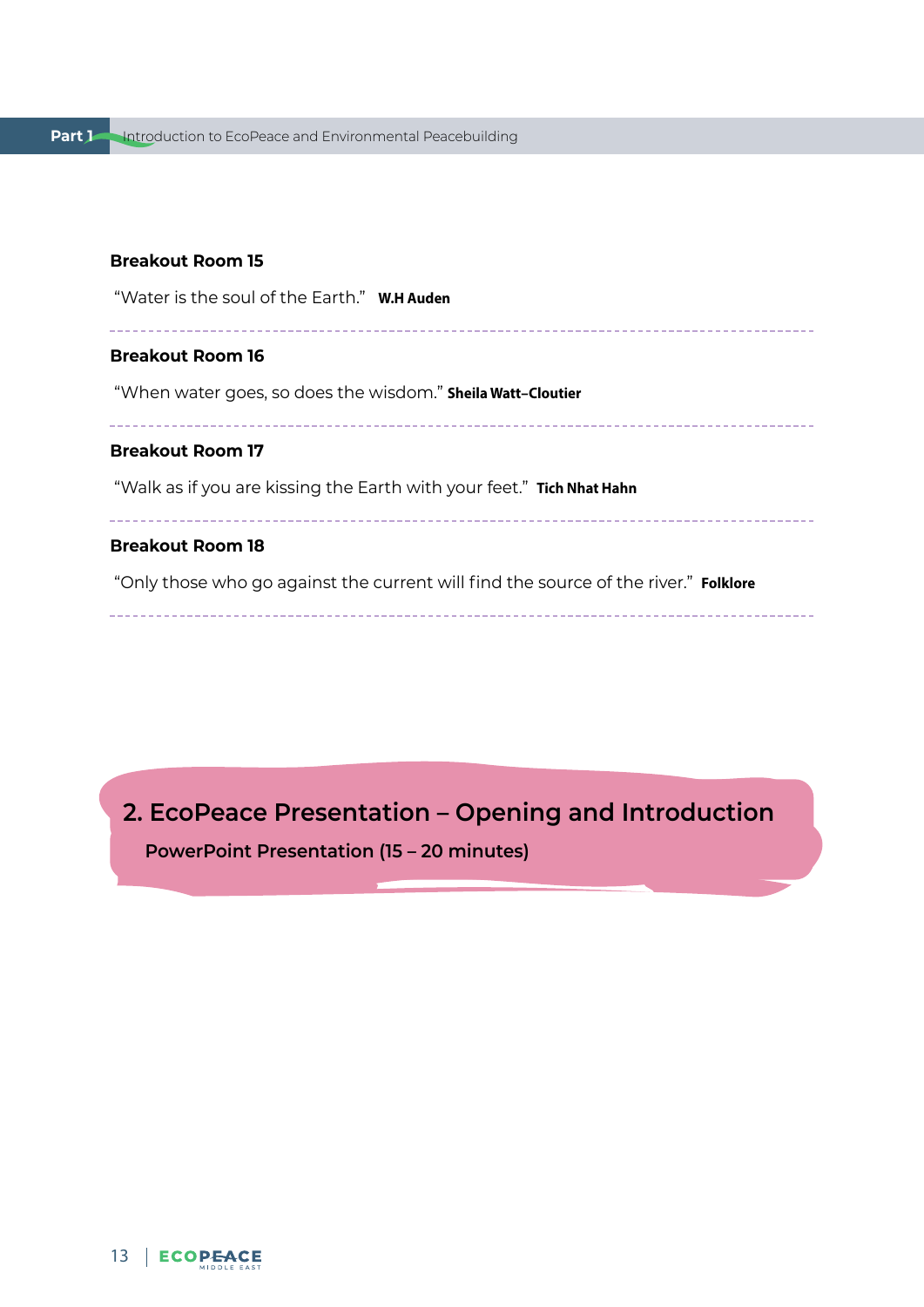## <span id="page-14-0"></span>**Reference Pages – EcoPeace – Introduction, Background and History**

#### **Program on Water Security**

The following pages will appear in the Practitioners' Workbook. They are reference pages, that relate to this opening, introductory EcoPeace presentation. Those attending the workshops will learn these concepts in the EcoPeace presentation and therefore, these reference pages will serve as supplementary materials. For those not attending workshops, these pages will serve to elaborate on the topics covered in the EcoPeace presentation.

## **About EcoPeace**

EcoPeace Middle East is an environmental peacebuilding organization that advances cross-border solutions to regional water-related issues. Recognizing that shared natural resources provide opportunities for cooperation and development of trust even in the midst of conflict, EcoPeace brings together Jordanian, Palestinian and Israeli environmentalists to cooperate on protecting a shared environment. EcoPeace helps the different parties shift from conflict to cooperation, forging understanding and willingness to establish interdependence where there is traditionally disagreement and conflict. This interdependence lays the foundation for the development of mutual prosperity, trust and ultimately peace.

EcoPeace has a unique organizational structure with offices in Ramallah, Amman and Tel Aviv, where some 60 staff members are employed, including educators, planners, water engineers, architects and attorneys. Through EcoPeace's strong presence on each side of the border, it is able to raise awareness and advocate for policy change and practical solutions in ways that cannot be accomplished by any single country alone. The unique, collaborative cross-border approach successfully integrates bottom-up community-based action with top-down research and advocacy.

## **EcoPeace History**

**1994.** EcoPeace was founded at a historic meeting of environmental NGOs in Taba, Egypt. For the first time, Egyptian, Israeli, Jordanian and Palestinian environmentalists agreed to join forces to promote inclusion of the environment in the peace process, creating a regional strategy for responding to the water crisis.

2001. EcoPeace launched its **Good Water Neighbors (GWN**) project, bringing together communities in Palestine, Israel and Jordan to cooperate over transboundary water basins.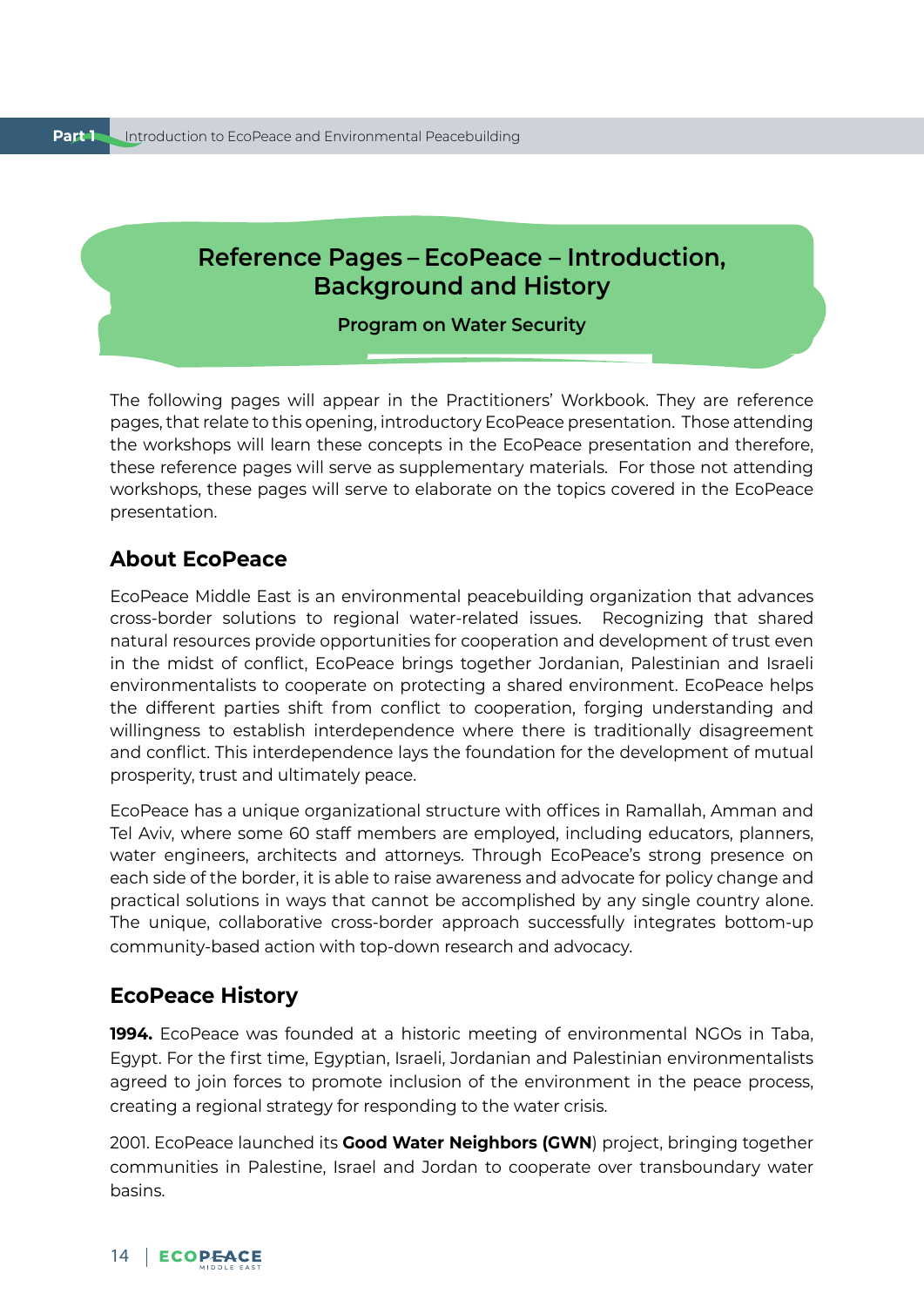**2006**. The first **Memorandum of Understanding** to cooperate on shared water issues was signed by the Jordanian Governor of North Shuuneh and the Mayor of Pella, Jordan with the Mayors of Beit She'an and Beit She'an Regional Council, Israel. More such agreements have since been signed.

**2010.** EcoPeace established the **Sharhabil Bin Hassneh EcoPark (SHE)** on 100 dunams in Jordan, now expanded to 2,700 dunams to include the Ziglab Dam.

**2013. Israel**. The Israeli government released fresh water from the Sea of Galilee into the Jordan River for the first time in 49 years, committing to increase the allocation from 9 mcm to 30 mcm by 2015.

**2016.** A tripartite **water swap** agreement among Jordan, Israel and Palestine, included the doubling of water sold to Gaza and West Bank. The resumption of the **Joint Water Committee** enabled 97 infrastructure projects in the West Bank to proceed.

**From 1994 to 1998**, EcoPeace led efforts to develop sustainable livelihoods (e.g., UNEP report, OECD peace building pillars.) These efforts were aimed at protecting the environment from the lack of cross-border cooperation due to the conflict and overdevelopment. EcoPeace focused mainly on top-down programs, such as publishing policy briefs and events highlighting the national self-interest of each party.

**From 1998 to 2001**, the failure of the Oslo Accords to advance peace resulted in EcoPeace experiencing great turmoil, both internally and externally. EcoPeace was attacked as an arm of the failed peace effort, with Arab-Israeli cooperation accused of serving the interests of the other side.

In the **transitional period from 1998 to 2001**, EcoPeace refocused its environmental peacebuilding efforts on the renewed conflict, underscoring how the conflict was causing the pollution of shared environmental resources and the need for cooperation. As top-down advocacy work continued, EcoPeace introduced a new approach: **bottomup** strategies to educate local constituencies to call for and lead cross-border solutions to regional water issues.

**From 2001 to the present**, EcoPeace reinvented itself in the midst of escalating violence. To maintain relevance, it took a leading role in peacebuilding through grassroots efforts that included dialogue, confidence building and cooperation with cross-border communities. Continuing in the midst of conflict, EcoPeace's bottom-up programming facilitates the advancement of community interests in cross-border environmental solutions.

**Since 2017, EcoPeace has gone global**, establishing the **Program on Water Security (PWS)**. PWS connects EcoPeace's 25-years of experience in the Middle East with the needs of civil society organizations around the globe. EcoPeace passes on its best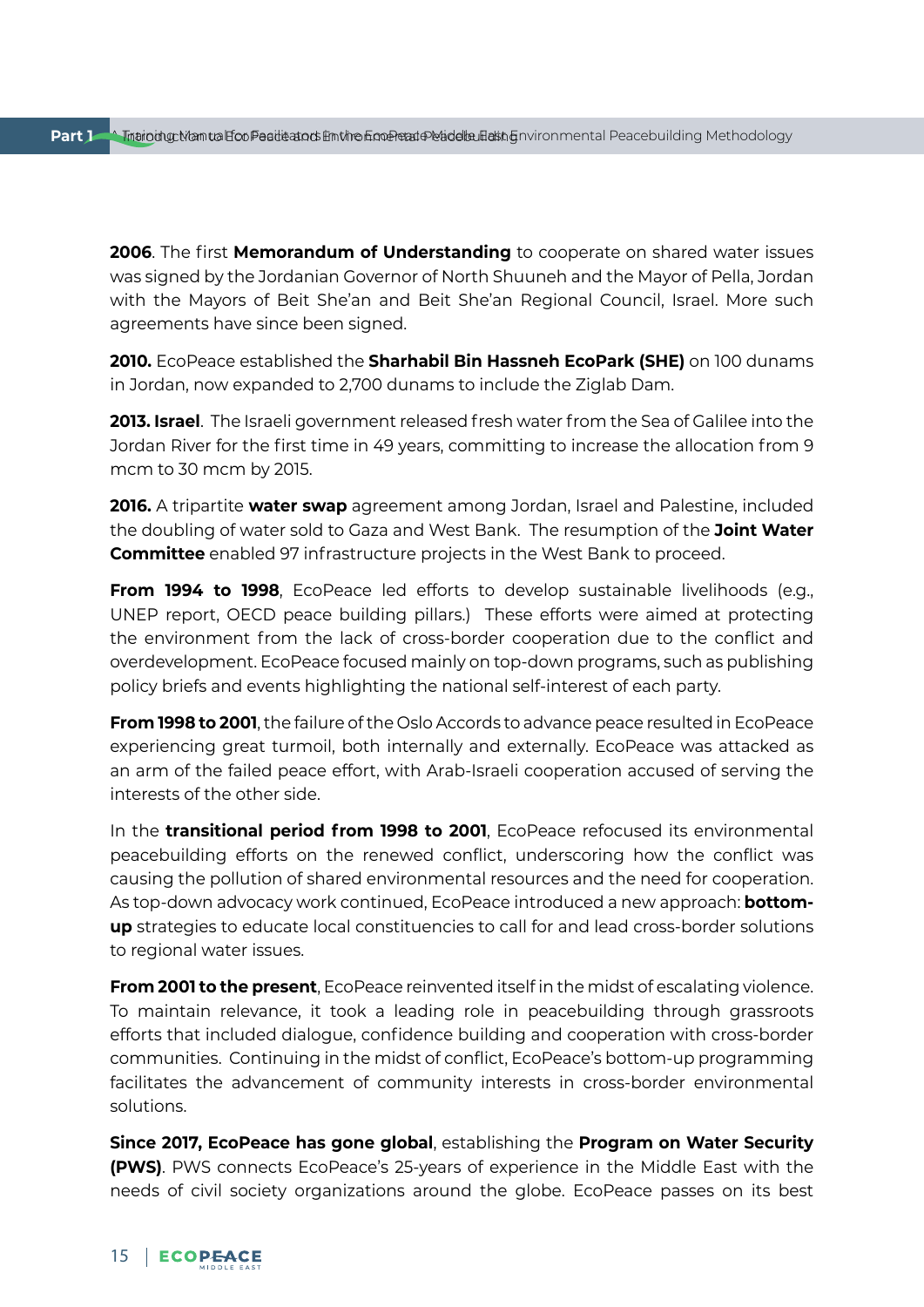practices, helping to adapt the bottom-up and top-down programs for the specific organizations. Training includes site visits by organizations to the Middle East for handson training with EcoPeace professionals as well as international training in countries around the world.

## **Finding Common Ground in Conflict / The Program on Water Security**

EcoPeace has spent decades aiding communities and governments in the Middle East cope with conflict and water insecurity, developing a highly-effective people-to-people model that stresses healthy interdependencies and mutual interests. The Program on Water Security (PWS) connects EcoPeace's experience with the needs of the civil society organizations around the globe. Complementing government-to-government water diplomacy, PWS helps civil society organizations in water-insecure regions develop their organizational capacity and advance security for their communities.

#### **Water Insecurity: Threatening the Planet and People**

Climate change and its disruptive impact on water resources is increasingly recognized as a threat multiplier that is a catalyst for conflict in areas around the world. In 2019, the World Economic Forum identified climate-induced water stress – which leads to increased resource scarcity, drought, flooding and water pollution – as the most significant threat facing the planet over the next decade.

Despite the urgent need for action, civil society organizations that focus on promoting water security in the midst of conflict face three major obstacles to making their communities more resilient:

- **1. Historically, organizations have been founded to either address environmental issues or conflicts**. It is increasingly clear that these two issues are inextricably linked. PWS offers strategies for organizations to make their programming more effective by addressing both environmental issues and conflict, whether social, economic or geopolitical.
- **2. Many organizations are not equipped with the tools and means necessary for improving the resilience of their communities**. PWS shares best practices with its partners, developing their capacity to face environmental challenges.
- **3. Organizations are often disconnected from one another**. PWS is building a global network that brings practitioners together to share and learn from one another.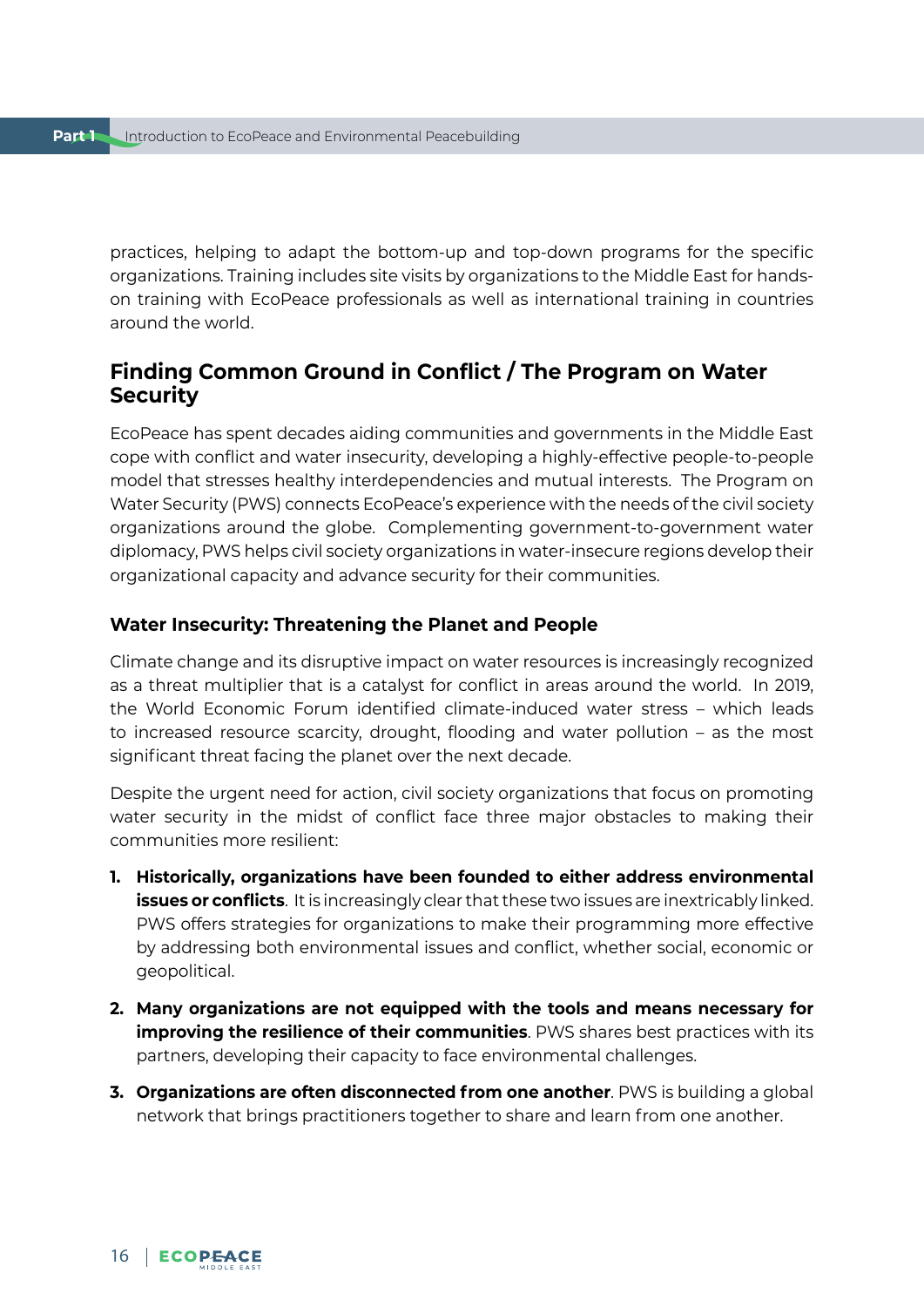## **Current Program Activities**

The activities include both EcoPeace sharing its experience and methodology as well allowing participants to contribute their own experience to build partnerships. This mutual learning results in new knowledge and insights that we constantly incorporate into the program.

- **1. Workshops in the Middle East**: We offer training of civil society organizations and practitioners. These include:
	- Meeting with local stakeholders, including government authorities, youth, religious leaders, experts and educators;
	- Attending expert presentations and panels;
	- Learning from EcoPeace's staff;
	- Visiting relevant regional sites;
	- Sharing insights from participants' own work and relating it to global efforts.
- **2. Global Workshops**: We organize international training in countries around the world, developing content relevant to the region and the needs of the organizations.
- **3. Exchange Visits and Mentorship:** Site visits are one of the most effective tools for visiting delegations to gain understanding. Delegations have the option to visit Jordan, Israel and Palestine to learn about the region's challenges. EcoPeace staff also participate in exchange visits to witness the challenges faced by our partner organizations.
- **4. Technical Advice and Strategic Planning:** We work with organizations to advise them on projects and assist in strategic planning. This often involves advising civil society organizations on how to develop projects based on EcoPeace's model and those of other organizations.
- **5. Manuals and Webinars:** Activities are supported by an environmental peacebuilding curriculum that includes a manual and multimedia content. Our constant hosting of researchers from academic and policy institutions worldwide allows us to remain abreast of the latest literature. Together with our methodology, we use this knowledge to advance civil society organizations in our network.
- **6. Networking and Partnership:** Our global network helps the civil society community stay more connected than ever before. By enabling organizations to share their experiences and best practices, we help one another enact change locally, regionally and globally.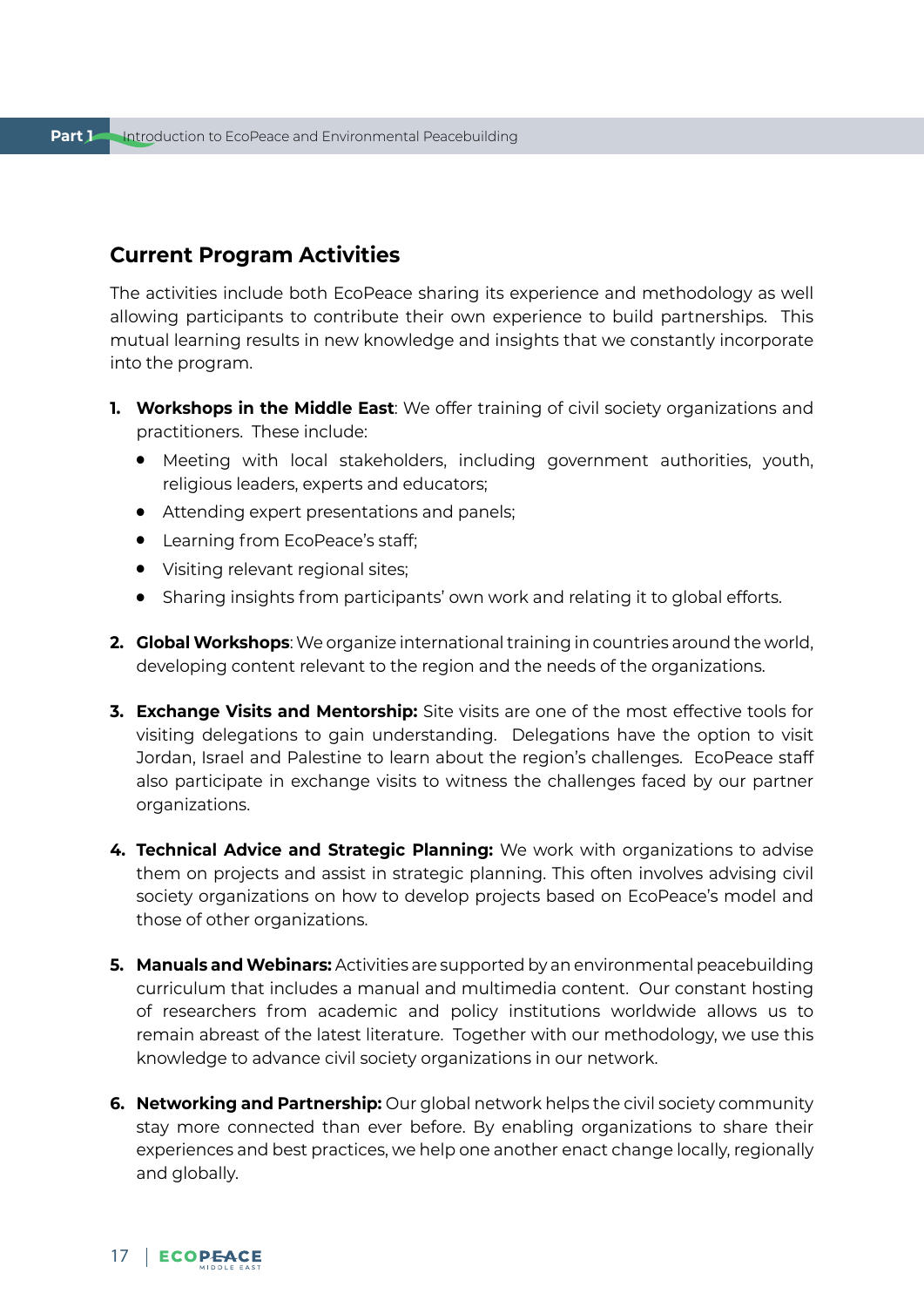## **Concepts: What is Water Security and why is it so important to discuss?**

**Water Security** is defined as "the capacity of a population to safeguard sustainable access to adequate quantities of acceptable quality water for sustaining livelihoods, human well-being and socio-economic development for ensuring protection against water-borne pollution and water-related disasters, and for preserving ecosystems in a climate of peace and political stability.1 "

This definition highlights the importance of water security in attaining a greater sense of human security. Water is central for food security, maintaining health and hygiene and sustaining livelihoods and economic growth.

Water security takes into account not only a country's water resources, but also the productive and protective actions a country takes to secure water. As the United Nations World Water Development Report pointed out, **a water crisis is essentially a crisis of governance and societies.** By improving currently unsustainable practices, enhancing national water governance and developing water diplomacy, nations can attain and maintain water security.2

An increasing number of studies show a correlation between climate change, water insecurity and political instability. <sup>3</sup> National security is not solely a measure of military preparedness but one that takes into account the well-being of the people. A lack of water security means that a nation does not have adequate and sustainable water supplies and water treatment infrastructure for the needs of its people and industry. This very often impacts food security. Inadequate water and food security put enormous strain on the daily life of the nation and such scenarios affect national security.

An example of particular relevance is the Middle East and North Africa (MENA), the most water-scarce region on earth. The region includes 5% of the world's population with less than 1% of the world's renewable water supply, with a total water demand exceeding available water supplies by almost 20%. The region suffers from inefficient water usage and mismanagement, antiquated water infrastructure and networks, a lack of legal,

<sup>1</sup> Water Security and the Global Water Agenda," UN-Water Analytical Brief, United Nations University, 2013

<sup>2</sup> Water for People, Water for Life: The United Nations World Water Development Report." World Water Assessment Programme, 2003

<sup>3</sup> Peter H. Gleick, "Water and Conflict. Fresh Water Resources and International Security." International Security, Vol. 18, No. 1, Summer 1993; Ido Bar and Gerald Stang, "Water and insecurity in the Levant, " European Union Institute for Security Studies (EUISS), April 2016; P. Vitel, "Food and Water Security: Implications for Euro-Atlantic Security," Report to the Sub-Committee on Energy and Environmental Security of the NATO Parliamentary Assembly, November 2011; "Water governance in the OSCE area – Increasing security and stability through co-operation,"Compilation of Consolidated Summaries, 23rd OSCE Economic and Environmental Forum, Office of the Co-Ordinator of OSCE Economic and Environmental Activities, 2015.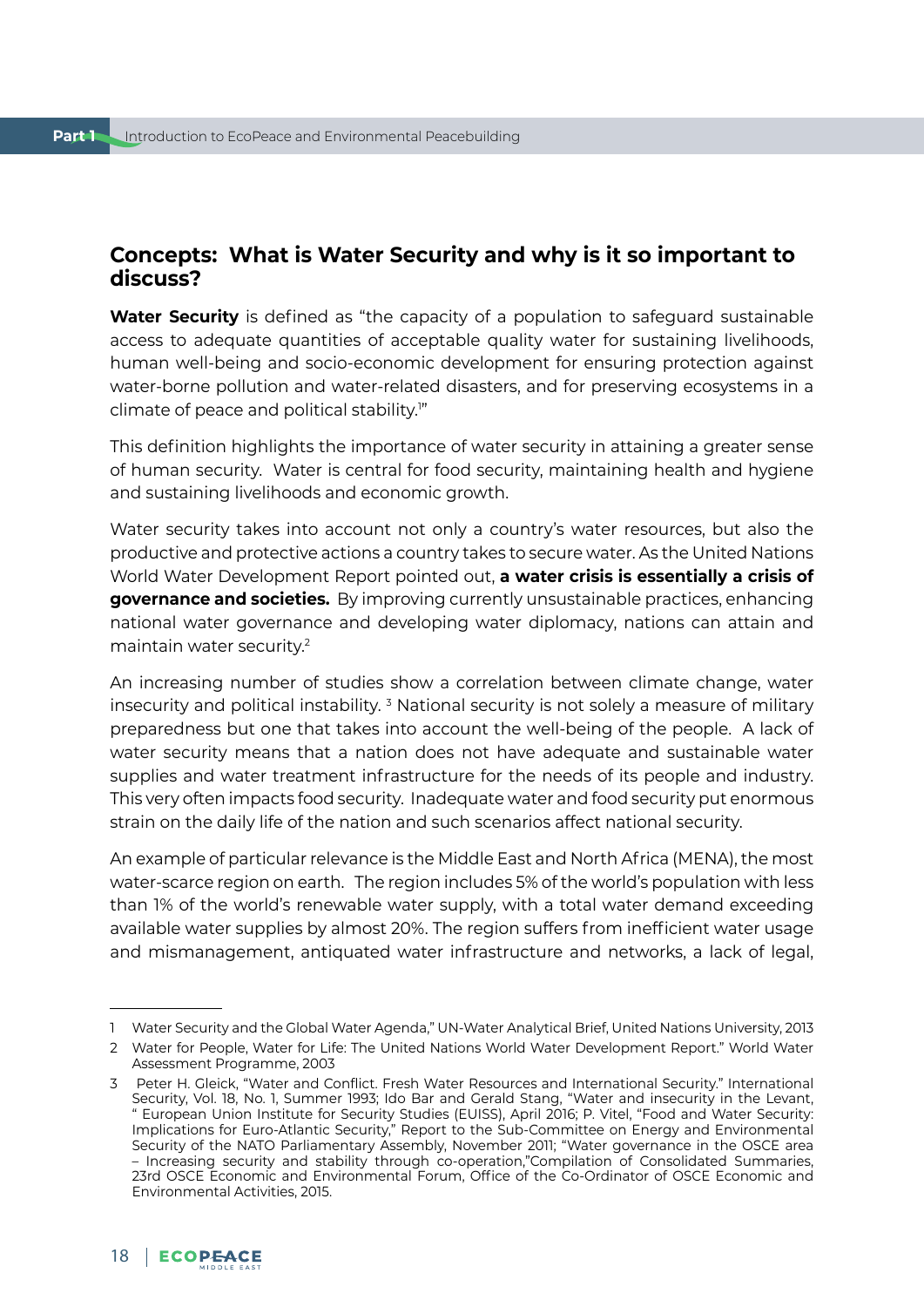political and economic frameworks for management of transboundary water resources and pollution. In a region as volatile as MENA where conflict, war and terrorism can often seem the norm, water security directly impacts national security. MENA countries with extreme water scarcity are vulnerable to conflict, war and terrorism. At the same time, most of the MENA nations share water sources. While shared water sources can lead to conflict and war, they also provide opportunities for cooperation.

Given its key role, water has the potential to act as a lifeline during conflict resolution and peacebuilding. The willingness to cooperate to resolve water challenges can, contrary to creating conflict, strengthen relationships and build bridges.



Source: UN – Water 2013 <http://www.unwater.org/publications/publicationsdetail/ru/c/210718/>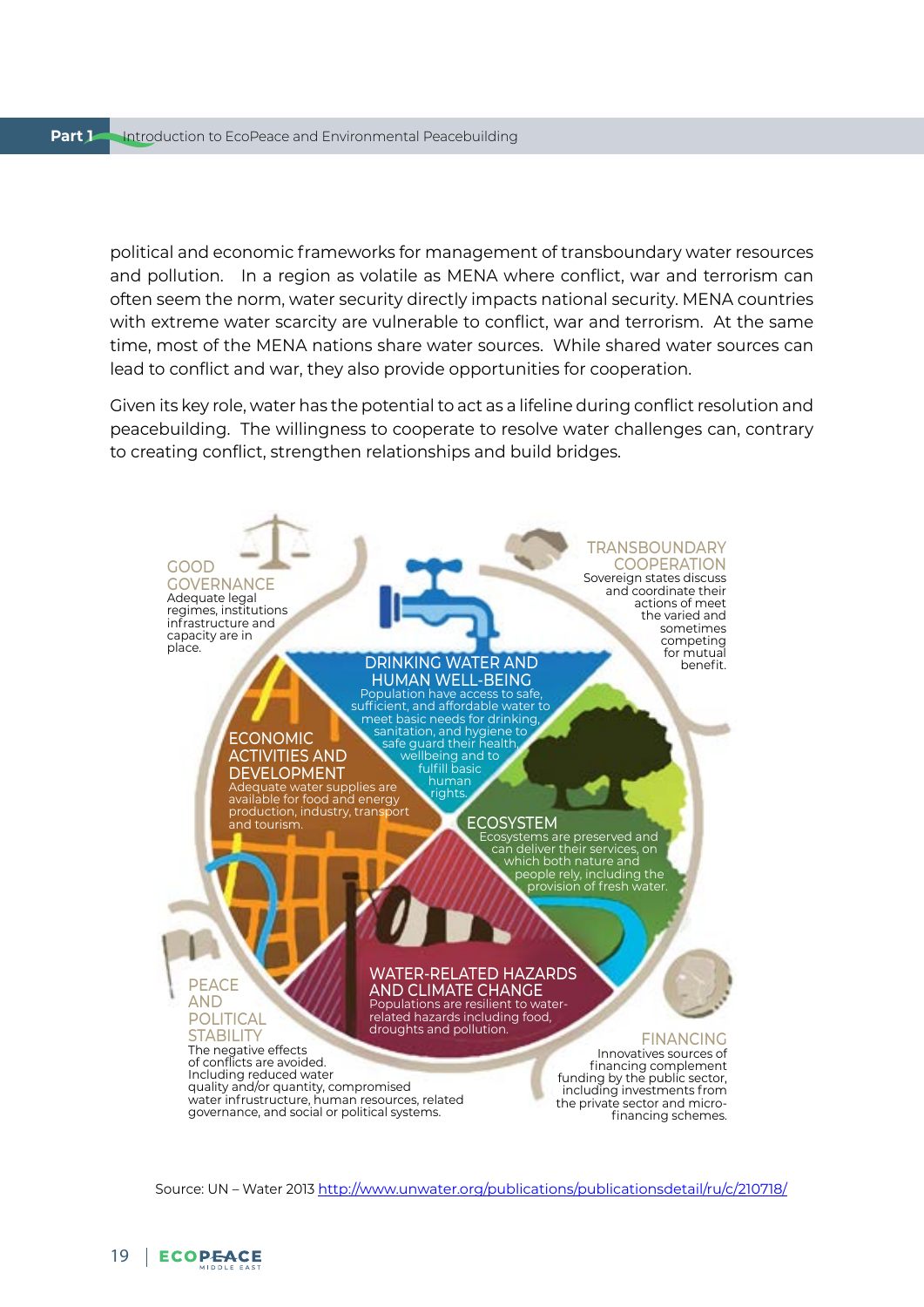## <span id="page-20-0"></span>**3. Experiential Activity – Passing a Glass of Water. What is Environmental Peacebuilding?**

**Activity with full group (or small groups) – 15-20 minutes.** 

**Overview:** The purpose of this activity is to elicit through an experiential activity an answer to the question: **What is environmental peacebuilding?** Following the activity, the facilitator should be able to elicit that environmental peacebuilding involves trust building, self-interest and shared interests in dealing with scarce resources.

It is a relatively recent field and the practitioners may not be knowledgeable about it.

The goal here is that EcoPeace's environmental peacebuilding practices will inspire the practitioners and that they will acquire new ideas, knowledge and skills sets.

Working definition of environmental peacebuilding for facilitators: Using the environment as an entry point for dialogue and cooperation between parties to a conflict.

## **Materials:**

- Share Screen Document Environmental Peacebuilding Passing the Glass of Water – Follow the direction of the arrows when passing (slide 8)
- Glass of water each practitioner

## **A. Procedure:**

**1. Pass a glass of water from Zoom square to Zoom square:** 

This version, adapted for online, will entail having the practitioners, each with their own glass of water, "pass" this glass to one another in the virtual Zoom space. They will be instructed that while they each have their own glass, they are to imagine that they are passing the same glass of water, which is in limited supply. This supply is enough for everyone as long as no one spills the water or drinks it.

The following link shows a group passing a glass for a happy-hour toast. The idea is here is to emulate (copy) the participants in this video in the way they pass the wine:

[https://www.youtube.com/watch?v=6iu\\_pcJ7M10](https://www.youtube.com/watch?v=6iu_pcJ7M10)

## 20 | ECOPEACE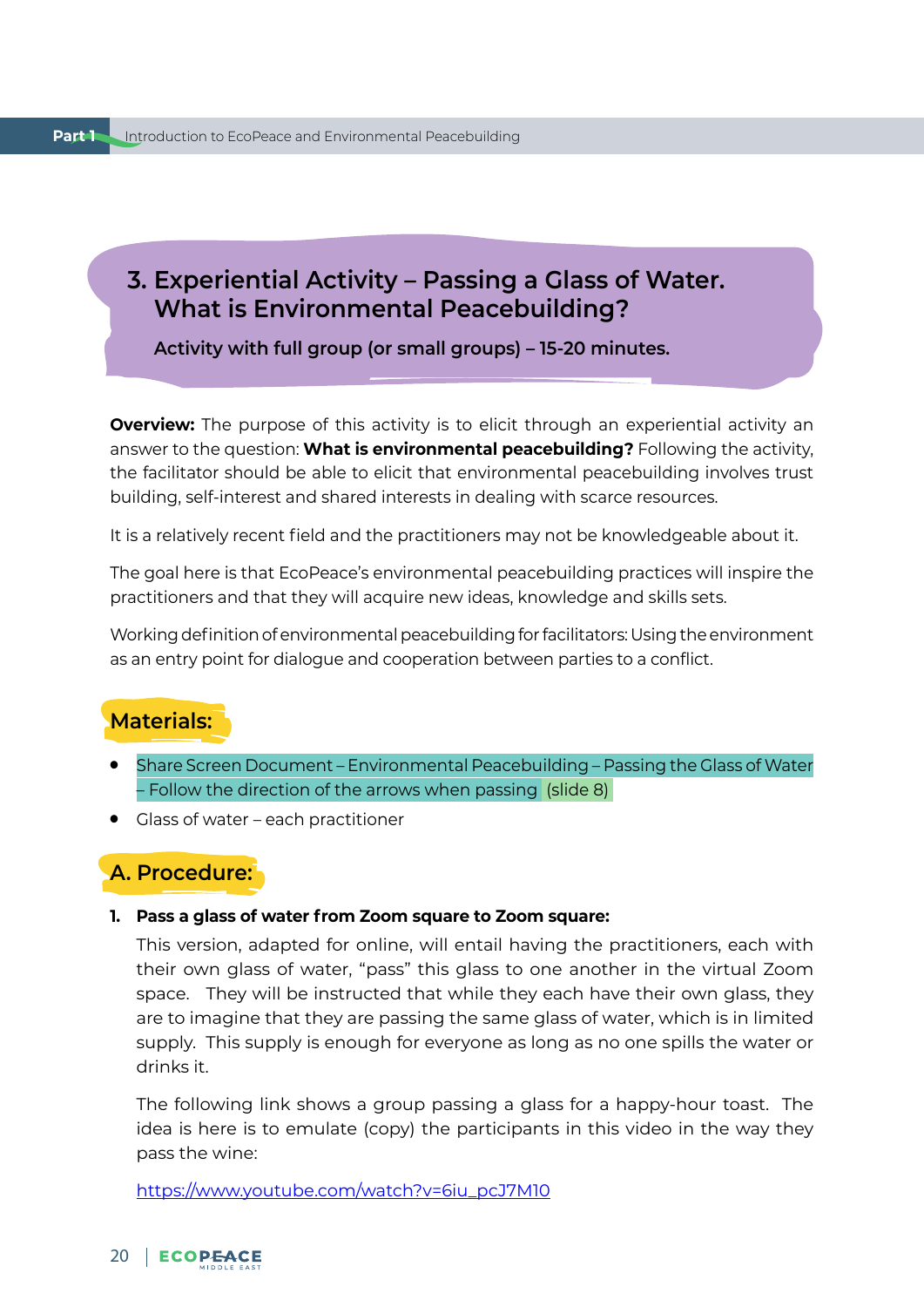- 1. **In advance:** instruct practitioners to **bring a glass of water to the workshop session**. It's important to let them know in advance so they arrive prepared.
- 2. **Set the Screen Order of the participants**: As the host, you will need to set the screen order so that what the practitioners see, is the **same as what the facilitator sees**. To do this:

In the top right of your screen, click "View"

Then click "Follow Host's Video Order"

The participants will see the videos displayed in the same order as you the host.

| As the host, in the top right, click View and then click Follow Host's Video Order. The<br>participants will see the videos displayed in the same order as you, the host. |                 |  |  |  |
|---------------------------------------------------------------------------------------------------------------------------------------------------------------------------|-----------------|--|--|--|
|                                                                                                                                                                           | ×               |  |  |  |
|                                                                                                                                                                           | <b>III</b> View |  |  |  |
| Speaker View                                                                                                                                                              |                 |  |  |  |
| - Gallery View                                                                                                                                                            | н               |  |  |  |
| Fallow Host's Video Order                                                                                                                                                 |                 |  |  |  |
| Release Video Crder                                                                                                                                                       |                 |  |  |  |
| Fullscreen                                                                                                                                                                |                 |  |  |  |

Illustration: https://chrismenardtraining.com/post/zoom-rearrange-videos-gallery-view

#### 3. **Show the video to the practitioners:**

[https://www.youtube.com/watch?v=6iu\\_pcJ7M10](https://www.youtube.com/watch?v=6iu_pcJ7M10)

Explain that they will be simulating this idea but for a different purpose – i.e. it is not a happy-hour toast, rather an environmental peacebuilding activity. What is important is they see how the glass is passed.

- 4. In the video, practitioners pass a glass from one virtual space to another. The "passing" takes place in the virtual space on the edge of each person's square. The facilitator instructs the practitioners as follows:
	- Tell them to imagine that they are passing the same glass of water, that there is only ONE glass. Obviously because it's online, they will each have their own glass, but they should imagine the idea that it is a single glass that they are passing.
	- Tell them that they ALL need this water for themselves and that there is enough water for everyone unless it spills.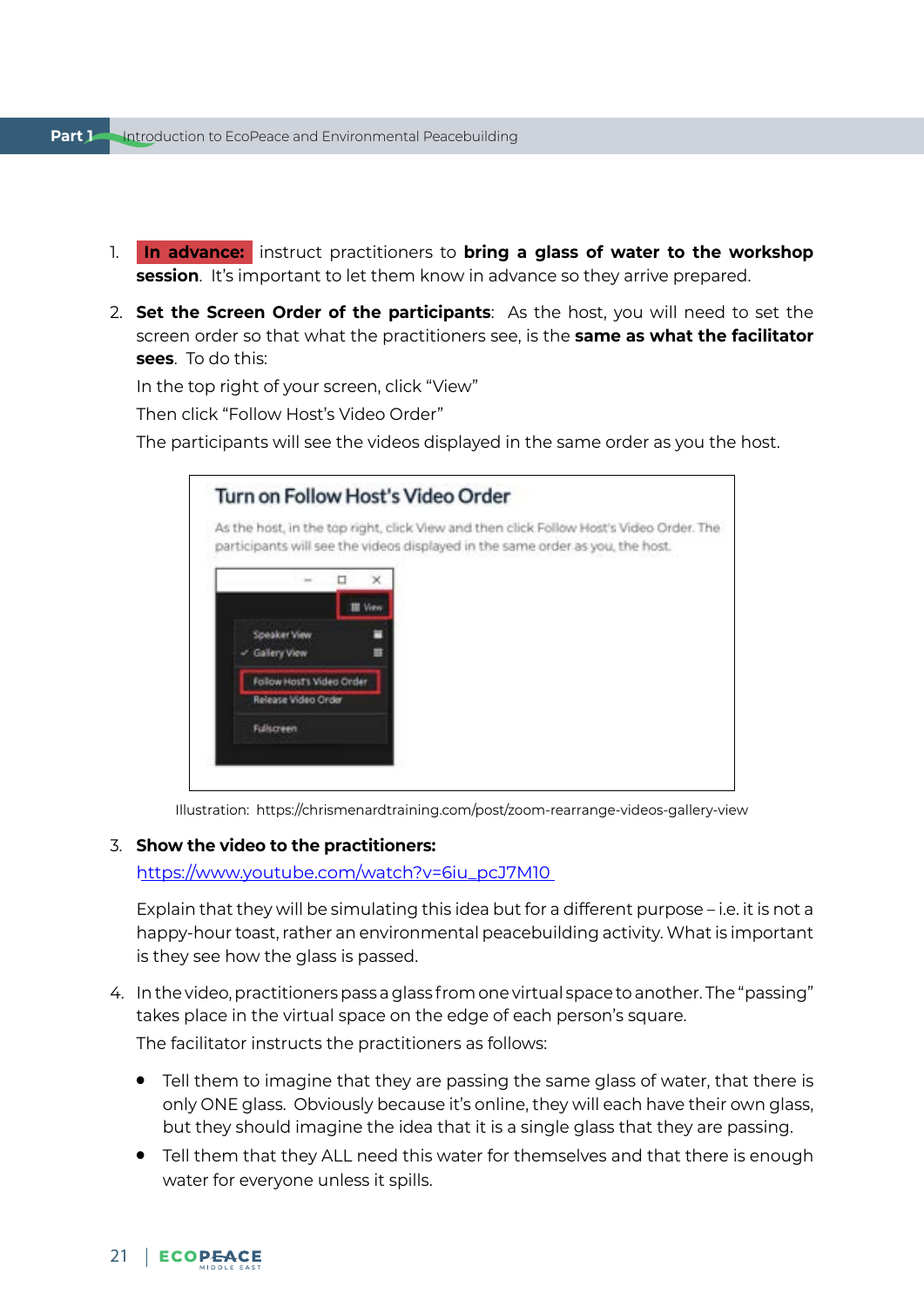5. Share Screen Document – Environmental Peacebuilding – Pass a Glass of Water – follow the direction of the arrows when passing, (slide 8): Share the document and show the diagram with the direction to the practitioners. Then give the practitioners 1-2 minutes to practice the technique demonstrated in the video before the real exercise begins.

Direction the glass of water should be passed:

| BEGIN-1st person |                   |
|------------------|-------------------|
|                  |                   |
|                  | END - Last Person |

6. Run the exercise, beginning from the practitioner in the top left corner. It should move from person to person as shown above.

## **B. Debriefing**

Overview: Throughout this workshop, practitioners will be engaged in experiential activities. Critical to the success of experiential learning is the debriefing after the activity. The debriefing is conducted by the facilitator and is a discussion in which the participants describe their experiences and share their insights. It is an opportunity for the facilitator to elicit from the participants the important points rather than delivering them in a frontal manner. Finally, the debriefing allows the participants to lock in their learning, for greater retention.

The goal of this debriefing is to elicit aspects of and insights into environmental peacebuilding. This will be followed by an EcoPeace Presentation on EcoPeace's environmental peacebuilding practice.

#### 22 | ECOPEACE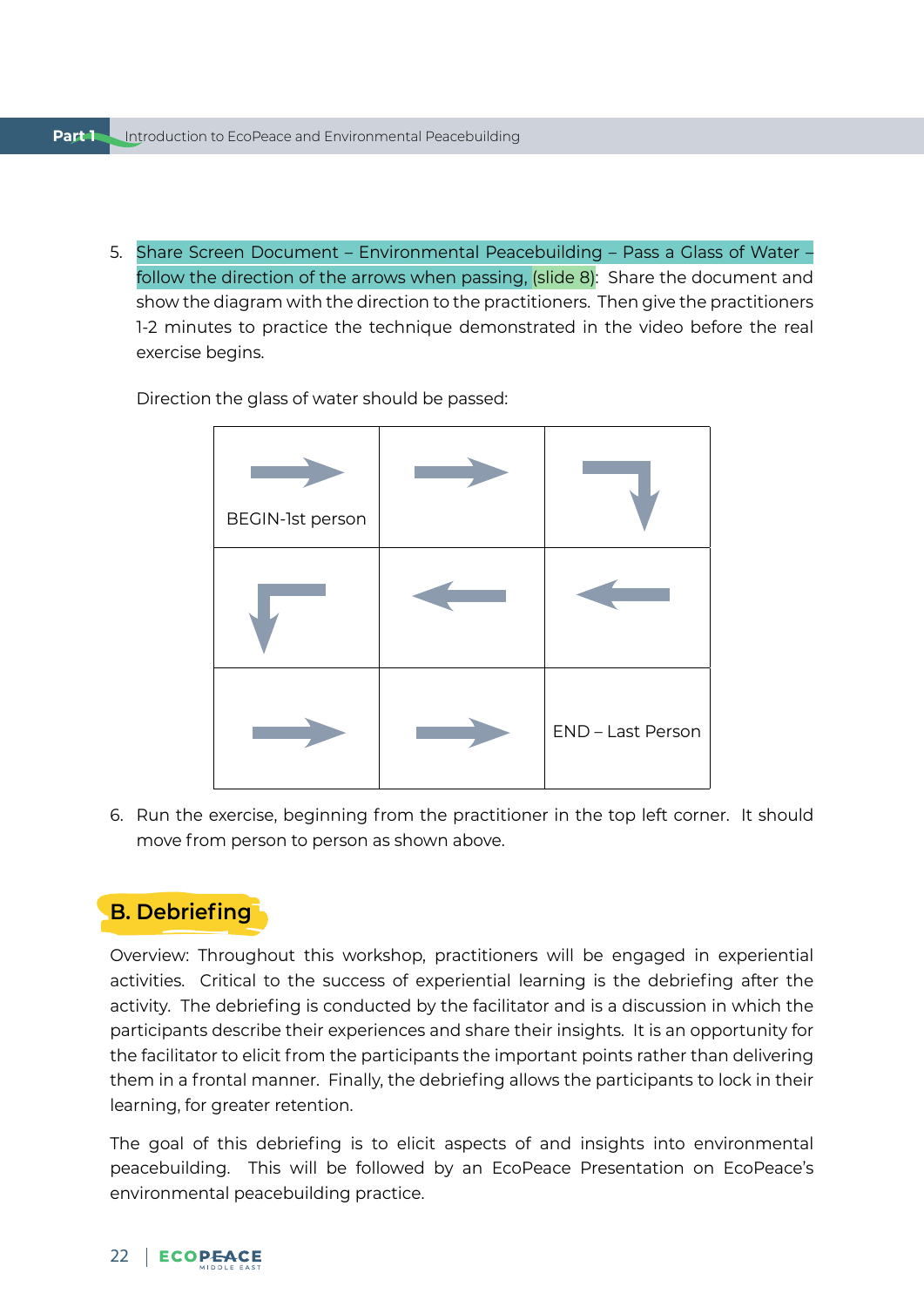## **i. Debriefing – Towards an Understanding of Environmental Peacebuilding / Eliciting insights**

#### **The facilitator may ask the following questions:**

- How do you feel about what you did?
- Was the activity successful? Why/why not?
- What did you notice happening during the exercise?
- What did you feel was most important in order to ensure success?
- Why was that important?
- Since the water was a scarce resource, what was important?
- During the exercises, how would you have felt if one person had kept the glass with all the water and wouldn't agree to pass it around?
- Or if someone drank from the water, thus polluting it?
- Did you ever think that could happen?
- What situation would that put you in? What about the others?
- What is needed to prevent that? (answer: trust-building)
- What conclusions can you draw?
- What are your insights?

#### **Points that can be made:**

- Spilling water this can be seen as not caring for/degrading the environment.
- Drinking the water probably won't happen but this too could be seen as polluting the water.
- Not sharing, keeping the water as an attempt to control access to the water sources. In other words, hoarding water, everyone grabbing as much as they can for themselves.

#### **Elicit any of the following:**

- Ideas of shared natural connection to resources
- Fostering cooperation through shared environment
- Trust-building
- Self-interest
- Shared interests
- Scarce resources

\*\*\*The practitioners may and will answer using different wording to express similar ideas; the facilitator can help guide them by offering the above terminology.

Conclude the debriefing by sharing the **definition of Environmental Peacebuilding:**

Using the environment an entry point for dialogue and cooperation between parties to a conflict.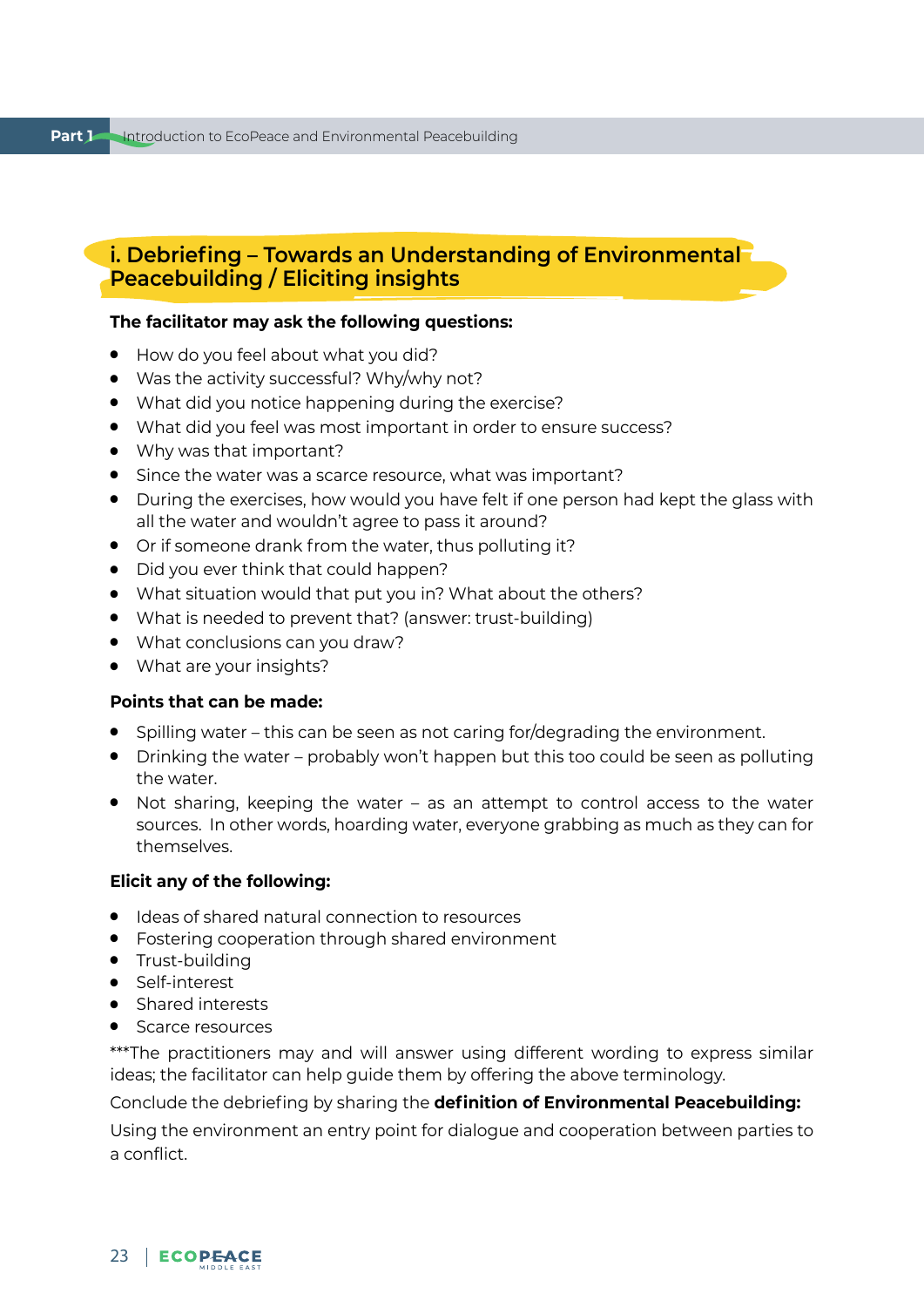<span id="page-24-0"></span>

**This will be a PowerPoint Presentation - 15-20 minutes**

The presentation will build on the learning from the experiential activity to further illuminate the concept of environmental peacebuilding.

## **Reference Pages – Environmental Peacebuilding**

## **Environmental Peacebuilding**

*"The water problems of our world need not be only a cause of tension; they can also be a catalyst for cooperation…. If we work together, a secure and sustainable water future can be ours."* 

#### **Kofi Annan**

**Environmental Peacebuilding is defined as** using the environment as an entry point for dialogue and cooperation between parties to a conflict.

The field of environmental peacebuilding has grown significantly as an approach to conflict resolution and peacebuilding. This positive trend can be seen in the establishment of environmental initiatives, funds and regulatory bodies and programs, such as the United Nations Sustainable Development Goals (SDGs) and national strategies.

Environmental Peacebuilding offers a platform for dialogue and a place of encounter with the goal of improving common environmental grievances as well as livelihoods. The creation of a safe space for dialogue is the basis for trust and confidence in cooperation. These encounters lead to the reduction of negative stereotypes and perceptions of the "other". The focus on the shared environment combines forward-thinking and aligned interests and therefore has the potential to initiate the communities' envisioning of a future  $4$ 

<sup>4</sup> Harari, Nicole and Jesse Roseman (2008) 'Environmental Peacebuilding. Theory and Practice'. A Case Study of the Good Water Neighbours Project and In Depth Analysis of the Wadi Fukin / Tzur Hadassah Communities., Amman, Bethlehem, Tel Aviv: EcoPeace / Friends of the Earth Middle East.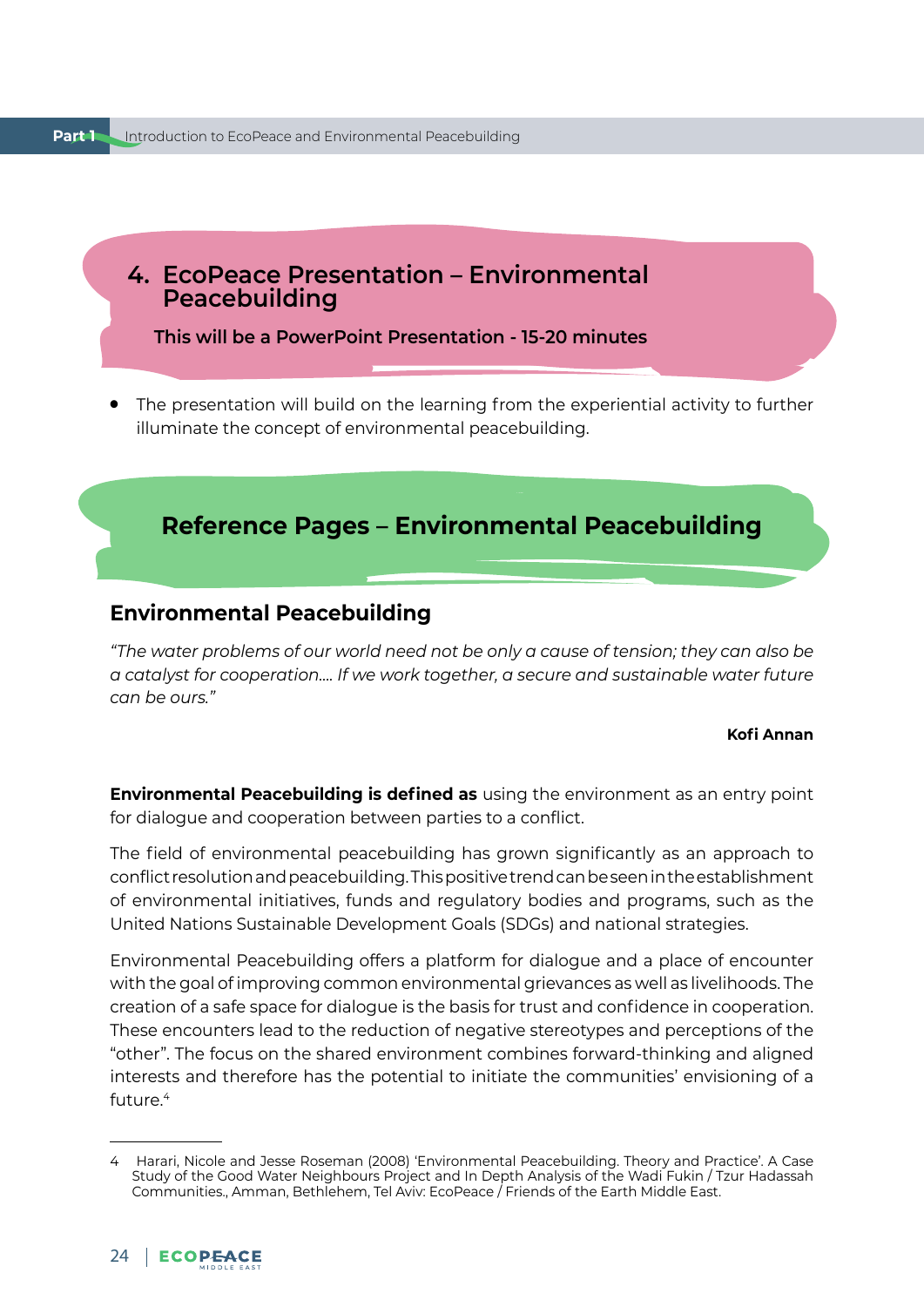*"Working on common environmental threats can be psychologically easier for adverse parties to accomplish in the beginning than searching for common ground to build upon."*

#### **Peter Haas**

Professor of Political Science University of Massachusetts, Amherst

#### **Four environmental pathways to peace and confidence building:**

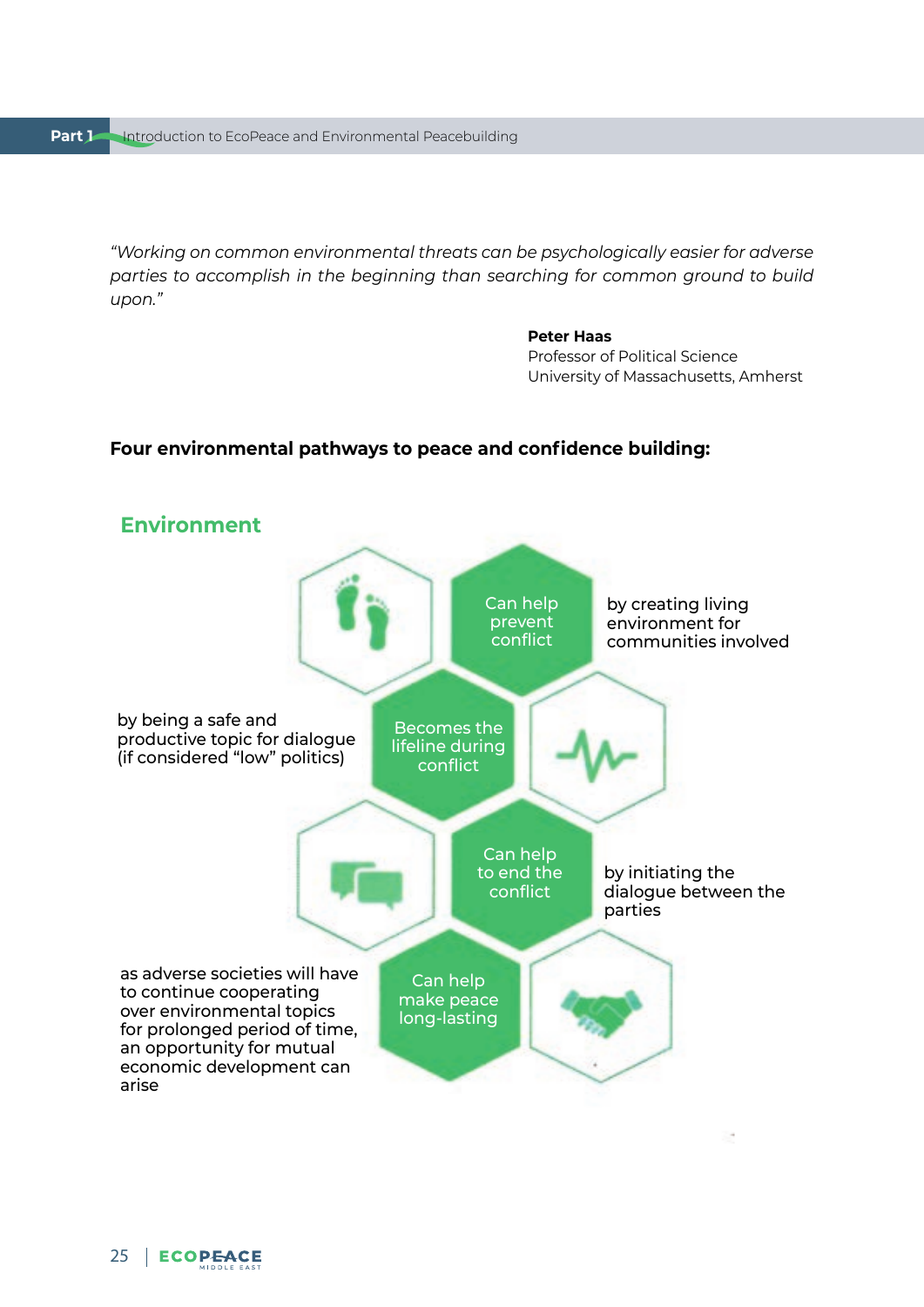## **Concepts:**

#### **Environmental Peacebuilding versus Environmental Conflict Resolution**

The term environmental peacebuilding can be adapted to two different concepts. The first one is the concept that has been described in the previous pages, using the environment as one possible linking element between parties to a conflict to foster peace in an area of protracted conflict. The other is the more often discussed and researched idea of the resolution of environmental conflicts through the common management of natural resources.

## **The Role of Civil Society and NGOs**

*"In other words, civil society….is the process through which individuals negotiate, argue, struggle against or agree with each other and with the centres of political and economic authority. Through voluntary associations, movements, parties and unions, the individual is able to act publicly."5*

#### **Mary Kaldor**

Director of Conflict and Civil Society Research Unit, London School of Economics and Political Science

NGOs, among many other roles, serve a bridging role in civil society. In so doing, they promote initiatives. These NGO initiatives can greatly benefit from using the tools of environmental peacebuilding. By using the environment as an entry point for bringing together parties to the conflict, the NGO has the opportunity to both help solve the shared environmental problems and eventually, help advance peacebuilding.

Because environmental problems are by nature transboundary and whatever harm one party causes to the environment, the other party will also suffer, the NGO can begin by showing the conflicting parties that it is in their own self-interests to work together to solve the shared environmental problem. Understanding that is in their own selfinterests to cooperate in order to solve their problems – it is their own self-interests that they are working toward -- is a much easier shift for them to make then to look for common ground in their larger identity, territorial or other conflicts -- and as a result, is an effective strategy for the NGO. By focusing on shared environmental problems, the NGO can bring together the parties, create spaces for dialogue and trust building. These steps, working together to solve common environmental problems, are trust building measures in their own right – and can ultimately help advance peace.

<sup>5</sup> Kaldor (2005)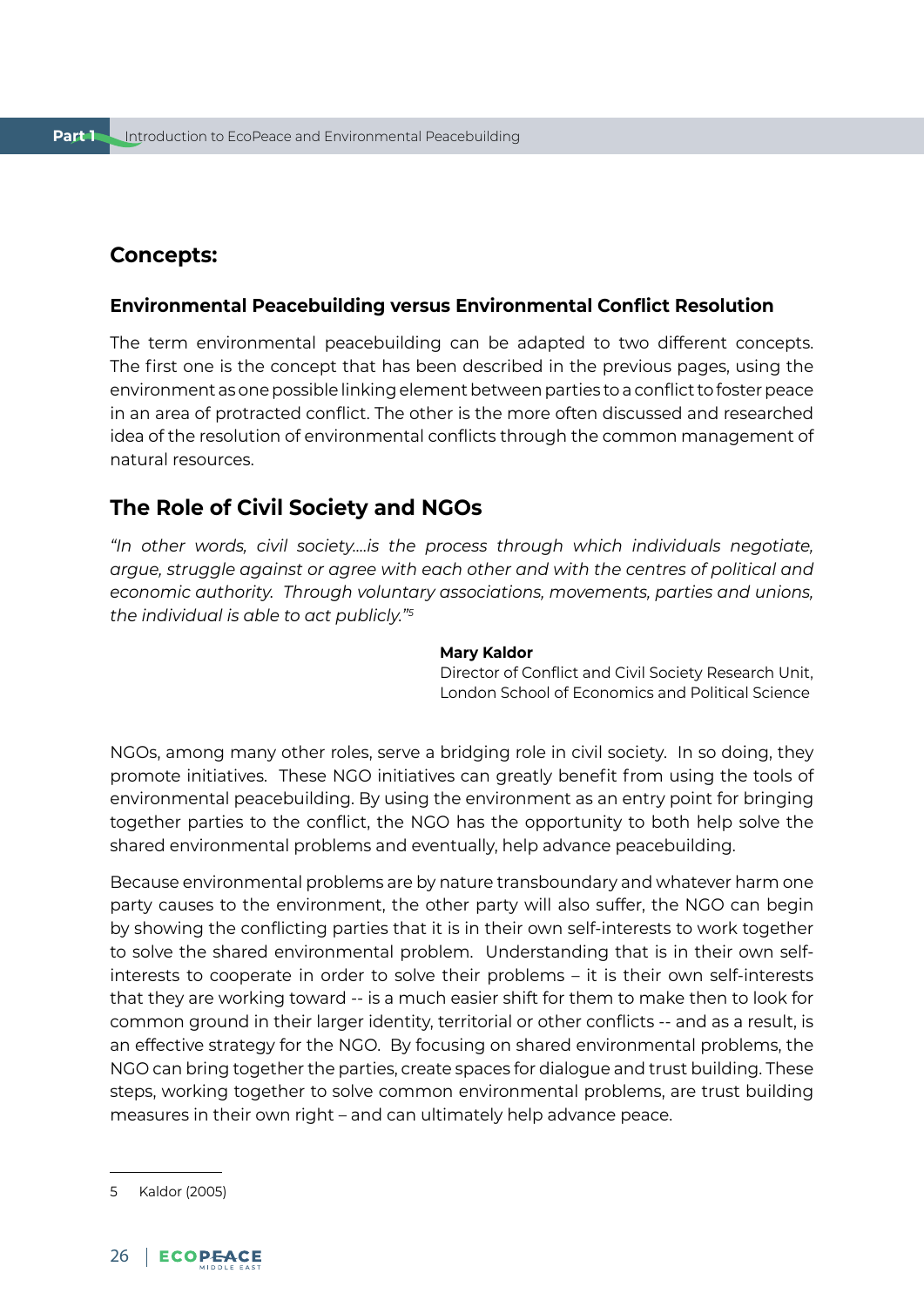With environmental issues at the forefront of global concerns, the tools of environmental peacebuilding can aid NGOs more than ever in bettering their societies.

In this context, NGOs, such as EcoPeace, take on the following four roles as external peacemakers:

| <b>Roles</b>                       | <b>Definition</b>                                                                                                                                                                               | <b>EcoPeace Middle East</b>                                                                                                                                                                                                        |
|------------------------------------|-------------------------------------------------------------------------------------------------------------------------------------------------------------------------------------------------|------------------------------------------------------------------------------------------------------------------------------------------------------------------------------------------------------------------------------------|
| <b>Enskiller</b><br>(Empower)      | Develops skills and<br>competencies needed to enable<br>parties to reach a mutually<br>acceptable and sustainable<br>solution.                                                                  | Helps the parties initiate<br>sustainable solutions that<br>benefit all three communities<br>by providing environmental and<br>political education, intercultural<br>competence skills and<br>encounters, negotiation skills, etc. |
| <b>Envisioner</b><br>(Fact finder) | Provides new data, ideas,<br>theories, and options for parties<br>to select from. Facilitates further<br>brainstorming on a range of<br>possible options aimed at<br>finding a solution.        | Distributes important<br>knowledge and facts about the<br>environmental situation in Israel.<br>Jordan and Palestine, such as<br>economic and environmental<br>studies.                                                            |
| <b>Enhancer</b><br>(Developer)     | Provides additional resources<br>and help.                                                                                                                                                      | Provides the communities with<br>financial resources and guidance<br>as well as knowledge of not only<br>their own environmental situation,<br>prospects and possibilities, but<br>also those of the other parties.                |
| <b>Reconciler</b>                  | Focuses on long-term initiatives<br>that are aimed at changing the<br>negative perceptions of the<br>opposing parties. Facilitates new<br>relationships based on a shared<br>vision and future. | Challenges the negative<br>stereotypes and assists in the<br>creation of cooperation and<br>long-lasting relationships. <sup>6</sup>                                                                                               |

EcoPeace Middle East is a great example of a facilitator of mutual cooperation between communities in conflict through successful implementation of projects within the scope of Environmental Peacebuilding. EcoPeace helps the three parties advance toward peace by empowering them and providing them with a platform for cooperation and dialogue.

<sup>6</sup> Definition by Mitchel (1993) of roles and functions of external peacemakers, cf. Harari and Roseman (2008), p. 16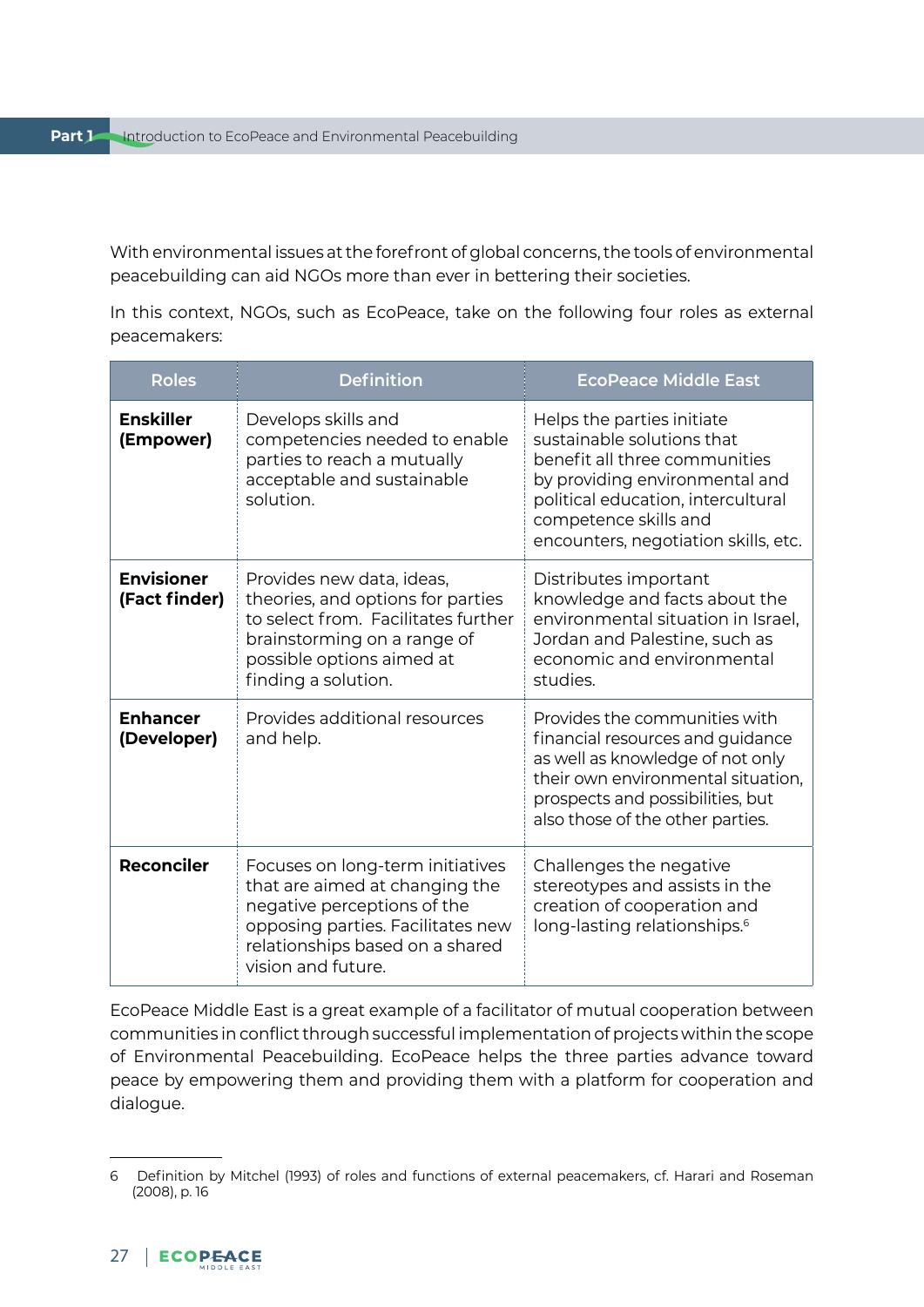## **Change of Perception**

Change of perception is one of the long-term aims of environmental peacebuilding.

Effective reconciliation requires reversing years, even decades of negative perceptions, from negative stereotyping and de-legitimatization to fear and hatred. The parties need to moderate their negative feelings, explore similarities, rather than differences (especially when focusing on the future) and develop mutual acceptance and hope. There are four processes necessary for a change of perception on a cognitive-affective level:7

- **1. Legitimization**: Conflicting parties accept each other within the boundaries of international law and norms, with which it is possible, even desirable, to end the conflict and build positive relations.
- **2. Equalization**: The parties leaders as well as ordinary people recognize each other as equals. Turning the rival into an equal partner enables significant interaction between past rivals.
- **3. Differentiation**: the heterogeneity of the opponent group is acknowledged. The other group is no longer viewed as a "homogenous hostile entity" but as "made up of various subgroups, which differ in their views and ideologies" Subgroups with similar values and beliefs are identified and recognized as partners for establishing peaceful relations.
- **4. Personalization:** The opposing groups view one another as individuals with human qualities, concerns, needs and goals.

<sup>7</sup> Differentiation by Bar-Tal and Teichman (2005), cf. Harari and Roseman (2008), 13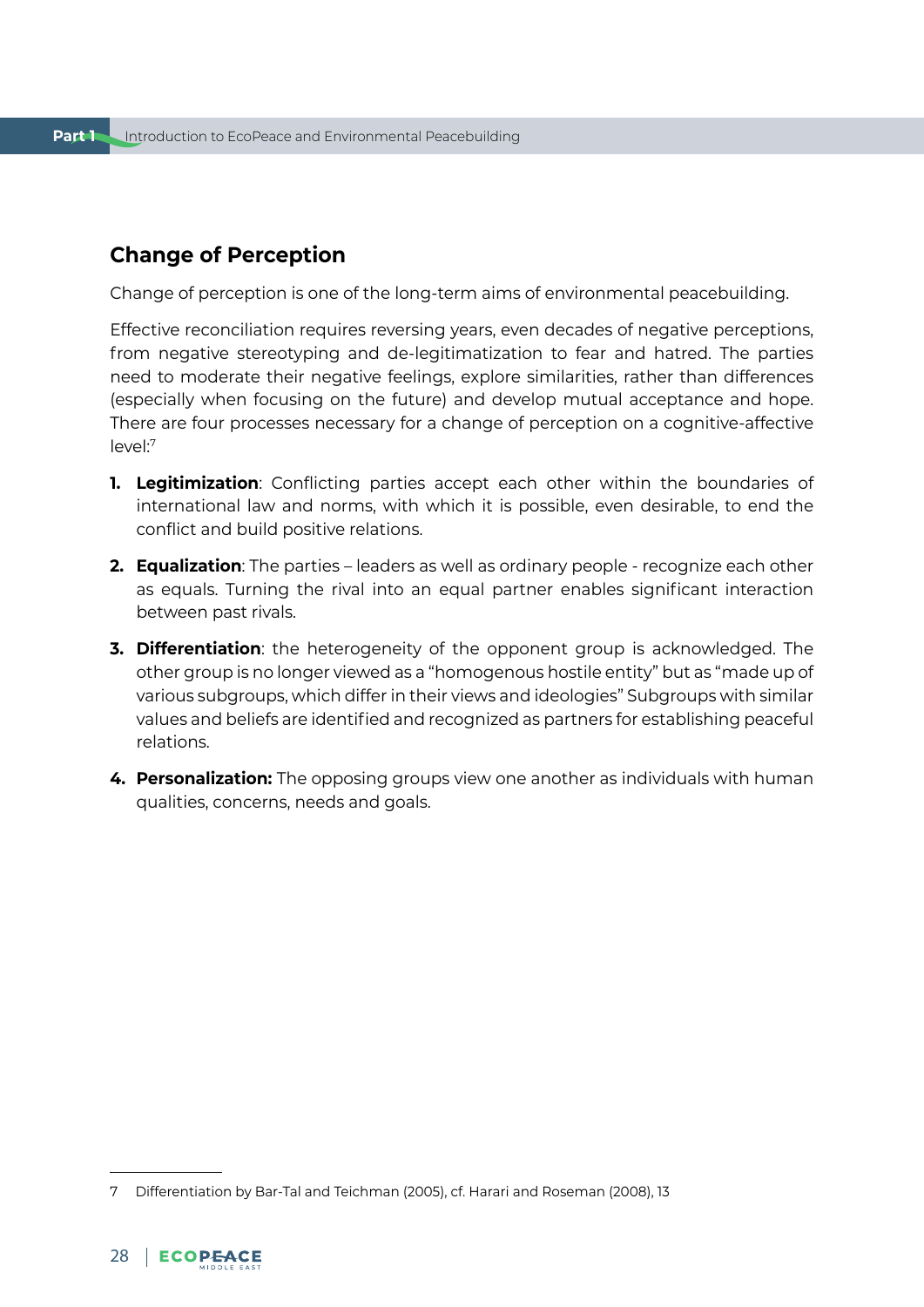*"In all contemporary internal conflicts, the futures of those who are fighting are ultimately and intimately linked and interdependent."*

#### **John Lederach** (1997)

Professor of International Peacebuilding University of Notre Dam

## **Pivotal notions in Environmental Peacebuilding:**

#### **1. Perception of the future**

- Environmental cooperation can only lead to successful peacebuilding if considered in a **long-term** context. A short-term vision ignores the environment and potential consequences of environmental neglect. In addition, it's important to understand that in the long-term vision, the process is linear with obstacles along the way.
- Conflicting groups often have more in common when it comes to their future than when focusing on the violent past. Having a shared future vision provides a horizon for a shared journey.

#### **2. Building Trust and Creating a Shared Identity**

● Continuous dialogue on shared environmental issues and solutions will, over time, bring the adversarial parties to a more harmonious state that can advance conflict resolution. While adversaries might not be able to agree on points of political conflict, they can work together to solve common environmental problems, such as pollution in transboundary rivers and streams. Working together on environmental issues helps build trust between the parties and can pave the way for solving greater, more intractable problems in the future.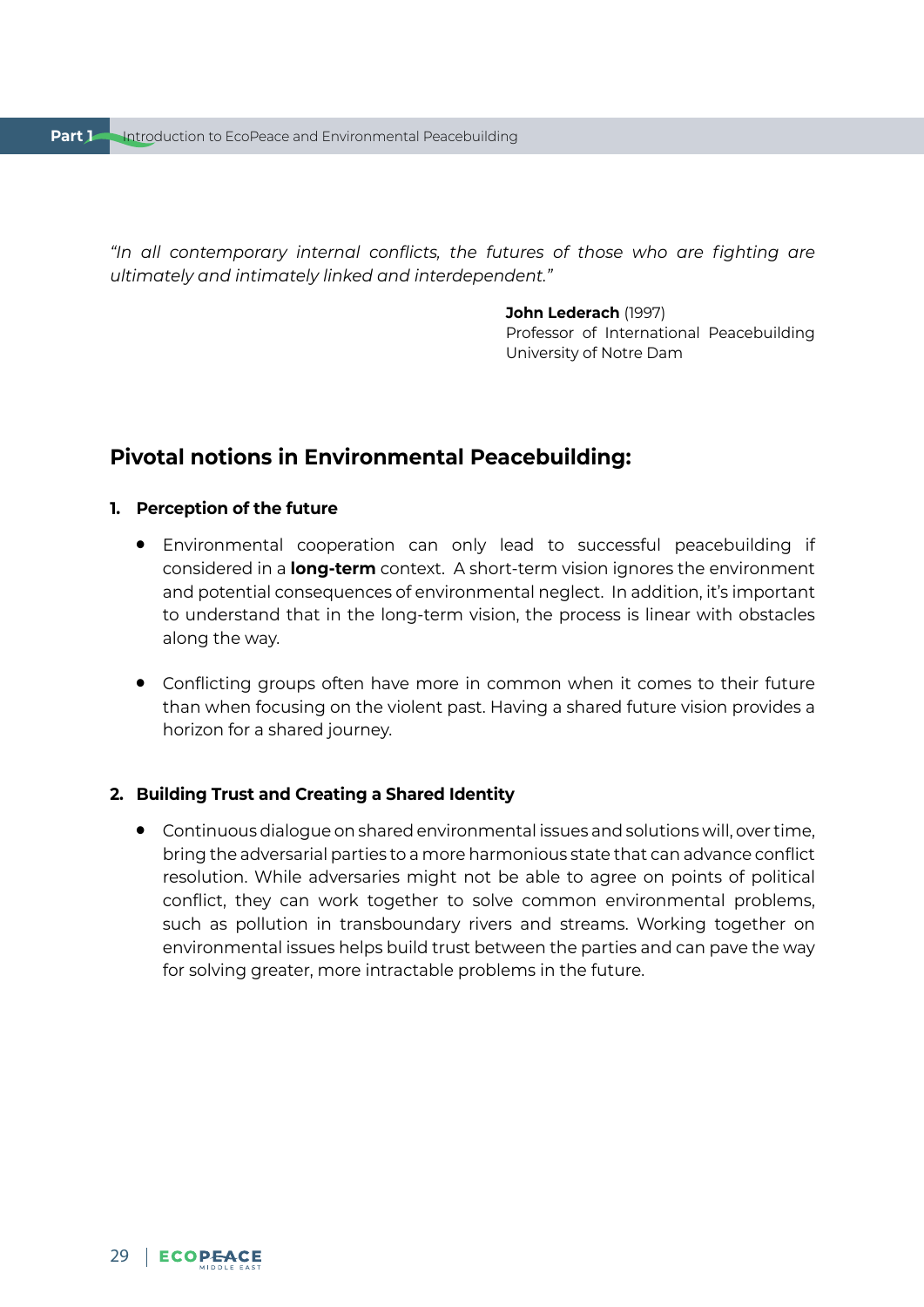## <span id="page-30-0"></span>**5. Skill Builder 1 - Negotiation Skills: From Conflict to Cooperation Positional Bargaining vs. Interest-Based Negotiation Game**

**A choice of Two Games (Choose 1) – 45 minutes. Arm Game or XO Game**

#### **Icebreaker Negotiation Game –Information for the Blinking Game**

Overview: The Blinking Game is an icebreaker activity that introduces interest-based negotiations. It highlights both the dissatisfaction of a win-lose situation (one side will always be unhappy) and the win-win goal of interest-based negotiation. People often believe that winning means that if one side wins, the other loses. Here practitioners will learn that in a conflict situation, it is possible to interpret "win" in a number of different ways and that both sides can leave having had their interests met.

This relates to Environmental Peacebuilding in that it is necessary to steer stakeholders from conflict to cooperation.

- **Materials:** 
	- > Shared Screen PowerPoint: Blinking Game Instructions and Debriefing (slides 9-11)
	- > Shared Screen PowerPoint: Positional Bargaining vs Interest-Based Negotiation (slide 12)
	- > OPTION: the facilitator can use a Whiteboard in place of the Share Screen PowerPoint Blinking Game – Debriefing, slides 10-11. The facilitator will need the PowerPoint for instructions, slide 9.
	- > Follow-up Scenarios Position-Interest Practice (pages 12-13-14)

## **A. The Blinking Game**

#### **Reference Material for Facilitator:**

Most players will head into the blinking game assuming it's a classic competitive competition. They'll do their best to win and ensure that their partners lose. In this typical approach, they are looking at it as a win-lose proposition and become competitive immediately, based on what is usually their own experience. For example, here they are instructed, "Your goal is to score as many points as possible." Nowhere are they told that they should score as many points as possible for themselves only. But they will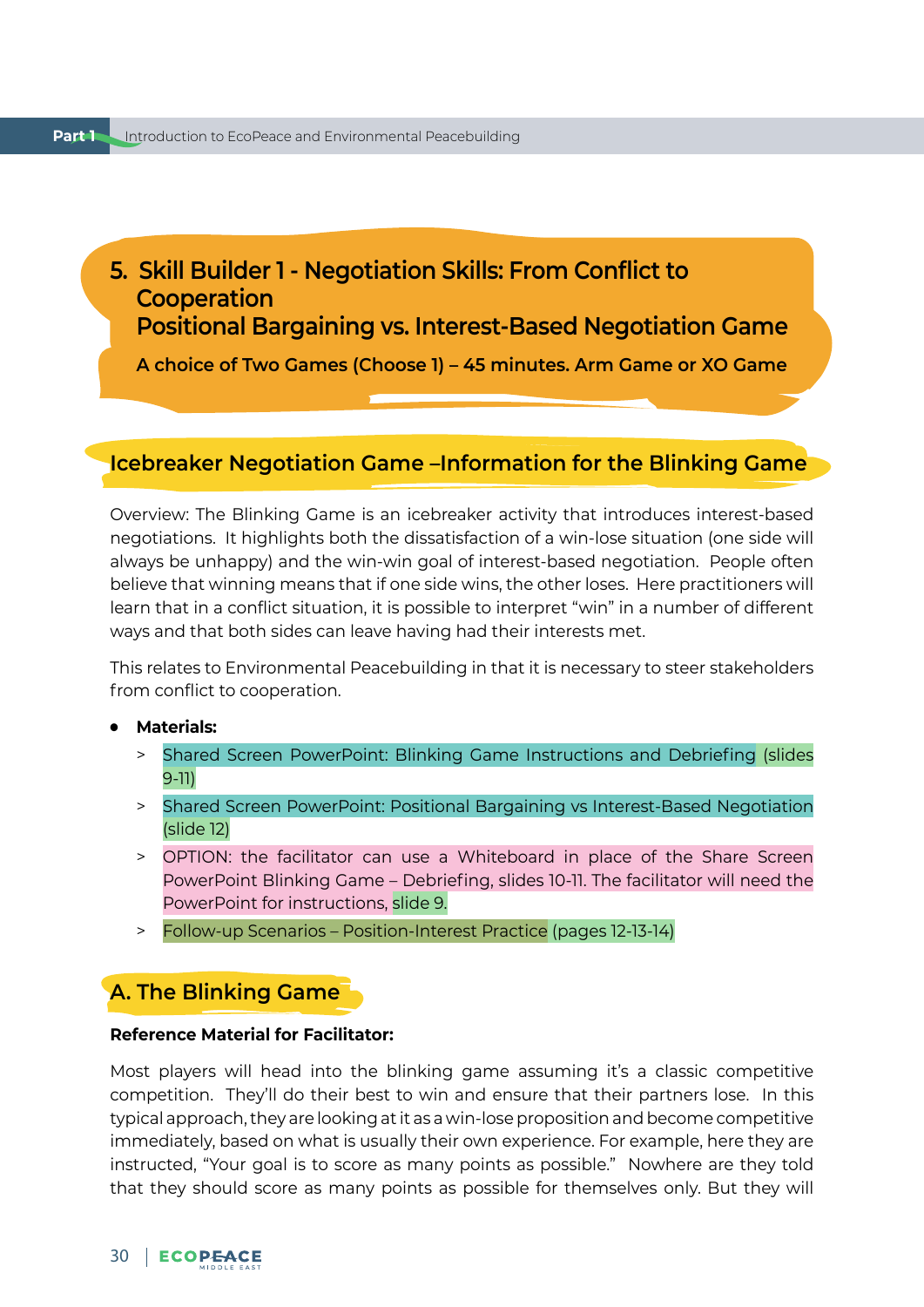assume this because it is a game with points to be earned and they are not allowed to communicate (in the first round.)

In general, the idea of negotiating a compromise is seen as a less desirable goal. With compromise, both sides must give up something and both walk away dissatisfied. The idea of interest-based negotiation is that by first examining interests – as opposed to immediately competing for the same thing – the two sides might discover that they are in fact not in conflict or that they have areas of possible cooperation.

When the two sides discover that they can opt for other possibilities, they can avoid a zero-zero draw (zero sum game) in which no one scores – i.e. no one wins. While there will always be situations in which it isn't always possible for both sides to achieve the highest scores, situations in which both sides score and/or score more are still a better options than a zero sum game or a win-lose situation.

In the blinking game, the key to achieving this is for both sides to take turns blinking, back and forth with no resistance as quickly as they can. This allows each side to accumulate a maximum number of points. Some may grasp this in the first round, some may not grasp it at all, even after two rounds. They will understand it in the debriefing.

The take-away is to understand that there are often greater gains to be had by exploring the other side's interests and working cooperatively to achieve a win-win situation. To do this, they need to think about the other side's interests, not just their own.

#### **Information for Debriefing (and reference information for facilitators):**

In debriefing the Blinking Game, the goal is to show that in a negotiation, a win-win approach, based on cooperation, greatly increases the benefits for everyone. The shift from conflict to cooperation can be seen in terms of positions and interests. Once a person ceases to focus on his/her position and begins to examine both his/her and the other party's interests, the shift occurs.

**Position:** what a person says he/she wants, the stand he/she takes.

**Interest**: the reason behind the position, what the person really wants, his/her true needs and desires. **To get to the person's interest, ask WHY?**

#### **In the Blinking Game:**

- the **positions** would be that they have to beat the other person.
- the **interests** would be that they want to score the highest possible number of points. Since their interests are in scoring the highest possible number of points, not only does cooperating **not** interfere with their interests, but it will help them score even more points. **In other words, it will advance their interests.**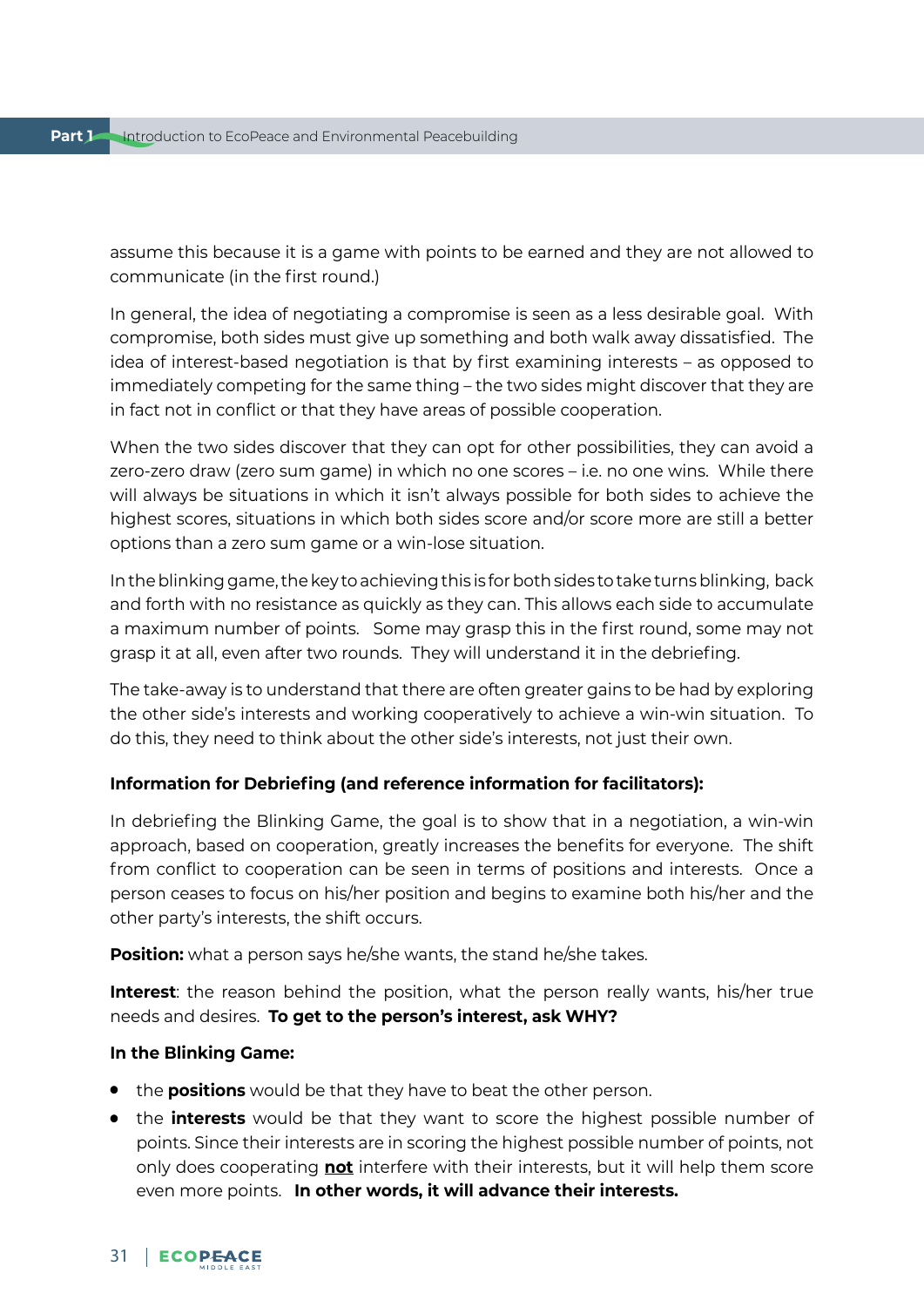In interest-based negotiation, the idea is to NOT bargain over positions. The aim is to negotiate not what the other person says or the stance they take (position), but what they actually think and feel (interest.) The real problem to be solved in a negotiation is related to interests, not positions. Some of the most important interests are basic human needs, such as wanting to be respected, acknowledged and liked.

This activity aims to teach the idea that a person has everything to gain if before a negotiation, he/she takes a moment to identify his/her own interests and the other side's interests.

## **i. Procedure:**

## **Part 1 – Playing the Blinking Game:**

#### **Round 1 (there will be 2 rounds):**

1. **Open by transitioning from the Environmental Peacebuilding activity of Passing the Glass of Water to a Negotiation Lesson:**

Tell them to think back on the activity of passing the glass of water and consider the idea that there could be winners and losers. The idea is to get them to understand that there are situations – any situation in which there are shared interests, such as the water -- in which it is **not** OK to have losers. This will help prepare them to take in the concepts of interest-based negotiation.

#### **Facilitator asks:**

- In a situation such as a shared water source, if someone doesn't pass the water, what happens to others?
- Is that OK? Why / why not?
- Is it OK in such situations that there are losers? Why? / Why not?
- 2. Right after the above discussion, the facilitator announces that they are going to play the Blinking Game.
- 3. The facilitator explains that they will play this game in pairs in Breakout Rooms.
	- Share the Screen (Shared Screen PowerPoint: Blinking Game Instructions and Debriefing (slide 9)

Go over and explain the Blinking Game instructions to the practitioners. It's a good idea to repeat them several times to ensure that everyone understands. If anyone asks any questions, simply repeat the instructions and encourage them to get started.

## 32 | ECOPEACE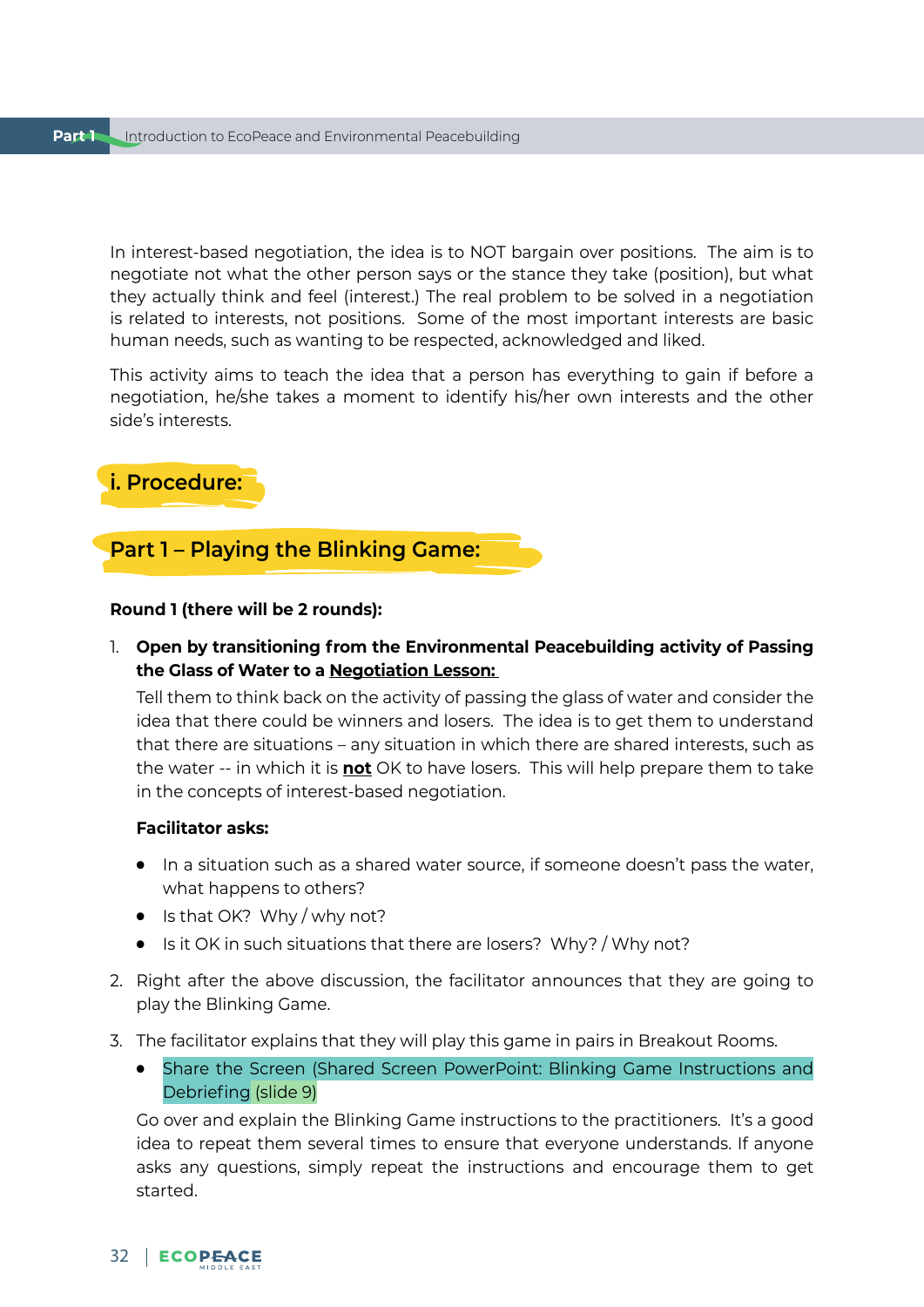- Every time your partner blinks, you will get 100 points.
- Each person keeps track of his/her own points.
- Your aim is to get as many points as possible
- You will have 30 seconds to play.
- There is **NO** talking allowed during the game.
- When you finish each round, wait to be brought back to the main forum.
- 4. **Breakout Rooms**: Place the practitioners in breakout rooms and give them a total of 2 minutes. This should be ample time for them to complete the 30-second round.
- 5. After 2 minutes, return everyone to the main forum for **Debriefing Round 1.**

## **ii. Debriefing – Blinking Game – Round 1**

- 1. **Share Screen PowerPoint: Blinking Game Instructions and Debriefing** (slide 10) Share Screen with the practitioners. The facilitator will now explore the differences in the number of points people scored and how they did it. Ask for a few pairs to share their experiences.
- **2. Write the results of a few pairs:** The facilitator types the **results** directly into the Share Screen slide (as it is the facilitator's slide presentation, he/she can type on it as on any document in his/her computer.

**NOTE:** instead of writing into the Share Screen PowerPoint slide 10, for the Blinking Game Debriefing, the facilitator may use a Whiteboard.

| Pairs  | Partner 1 | Partner 2 |
|--------|-----------|-----------|
| Pair 1 |           | ( )       |
| Pair 2 | 100       | ( )       |
| Pair 3 | 200       | 200       |
| Etc.   |           |           |

(the following numbers are illustrative only):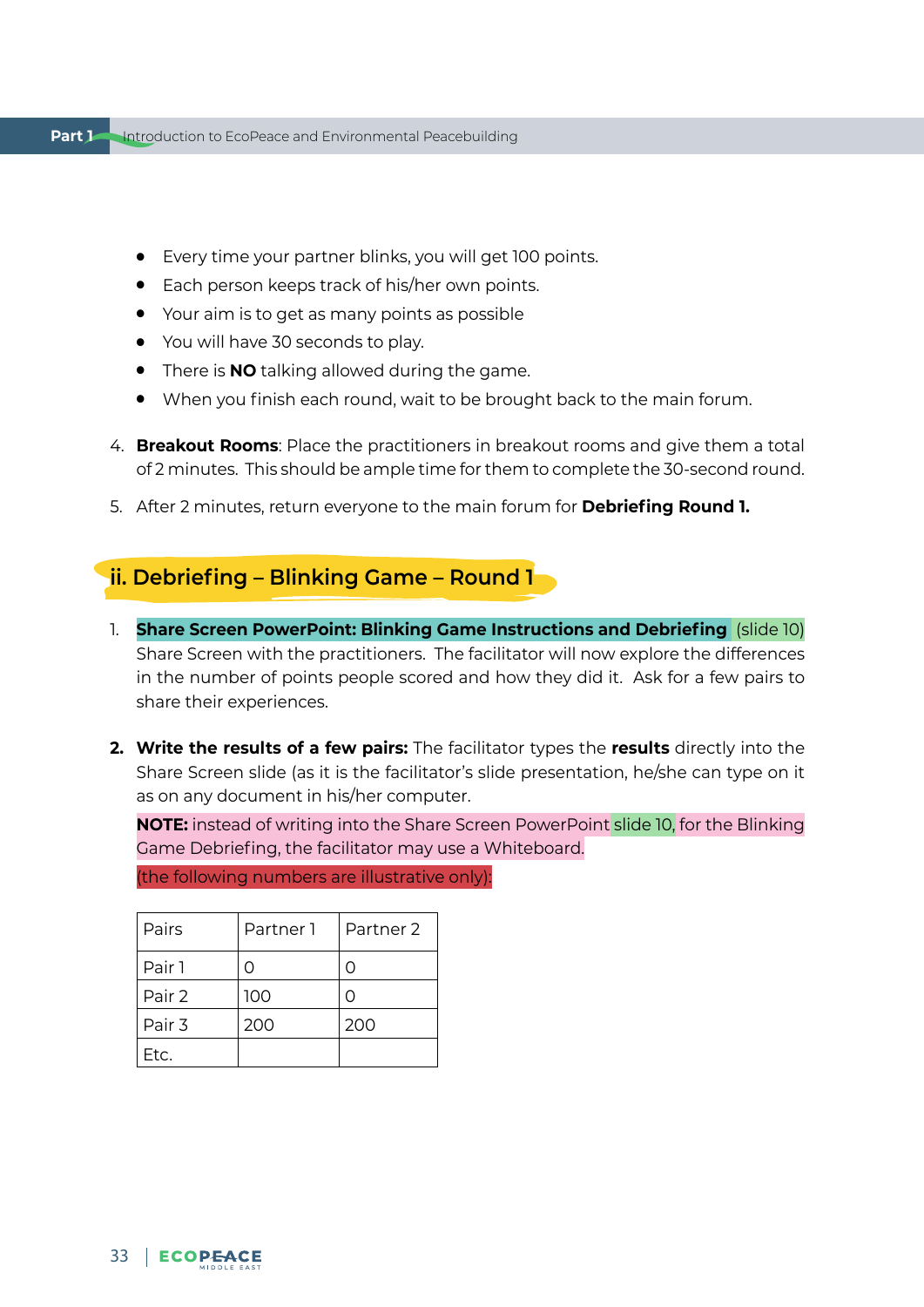#### **Questions for debriefing:**

- What was your experience? What strategies did you use?
- How do you feel about it? Ask both those who won and who lost.
- You may get a pair that "figures it out" and has an outcome of something like 500- 500. Relate to this pair **at the end** as to not give away the "secret" too early.
- Did the idea of "winning" imply "losing" as well?
- For someone to win, did another have to lose?
- Check if they remember the instructions. The exact instruction was: "Your goal is to score as many points as possible."
- What did you assume you were supposed to do? Where did you get this idea? (Usually it's habit, based on their experiences.)
- When we work with others, we frequently negotiate with them. Why is that negotiation is often seen as competitive- thinking that one person will win and the other will lose?
- Call on any groups with high scores at the end.

## **iii. Round 2**

- Run a second round, same instructions, but this time, allow them to communicate. Tell them:
	- > This time you are **allowed to talk** to your partner for 60 seconds before you begin. Once you begin, no talking.
- Breakout Rooms: Send them back to the same Breakout Rooms with the same partners.
- Full Forum Return them for Debriefing, Round 2.

## **iv. Debriefing – Round 2**

This time some or many of the practitioners will have figured out that they can work cooperatively and increase both their points. That a goal of needing to score as many points possible doesn't mean only for oneself. By cooperating – simply taking turns blinking -- they can both attain much higher scores.

- **1. Share Screen**: Begin the Debriefing by asking them to share their scores.
- **2. Facilitator charts scores:** Use Share Screen PowerPoint: Blinking Game Instructions and Debriefing (slide 11)

NOTE: instead of writing into the Share Screen PowerPoint slide 11, the facilitator may use a Whiteboard.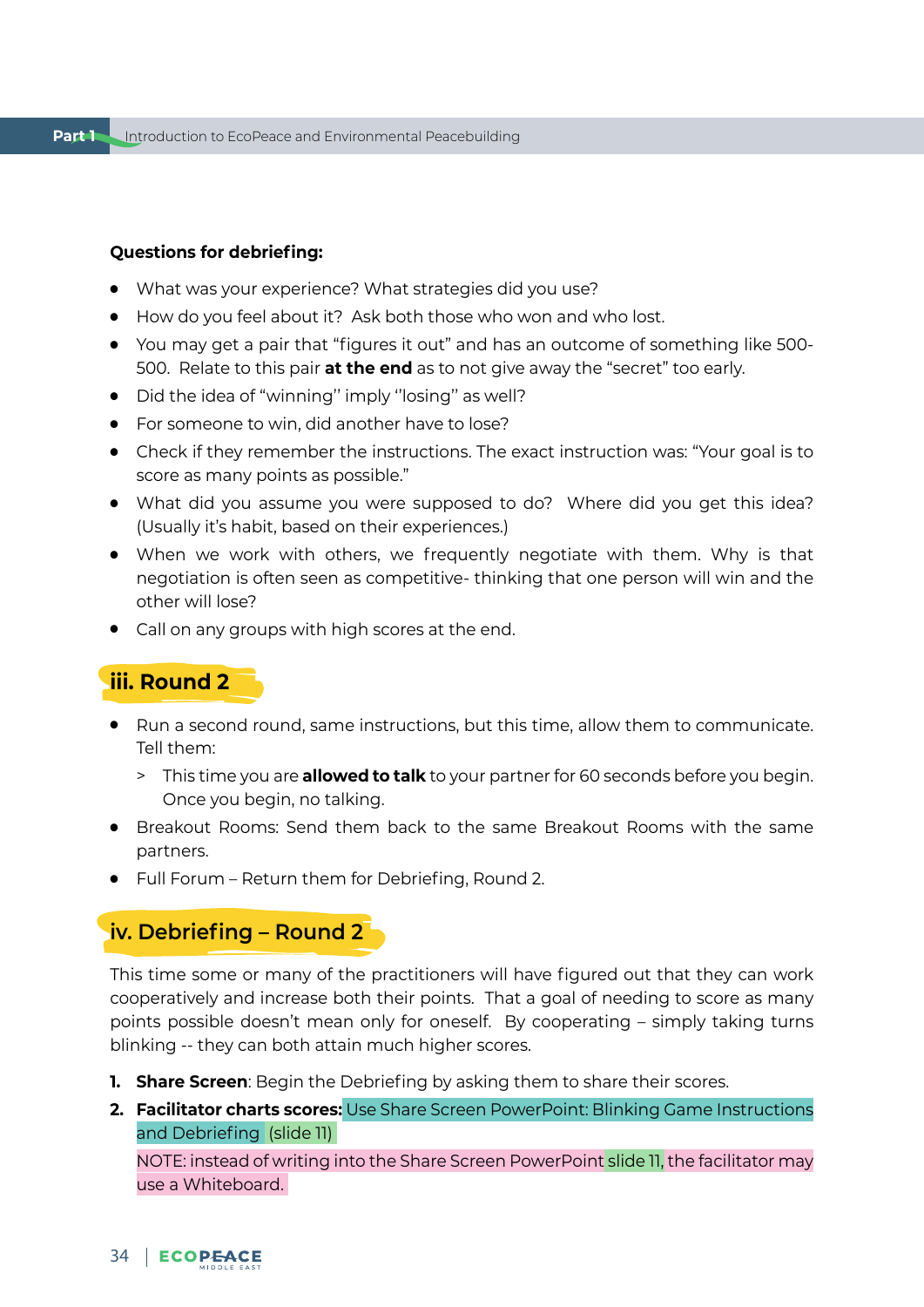#### **3. Ask the following questions:**

- Did being able to speak before the 2nd round help? In what way? What did you discuss?
- Did any pairs change strategy? What did you do?
- In conflict, are there times when people use the same approach as in this game? In other words when the goal is to win it means the other person has to lose?
- Are there times when we use a different approach?
- Can you relate what we just experienced to the environmental peacebuilding activity in which we passed around a glass of water? How would this relate?
	- > Say your partner was someone who refused to pass the water and decided to keep it for him/herself. How could you relate what we have just done here to help move from conflict (he won't give you the water) to cooperation (you share)?
- Transition to terminology. Facilitator explains that what they have just done is learn some of the important concepts for what is called interest-based negotiation. This method is based on identifying the difference between the following:
- Shared Screen PowerPoint: Positional Bargaining vs. Interest-Based Negotiation (slide 12)
- (with the definitions below):

|                           | $\mid$ Position: What you want. The stand $\mid$ Interest: Why you want it. What are $\mid$ |
|---------------------------|---------------------------------------------------------------------------------------------|
| you take in the argument. | the core values your position represents?                                                   |
|                           | What are your concerns?                                                                     |
|                           |                                                                                             |

Points to explain:

- Interests help you to see the real problem
- How do you get to interests: Ask **Why?**
- Take the time to ask what your own interests are and figure out the other side's interests. Asking "Why?" will help you identify the interests
- The real problem to be solved in a negotiation has to do with interests, not positions. Usually behind positions are several interests. Some of the most important interests are basic human needs, such as wanting to be liked and respected.
- Always try to keep in mind the about the other side, what they might be thinking.

#### 35 | ECOPEACE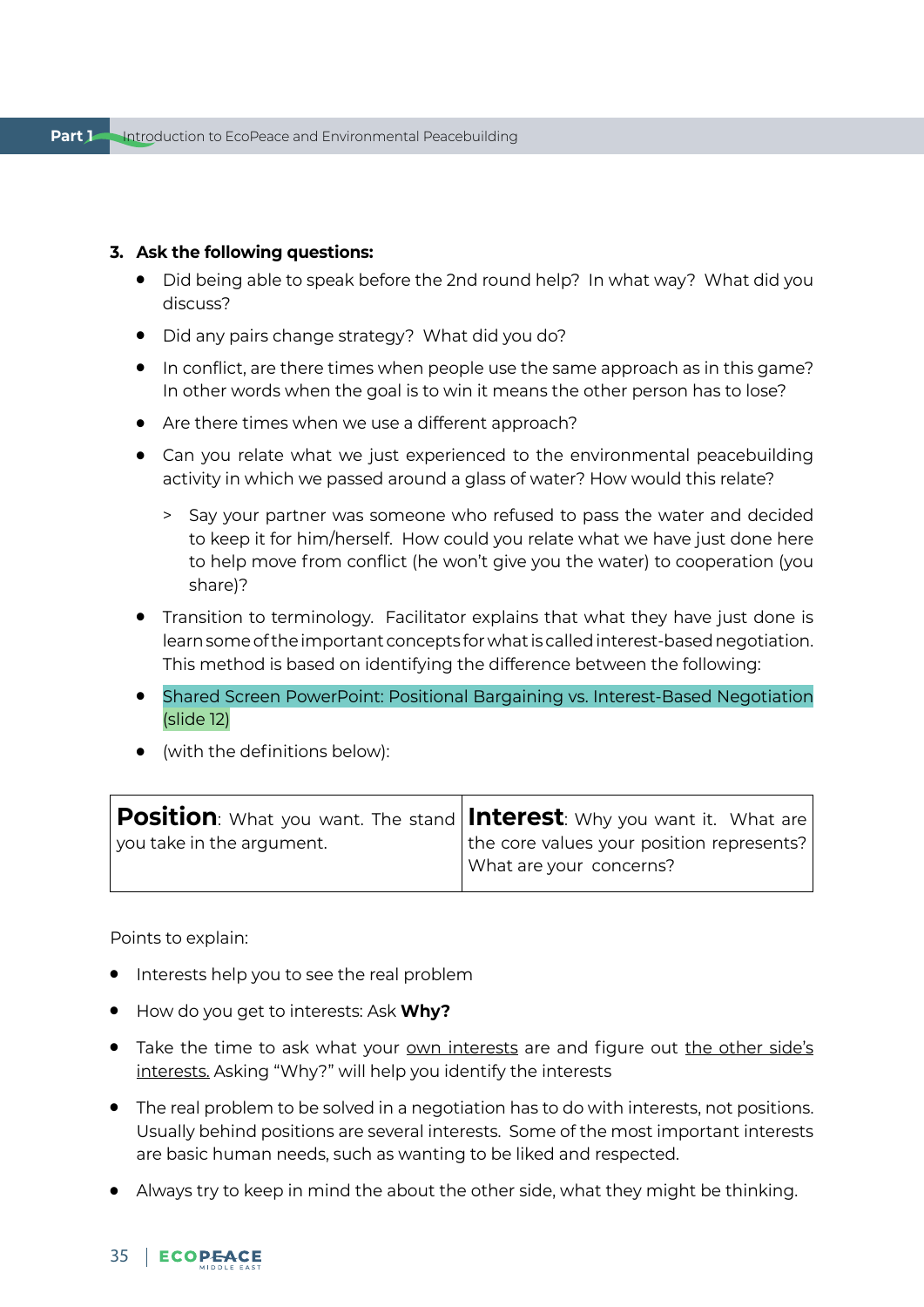# **C. Additional closing exercises – Positions vs. Interests**

# **Materials**:

Positional Bargaining vs. Interest-Based Negotiation- Follow-up Scenarios, (pages 12-14)

### **Follow-up activities:**

1. Story of the Orange

Begin by telling practitioners the classic position-interest **Story of the Orange**.

*Two sisters are in the kitchen fighting over a single orange. Their mother walks in and asks them to stop fighting. They continue. Their mother again asks them to stop, but the fighting goes on. Finally, out of patience, the mother takes the orange and cuts it in half. She tells them, "Now, you can both relax, you each have half."*

*But neither sister could relax. In fact, they were even unhappier.*

*[Pause and ask practitioners]: Can you guess why?*

*The first sister squeezed a too-small glass of juice with her half and threw the peel away. She needed all the juice, not half. So with only half the juice, she was dissatisfied. The other sister needed all of the peel to bake a cake. So with only half the peel, the cake didn't come out well.* 

Ask (elicit the answers that follow the questions):

- > **What are their Positions?** Both sisters need the whole orange.
- > **What are their Interests**: One needs the juice, the other needs the peel, so in fact they could have shared the orange.
- > **What could they and/or their mother have done differently?** Ask, **Why**? They could have shared the orange – giving the juice to one sister and the peel to the other.

#### **Additional Practice worksheet (15-20 minutes) - scenarios and reflection:**

- > Positional Bargaining vs. Interest-Based Negotiation- Follow-up Scenarios and Reflection, (pages 12-14). Refer practitioners to the additional practice exercises in this worksheet in their Practitioner Workbooks.
- > Have practitioners read and identify the positions and interests for several scenarios on the worksheet. They will work on these individually. Allot them about 15-20 minutes of quiet time to complete these. While they complete the scenarios, they will remain in the full forum Zoom room.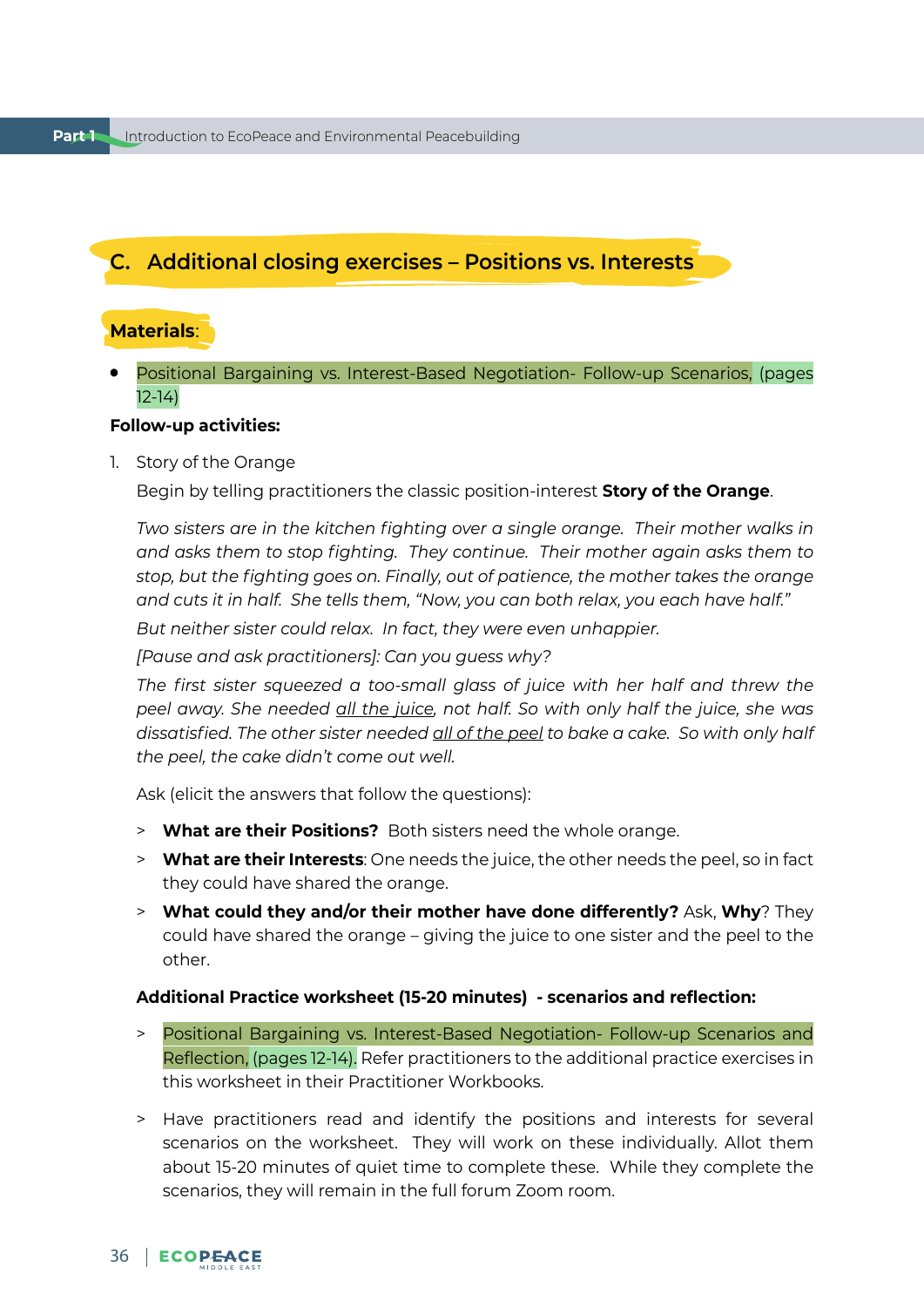- > Note that the scenarios are very straightforward and clear. The point is to further familiarize them with the concepts of position-interest that can take time to process and fully grasp. Hence the exercises are designed to provide them with a few more examples rather than challenge them. Grasping position-interest is important as it will be spiraled into the 2 Socratic Seminars on the EcoPeace bottom-up and top-down stakeholders as well as the simulation at the end of the training.
- > Go over their answers to the scenarios (see answer key below).
- > Conclude by asking practitioners to share the ideas they wrote in the **Reflection** exercise at the end of the worksheet. Do this by:
	- **Sprinkle Sharing** facilitator should ask for a "sprinkling" of answers in other words, a few not all practitioners should share.

#### Answer Key:

### **Scenario 1 – Wastewater Treatment Plant**

#### **Positions:**

- 2. Mayor X He must have the senior management position
- 3. Mayor Y He won't let Mayor X have that position

#### **Interests:**

- 4. Mayor X That his residents would be employed to build the plant
- 5. Mayor Y –That the plant would be built in a timely manner.

### **Scenario 2 – Beach development**

### **Positions:**

- **Mayor –** The restaurants should be built.
- **Residents** The restaurants should not be built.

#### **Interests:**

- Mayor Wants to develop the economy
- Residents don't want restaurants and other such business on the beach but aren't against other business that suit the beach, such as a water sports school.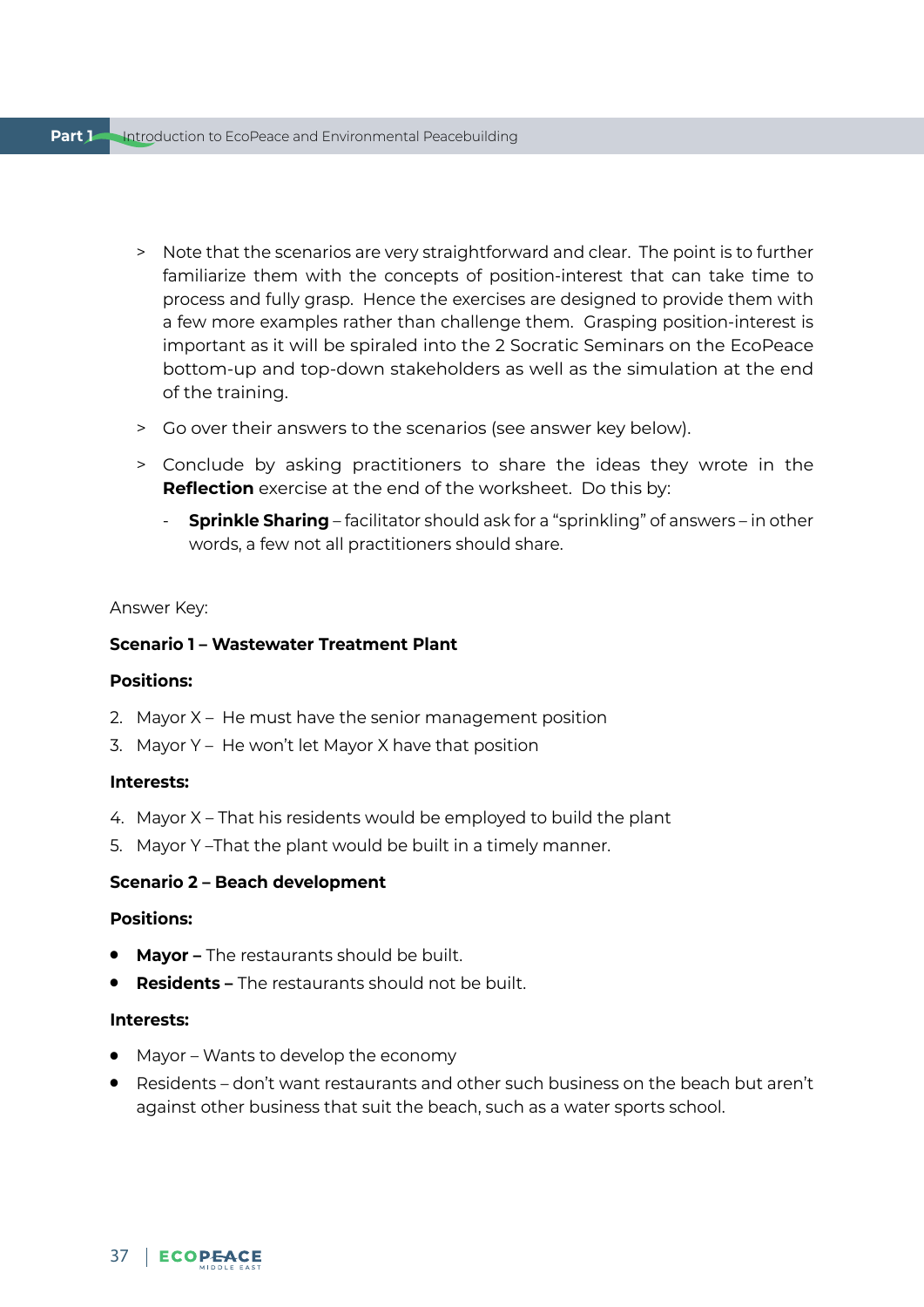# **Positional Bargaining vs. Interest-Based Negotiation- Scenarios**

| <b>Position:</b> What you want. The stand<br>you take in the argument. | <b>Interest:</b> Why you want it. What are<br>the core values your position represents? |
|------------------------------------------------------------------------|-----------------------------------------------------------------------------------------|
| What are the parties demanding?                                        | What are your concerns?                                                                 |
|                                                                        | What are the needs of each party?                                                       |

#### **Action: What could each side do in order to get what they want?**

#### **Scenario 1: Read the following case study and identify the positions and interests:**

Town X and Town Y, share a cross-boundary river. For years, the waste from Town X flowed into the river, polluting the river as it flowed downstream through Town X.

An outside organization agreed to fund a wastewater treatment plant in Town X. To begin, the donor required that the plant management be set up and that Town X and Town Y decide on how they would share the management. Mayor X insisted his town be given the senior management role, as the plant would be located in his town. Mayor Y refused to allow this. This disagreement went on for a year and meanwhile the residents on both sides continued to suffer and fall ill from the exposed waste.

Eventually both sides realized that they'd been stuck on positions. "We want to be in charge of the project," stated Mayor X. "We won't allow Town X to manage the project," replied Mayor Y.

When they began looking at interests, it turned out that the Mayor of Town X, a very poor town, wanted to be in charge so that his residents would be the ones employed to build the plant. He felt that the only way to guarantee this was if his town held the senior management position. Town Y, a wealthier town with a strong economy, was concerned that the plant be built as soon as possible and Town X was known for not keeping to schedules. They had no problem with the plant being built by residents from Town X. Once these points were clear, the two sides quickly reached an agreement. Town Y assumed the management and Town X recruited the labor force to build the plant.

What are the positions and interests of both mayors with respect to holding this meeting?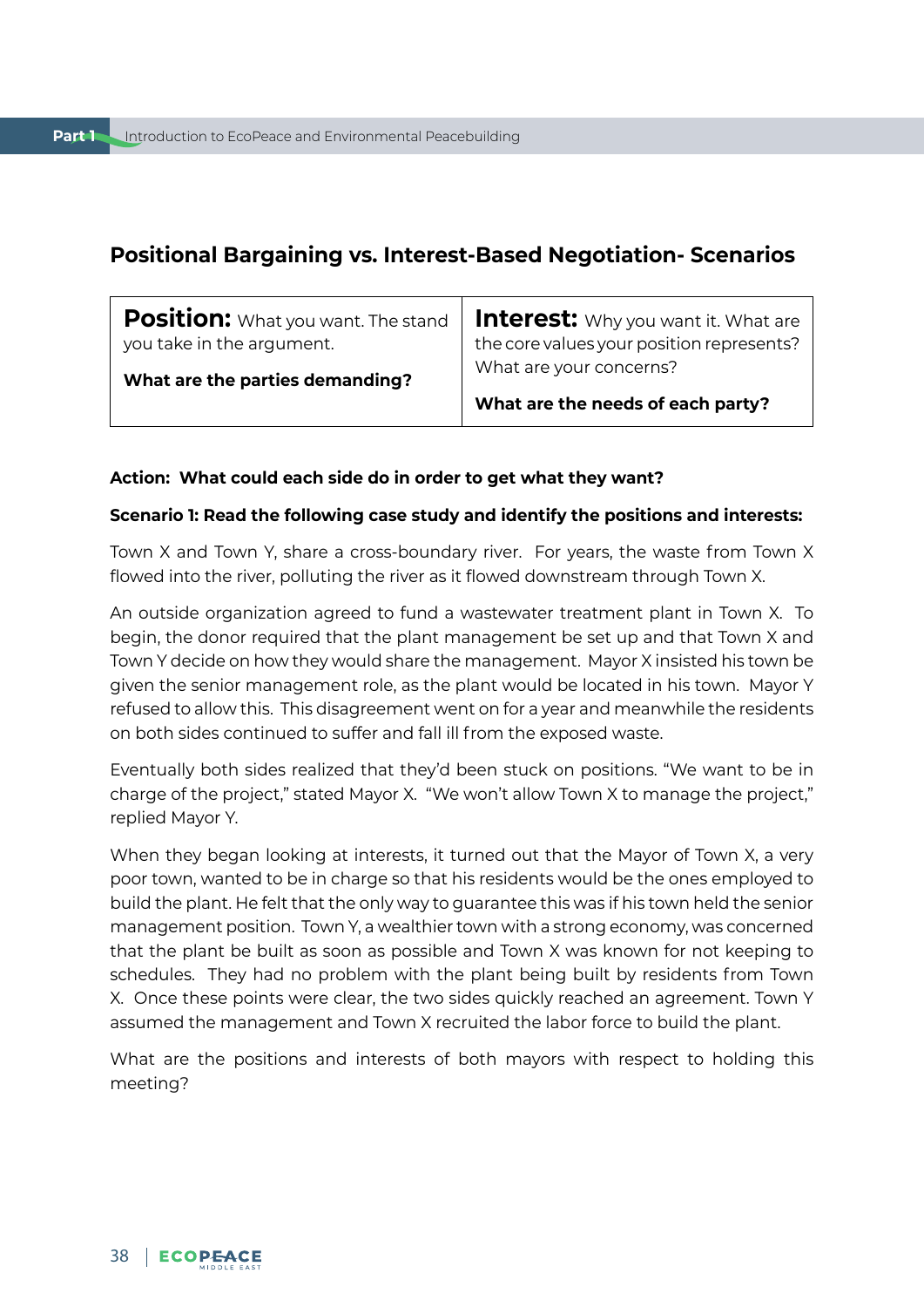## **Positions**

| <b>Interests</b> |  |  |  |
|------------------|--|--|--|
|                  |  |  |  |
|                  |  |  |  |

#### **Scenario 2: In the following example, what are the positions and interests?**

Community residents were fighting the Mayor over the building of several proposed restaurants and commercial businesses on what had long been a quiet beach that attracts only locals for swimming and surfing. The community was hit hard by an economic recession and the Mayor wanted to develop the beachfront. The residents opposed this. For months they were demonstrating in front of the Mayor's home with each side exchanging words through the press.

"The Mayor doesn't care about the beaches, all he cares about is money," claimed the residents.

"A small group of residents doesn't realize how many jobs those restaurants will bring to this town's hard-pressed citizens," stated the Mayor in a press release.

The Mayor held a Town Hall meeting, and after months of stalemate the two sides were able to resolve the problem: instead of restaurants, a water sports school for surfing, sailing, and windsurfing was opened.

| <b>Positions</b> |  |  |
|------------------|--|--|
|                  |  |  |
|                  |  |  |
| <b>Interests</b> |  |  |
|                  |  |  |
|                  |  |  |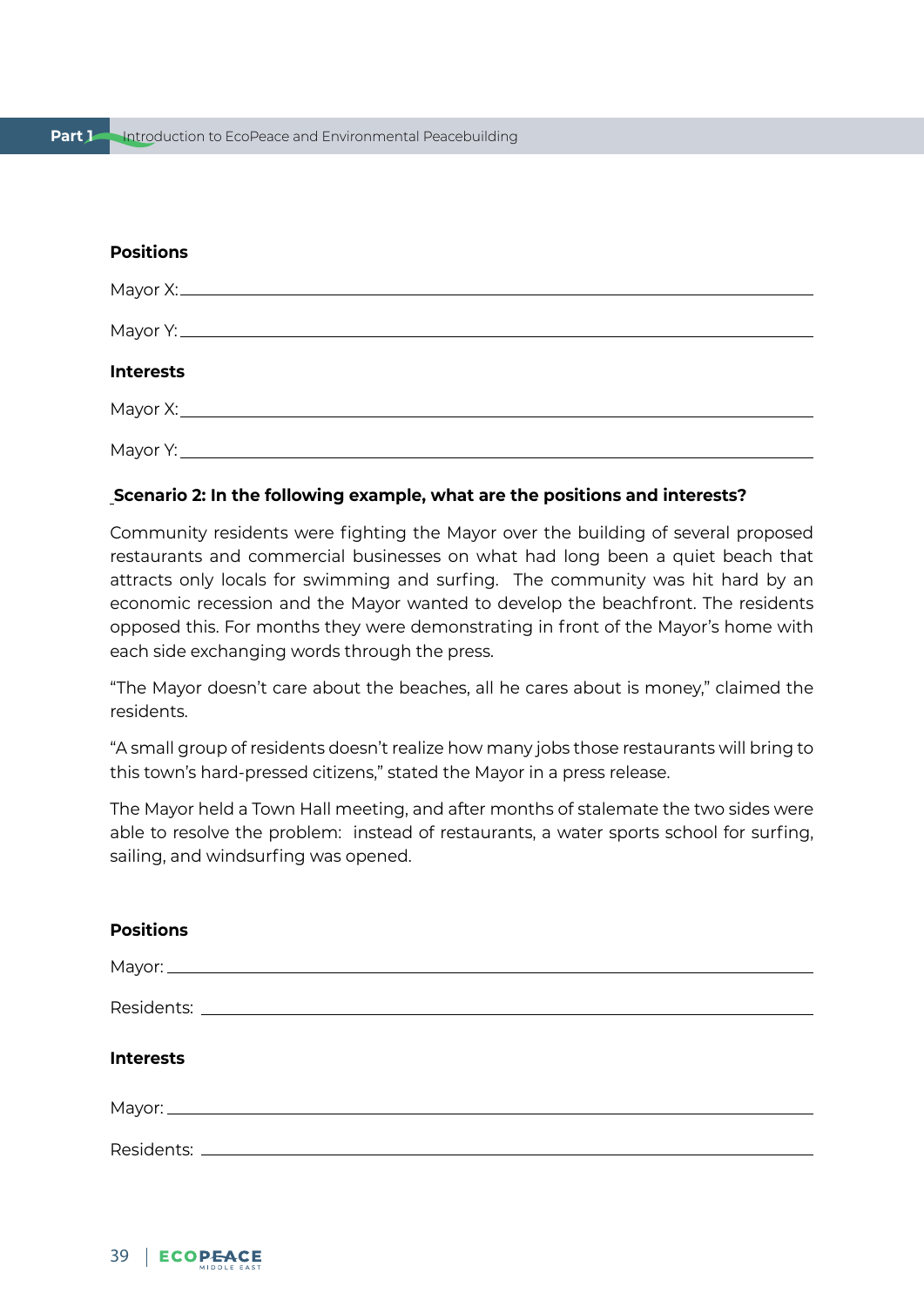## **Reflection**

- Find 1 example from your own experience of position-interest. It is best if it involves a disagreement. It can be stakeholders that your organization deals with or even from your own life. Try thinking in terms of "enlarging the pie" by looking at your own and the other side's interests rather than your positions. Describe a solution you might try, which takes interests into account.
- Reflect on environmental peacebuilding. Think of an example of 2 sides expressing positions and interests. What did you notice? Describe.

#### **Tips:**

- Interests help you to see the real problem
- Ask **Why**?
- Take the time to ask what your own interests are and figure out the other side's interests. Asking "Why?" will help you identify the interests.
- The real problem to be solved in a negotiation has to do with interests, not positions. Usually behind positions are several interests. Some of the most important interests are basic human needs, such as wanting to be liked and respected.
- Always try to keep in mind the other side, what they might be thinking.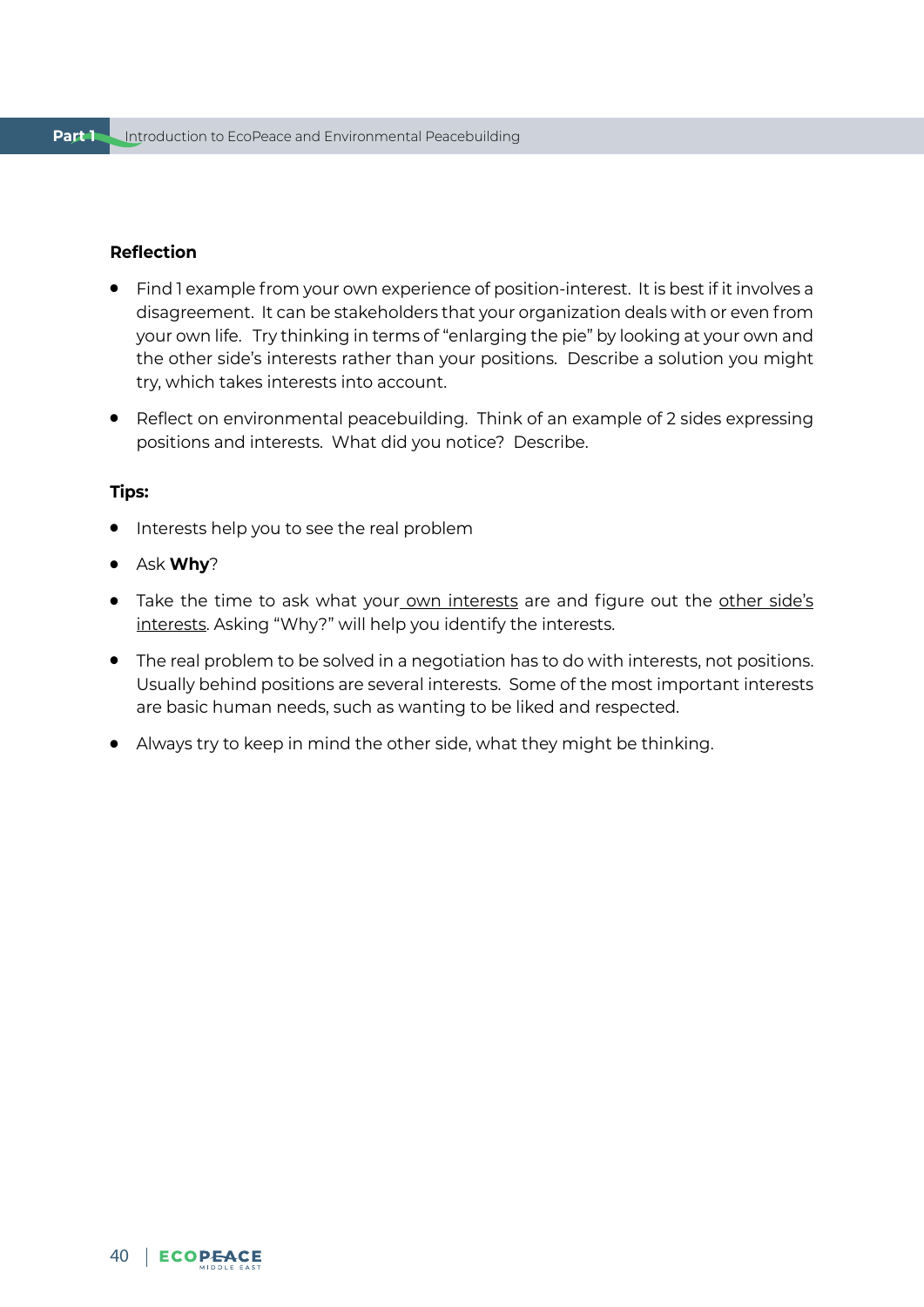

**Bottom-Up Actions – Long-Term Investment**

*"Communal work is considered an environmental peacebuilding measure in its own right, but also as a means to an end, namely to change the political level."*

**Sarah Henkel**

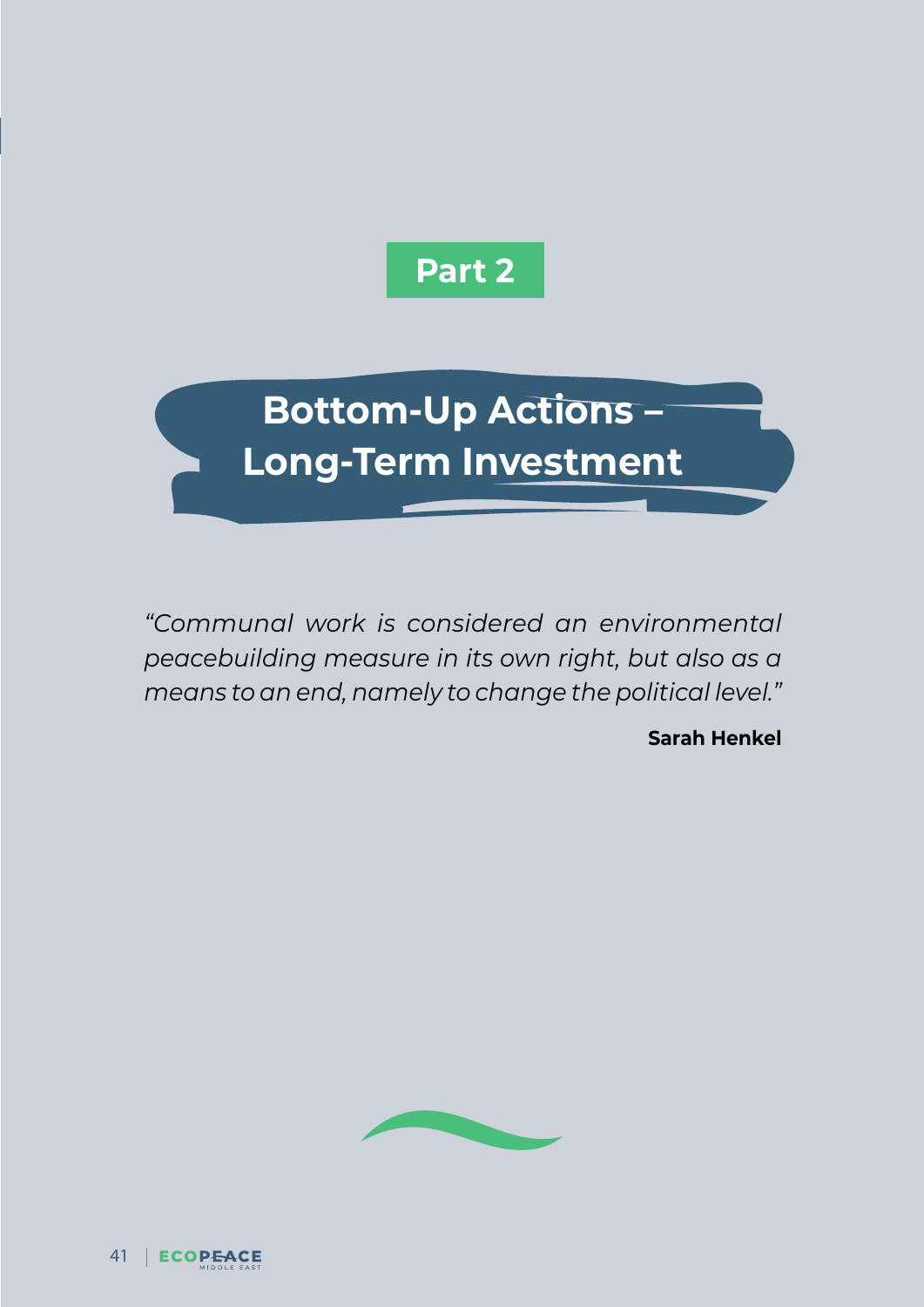# **Overview:**

 Beginning in the bottom-up section, the story of the Lower Jordan River Basin is introduced. It will be used to teach the EcoPeace Environmental Peacebuilding model and serve as the topic of environmental conflict for the concluding simulation. The practitioners will receive successive parts of the Background and Stakeholder Information on the Jordan River Basin; each time, more information will be revealed.

During this bottom-up section, the practitioners will receive the first parts of the background and stakeholder information for the concluding simulation. In the next section, top-down, they will receive the second parts. Finally, at the end, for the simulation, they will receive the third and final parts. Enabling the practitioners to read and study the simulation background materials in advance serves two purposes: a) it is used to teach key components of the EcoPeace Environmental Peacebuilding Model and; b) by the time the practitioners prepare for the simulation, they will already have an understanding of key points in the Lower Jordan River Basin story.

Here in the bottom-up section, after the practitioners receive Part 1 of the Background Information, in Breakout Rooms in groups, they will read it and consider ways to improve the lives and livelihoods of the Jordan Valley populations. This exercise allows them to consider and anticipate aspects of EcoPeace's bottom-up work: Education and Awareness Outreach, Trust Building and Constituency Building.

Following this, they will be introduced to two tools to aid in effective communication and facilitation of meetings with stakeholders: 1) Active Listening – techniques for deep listening, and 2) an Intercultural Communication model that aids in developing greater intercultural awareness and sensitivity.

These skills will be spiraled into the main activity of this section, an adapted Socratic Seminar (a round-table discussion method in which the practitioners will unpack information together, here adapted to an online format) on EcoPeace's bottom-up stakeholders. The online adaptation entails the participants engaged with one another in the main Zoom room (full forum). An EcoPeace presentation will follow, offering EcoPeace's professional insight. At the conclusion of the presentation, practitioners will reflect on their learning and share ideas in a full forum.

This section closes with practitioners considering how they could change behavior in the bottom-up sector. EcoPeace will present its Good Water Neighbors project as an example, which will be followed by another chance for the practitioners to reflect and share insights.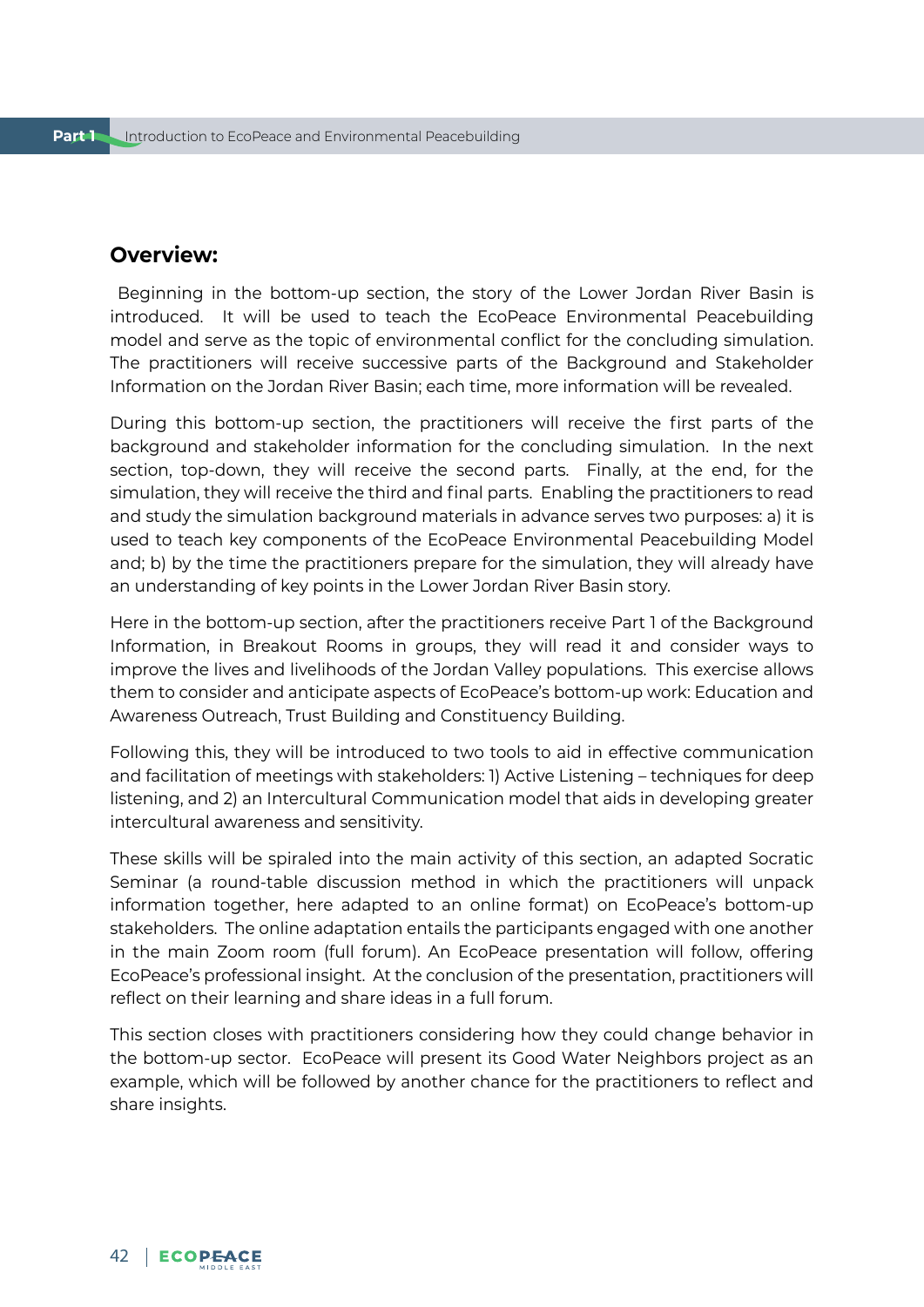# **List of all Materials and Sequencing– Bottom-up:**

- EcoPeace PowerPoint presentations and film clips
- Possibility of showing clips as well, such as:
	- > For Example: Good Water Neighbors Project EcoPeace / Friends of the Earth Middle East

[https://www.youtube.com/watch?v=BiGOpeOH\\_V8](https://www.youtube.com/watch?v=BiGOpeOH_V8)

- **A. Bottom-up Anticipating Bottom-Up Mechanisms Education/Awareness/ Outreach/Trust-Building - Part 1 – Background of Jordan River Simulation - Group Activity**
	- Simulation Part 1 Jordan River Basin Background Information, Part 1 (pages 26-30)
	- Background Information part 1 Group Worksheet (page 31)
	- Share Screen PowerPoint –Bottom Up Mechanisms Predicting (slides 13-14)
	- NOTE: instead of writing into the Share Screen PowerPoint slide for the Bottom-Up Mechanisms – predicting (slides 13-14), the facilitator may use a Whiteboard.
	- EcoPeace Bottom-Up Mechanisms Reflection (pages 32)
- **B. Skill Builders Tools for Effective Communication and Facilitation of Stakeholder Meetings**
	- **1. Skill Builder 2: Communication Skills Active Listening**
		- Share Screen PowerPoint Active Listening –Guidelines (slides 15-16)
		- Share Screen PowerPoint Active Listening Techniques (slides 17-19)
		- Active Listening Guidelines (page 33)
		- Active Listening Techniques Worksheet (page 34)
		- Active Listening Activity 2: Additional Practice Guidelines (slide 21)
		- Active Listening Techniques Additional Practice (page 35)
	- **2. Skill Builder 3: Communication Skills: Intercultural Communication Describe-Analyze-Evaluate (DAE) Model of Intercultural Sensitivity and Communication**
		- Share Screen PowerPoint Opening Exercise (slide 22)
			- > NOTE: instead of writing into the Share Screen PowerPoint slide for Describe-Analyze-Evaluate (DAE)- Opening Exercises – Predicting (slide 22), the facilitator may use a Whiteboard.
		- An object that is unfamiliar and unclear (ambiguous) to the practitioners.
		- Photos of cultural events that practitioners will not be familiar with.
		- Describe-Analyze-Evaluate- (DAE)- Group Worksheet for practitioners (page 37)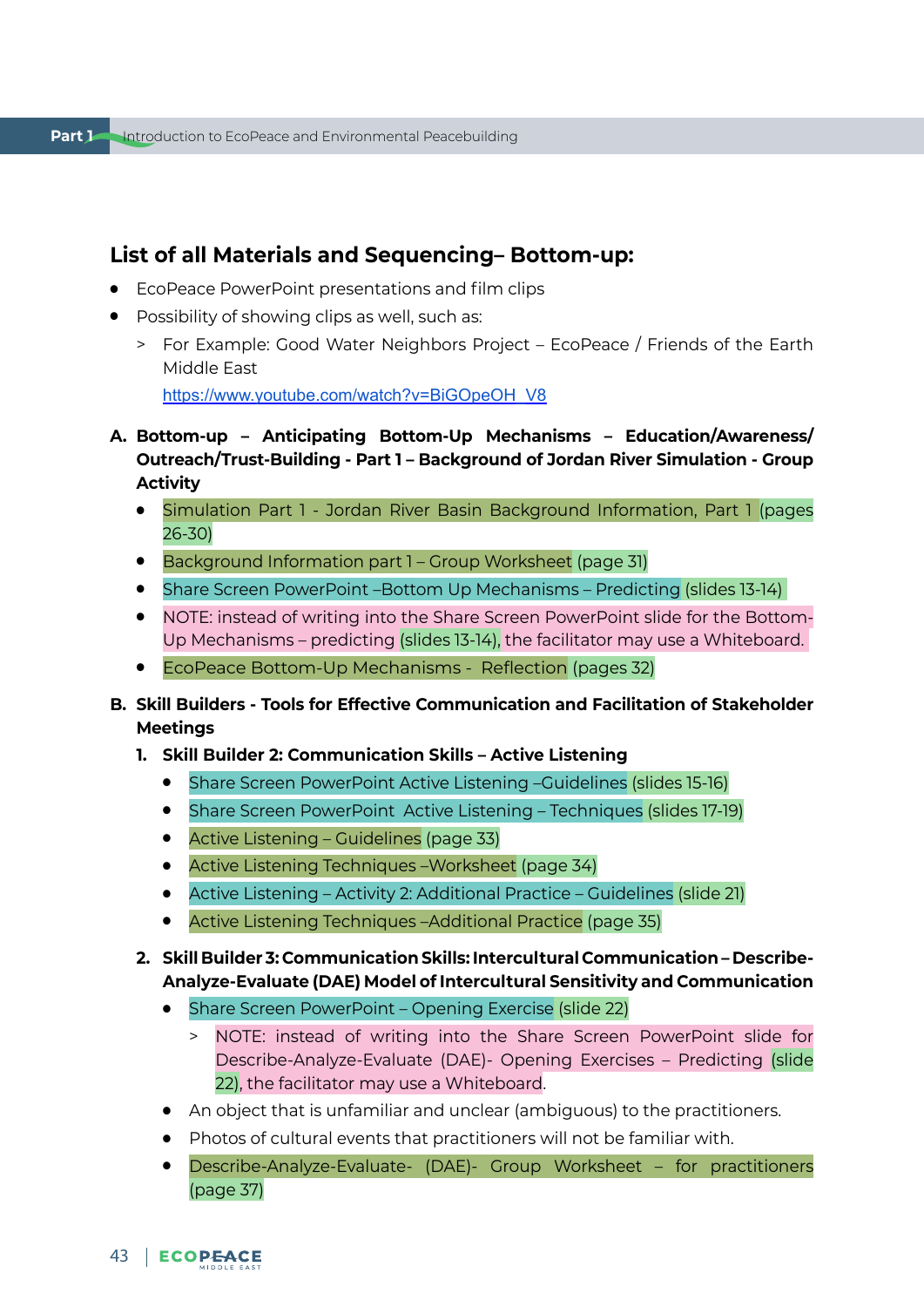#### **C. Socratic Seminar 1 – Bottom-Up Stakeholders**

- Simulation part 1 Bottom-up Stakeholder Cards (pages 38-43)
- Socratic Seminar 1 Bottom-Up Stakeholder Cards Group Worksheet (pages 44-45)
- Questions for Socratic Seminar Leader Bottom-up (page 46)
- Bottom-Up Stakeholders Reflection (page 47)
- Share Screen PowerPoint –Preparatory Exercise Before Socratic Seminar-Predicting Stakeholders (slide 24)
- Share Screen PowerPoint Socratic Seminar Preparation-Bottom-Up Stakeholder Cards (slides 26-28)

## **D. Good Water Neighbors**

● EcoPeace Good Water Neighbors – Reflection (page 47)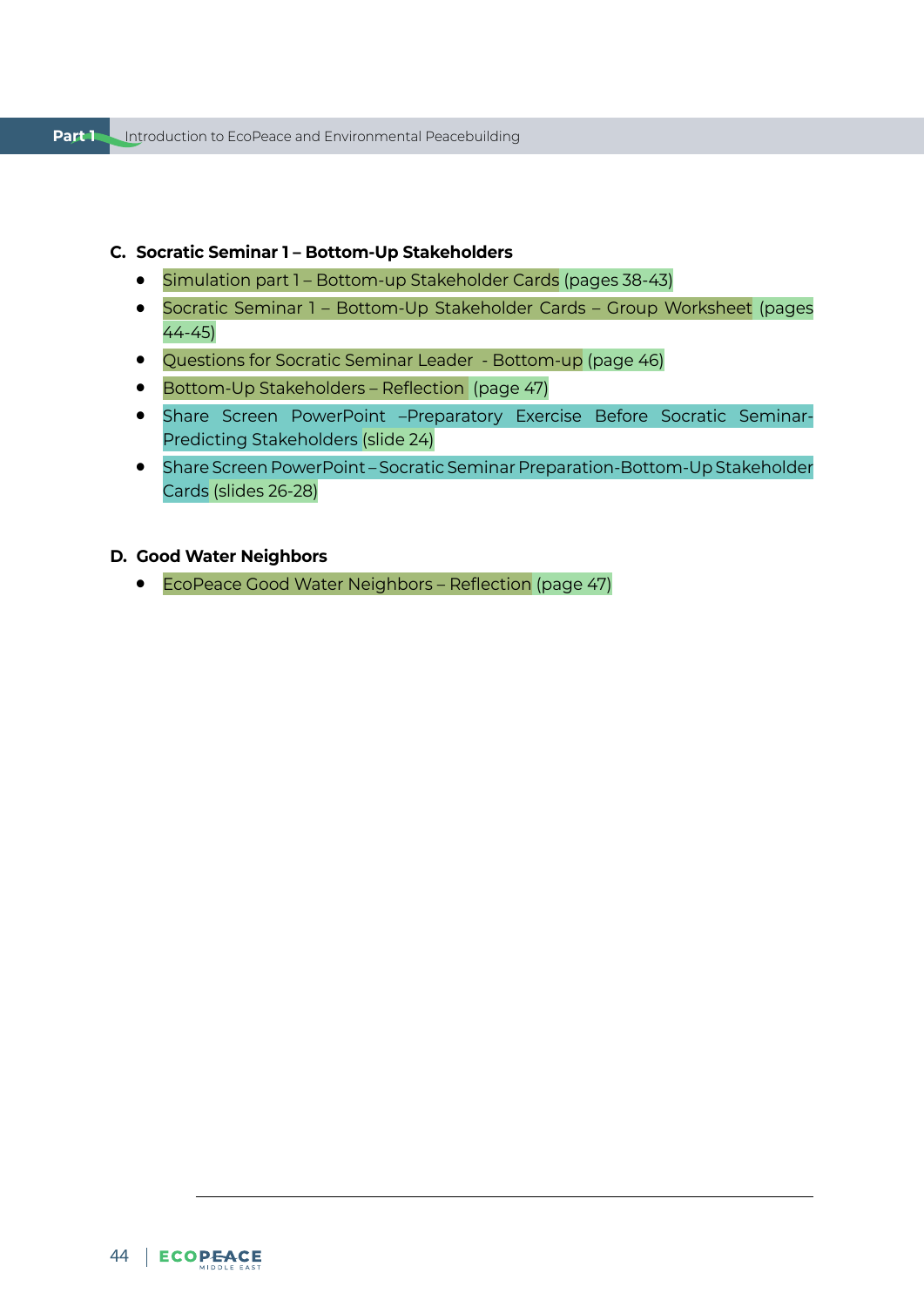# **A. Bottom-Up – Anticipating Bottom-Up Mechanisms Education, Awareness-Raising and Outreach/Trust-Building/Constituency Building**

**Part 1- Background of Jordan River Basin Simulation** 

**Group Activity – 90-120 minutes** 

**Overview:** This opening activity is designed to introduce the practitioners to the first part of the Jordan River Basin story and orient them toward anticipating aspects of EcoPeace's Bottom-up model, Education, Awareness-Raising and Outreach/Trustbuilding/ Constituency building. They will do this by reading the first part, which is a story of cross-border communities that are facing urgent environmental degradation and human suffering. They will then be asked to come up with ideas on how to help these people, thus anticipating aspects of the EcoPeace model.

# **Materials:**

- Simulation Part 1- Jordan River Basin Background Information, Part 1 (pages 26-30)
- Background Information part 1 Group Worksheet (page 31)
- Share Screen document Bottom-Up Mechanisms Predicting (page 13-14)
- NOTE: instead of writing into the Share Screen PowerPoint slide for the Bottom-Up Mechanisms - Predicting, slides 13-14, the facilitator may use a Whiteboard.

*"Initiate a change of perception towards the environment and at a later stage towards cooperation and peace."* 

#### **Nicole Harari and Jesse Roseman**

#### **Procedure:**

- **1. Breakout Rooms:** The facilitator will divide the practitioners into small groups of up to five. Each group will work on the assignments together in its Breakout Room. They will use the following materials in their Practitioner Workbooks. Refer them to these materials:
	- > Part 1 of the Simulation- Jordan River Background Information (pages 26-30)
	- > Group Worksheet Background Information Part 1 (page 31)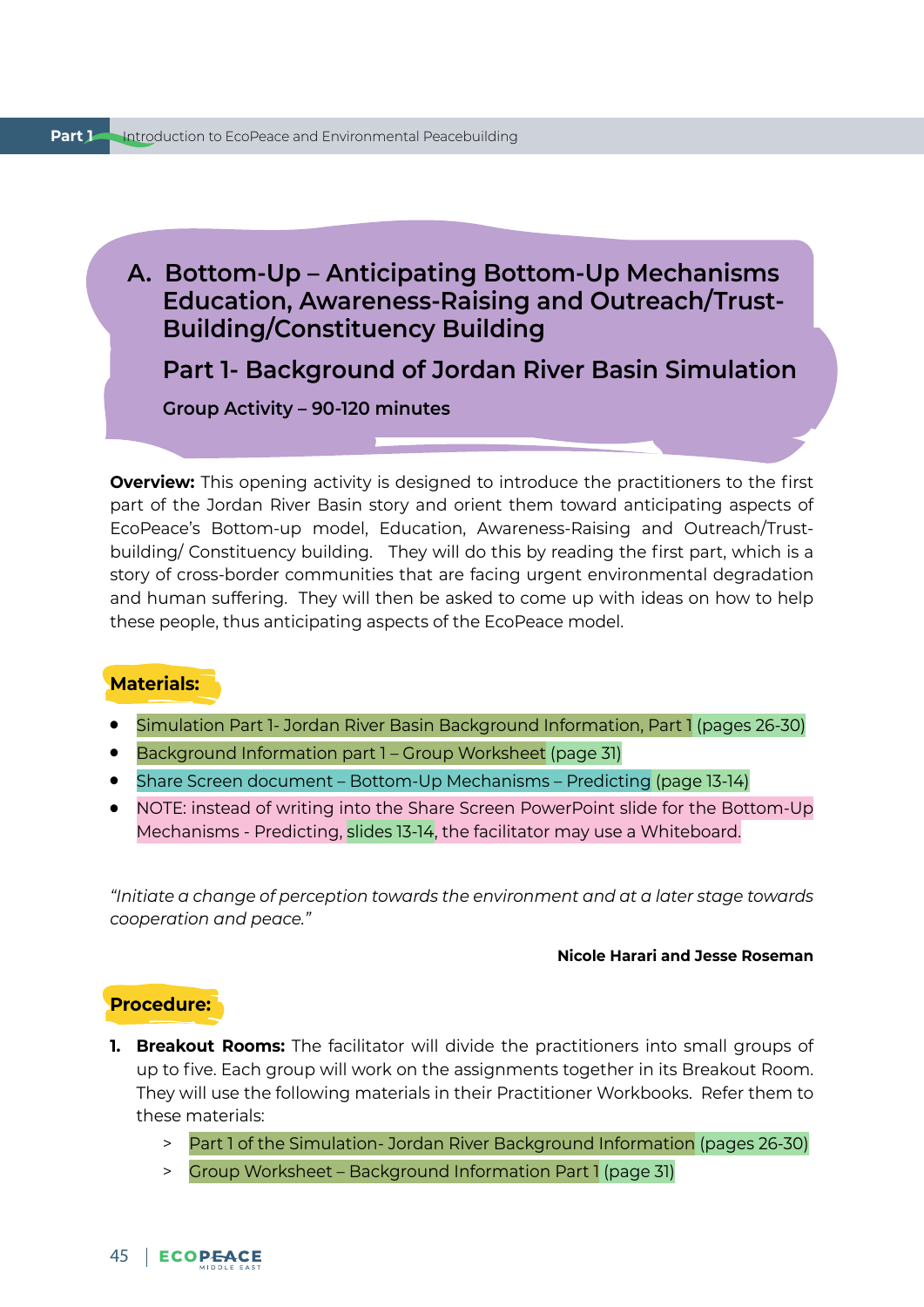- Part 1 provides them with a brief general background of Jordan River Basin a story of cross-border communities in Jordan, Palestine and Israel, that are facing urgent environmental degradation and human suffering. **The facilitator should make sure to tell the practitioners at this stage their ideas and solutions should relate to the local community level ONLY.**
- **2. Group Activity:** In Breakout Rooms in groups, participants read the **Background** Information Part 1 (pages 26-30) and then together using the Group Worksheet Background Information Part 1, (page 31) they answer the following questions (the following appears on the Group Worksheet):
	- What would you want for the people in these communities?
	- What do you think needs to be done in order for them to get this? Please come up with as many ideas as you can!
	- How can we improve their lives? Livelihoods?
	- Each group will choose **a representative to present their ideas to the full forum.**

# **3. Return to Full Forum – Group presentations and Lead-In to Debriefing**

# **Materials:**

- Bottom-Up Mechanisms Reflection (page 32)
- Share Screen PowerPoint– Bottom-Up Mechanisms Predicting (slide 13-14)
- **NOTE:** instead of writing directly on the Share Screen PowerPoint slide for the Bottom-Up Mechanisms - Predicting, slides 13-14, the facilitator may use a Whiteboard.

# **Overview:**

In the full forum, each group representative will present his/her group's ideas. As each group presents, other practitioners will join in with their ideas, adding to the pool of ideas. As the groups present their ideas and others join in with additional ideas, the facilitator will write their answers on the Share Screen PowerPoint – Bottom-Up Mechanisms – Predicting (slide 13-14). NOTE: instead of writing directly on the Share Screen PowerPoint slide for the Bottom-Up Mechanisms - Predicting, slides 13-14, the facilitator may use a Whiteboard.

The idea here is that many aspects of EcoPeace's bottom-up mechanisms - **Education, Awareness Raising and Outreach/ Trust-Building/Constituency Building** - should come up from the participants' group brainstorms, full forum presentations and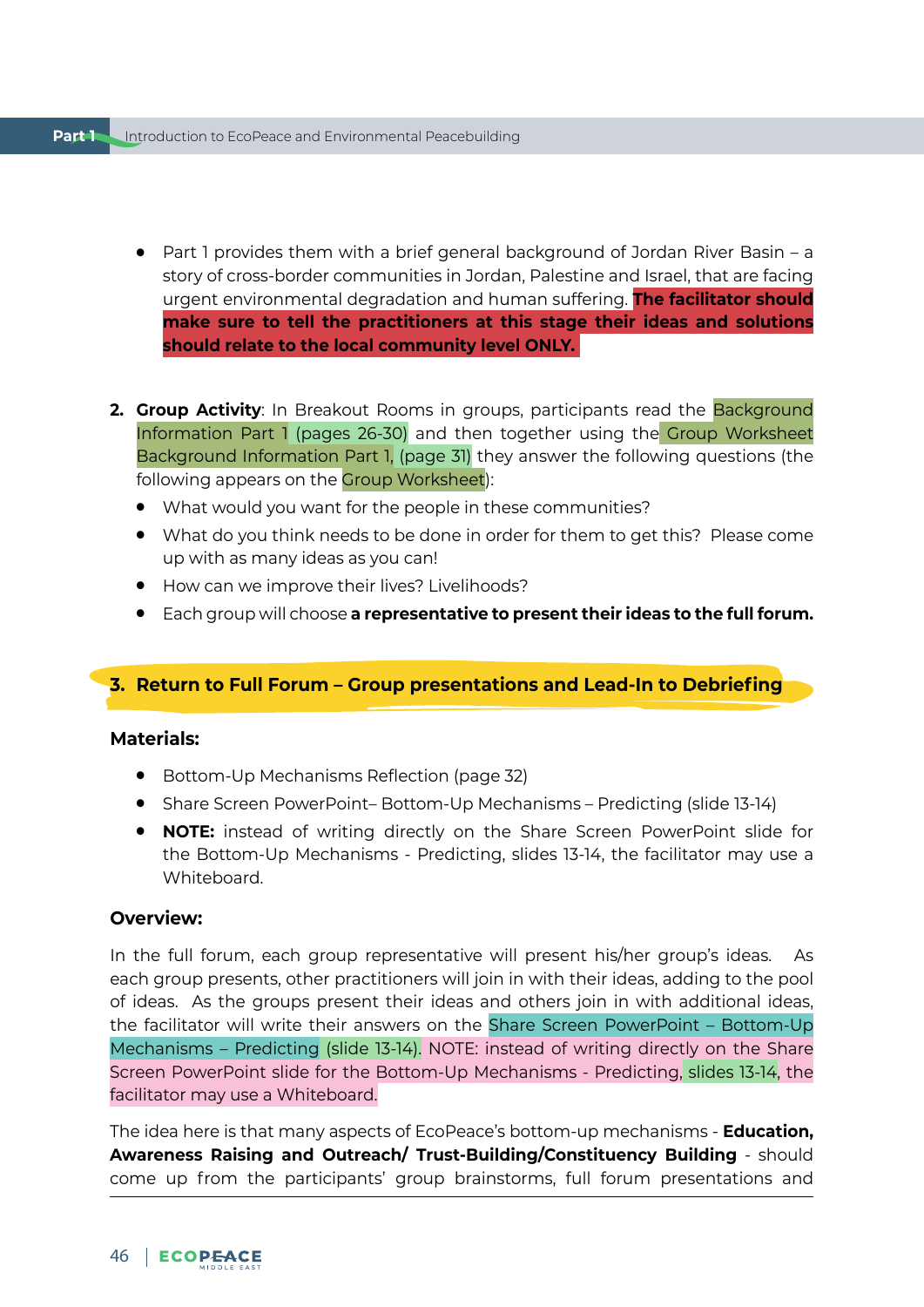discussions. The practitioners will essentially predict these aspects of EcoPeace's bottom-up work. The point here is for the facilitator to bring them into focus and further elicit ideas that fall into each of the categories.

This is accomplished as follows: During the full forum, as the practitioners present their ideas, the facilitator will write them in the chart directly on the PowerPoint slide, Share Screen PowerPoint – Bottom-Up Mechanisms – Predicting, (slides 13-14) and elicit further ideas. NOTE: instead of writing directly on the Share Screen slide PowerPoint slide for the Bottom-Up Mechanisms - Predicting, slides 13-14, the facilitator may use a Whiteboard.

Then, in the debriefing, the facilitator will help them process the learning by drawing insights and reflecting on ways they can apply this learning to their own NGO work.

### **Procedure:**

1. The facilitator opens with: "How can we be effective at the community level? Let's hear from each group."

Share Screen Document – Bottom-Up Mechanisms – Predicting (slide 13)– Share this with the group – the facilitator will write in their answers directly onto the PowerPoint document.

# **Reminder, the facilitator will make a COPY of the ShareScreen Slide Presentation for each new workshop so as not to use the original.**

**NOTE:** instead of writing directly on the Share Screen PowerPoint slide for the Bottom-Up Mechanisms - Predicting, slides 13-14, the facilitator may use a Whiteboard.

2. **Practitioners**: Each group chooses a representative to present its conclusions.

After each group presents, the facilitator should allow and encourage any and all comments from the full forum. The facilitator may use the following technique to create a dialogue chain:

- After each group presents its ideas, other participants acknowledge the points covered and either agree/disagree/add something. There should be full room participation.
- The facilitator can offer as an example, the use of the following prompts:
	- > "I agree with what \_\_\_\_\_\_ said, and would like to add to this."
	- > "I think differently than what \_\_\_\_\_\_\_ said, and would like to add to this."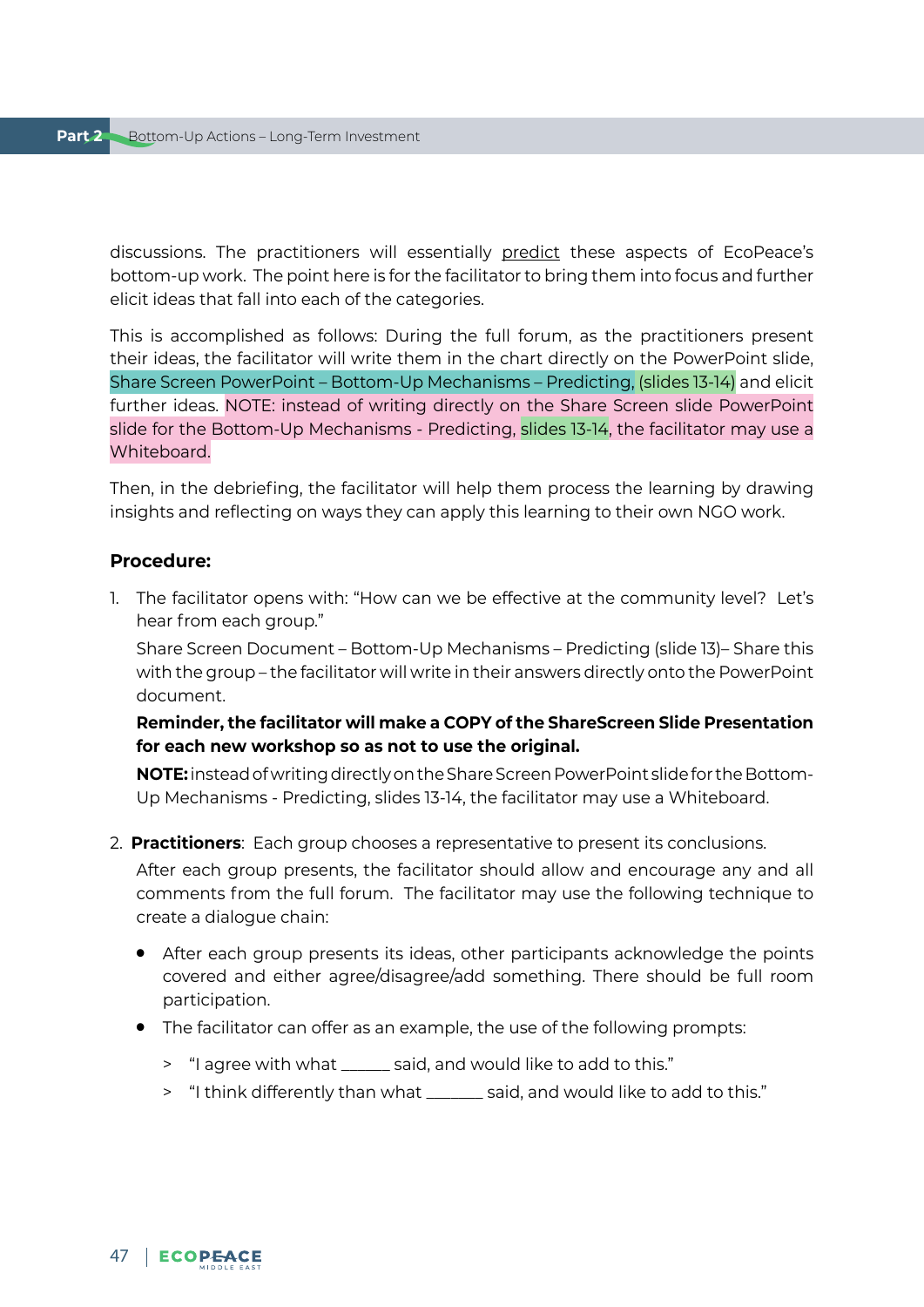- **Facilitator**: As the practitioners are giving their answers, the EcoPeace facilitator records their answers as follows:
	- > Share-Screen Document Bottom-Up Mechanisms Predicting (slide 13) -- As practitioners give answers, the facilitator should type in the answers in 3 columns according to the 3 categories, WITHOUT writing the headings till the end. **At the end, the headings are revealed (the facilitator types them in) and the facilitator will bring the practitioners attention to this terminology.**

| Education/Awareness<br>Raising/Outreach | Trust-Building | <b>Constituency Building</b> |
|-----------------------------------------|----------------|------------------------------|
|                                         |                |                              |
|                                         |                |                              |

NOTE: instead of the writing directly on the Share Screen PowerPoint slide for the Bottom-Up Mechanisms - Predicting, slides 13-14, the facilitator may use a Whiteboard.

- > As the facilitator records the ideas, he/she may have to change or slightly adapt the ideas to fit into the EcoPeace categories.
- > The facilitator can and should ask questions and give hints to elicit further answers to match the EcoPeace model.
- > If practitioners give answers relating to top-down, the facilitator should acknowledge them and tell them that that will be dealt with in the next section of the workshop.
- > Once the headings have been revealed, the facilitator will explain the headings and how what the practitioners predicted relates directly to EcoPeace's bottom-up mechanisms.
- > Here the facilitator will explain a bit not a lot about EcoPeace's bottom-up mechanisms. It is also a time to answer any questions the practitioners have. There is no need to go into too much depth as later there will be an EcoPeace presentation on its bottom-up programming.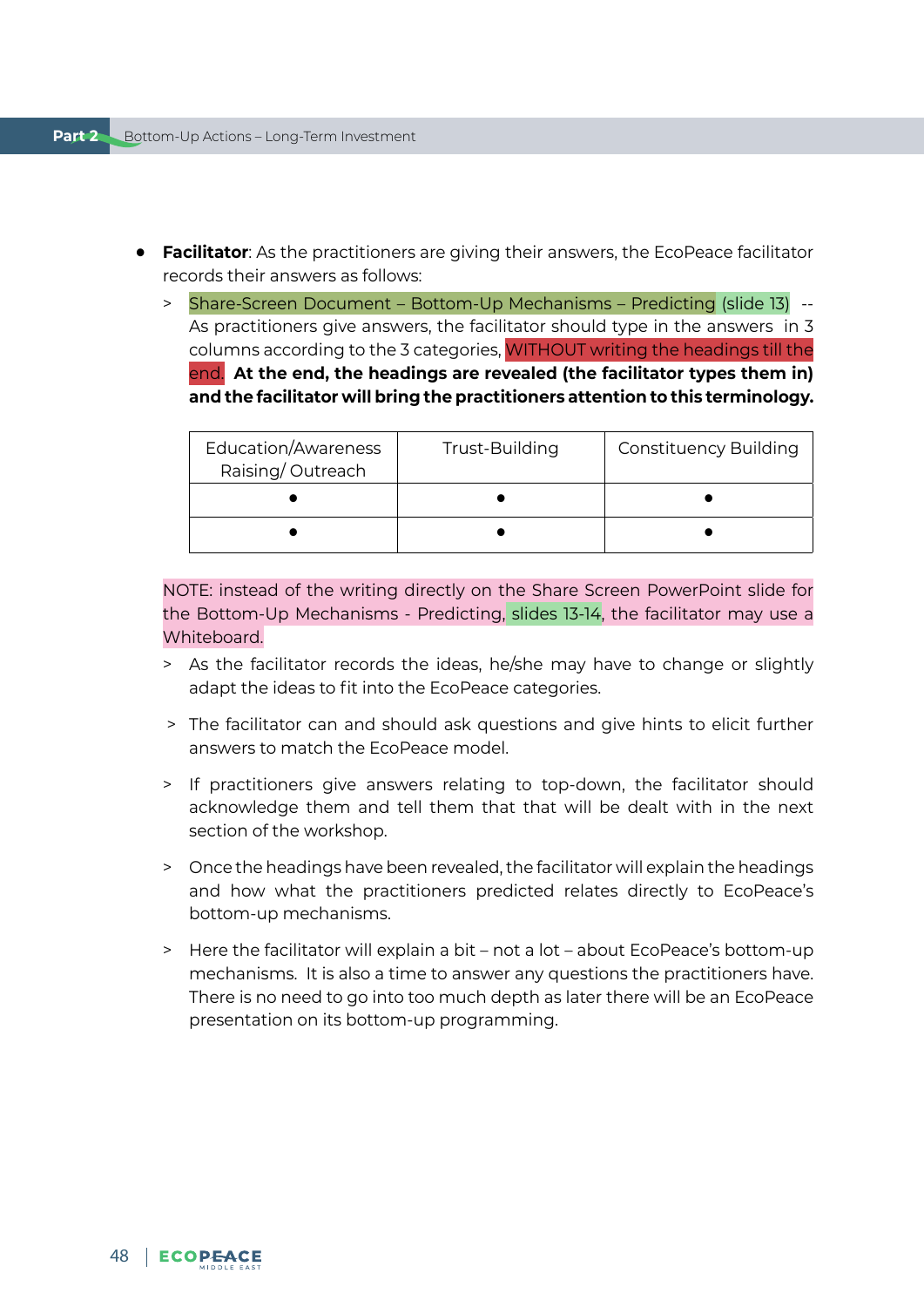## **Facilitator Reference for Debriefing– for Facilitators only. These are the concepts that the facilitators are trying to elicit:**

#### **Education/Awareness Raising/Outreach**

- provide contact and information
- share information with general public
- identify stakeholders
	- > local authorities first step toward national leaders
	- > small businesses
	- > religious leaders
	- > Educational communities with goal to create constituencies
		- Youth students and children, teachers, students' families
- educational programs campaigns, create school curriculum, projects, etc.
- promoting environment as a tool for activism
- reference to shared environmental heritage and common suffering, from water scarcity to pollution
- fostering acceptance among communities for environmental measures such as construction of sewage treatment plants, etc.

#### **Trust-Building**

- create space for communities to meet with one another and EcoPeace.
- bring together communities and facilitate
- positive contact
- reduction of negative sentiments and fears
- potential for acquaintance
- cooperative atmosphere
- establishment of equal status

#### **Constituency Building**

- Between EcoPeace and stakeholders, amongst stakeholders themselves
- The categories of people EcoPeace works with for example, regional teachers, regional young professionals or regional youth leaders
- Local advocacy through these partnerships, can advocate on policy (for example, demand that the river be cleaned)
- These groups become the messengers and advocate
- In constituency building these constituents give voice to EcoPeace's messages
- They receive the training and become the local advocates
- Example: students carry out project; or residents can go to the mayor and ask for a wastewater treatment plant

# 49 | ECOPEACE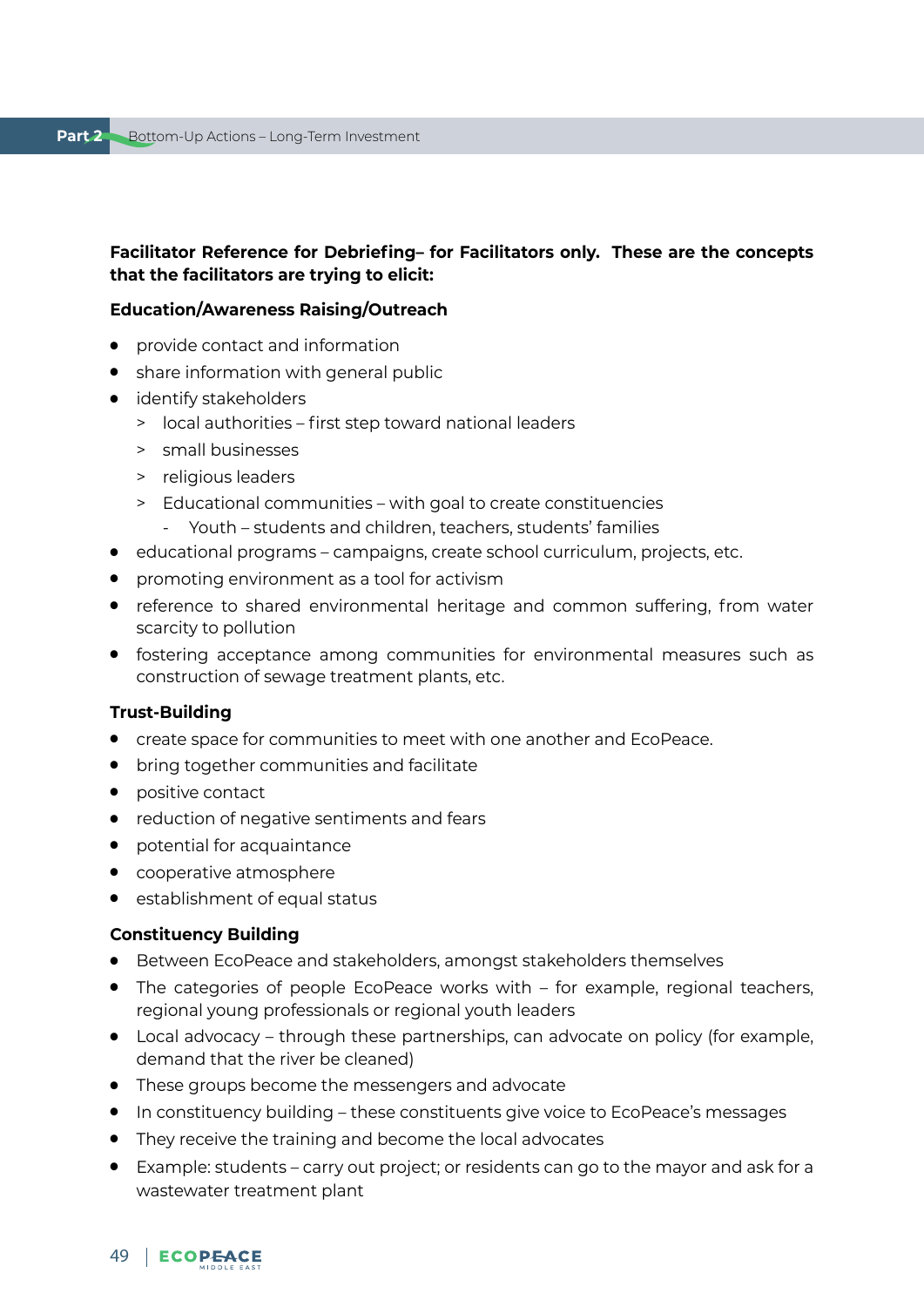# **Debriefing /Reflection (20 minutes):**

**Overview**: Reflection is a very important part of the learning process and is well worth the time allotted. It is a way to process and then lock in the learning. As well, it will allow practitioners to reflect on how they can apply the learning to their own work.

The debriefing begins with the facilitator referring to the Share Screen- PowerPoint – Bottom-Up Mechanisms – Predicting (slide 13) – the chart in which the facilitator typed in the practitioners' ideas for Bottom-up Mechanisms. **NOTE:** If the facilitator used a whiteboard, then he/she should refer to the Whiteboard.

#### **1. Think – Share:**

- **Think**: The facilitator directs the practitioners to the EcoPeace Bottom-Up Mechanisms – Reflection(page 32) in the Practitioner Workbooks. This should be done individually. Allow about 10 minutes of quiet time for them to reflect and write down their thoughts and ideas. The practitioners will remain in the full forum Zoom room.
- **Share: Full forum**: Once they have finished, debrief in a full forum by having them share some of their answers. (see questions below).
- **Sprinkle Sharing** facilitator should ask for a "sprinkling" of answers in other words, a few practitioners should share.

## **2. Questions to ask practitioners (these are the same questions they have on their Reflection Page): (10 minutes)**

- What are the most important points you have learned from this exercise and introduction to EcoPeace's bottom-up programming?
- What insights have you gained?
- How might you be able to apply these ideas to your own NGO work?
	- > education/awareness raising and outreach
	- > Trust-building
	- > Constituency building
- What challenges might there be in applying them to your own work?
- What do you need help with?
- What questions do you have?
- What would you like to learn more about?

## 50 | ECOPEACE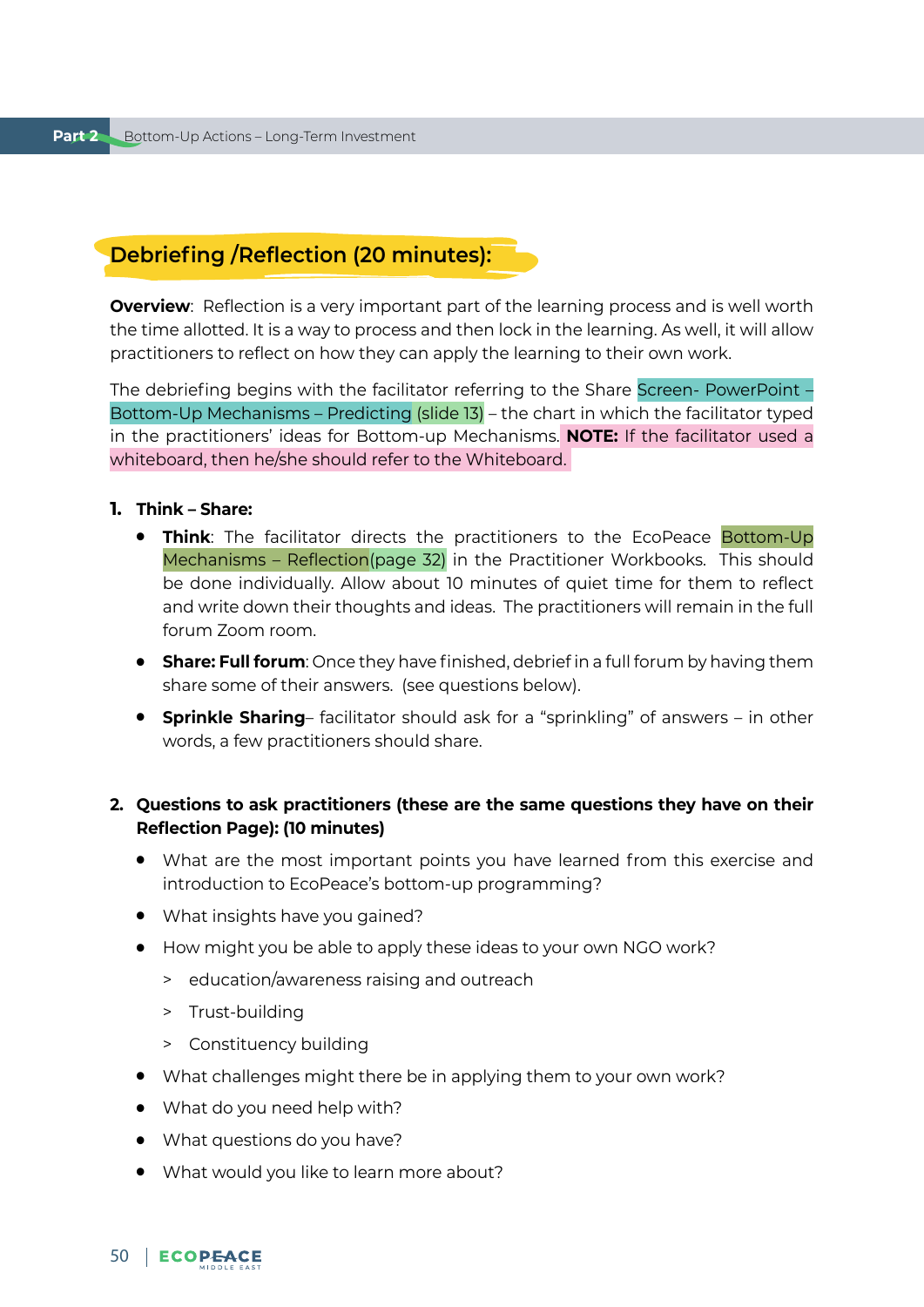# **The Jordan River Basin – Background Information, Part 1**

The **Jordan River Basin** is a transboundary basin: 40 percent is located in Jordan, 37 percent in Israel, 10 percent in Syria, 9 percent in Palestine (the West Bank) and 4 percent in Lebanon. The basin is part of a larger geographic area that includes all water sources and surrounding land. The Jordan Valley is a rich, wetland ecosystem with plants and vegetation, animals and birds. It is part of the Great Rift Valley.

The Jordan River is holy to half of humanity -- Jews, Christians and Muslims. For Jews it is where the Jews crossed into Israel, for Christians, it is where Jesus was baptized and for Muslims, close companions of the Prophet Mohammed are buried just east of the river.

In the story of the Jordan River Basin, we will be focusing on one section, the **Lower Jordan River Basin** that is shared by **Jordan, Israel and Palestine**. Before discussing the current state of the basin and its ecological degradation, it is helpful to understand the shared background of the three riparians.

**Israel** and **Jordan** are both sovereign states while **Palestine**, not an independent country, has been under Israeli control since 1967. Much of the shared history of these three riparians has involved conflict. Since Israel's declaration of independence in 1948, its territorial claims have been challenged by its Arab neighbors, including Jordan, leading to decades of conflict and a number of full-out wars. The outcome of one of these wars, in 1967, was Israeli control, among other areas, of the West Bank, home to a large Palestinian population. Since then, aside from some Palestinian self-rule, the West Bank has been under Israeli administrative control.

The following bi-lateral accords impact the current relationships:

**Palestine and Israel**: In 1993 and 1995, Israel and the Palestine Liberation Organization signed the Oslo Accords. The accords were meant to be temporary, to establish interim governance and self-rule by the Palestinians (with Israeli security arrangements). Even more, they were meant to pave the way for further negotiations and lead to a final status agreement within five years by 1999. Two decades later, all attempts at final status agreements have failed. Though both sides stand to benefit from it, there has been little to no progress.

**Jordan and Israel**: In 1994, Israel and Jordan established official relations and signed a Treaty of Peace. This led to a cessation of hostilities and a lot of promise of economic benefits and cooperation, most of which at the local, community level has not been realized. The ongoing Israeli-Palestinian conflict is one of the major obstacles preventing further development of Jordanian-Israeli relationships in many sectors, including economic and people-to-people exchanges.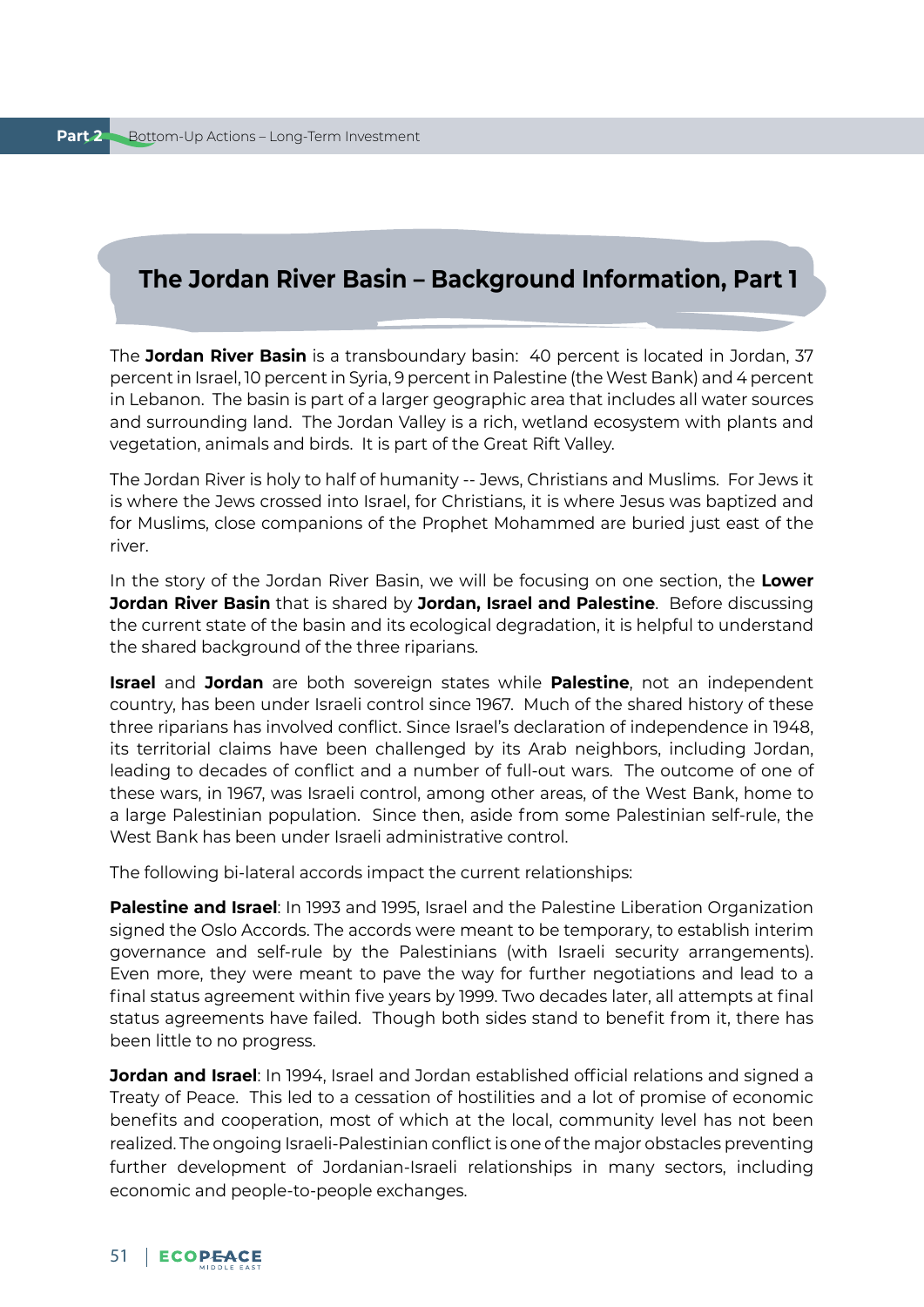# **The Jordan River Basin**

The section of basin that we will be focusing on, the **Lower Jordan River Basin**, contains the **Lower Jordan River**, which exits from the Sea of Galilee and flows for 105 kilometers to where it empties into the Dead Sea, the lowest point on earth.

A stretch of the Jordan River forms the border between: 1) Israel and Jordan in the north; and 2) Palestine (the West Bank) and Jordan in the South. Because it forms the borders in this politically tense region, most of the Lower Jordan River is a closed military zone on both the Jordanian and Israeli sides.

This once "deep" and "wide" Jordan River, holy to Christians, Jews and Muslims – half of humanity -- is no more. Today, it is more like a creek than a river and is suffering from ecological collapse. Until 1960, it was a healthy river with 1.3 billion cm flowing annually, reduced today to 30 million cm. For 50 years, Israel, Jordan and Syria have been

diverting almost all of that flow for agricultural and domestic use. Ironically, it is the sewage from surrounding communities that is keeping the river alive.

Because the river is a border, rehabilitation can take place only under conditions of cooperation.

The rehabilitation of the Jordan River requires more than fresh water flowing into the river. As well, there is a need for wastewater treatment plants to treat and purify the sewage that has been flowing into the river from all three riparian countries.

The area has great potential for development and tourism with many historical, scenic and religious attractions. The Jordan River and its surrounding land contain important Christian baptismal sites and monasteries that draw pilgrims from all over the world. The valley contains

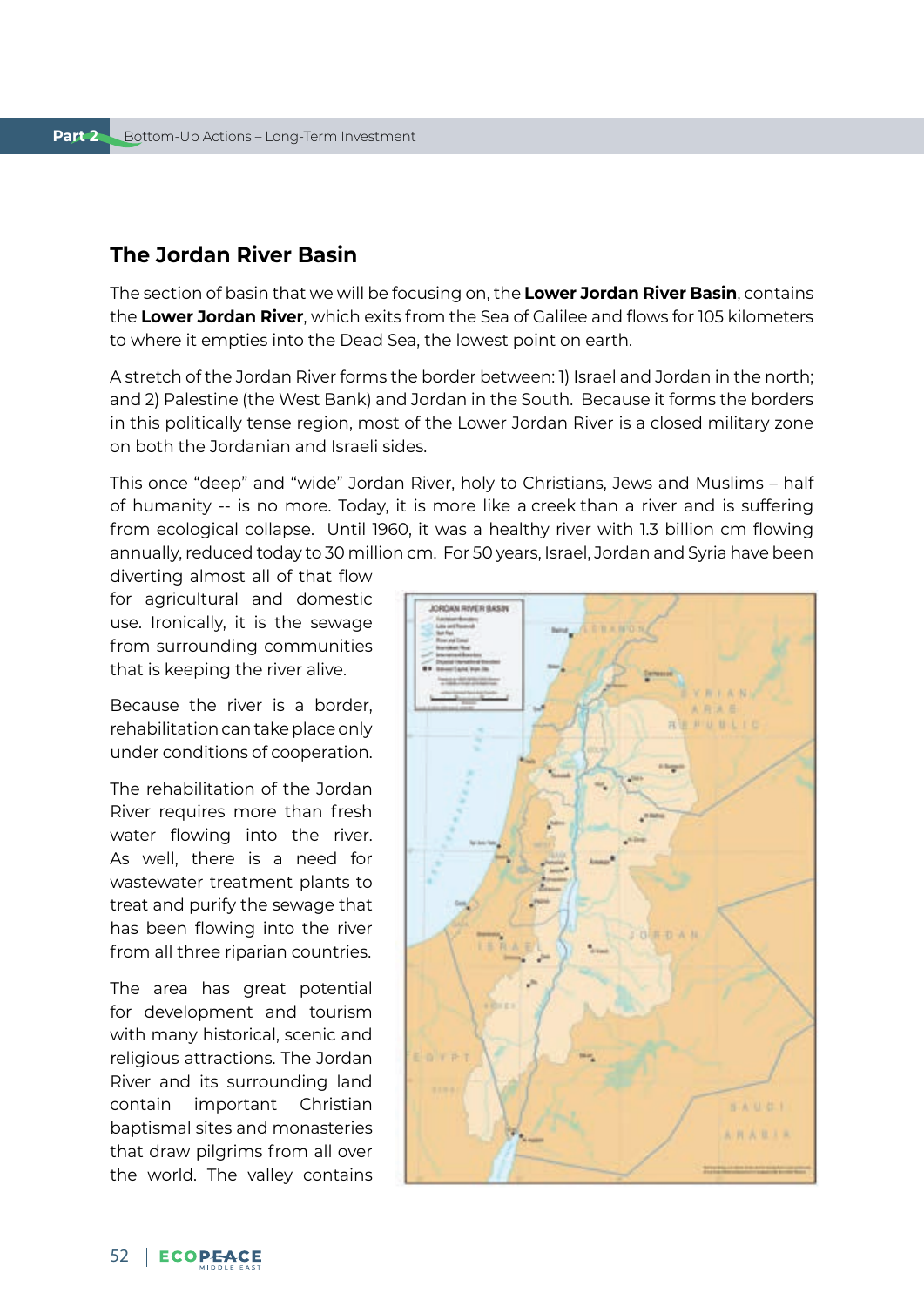many archeological sites, including sites near Jericho, the world's oldest continually inhabited city. But these days most visits to these areas are taken as single day trips as the region is still fraught with tension.

## **Jordan**

There are 500,000 Jordanians, 250,000 of whom are foreign workers living in the Jordan Valley. The population is growing rapidly. Jordan is a Monarchy with a Parliamentary System. The predominant religion is Islam, with a Christian minority. National authorities provide most of the local public services. In the Jordan Valley, the infrastructure is poor, with no rail service or airports and there are no big cities or universities in the region.

Most of the population, farmers and large numbers of laborers live close to or below the poverty line. Unemployment is high, with youth unemployment particularly high.

The main, almost sole industry in the Jordan Valley is agriculture; it is a major agricultural production region for Jordan. There is little other industry and there is a strong need for more diversification.

Jordan is considered one of the 10 most water-stressed countries in the world. While irrigation development expanded agricultural production in the area, it came at the expense of the flow of the Jordan River. Diversion of the Jordan River is one of the two main causes of its demise and Jordan is responsible for a significant amount of the diversion. Even with that, Jordan's agricultural sector suffers from water shortages that limit agricultural and economic opportunity in this key region.

Another major cause of the river's demise is pollution. The majority of Jordanian towns and villages have no sanitation solution. Most of the sewage is disposed of in cesspits, which seeps into the groundwater and eventually the Jordan River. Sewage runs through residential communities. There are there two small wastewater treatment plants. In this region, only 70% of the human water demand is met.

# **Palestine:**

There are 62,000 Palestinians in the Jordan Valley. This section of the Jordan Valley includes 13 communities and is under Israeli occupation. It is governed by the Israel Ministry of Defense's Civil Administration that controls all security and land matters. The Palestinian Authority administers education and health. The exception is the city of Jericho that is administered by the Jericho Municipality and the Palestinian Authority. Palestinians are mostly Muslim with a Christian minority.

Like Jordan, the Palestinian population in this valley is diverse in terms of socio-economic levels, ranging from wealthy to those living close to the poverty line. There is very little agricultural or industrial development in the area due to stringent Israeli restrictions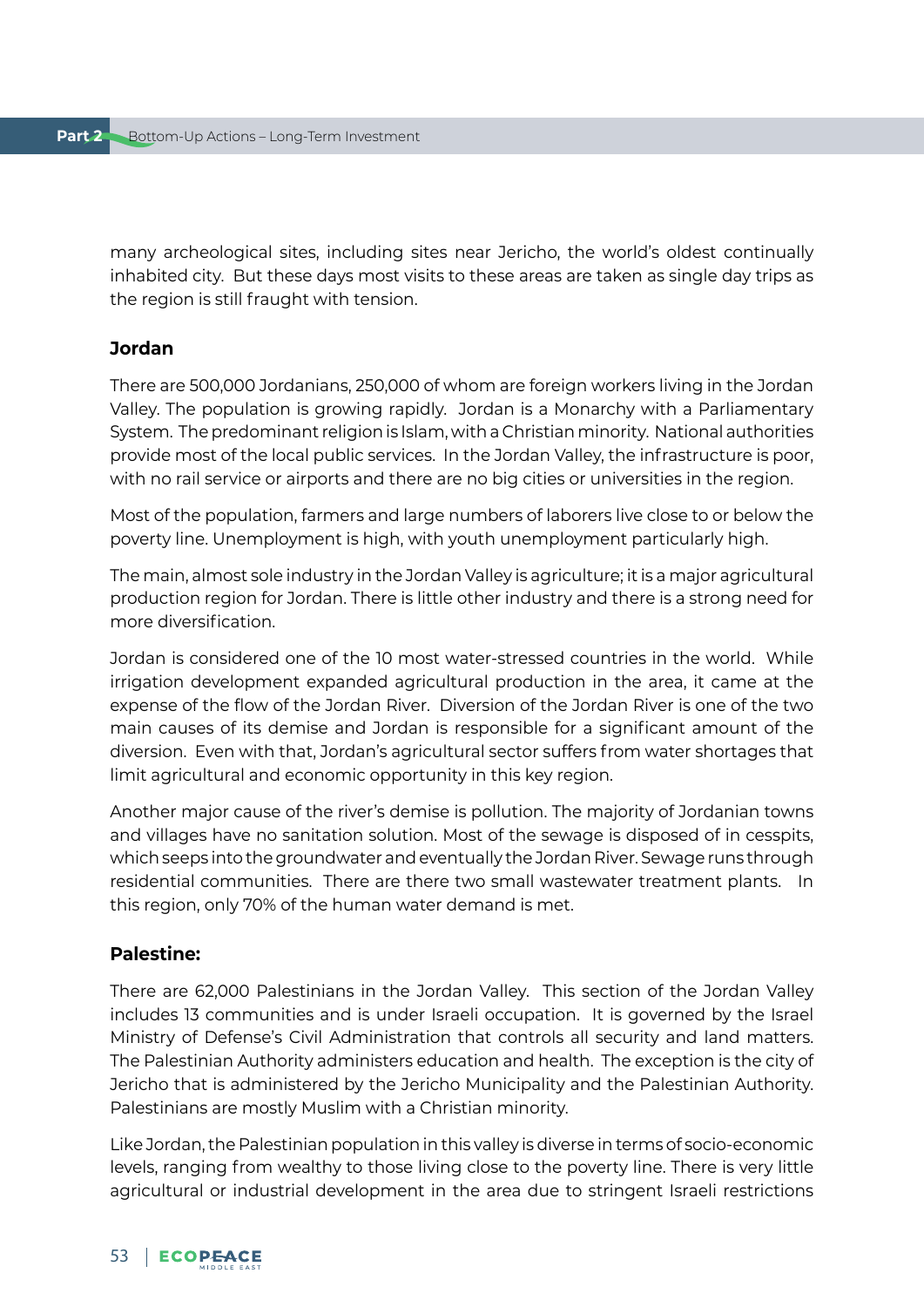and lack of access to the land. The main industrial activity is in Jericho where over half the Palestinian population of the Jordan Valley lives. There is one university in the area.

The majority of Palestinian towns and villages have no sanitation solution. All of the communities rely on cesspits for disposal of wastewater save for Jericho that has a central wastewater treatment facility that is linked to 20-30% of the homes.

Due to the Israeli-Palestinian conflict, Palestinians have limited access to water sources that are shared with Israel. The terms of access are regulated under the Oslo II agreement. Palestinians have no access to the Jordan River. For agriculture, Palestinians rely on small-scale irrigation of communal springs and privately owned wells. 80% of the human water demands are met though this takes into account that the amount of fresh water per capita in Israel is much higher than in Palestine.

## **Israel**

There are 55,000 Israelis who live in a total of 68 communities in the Lower Jordan Valley, including 6,000 Israeli settlers<sup>8</sup> who live in the Palestinian part. Israel is a parliamentary democracy. The predominant religion is Jewish with an Arab Muslim minority and a smaller Arab Christian minority. Local municipalities provide most of the local public services.

The Israeli part of the valley is the most economically advanced and diversified with agriculture, industry and tourism and a living standard comparable to some European countries. Many residents belong to kibbutzim (agricultural cooperatives) that have successful agricultural production and technology. Though more advanced than its co-riparians, within Israel, it is a peripheral region that is often viewed as irrelevant and forgotten.

Diversion of the Jordan River's waters is a major cause of its demise. Israel is responsible for a significant amount of the diversion. During the last 50 years, diversion prevented fresh water from being discharged into the Lower Jordan River. In 2013, for the first time in 50 years, Israel began releasing 9 MCM/year of fresh water into the river. However, rehabilitation of the river requires much more: 400-600 MCM of fresh water/year.

After years of water-stress, Israel has become a leader in water desalination and wastewater treatment and reuse which could be a game changer for relieving the severe water stress in the Jordan Valley. Israel has two wastewater treatment centers that treat the domestic wastewater in the region. Wastewater from fish farms remains a major pollutant from the Israeli side.

In Israel, the human water demands in the Jordan Valley are fully met.

<sup>8</sup> Israeli Jewish citizens who have settled on Palestinian lands occupied by Israel in 1967. EcoPeace Middle East, Regional NGO Master Plan for Sustainable Development in the Jordan Valley, June 2015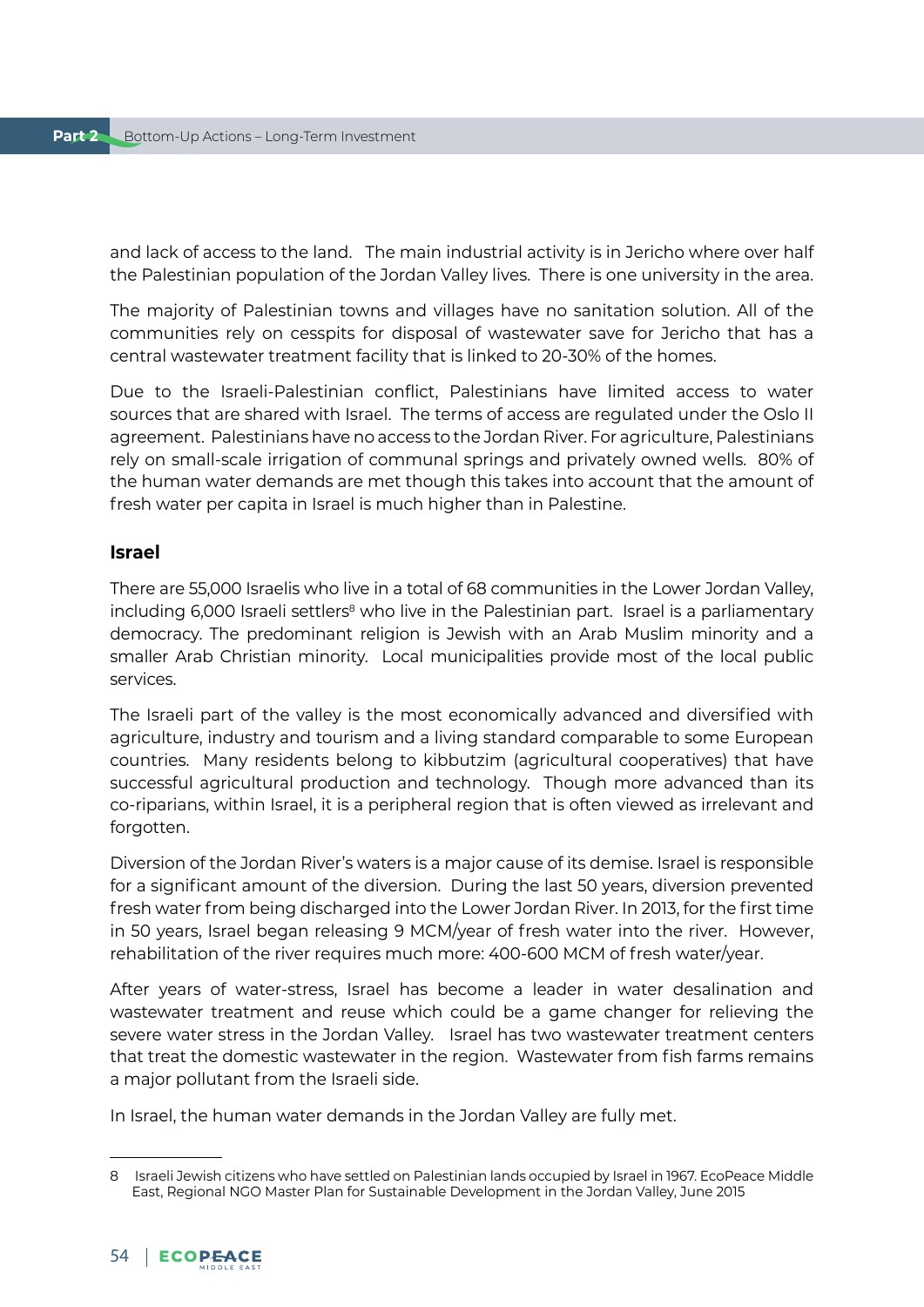# **Background Information Part 1- Group Worksheet**

- 1. Read the background information. Then with your group answer the following questions. Make sure your ideas and solutions relate to the local community level only.
	- What would you want for the people in these communities?
	- What do you think needs to be done in order for them to get this?
	- Please come up with as many ideas as you can!
	- How can we improve their lives? Livelihoods?
- 2. Choose a representative in your group to present your groups' ideas to the full forum.

| <b>Notes:</b><br><u> 1989 - Johann Barn, fransk politik fotograf (</u> |  |
|------------------------------------------------------------------------|--|
|                                                                        |  |
|                                                                        |  |
|                                                                        |  |
|                                                                        |  |
|                                                                        |  |
|                                                                        |  |
|                                                                        |  |
|                                                                        |  |
|                                                                        |  |
|                                                                        |  |
|                                                                        |  |
|                                                                        |  |
|                                                                        |  |
|                                                                        |  |
|                                                                        |  |
|                                                                        |  |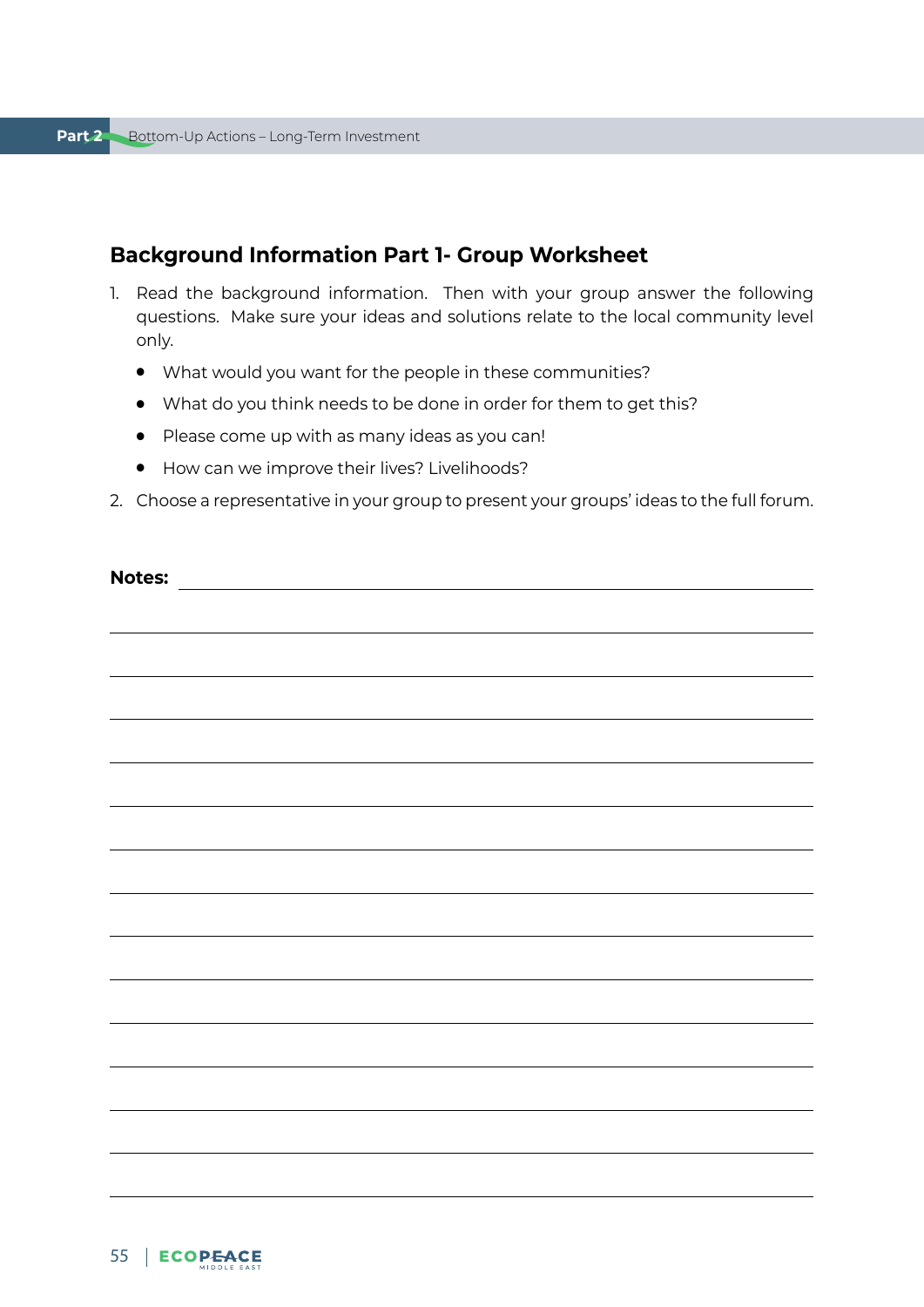# **EcoPeace Bottom-Up Mechanisms – Reflection**

# *Education/Awareness Raising and Outreach Trust Building, Constituency Building*

#### **Please reflect upon and answer the following questions (in writing):**

- What are the most important points you have learned from this exercise and introduction to EcoPeace's bottom-up programming?
- What insights have you gained?
- How might you be able to apply these ideas to your own NGO work?
	- > What challenges might there be in applying them to your own work?
	- > What do you need help with?
	- > What questions do you have?
	- > What would you like to learn more about?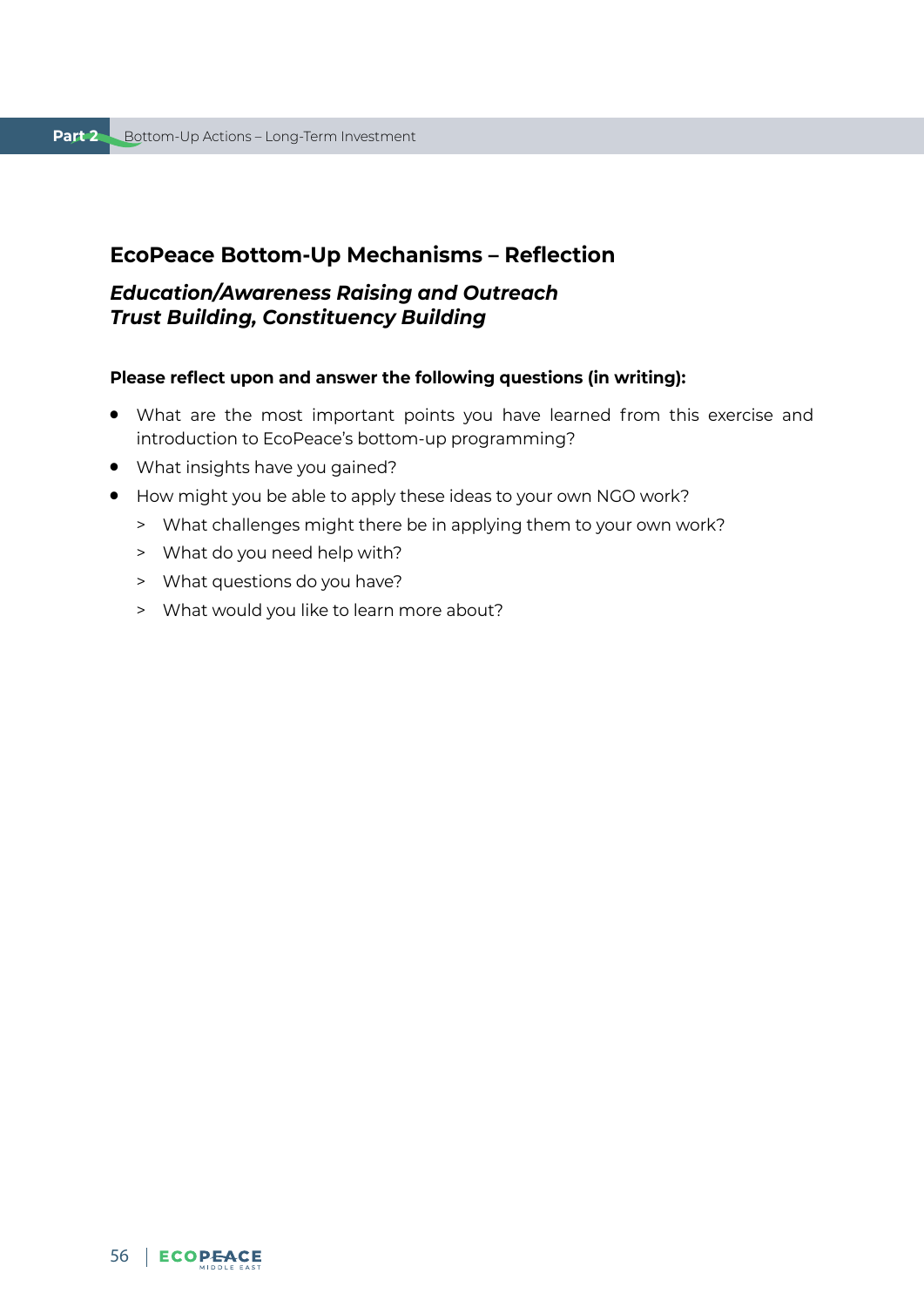

*"In the realms of community involvement for environmental cooperation, needs are to be heard and no longer passed over political interests and boundaries. "* 

#### **Harari and Roseman (2008)**

*"Most people do not listen with the intent to understand, they listen with the intent to reply."*

#### **Steven Covey**

*"Listening is the missing half of communication."*

#### **William Ury, co-founder, the Harvard Program on Negotiation**

**Overview**: The EcoPeace model entails considerable engagement with stakeholders. When people think of good communication skills, they tend to think of good speaking skills. What they are missing is perhaps the most important communication skill of all: good listening skills.

Active Listening puts the spotlight on the speaker. Listening is done first and foremost to understand the other person, **not** to respond and or help problem solve. Active listeners do not judge, they do not interrupt and they don't disagree. In many cases, when people speak, they just want to be listened to, they do not want advice or help solving their problems. At the same time, if they are listened to, if they are heard, the chance that they will be open to listening to the other person's side later is much greater because they feel acknowledged and respected.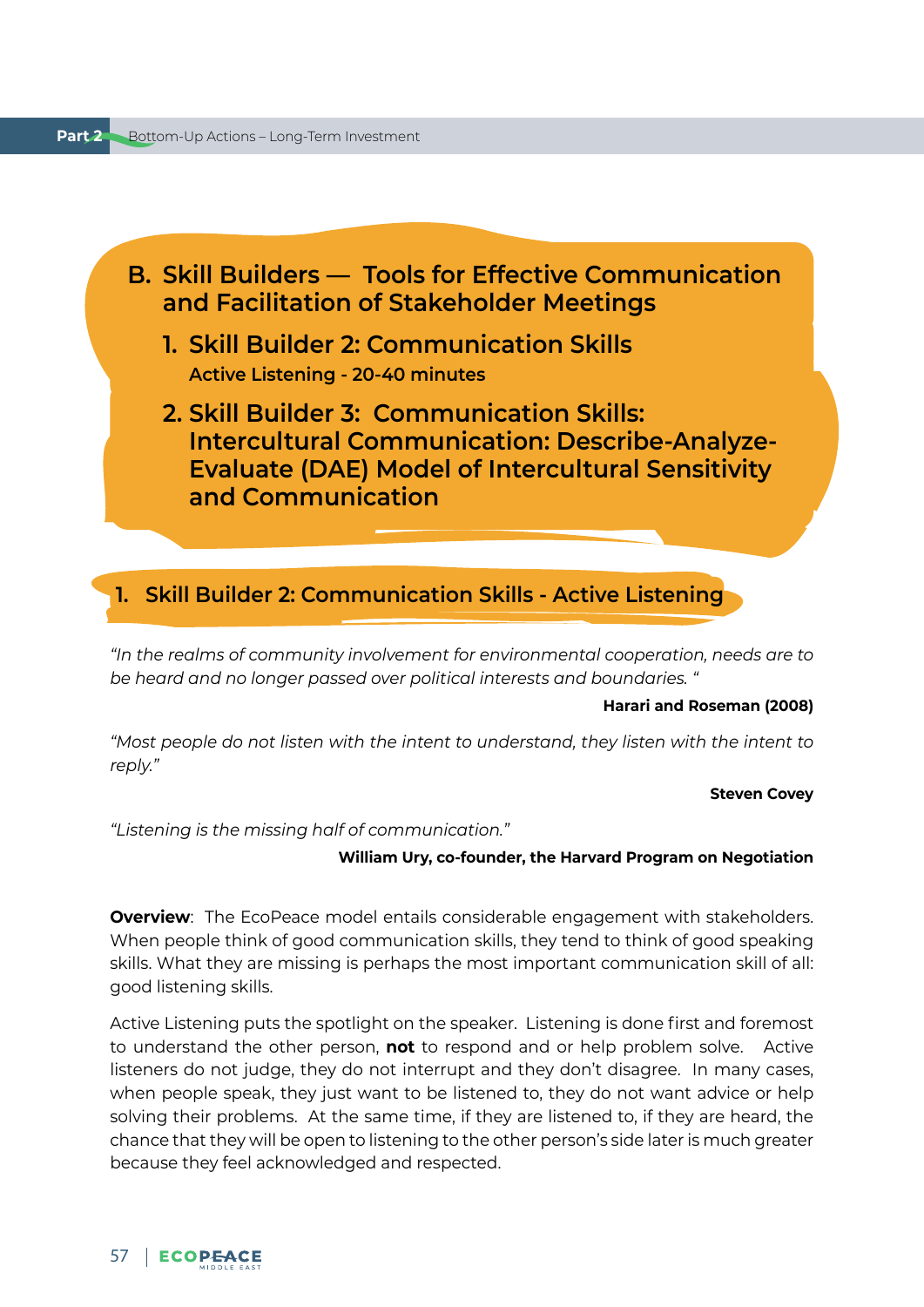An active listener encourages the speaker and shows that they care about what is being said. An active listener paraphrases or restates what was communicated to check that he/she has heard correctly and understands. Active listeners are interested in the speaker and elicit information to learn more. Finally, at the conclusion of the discussion, an active listener may summarize the conversation so that it's clear that both sides are on the same page. All these are Active Listening techniques.

Active Listening is used by counselors, social workers, psychotherapists, journalists whose work requires listening skills. It is also used by diplomats and many high-level CEOs and managers. Many people at the highest levels of many professions are, first and foremost, good listeners.

This section begins with an icebreaker in which practitioners will experience poor and good listening skills. After this, the facilitator will go over a list of active listening techniques. The section concludes with further practice to reinforce the skill.

## **Materials:**

- Share Screen PowerPoint Active Listening Icebreaker & Activities (slides 15-16)
- Active Listening Icebreaker & Activities Guidelines (page 33)
- Active listening techniques -Worksheet (page 34)

## **Reference Material on Active Listening for Facilitators:**

● The following TED Talk by William Ury, one of co-founders of the Harvard Program on Negotiation, illustrates the importance of active listening. It is suggested viewing for facilitators looking for more background on the topic.

The Power of Listening by William Ury, (15 minutes, 40 seconds) <https://www.youtube.com/watch?v=saXfavo1OQo>

**Note**: The practitioners will receive the same worksheet that appears below. Facilitators should familiarize themselves with these techniques before teaching them to the practitioners.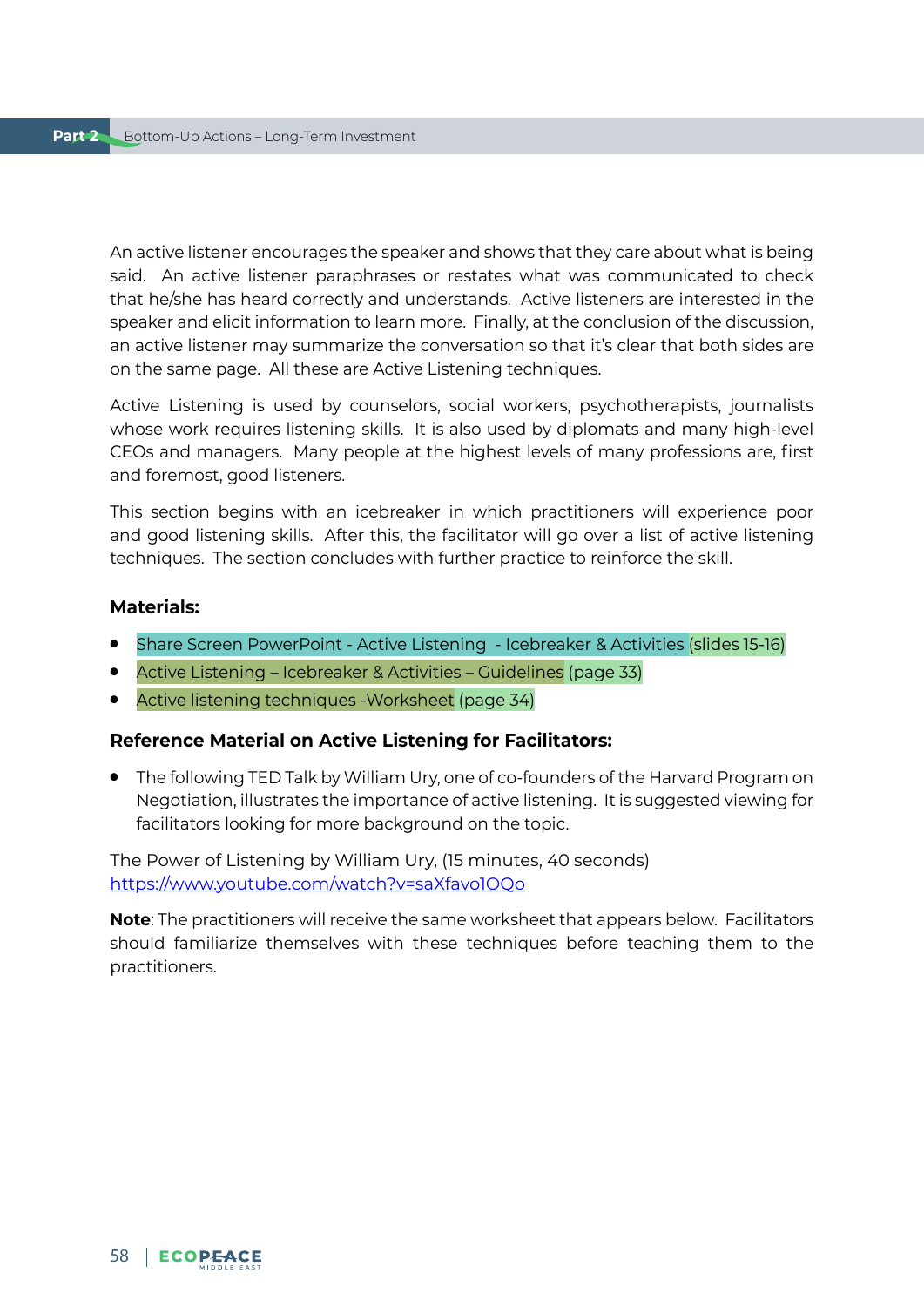# **Active Listening Techniques**

#### **1. Encouraging:**

To show that you are interested and are following:

- "Hmmm", "Yes", "I see", "I hear you," "Really?" "Is that so?"
- Nodding your head
- Eye contact look at the speaker

## **2. Paraphrasing**

To check that you have understood correctly by paraphrasing what the speaker said:

- "Let me see that I've heard you correctly..."
- "So what you are saying is...?"
- "Would it be correct to say...?"

#### **3. Clarifying**

To check when something is not clear:

- "Help me understand…"
- "Could you please explain that again, I'm not sure I understand."

# **4. Eliciting**

To obtain more information:

- "Please tell me more about…"
- "How do you feel about this?"

### **5. Empathizing**

To show that you respect the other's point of view:

● "I understand how you feel…"

#### **6. Summarizing**

To show that you've understood the conversation:

- "OK, I'd like to recap the main points..."
- "I'd like to summarize your main points…"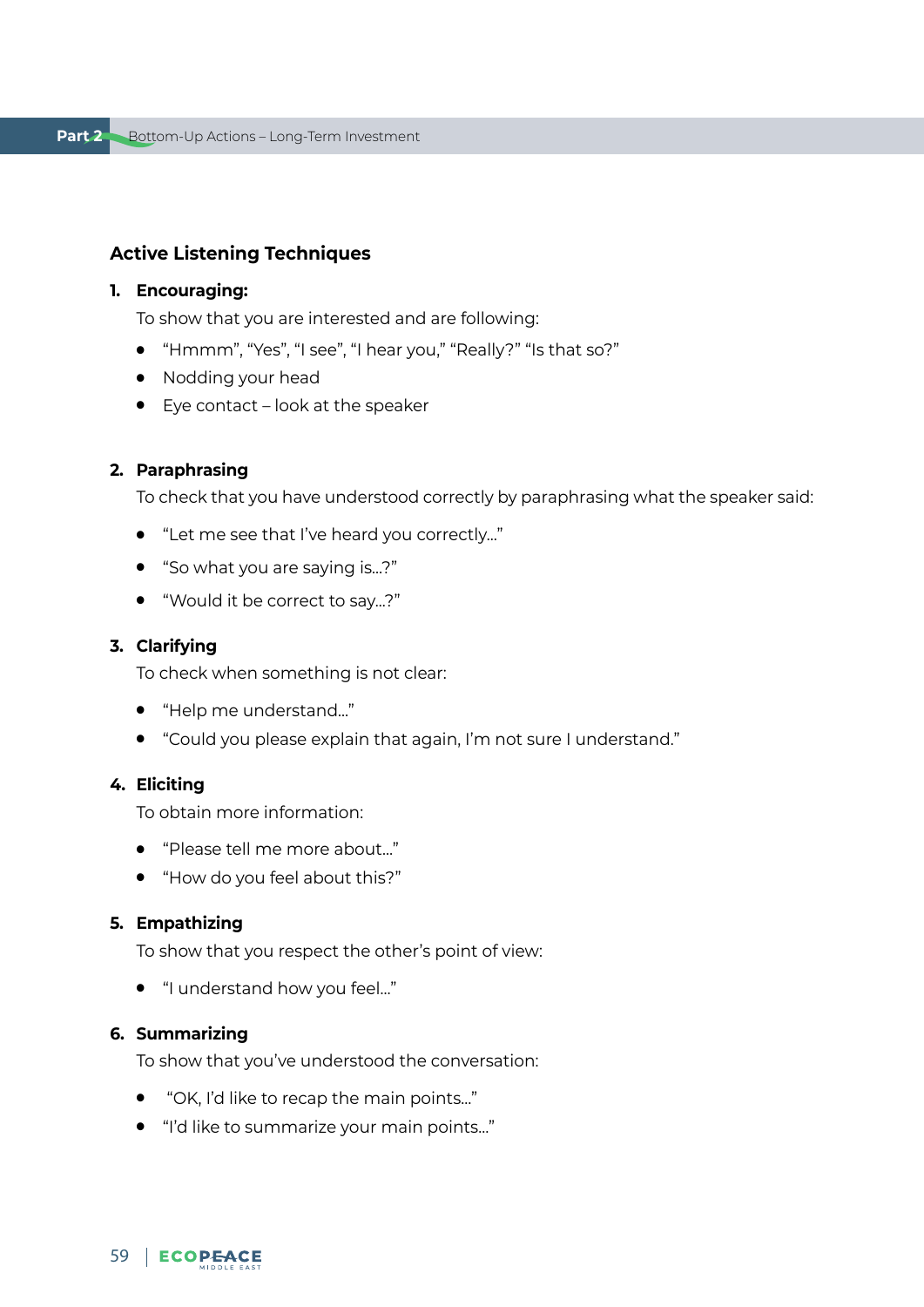# **TIPS**

- The spotlight is on the speaker.
- You are listening to understand, not to respond.
- Don't judge, don't interrupt and don't disagree.
- People often just want you to listen to them and "get them." They don't want your advice or help solving problems. Refrain from doing this.
- The more you listen, the more you will learn. You already know your own ideas.

# **A. Active Listening – Icebreaker Activity 1 (Total time - 10-15 minutes)**

**Important Note:** For **all Active Listening activities (icebreaker and an additional practice activity)**, practitioners will be in Breakout Rooms and then brought back to the full forum for debriefing. They will go back and forth for a total of three times. They will in remain in the same Breakout Rooms with the same partners throughout. The facilitator need only create the Breakout Rooms once – Zoom will preserve the Breakout Room divisions for as long as the session lasts.

**Icebreaker**: This Icebreaker Activity includes two rounds and involves sending practitioners in pairs to Breakout Rooms twice. After each short activity in the Breakout Rooms, the facilitator will bring back the practitioners to the full forum for debriefing. The 2 rounds are as follows:

- Round 1 Breakout rooms (total time 2.5 minutes)
- Debriefing return to full forum (5 minutes)
- Round 2 Breakout rooms (total time 2.5 minutes)
- Debriefing return to full forum (5 minutes)

### **Procedure**

- 1. Refer Practitioners to the Active Listening Icebreaker Round 1 guidelines in the Practitioner Workbooks (page 33) The facilitator will go over these guidelines using Share Screen BEFORE sending the practitioners to the Breakout Rooms. Make sure they are clear to everyone. Once they are in the Breakout Rooms, they can always refer to the practitioner's version of the guidelines in their Practitioner Workbooks.
- 2. Share Screen PowerPoint Active Listening Ice Breaker & Activities Guidelines (slides 15-16)

The facilitator shares the screen and goes over the guidelines for **Round 1** BEFORE sending the practitioners to the Breakout Rooms.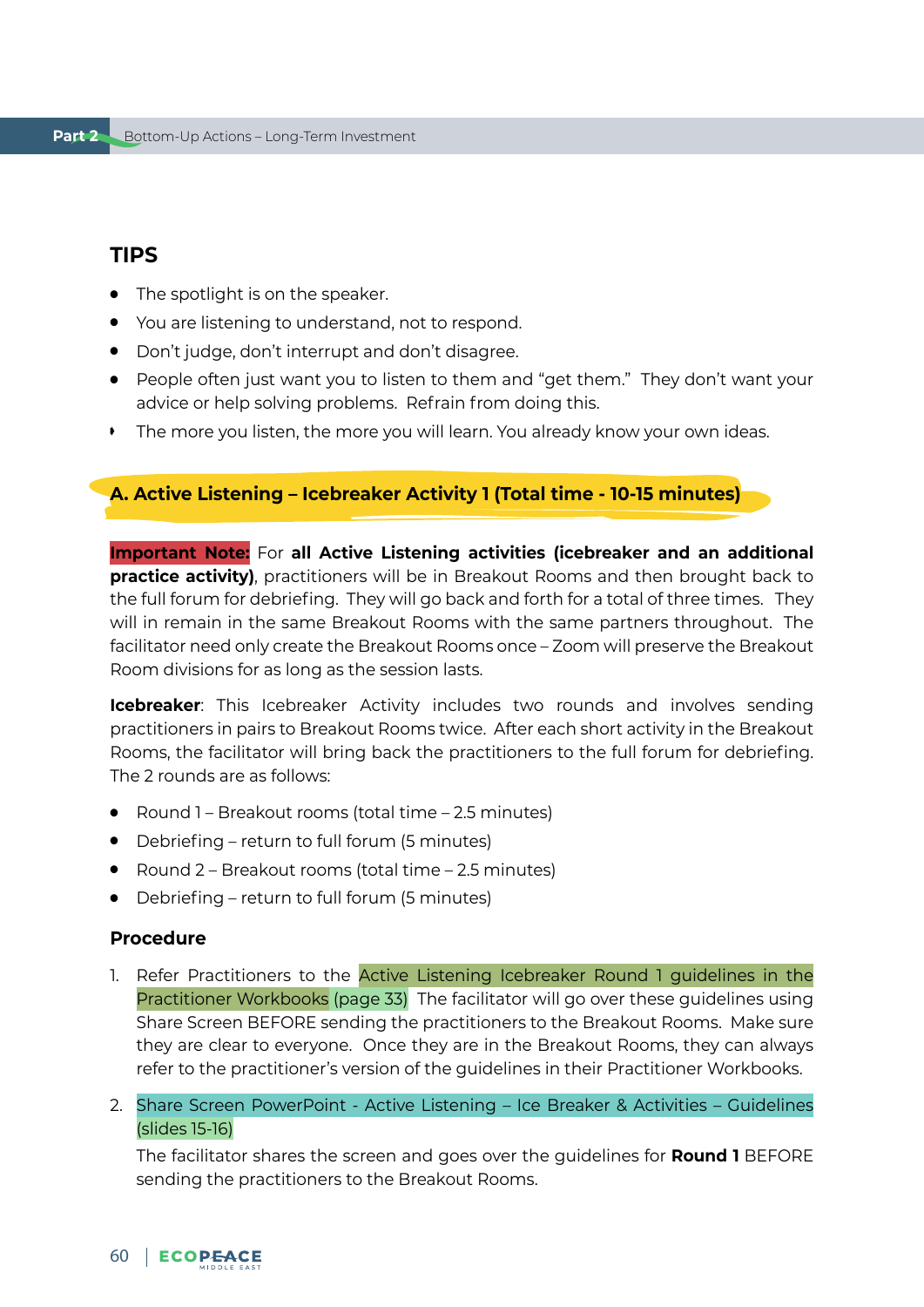### 3. **Breakout Rooms – in pairs**: Place practitioners in pairs in Breakout Rooms.

4. Assign 2 roles:

**Person B** – This person will share something with Person A that is important to him/ her or that he/she is passionate about. This can be family, kids, work, anything. **Person A** – This person is the listener.

5. **Round 1 – Poor Listening Skills – (90 seconds)**

- Bs will go first
- $\bullet$  Person B tells his/her story.
- Person A does everything possible to **not** listen to and ignore B.

## 6. **Debriefing (5 minutes):**

- Bring back all practitioners from the Breakout Room to the Full Forum.
- Facilitator should elicit how they felt, both A and B.

Possible questions:

> So how did it feel?

Samples of the types of responses:

- It felt awful
- It was difficult to ignore my partner
- It was uncomfortable
- How was it to be person B when someone was ignoring you? Sample of the types of responses:
	- > Really irritating

#### 7. **Round 2 – Good Listening Skills – (90 seconds)**

- 8. Refer Practitioners to the Active Listening Icebreaker **Round 2** guidelines, Active Listening – Icebreaker & Activities – Guidelines (page 33) in their Practitioner Workbooks. The facilitator will go over these guidelines using Share Screen BEFORE sending the practitioners to the Breakout Rooms. Make sure they are clear to everyone. Once they are in the Breakout Rooms, if needed they can refer to the copy of the guidelines in their Practitioner Workbooks.
- 9. Share Screen PowerPoint Active Listening Ice Breaker & Activities Guidelines (slides 15-16): The facilitator shares screen and goes over the guidelines for **Round 2** BEFORE sending the practitioners to the Breakout Rooms.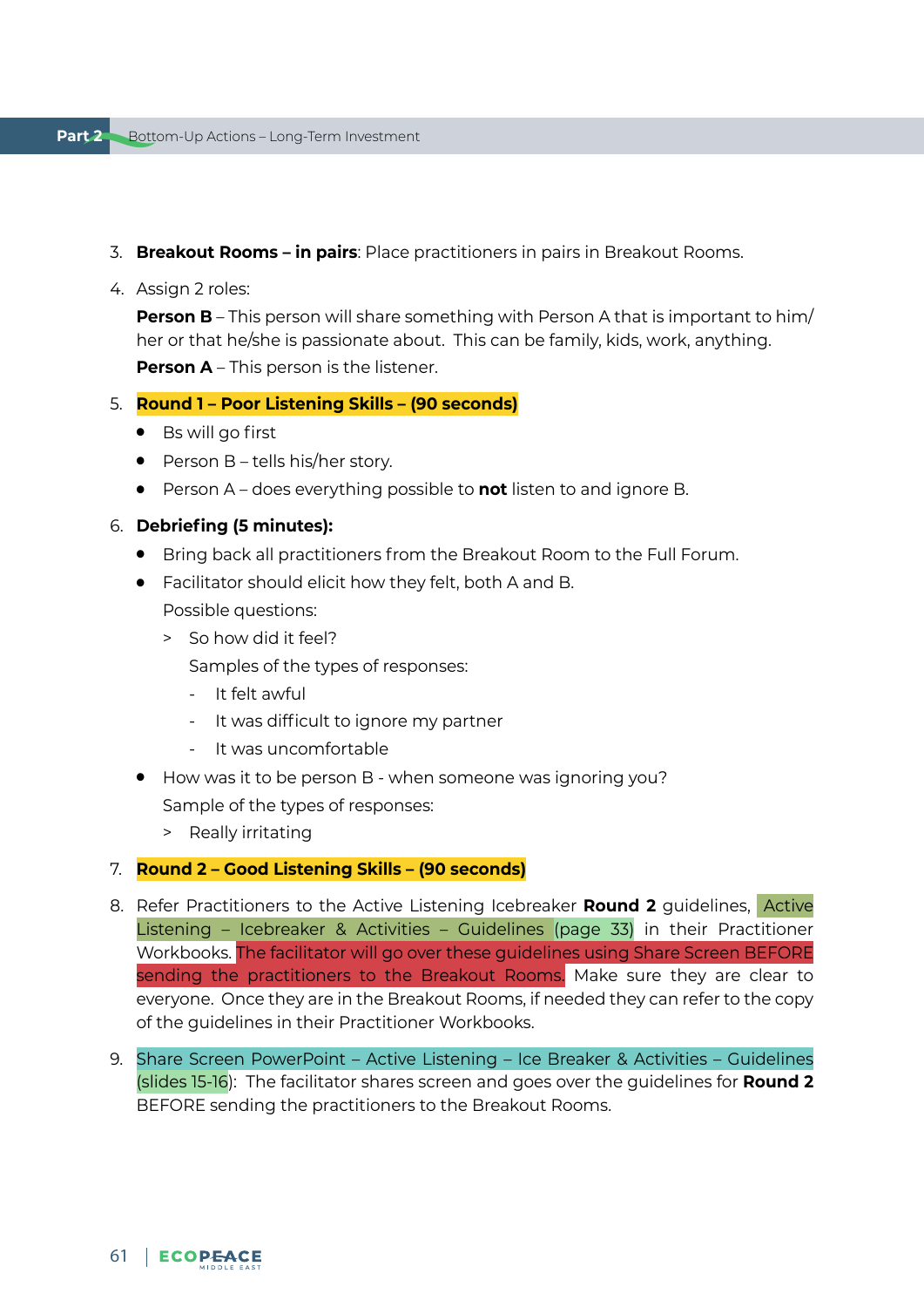● The facilitator explains that the same pairs are going to do the same thing again, in the same amount of time, with the same set up, Bs will speak, tell the same story, A-s will listen. **But this time, A will listen like it's the most amazing thing he/she has ever heard.** 

**Person B** – Repeats same story as in Round 1.

**Person A** – This time, A listens to it like it's the most amazing, wonderful story he/she has ever heard in his/her life.

10. **Breakout Rooms – in pairs**: practitioners will return in pairs to the same Breakout Rooms.

# 11. **Debriefing:**

- Bring back all practitioners from the Breakout Rooms to the Full Forum. The facilitator asks:
- So, how was it this time?

Sample of types of responses:

- > I actually heard what he/she said
- > I remember what he/she said
- > It made me want to ask questions
- > I wanted to ask follow-up questions
- Can you think of what Person B did that showed he/she was a good listener?
	- > The idea is to elicit some of the active listening techniques (encouraging, asking questions, etc.)
	- > Wrap up the debriefing by telling them that good listening skills are called Active Listening and that now, they are going to look at a few techniques.

# 12. **Active Listening Techniques**

- The facilitator refers the practitioners to **Active listening techniques -Worksheet** (page 34), so they are aware that they have this page in their Practitioner Workbooks.
- Share Screen PowerPoint-Active Listening Techniques (slides 17-20).

The facilitator shares screen and reads through/goes over the Active Listening Techniques worksheet with the practitioners. Tell them that they will now refer to that worksheet and practice the techniques for the next activity.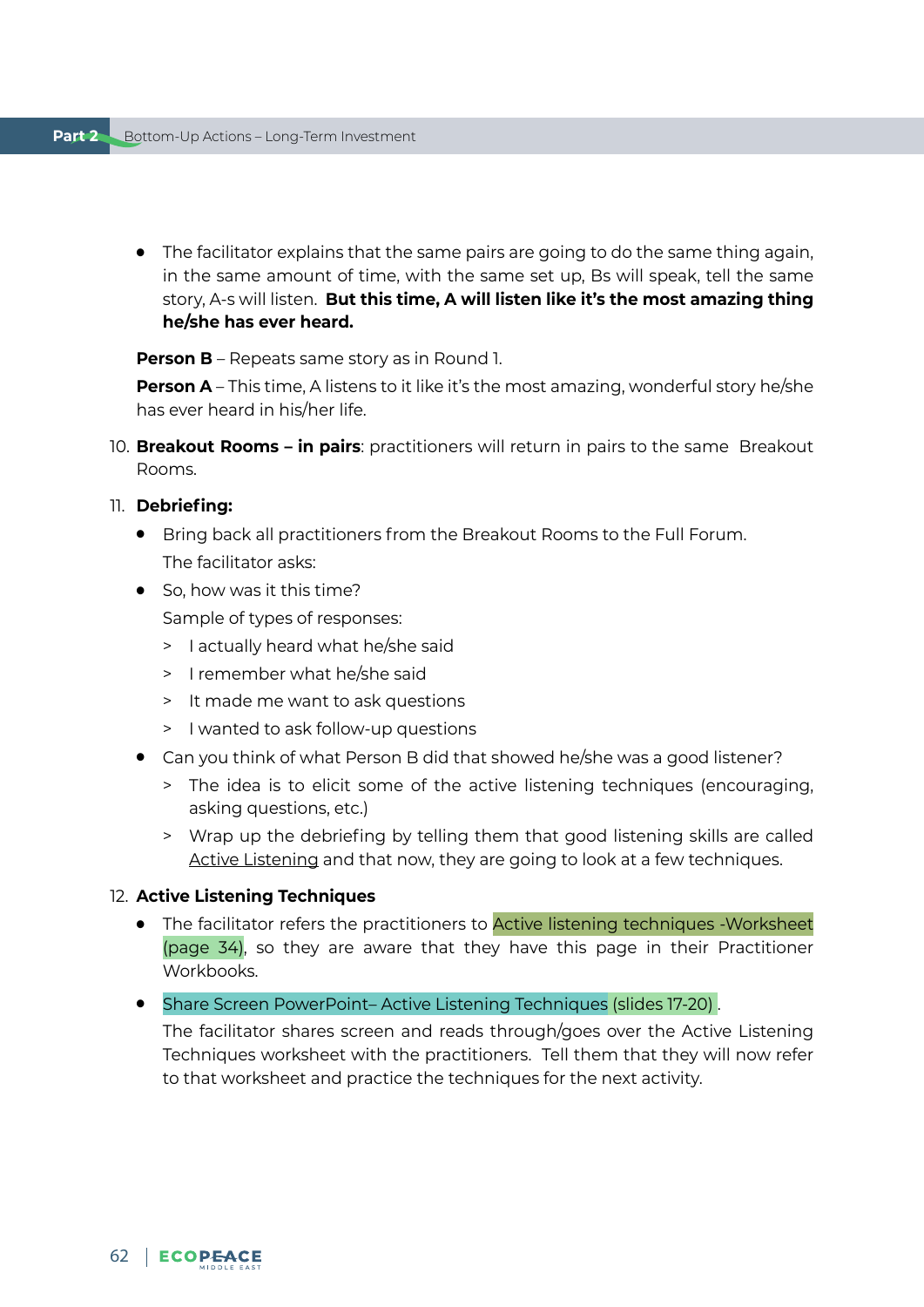# **B. Active Listening – Activity 2: Additional Practice (10-15 minutes)**

In this activity, practitioners will practice the Active Listening techniques that they have just learned.

This activity involves sending the practitioners into Breakout Rooms for the third and final time and then bringing them back for Debriefing. The division is as follows:

- Additional Activity Breakout Rooms (8 minutes)
- Debriefing Full Forum (5 minutes)

#### **Procedure:**

- 1. Refer Practitioners to the **Active Listening Additional Activity (page 35)** guidelines in the **Practitioner Workbooks.**
- 2. Share Screen PowerPoint– Active Listening Ice Breaker & Activities Guidelines (slides 15-16).
	- The facilitator will go over these guidelines using Share Screen BEFORE sending the practitioners to the Breakout Rooms. Make sure they are clear to everyone. Once they are in the Breakout Rooms, if needed they can refer to the copy of the guidelines in their Practitioner Workbooks.
- 3. **Breakout Rooms in pairs**: Place practitioners in pairs in Breakout Rooms.

#### **Procedure:**

- **1. In same pairs as earlier Icebreaker Activity 2 minutes**
	- Partner A speaker tells about a problem or conflict, related preferably to his/ her NGO work.
	- **Partner B** listener uses the active listening techniques as he/she listens.
- **2. Together partners debrief with one another:**
	- Partner A points out which active listening techniques he/she thinks that Partner B used.
	- Partner B confirms or explains which ones.

#### **3. Switch and Repeat–2 minutes**

- Partner B tell about a problem or conflict this time (related preferably to his/her NGO work)
- $\bullet$  Partner A Listener uses the active listening techniques as he/she listens.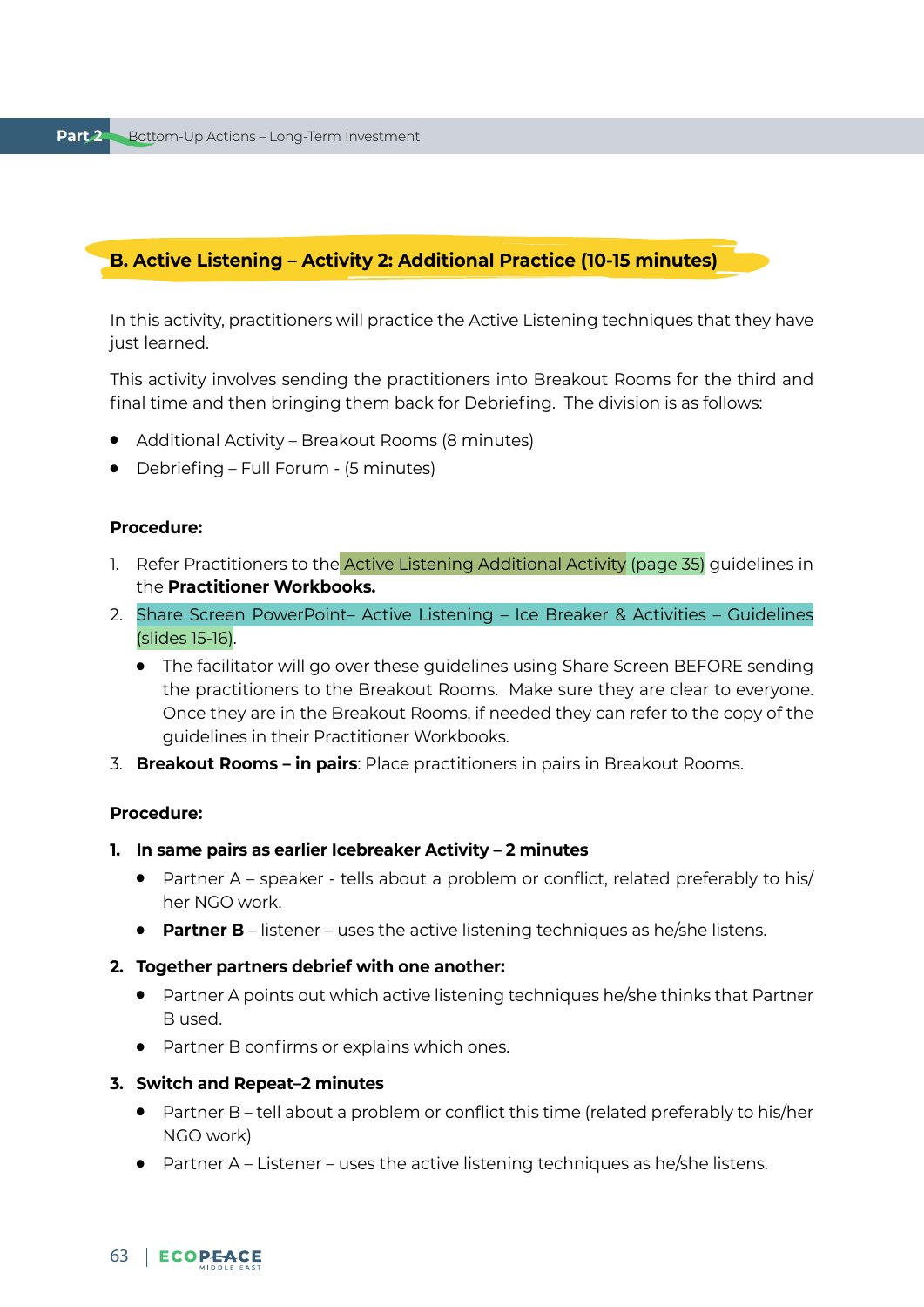#### **4. Together partners debrief with one another:**

Partner A points out which active listening techniques he/she thinks that Partner B used.

Partner B confirms or explains which ones.

#### **5. Final Debriefing – Full Forum**

### **Think: 2-3 minutes**

- Ask them to reflect on the following:
	- > What were the important points you learned?
	- > What insights can you draw from this?
	- > How can you apply active listening in your work environment?
	- > How will it help?

# **Active Listening Techniques – practitioners**

#### **1. Encouraging:**

To show that you are interested and are following:

- "Hmmm", "Yes", "I see", "I hear you," "Really?" "Is that so?"
- Nodding your head
- Eye contact look at the speaker

## **2. Paraphrasing**

To check that you have understood correctly by paraphrasing what the speaker said:

- "Let me see that I've heard you correctly..."
- "So what you are saying is...?"
- "Would it be correct to say...?"

## **3. Clarifying**

To check when something is not clear:

- "Help me understand…"
- "Could you please explain that again, I'm not sure I understand."

### **4. Eliciting**

To obtain more information:

- "Please tell me more about…"
- "How do you feel about this?"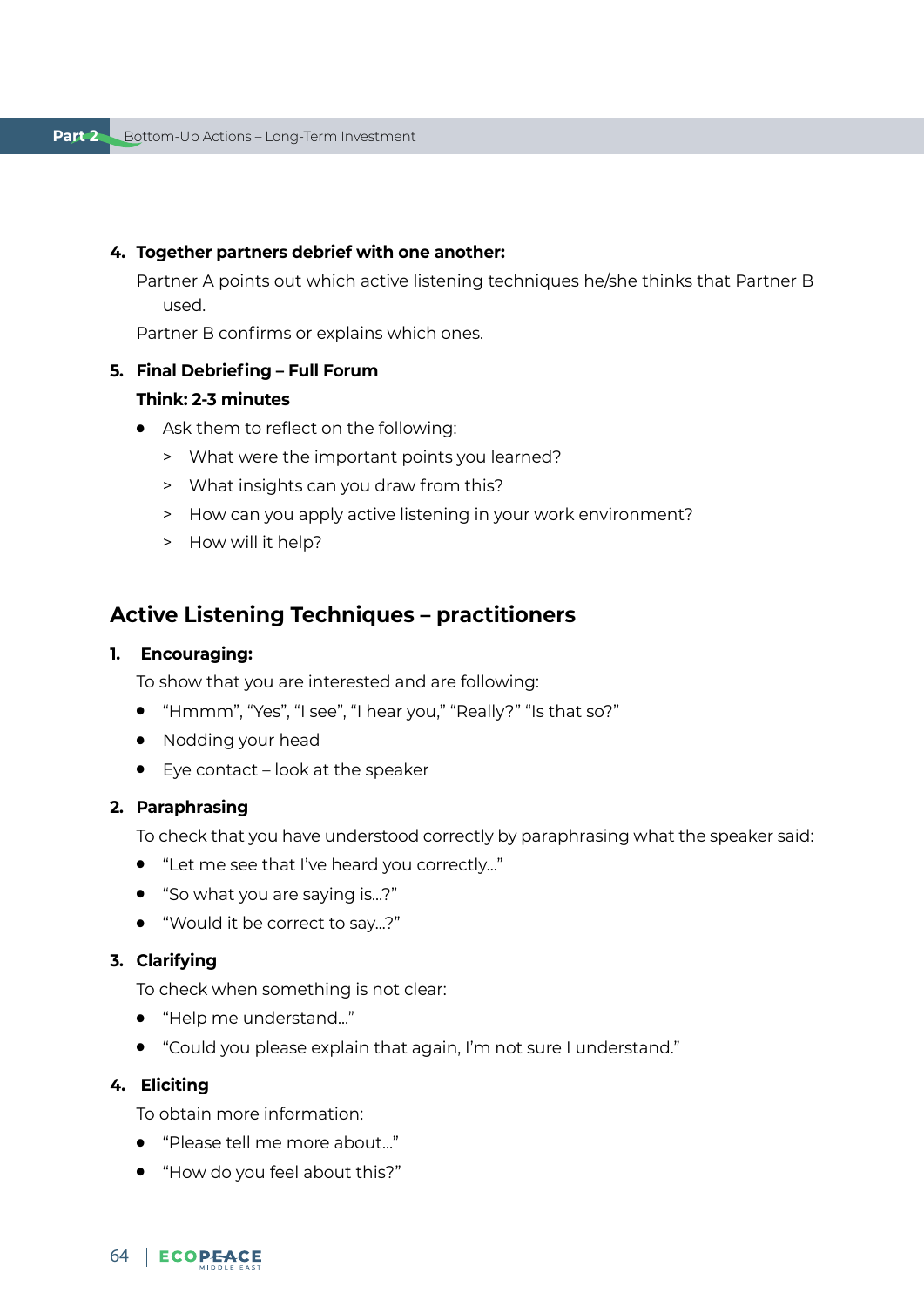### **5. Empathizing**

To show that you respect the other's point of view:

● "I understand how you feel…"

#### **6. Summarizing**

To show that you've understood the conversation:

- "OK, I'd like to recap the main points..."
- "I'd like to summarize your main points…"

#### **TIPS:**

- The spotlight is on the speaker.
- You are listening to understand, not to respond.
- Don't judge, don't interrupt and don't disagree.
- People often just want you to listen to them and "get them." They don't want your advice or help solving problems. Refrain from doing this.
- The more you listen, the more you will learn. You already know your own ideas.
- If you listen, the chance that the other person will be open to listening to you later is much greater because they will feel acknowledged and respected.

"Active Listening Techniques": Adapted from United States Institute for Peace (USIP), Peacebuilding Kit for Educators, [https://www.usip.org/public-education/educators/peacebuilding-toolkit-educators#](https://www.usip.org/public-education/educators/peacebuilding-toolkit-educators)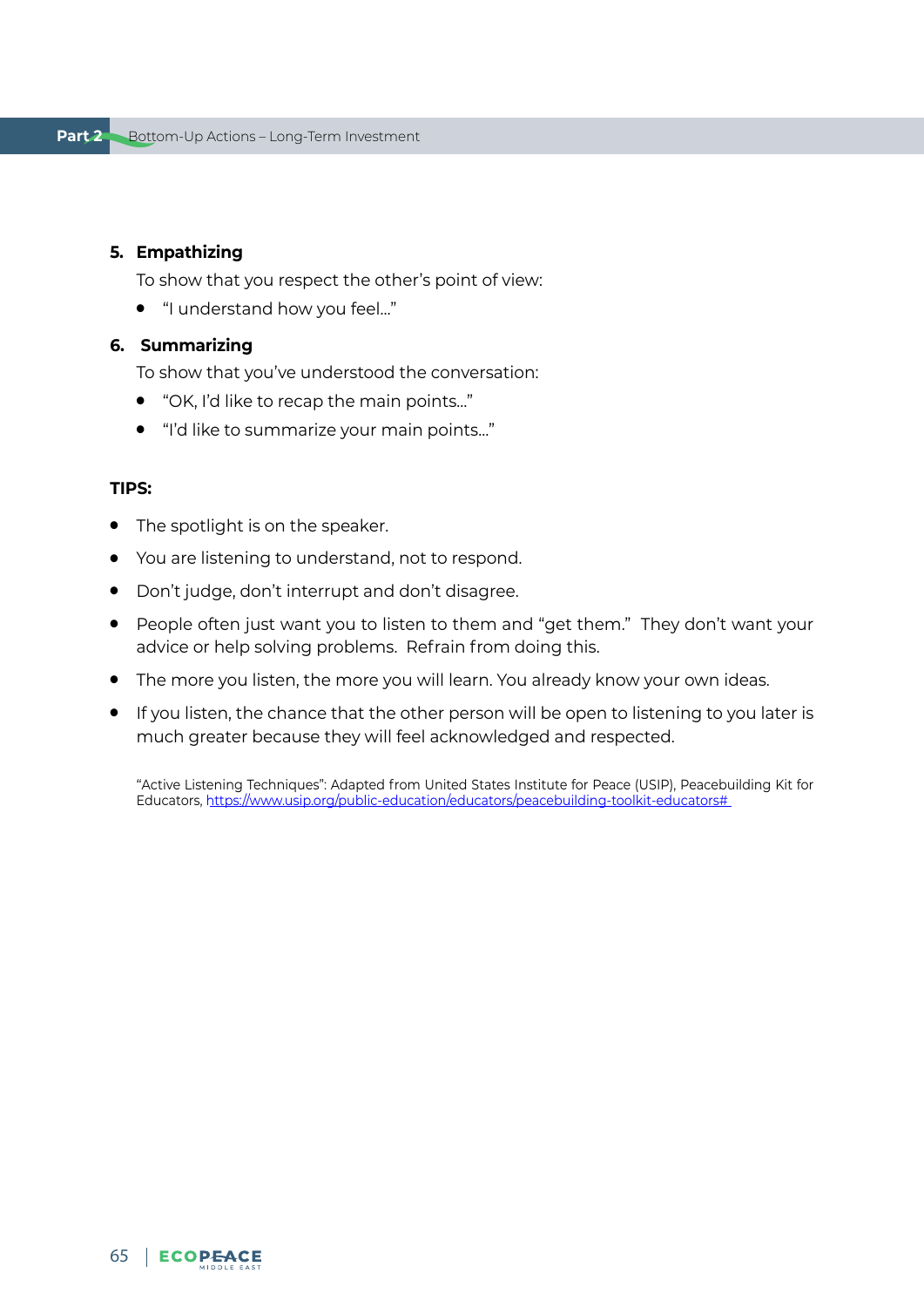# **Skill Builder 3: Communication Skills: Intercultural Communication:**

**Describe-Analyze-Evaluate (DAE) Model of Intercultural Sensitivity and Communication**

**Experiential // Group Activity – 2 activities – 45-50 minutes**

Parts of this section were adapted from: edited, Berardo and Deardorff, Building Cultural Competence, 2012

*"We don't see things as they are, we see things as we are."* 

#### **Anaïs Nin**

**Overview**: In some cases, practitioners will be dealing with stakeholders from different cultures in which intercultural communication skills and sensitivity are important. Here they will be introduced to a model of intercultural communication called, Describe-Analyze-Evaluate or DAE. The model will aid practitioners in becoming aware of the tendency, when encountering something culturally or socially different, to jump to conclusions and pass judgment, often negatively. DAE teaches participants to suspend judgment, to slow down the process, to first look closely and examine what they see or what happened. Slowing down the process allows one to proceed more thoughtfully and with greater intercultural sensitivity.

The skill-building lesson begins with an opening activity to familiarize practitioners with the model and the pitfalls of jumping to conclusions. They will then be given an additional activity to reinforce the learning. The lesson concludes with a debriefing.

### **Materials**

- Share Screen PowerPoint –DAE Opening Exercise, slide 22
- **NOTE:** instead of writing directly on the Share Screen PowerPoint slide for the DAE-Opening Exercise, slide 22, the facilitator may use a Whiteboard.
- A photo of an object that is unfamiliar and unclear (ambiguous) to the practitioners. (The facilitator can take the photo of an object he/she wants to use.)
- Photos of cultural events that practitioners will not be unfamiliar with.
- Describe-Analyze-Evaluate- (DAE) Group Worksheet, (page 37)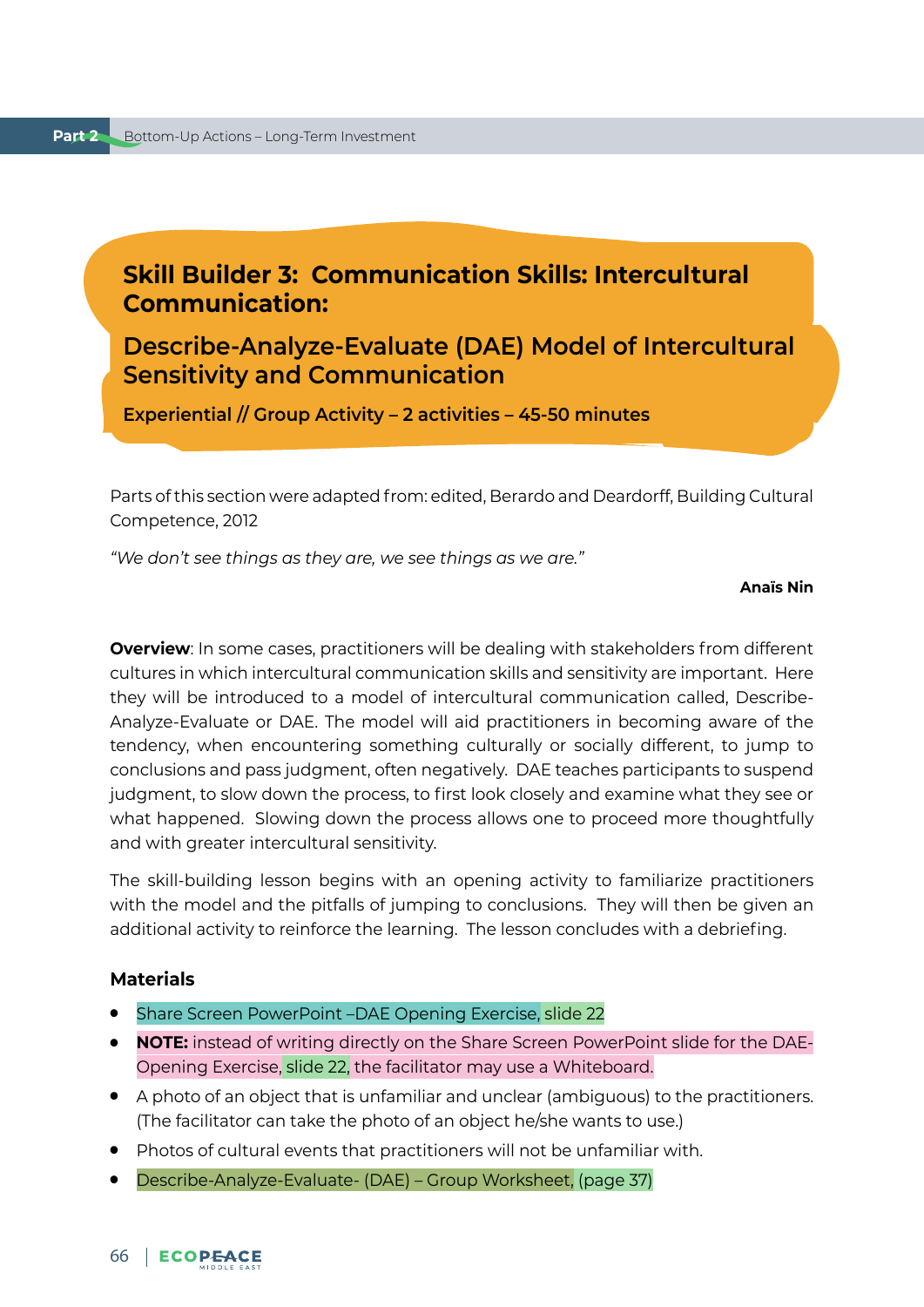# **Reference Material on the DAE Model for Facilitators:**

What often happens when people encounter situations that are culturally unfamiliar is that, based on their own cultural and social assumptions, they will jump to conclusions (and often judge negatively). The DAE model helps suspend judgment by breaking down the thinking process into three successive levels:

| <b>Level 1</b><br><b>Describe</b>                                                                                                                                                                            | <b>Level 2</b><br><b>Analyze</b>                                                                                                                                                                                                                                      | Level 3<br><b>Evaluate</b>                                                                                              |
|--------------------------------------------------------------------------------------------------------------------------------------------------------------------------------------------------------------|-----------------------------------------------------------------------------------------------------------------------------------------------------------------------------------------------------------------------------------------------------------------------|-------------------------------------------------------------------------------------------------------------------------|
| What I see (only observed<br>facts)<br>What is going on?<br>This only what I see/<br>observe                                                                                                                 | How I explain (what I see.)<br>Why is it happening?<br>(there are different<br>possible explanations)                                                                                                                                                                 | What I feel (about what<br>I think) – positive or<br>negative<br>How do I feel about it?<br>This is my opinion.         |
| This is done using the<br>$\bullet$<br>five senses, see, hear<br>smell, touch and taste.<br>These are things for<br>which there is general<br>agreement.                                                     | This is done when<br>$\bullet$<br>we are trying to<br>understand what an<br>unfamiliar object or<br>event is.                                                                                                                                                         | This is our judgment,<br>$\bullet$<br>our opinion:<br>For example,<br>something is useful,<br>useless, good, bad, etc.  |
| <b>Examples (facts - what</b><br>you see, hear, smell,<br>touch, taste):<br>This is very light weight.<br>$\bullet$<br>It's red and white.<br>$\bullet$<br>The girl's hair is yellow,<br>the boy's is brown. | <b>Examples (alternative</b><br>explanations possible):<br>It is a toy.<br>$\bullet$<br>It's a Christmas<br>$\bullet$<br>decoration.<br>· It's a cultural symbol<br>because it's red and<br>white.<br>It's something people<br>$\bullet$<br>give to kids on holidays. | <b>Examples (my opinion):</b><br>It's cute.<br>I've seen better<br>Christmas decorations.<br>It's a pretty useless toy. |

#### **Level 1-Describe.**

- People state what they see, hear, smell, taste or feel.
- The information is **factual** and **observed**.
- For example, "It's heavy," "It's red and white."
- At this stage there is general agreement because it is factual.

# 67 | ECOPEACE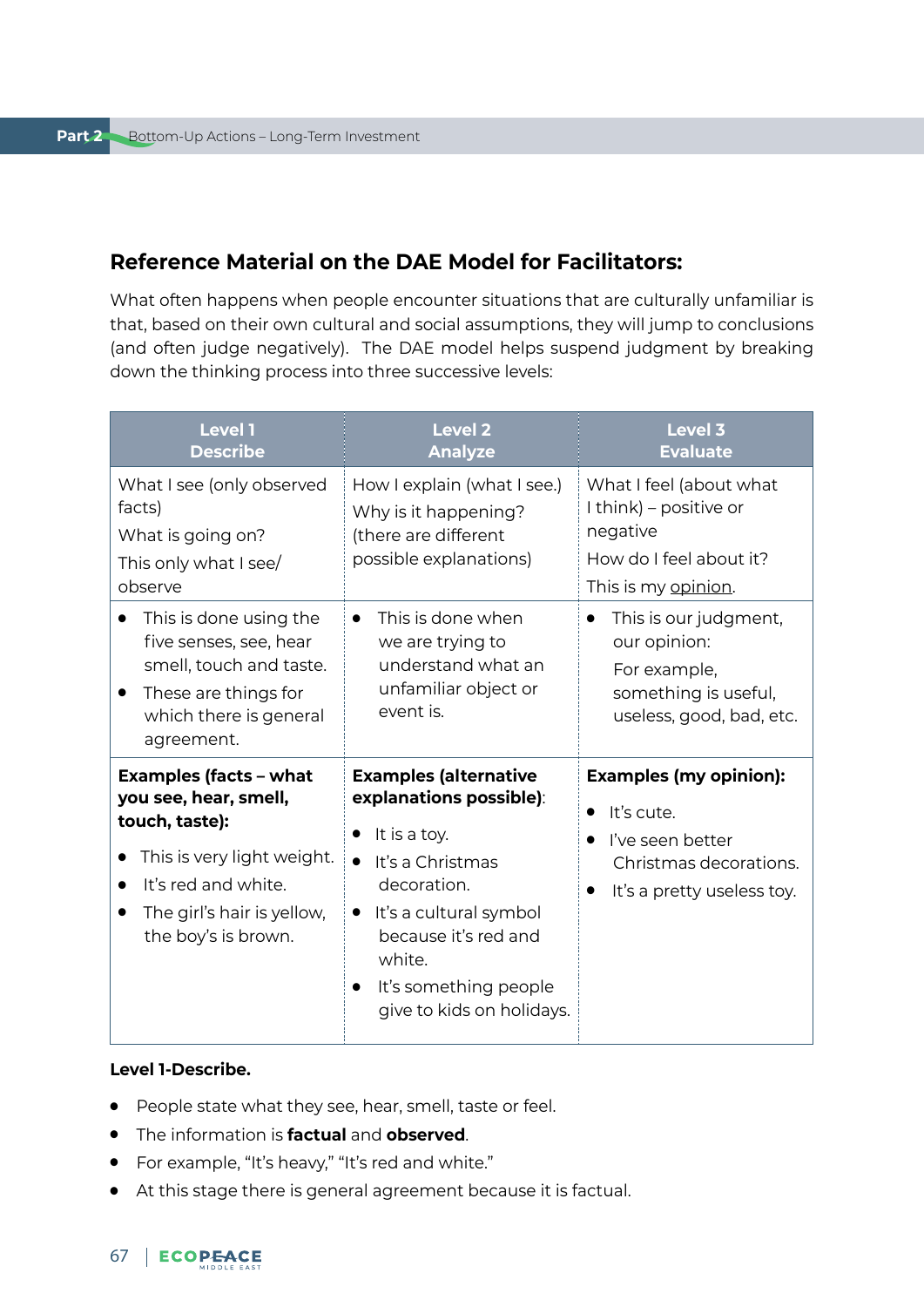#### **Level 2-Analyze**

- At this stage people are trying to figure out and explain what an unfamiliar cultural object or event is.
- Level 2 Analyze should follow Level 1-Describe, it should be based on facts and information from Level 1-Describe. It may require further gathering of accurate information.
- **What this model demonstrates is that many people simply skip right over the Level 1-Describe, they hardly look at something, and jump straight to Level 2-Analyze, and sometimes even to Level-3-Evaluate where they form opinions and judgments.**
- For example, "this is a drum stick" or "this is a toy." They state what something is without having properly observed or researched.

### **Level 3-Evaluate**

- This is how people **feel** about the new cultural object or experience.
- It is positive or negative (can also be neutral).
- Evaluation is an opinion.
- For example, "this is useful," "this is useless," "this is ugly," "this is disgusting."
- This stage should be based on a sufficient amount of information from Level 1-Describe and Level 2-Analyze as only then can a person make an informed evaluation. Additionally, by actually observing something and taking time to gather accurate information, opinions tend to be much more culturally sensitive.

The Skill Builder opens with the facilitator showing the practitioners a photograph of an unfamiliar object (this will be done through Share Screen). The facilitator gives the practitioners a minute to examine the photograph, then asks: "**Tell me about this**." What they should do is observe it carefully, and answer with factual information, such as, "It's wooden," or "It's red and white."

Without thinking many will skip Level 1-Describe, and go straight to Level 2-Analyze. What this means is that they are jumping to conclusions without examining what exactly they see in front of them, they are already determining what it's used for, etc. For example, they may say, "it's a drum stick," rather than "it's wooden, " or "long and thin". Some may even jump straight to Level-3-Evaluate. For example, "It looks pretty useless."

By pointing out the need to start at Level 1-Describe, with careful observation and information gathering BEFORE proceeding to the next levels, the models show us how to suspend judgment and more thoroughly examine what we see. Then and only then, should we proceed from Level 1-Describe to Level 2-Analyze. At Level 2-Analyze, we need to search for further information, sometimes even research and come up with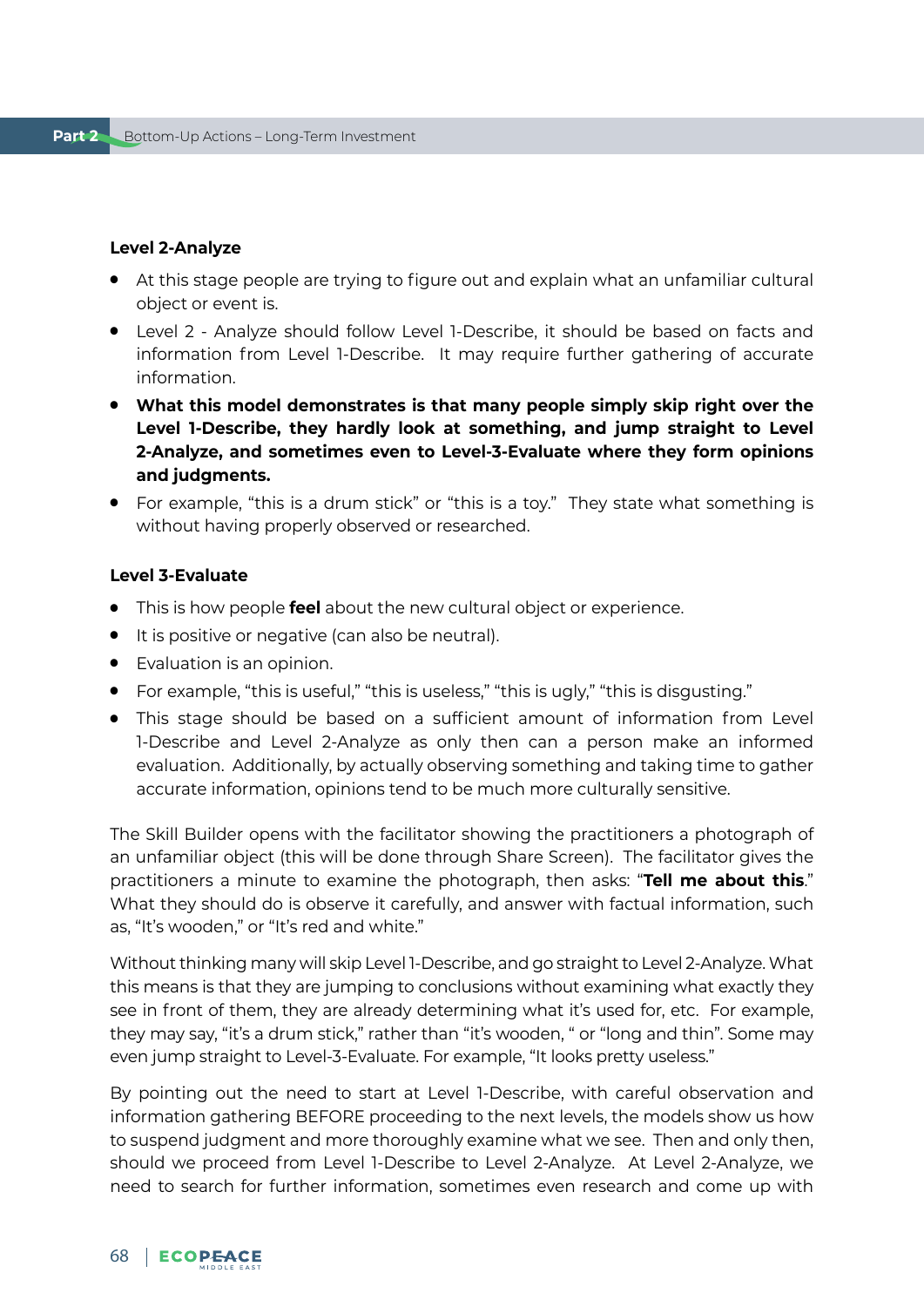several possible answers. Only once we have sufficient information can we move to Level 3-Evaluate.

This process is very effective for teaching intercultural awareness and sensitivity.

# **A. Activity 1 – DAE: A Culturally Unfamiliar Object – 20 minutes**

# **Materials:**

- Share Screen PowerPoint -DAE Opening Exercise, slide 22
- **NOTE:** instead of writing directly on the Share Screen PowerPoint slide for the DAE-Opening Exercise, slide 22, the facilitator may use a Whiteboard
- A photograph of an object that is unfamiliar and unclear to the practitioners. (to be shared using Share Screen)
- DAE Group Worksheet for Practitioners (page 37)

#### **Procedure:**

- 1. The facilitator should prepare a photograph in advance of an object that practitioners won't be familiar with and which lends itself to multiple interpretations as to what it is. It can be anything, something from a cultural or religious tradition, something used in the kitchen or the house or from an unusual hobby. One suggestion might be to use a photo of an old hydrological tool used in the Middle East.
- 2. Give the practitioners a minute to examine the photograph but NOT longer.
- 3. Ask the group: "**Tell me something about this**" referring to the object. It is important to ask this question exactly, do NOT say, "what do you see?" or "describe this." Facilitators may continue eliciting by asking "**What else**?"
- 4. Share Screen PowerPoint –DAE Opening Exercise, slide 22. The facilitator types the **results** on the Share Screen slide (as it is the facilitator's document, he/she can type on it as on any document in his/her computer. **But do NOT put in the headings yet.**  Here they are shown for illustrative purposes. The facilitator will write the headings at the end, after the columns have been filled in with the practitioners' answers.

**NOTE:** instead of writing directly on the Share Screen PowerPoint slide for the DAE-Opening Exercise, slide 22, the facilitator may use a Whiteboard.

| Describe | Analyze | Evaluate |
|----------|---------|----------|
|          |         |          |

As the practitioners answer, write their responses in the correct column.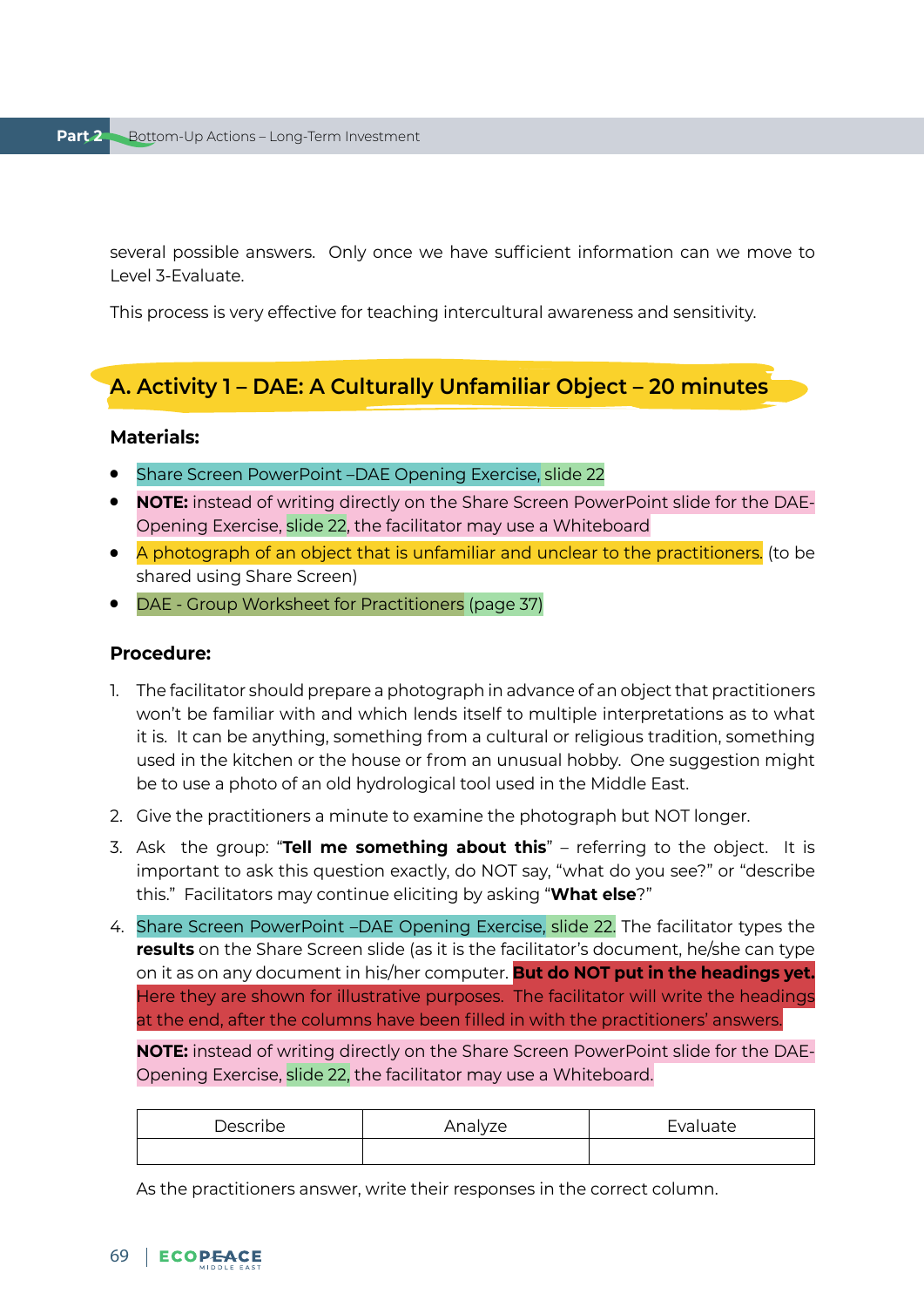- 5. Once they have finished responding, add the headings, "Describe," "Analyze," and "Evaluate." Explain to the practitioners that this is a model of intercultural sensitivity in which we look at what can happen when we encounter something culturally unfamiliar. Go through each column and discuss the following points:
	- Level 1-Describe usually has fewer entries than Level 2-Analyze. But if it doesn't, it doesn't matter. The facilitator can still explain that many people, when seeing or experiencing something culturally unfamiliar, often skip Level 1-Describe and jump straight to Level 2-Analyze. They are deciding what something is without having enough basic information to go on. By doing so, they are basing it on their own assumptions, their own worldviews and jumping to conclusions. Such conclusions are often negative and culturally insensitive.
	- The best way to approach a new cultural experience is to slow down the process:
		- > first go to the Level 1-Describe. Look at it and see what there is at the most basic level.
		- > Only after spending time at Level 1-Describe, can they move on to Level 2-Analyze. Here they may have to do some additional research or speak to people from that culture to learn more about it.
		- > Once they have fully explored Level 2-Analyze, they can then go to Level 3-Evaluate, and make an informed evaluation. Those who work through all three stages properly tend to make less negative and more culturally sensitive evaluations.
	- The important learning outcome is understanding the role that assumptions play when encountering new situations.
- 6. The facilitator may reveal what the object was (participants are always very curious and want to know.)

# **B. Activity 2 – DAE: Looking at photographs – Additional practice (20-30 minutes)**

**Overview**: This activity will give further practice for reinforcing the model.

### **Materials:**

- Photos of cultural events that practitioners will not be familiar with prepared in advance on Google Docs or Google Slides.
- Describe-Analyze-Evaluate DAE Group Worksheet (page 37)
- Share Screen PowerPoint DAE Group Worksheet Guidelines (slides 23-24)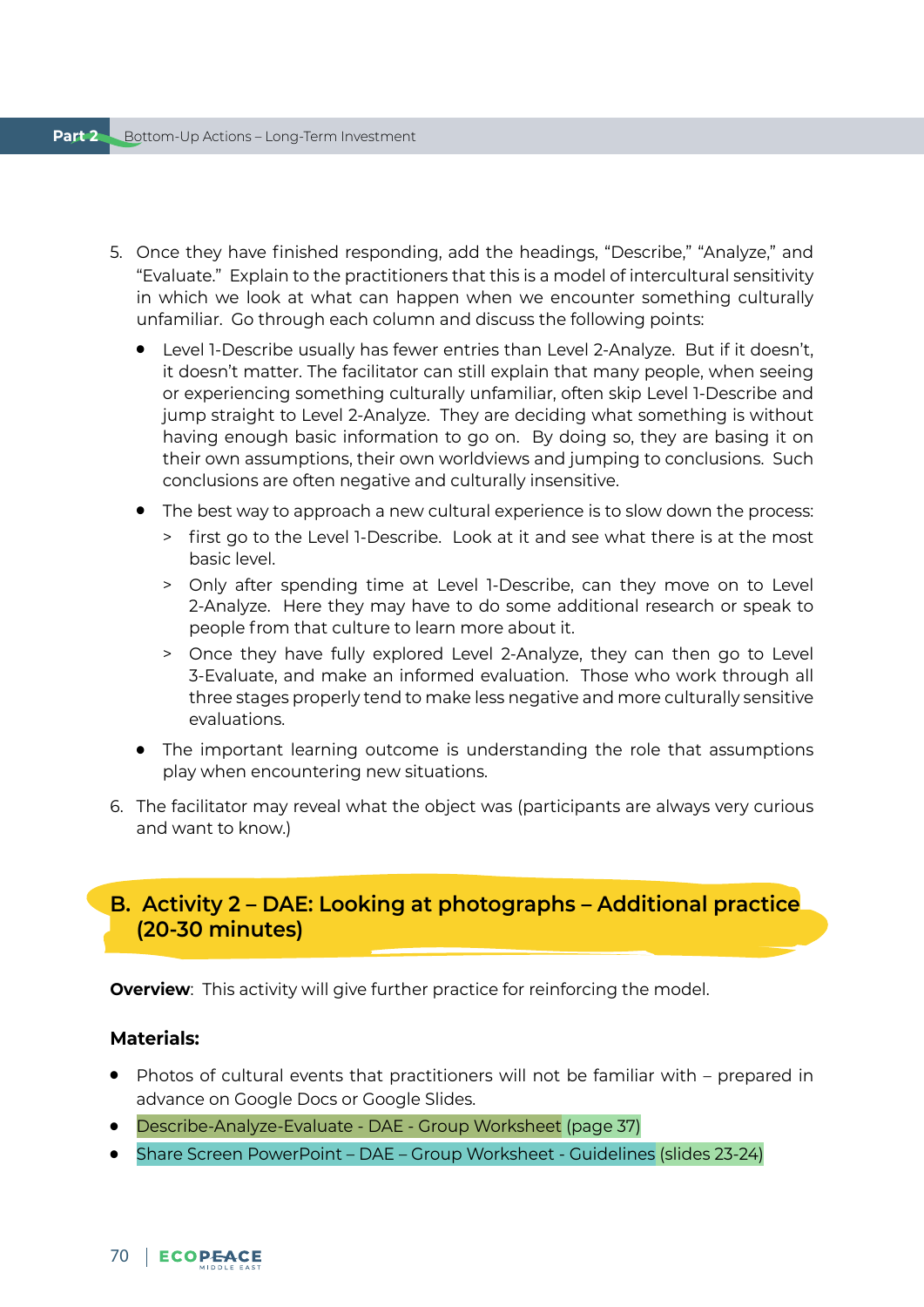- 1. **Advance Preparation**: The facilitator should prepare photographs of cultural scenes that practitioners won't be familiar with. **The facilitator will choose the photos, place them on a Google Doc or Google Slide and share the link with the practitioners in the Zoom Chat feature**. Each photo will be assigned to a different breakout room, i.e. – Photo on Page 1 = Breakout Room 1; Photo on Page 2 – Breakout Room, etc.
- 2. **Task**: Each group will use the photo that corresponds to its Breakout Room number. They will use the photo and go through the steps of DAE together. Refer them to the Describe-Analyze-Evaluate – Group Worksheet (page 37) in their Practitioner Workbooks. On the worksheet, they have definitions and a place to write their final answers.
- 3. Share Screen PowerPoint DAE Group Worksheet (slide 23-24) Share the Screen and go over the instructions with the practitioners. Make sure they understand what to do before they go to the Breakout Rooms.
- 4. **Breakout Rooms**: Put practitioners into groups of up to 5.
- 5. **Full Forum**: Bring the groups back to the full forum. Each group presents its photograph, a bit about their DAE process and finally, what they believe is in the photograph. The facilitator may reveal the actual answers if they don't guess.

Note: because they've already been trained to spend more time at Describe, some groups are quite good at picking up on small details that help them get to the correct answers.

### 6. **Debriefing – full forum**

The debriefing should center on what they've learned and how they can apply it in their lives.

Ask:

- What were the most important points you learned?
- What is your main take-away from this activity?
- How can you apply the DAE model to your own NGO work?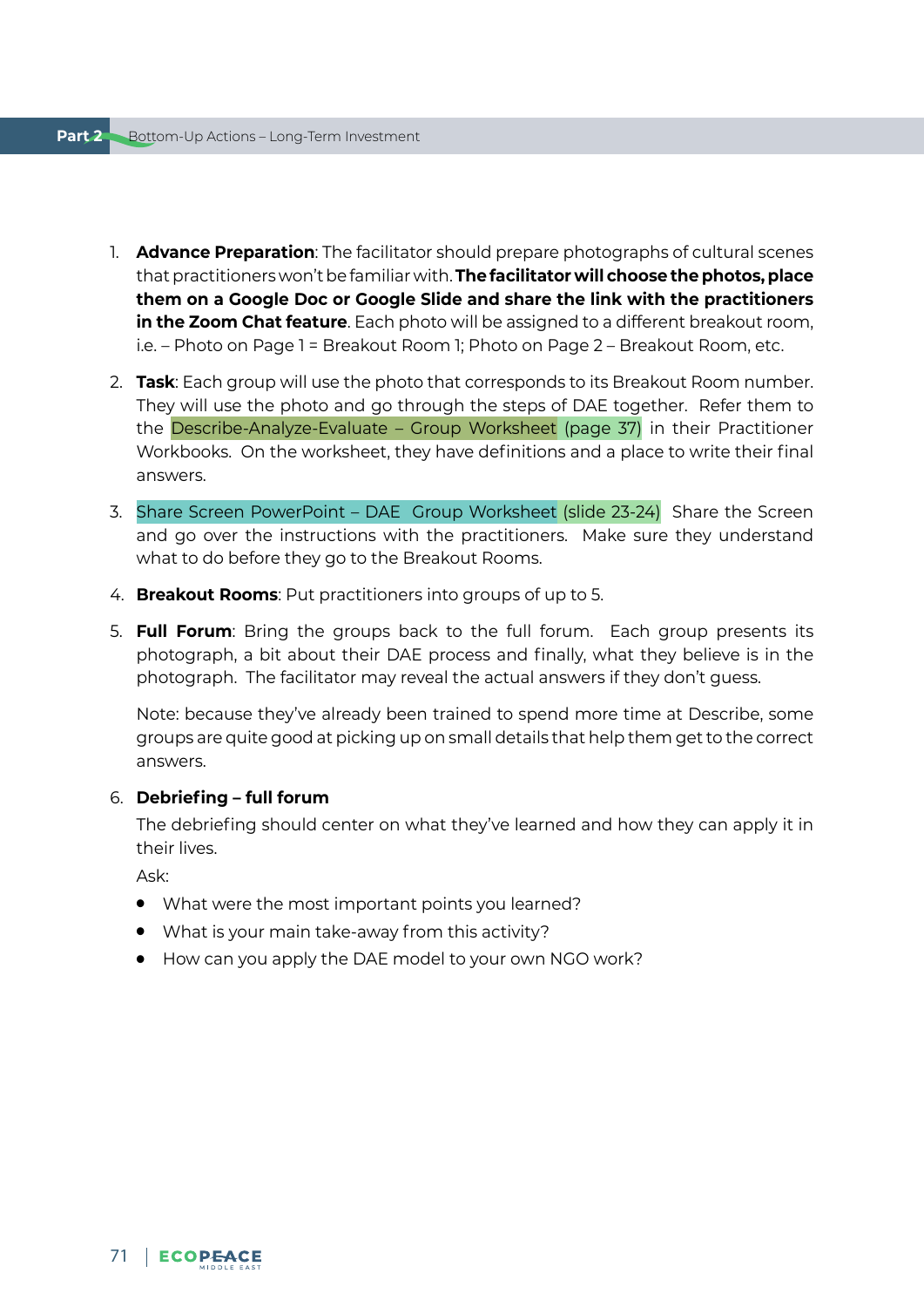## **scribe – Analyze – Evaluate – DAE - Group Worksheet**

| <b>Level 1</b><br><b>Describe</b>                                                                                                                            | <b>Level 2</b><br><b>Analyze</b>                                                                                                                                                                                                      | Level 3<br><b>Evaluate</b>                                                                                                                    |
|--------------------------------------------------------------------------------------------------------------------------------------------------------------|---------------------------------------------------------------------------------------------------------------------------------------------------------------------------------------------------------------------------------------|-----------------------------------------------------------------------------------------------------------------------------------------------|
| What I see (only observed<br>facts). What I see/observe.<br>What is going on?                                                                                | How I explain (what I see)<br>Why is it happening?<br>(there are different possible<br>explanations)                                                                                                                                  | What I feel (about what I<br>see) – positive or negative<br>How do I feel about it?<br>This is my <u>opinion</u> .                            |
| • This is done using the five<br>senses, see, hear smell,<br>touch and taste.                                                                                | • This is done when we are<br>trying to understand how<br>an object is used.                                                                                                                                                          | • This is our judgment, our<br>opinion:<br>• For example, something<br>is useful, useless, good,<br>bad, etc.                                 |
| Examples (see, hear, smell,<br>touch, taste):<br>• This is very light weight.<br>• It's red and white.<br>• The girl's hair is yellow, the<br>boy's is brown | <b>Examples (alternative</b><br>explanations possible):<br>$\bullet$ It is a toy.<br>• It's a Christmas decoration<br>• It's a cultural symbol<br>because it's red and white.<br>• It's something people give<br>to kids on holidays. | <b>Examples (my opinion):</b><br>$\bullet$ It's cute.<br>$\bullet$ I've seen better<br>Christmas decorations.<br>• It's a pretty useless toy. |

### **Your group's photograph:**

**D**escribe:

**A**nalyze (write down 2 possibilities):

**E**valuate: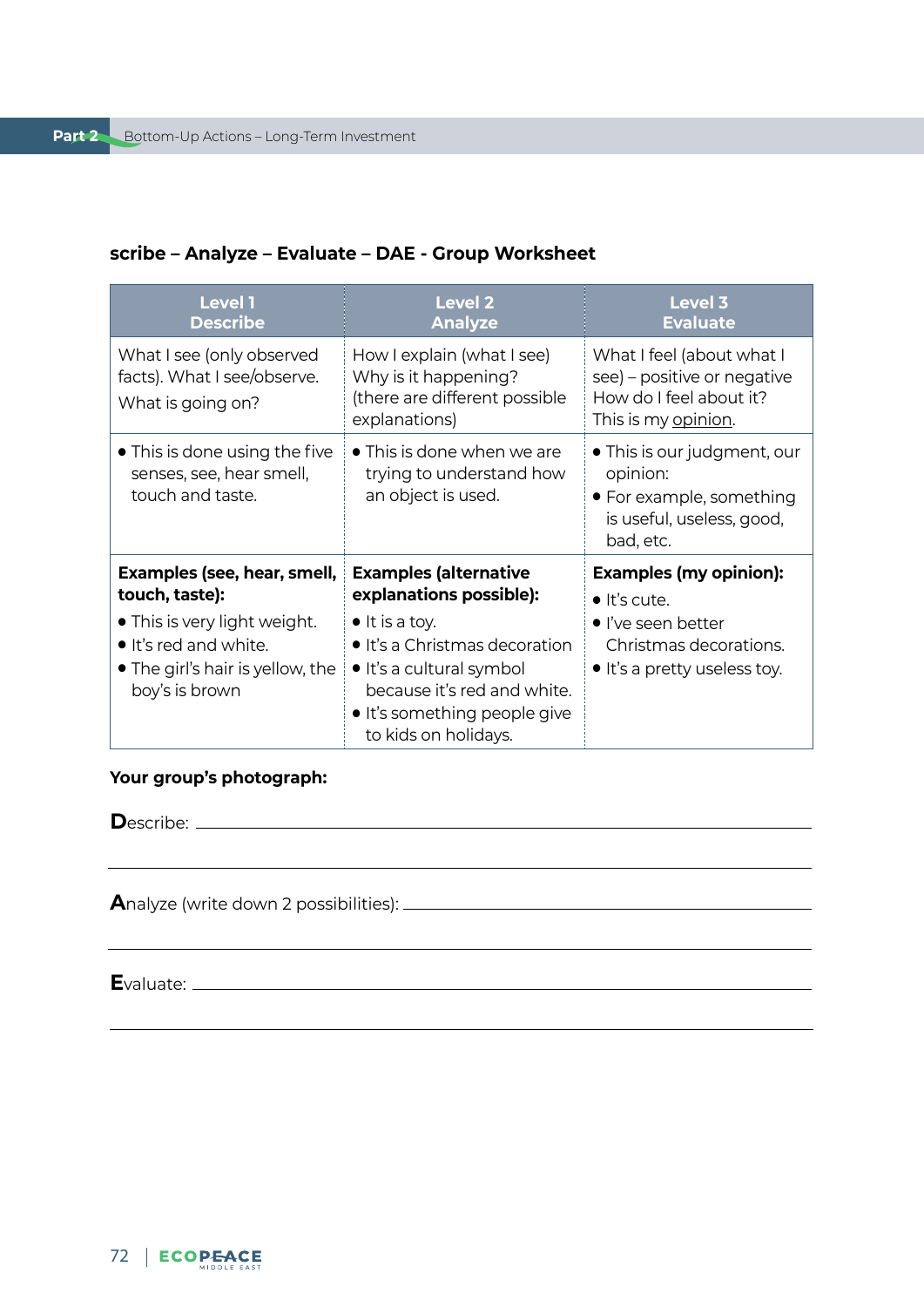## **C. Stakeholders – Bottom-up Predicting Stakeholders Preparatory Group Activity and Socratic Seminar**

 **Group activity – 90-120 minutes**

**Overview**: The practitioners begin with a preparatory exercise using the **Zoom Chat** feature in which they are asked to consider and predict the Jordan River Valley Basin stakeholders. They will do this based on what they learned in the Background Information 1. It is important to tell them at this stage that they will be referring to topdown stakeholders only, in other words, national and international decision-makers only. Once this exercise is concluded, they will be placed in Breakout Rooms in groups, assigned their role play cards – Jordan, Israel or Palestine -- and begin the preparation for and implementation of the Socratic Seminar.

● Note: Though a Socratic Seminar is meant to be conducted with participants seated in a circle in a room, it works online well with participants simply engaging with one another in the full forum Zoom room.

## **1. Preparatory Exercise -BEFORE the Socratic Seminar – Predicting Stakeholders – (10 minutes)**

#### **Materials:**

Share Screen PowerPoint – Bottom-Up-Preparatory Exercise Before the Socratic Seminar – Predicting Stakeholders (slide 25)

#### **Think -Share - in the Zoom Chat feature**

**Think**: Share Screen PowerPoint –Bottom-Up Preparatory Exercise Before the Socratic Seminar Predicting Stakeholders (slide 25). Share the screen with this page. The page contains the questions in which the practitioners are asked the following (Note: Do **NOT** give them the Stakeholder Cards yet):

#### **Write your answers in the Zoom Chat.**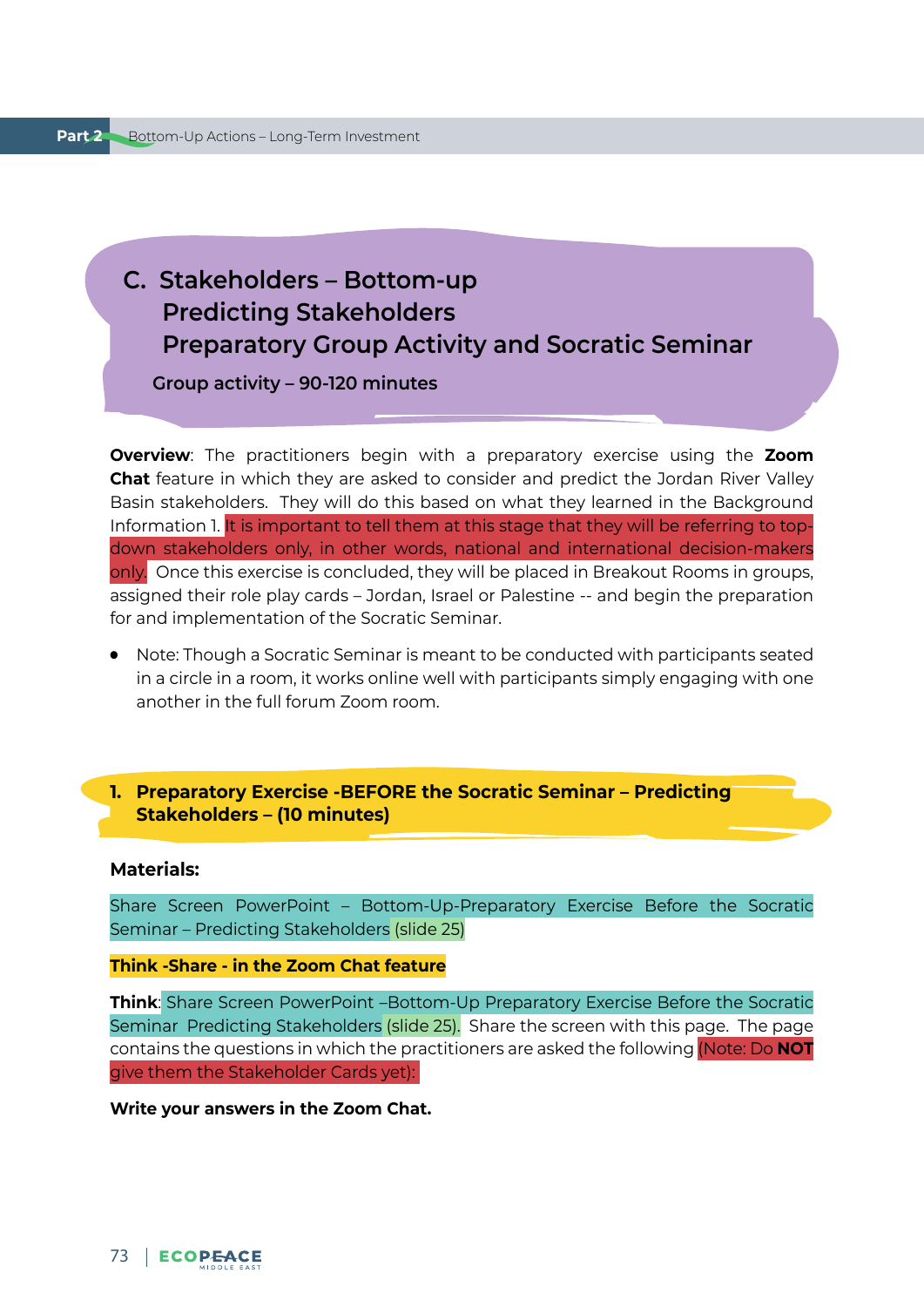#### **"Based on what you've learned from the Background Information, Part 1:**

- Who do you think are the local, community Bottom-Up stakeholders in the Lower Jordan Valley? In other words, which people should be involved in the discussion?
- Make sure they refer to local, bottom-up stakeholders only.

**Share (5 minutes):** Instruct the practitioners to write their answers in the Chat feature, so that everyone can view everyone's answers.

#### **Mini- Debriefing– Full Forum:**

- The facilitator pulls up the Chat answers that the practitioners have written and reads them aloud to the full forum.
- The facilitator goes over the group's stakeholders, eliciting insights without yet mentioning EcoPeace's model.

**Facilitator reference: EcoPeace's bottom-up stakeholders:** practitioners will be given stakeholder roles to represent in the Socratic Seminar. At this point – they are **local, bottom-up only. This list is for facilitator reference only. Do not mention these to the practitioners.**

- Residents and community leaders civil society actors, peace groups, environmental organizations
- Youth (schools, university, young professionals), teachers, school administration and staff
- Local media newspaper, TV stations
- Local Private Sector small businesses (farmers, ecotourism, etc.) small factory owners - fish/farm/cheese; ecotourism – hotels, b&bs, tour guides
- Religious leaders Rabbi, Imam, Pastor/Priest
- Tribal Leaders
- Local Authorities mayors, Jordan Valley Authority, regional councils
- Peace Groups / Environmental Groups

Note: they are mentored by a local staff person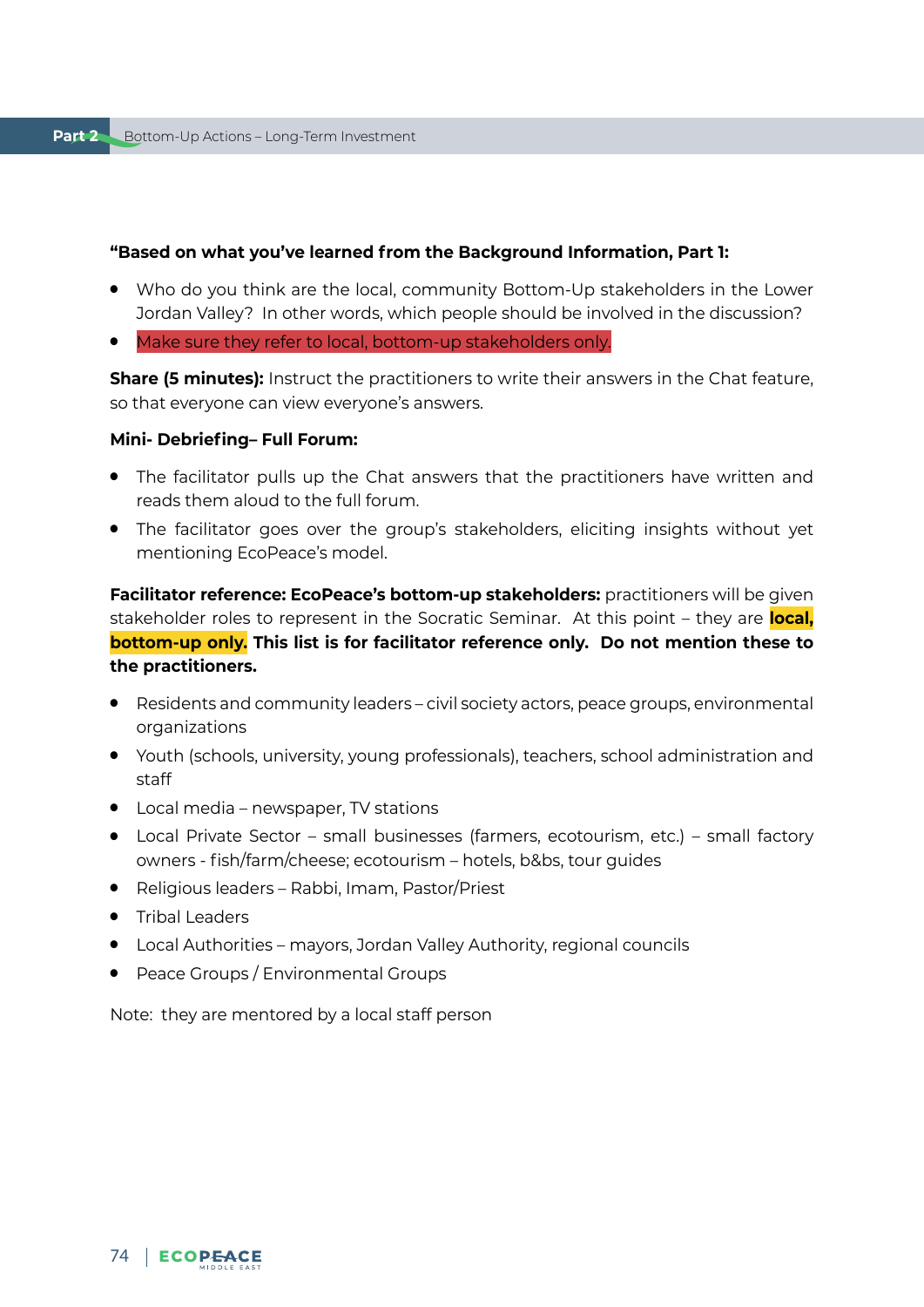## **2. Socratic Seminar 1 – Bottom-Up Stakeholders – 90-120 minutes**

#### **Materials:**

- Simulation part 1 Bottom-up Stakeholder information –Cards (pages 38-43)
- Socratic Seminar 1 Bottom-Up Stakeholder Cards Group Worksheet (pages 44-45)
- Ouestions for Socratic Seminar Leader Bottom-up (page 46)
- Share Screen PowerPoint Socratic Seminar Preparation Stakeholder Cards (slides 26-28)

#### **Overview:**

The practitioners will be participating in 2 Socratic Seminars: one in the Bottom-Up section; the second in the Top-Down section. A Socratic Seminar is normally a roundtable discussion in which participants sit in a circle and unpack material together. As they unpack, they share ideas and insights. The Socratic Seminar Leader both leads and participates. It is not a debate, rather it is a method for unpacking information together and sharing ideas and insights. In the online version, they will simply engage with one another in the full forum Zoom room. In a Socratic Seminar, both in-person and online, there is no need to raise one's hand to speak, rather each person can just speak when they wish.

#### **Procedure:**

#### **A. Getting Ready for Breakout Rooms:** Part 1:

● Explain to the practitioners that they will be participating in a Socratic Seminar. Tell them that a Socratic Seminar is normally a round-table discussion in which participants sit in a circle and unpack material together. As they unpack, they share ideas and insights. The Socratic Seminar Leader both leads and participates. It is not a debate rather it is a way to unpack information together and share ideas and insights. In the online version, they will simply engage with one another in the full forum Zoom room. In a Socratic Seminar, both in-person and online, there is no need to raise one's hand to speak, rather each person can just speak when they wish.

## ● **In advance:** Divide the practitioners into 3 groups – Israel-Palestine-Jordan. These groups should be prepared in advanced and the Breakout Room divisions created manually by the facilitator (not automatically by Zoom).

> **In advance:** The facilitator should appoint one of the practitioners to lead the Socratic Seminar. This person can be from any group. Choose someone with good language and leadership skills.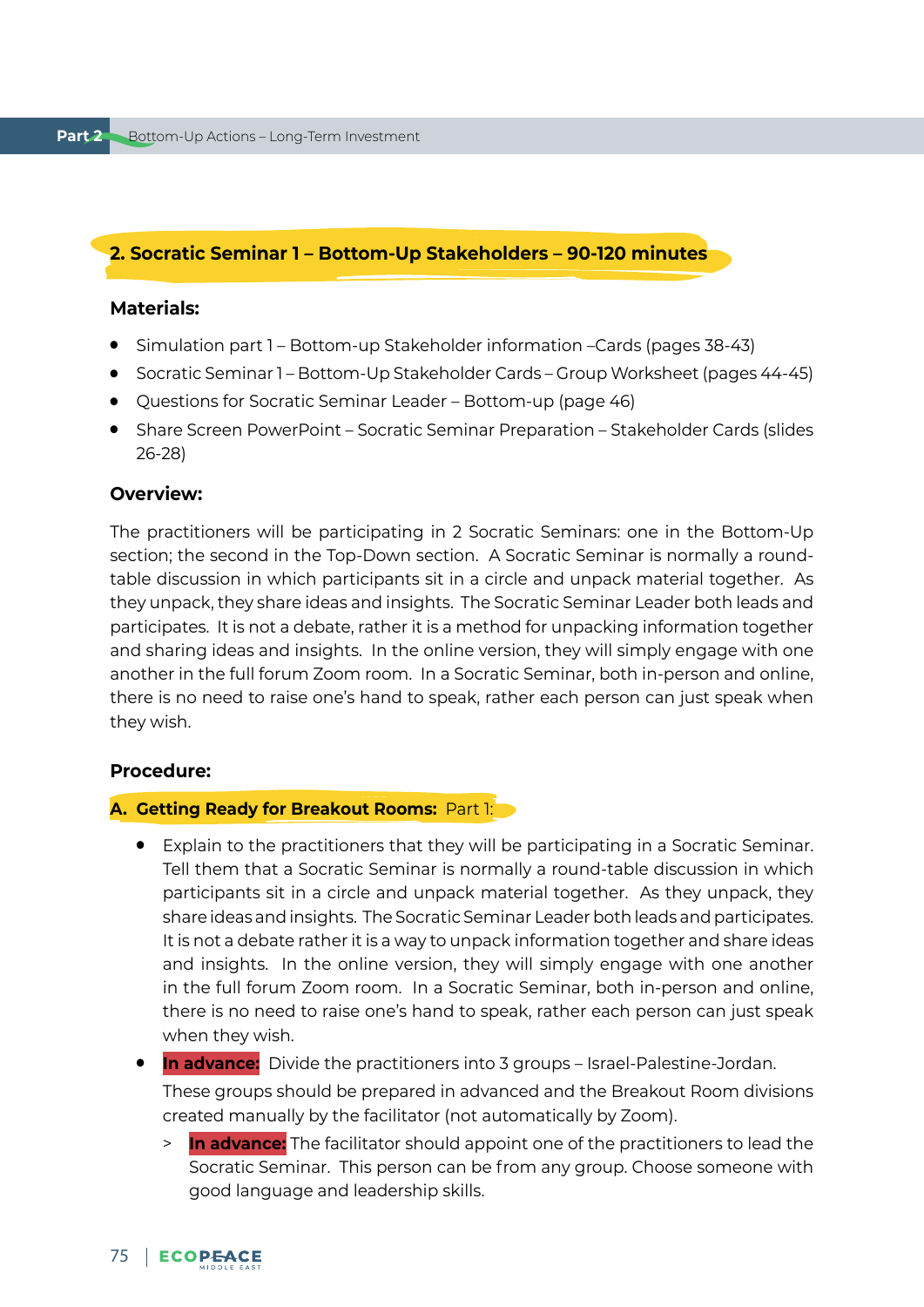> Make sure to refer the leader to the Questions for Socratic Seminar Leader-Bottom-up (page 46) in the Practitioner's Workbook. The Leader will use these questions to guide the Seminar (See **Instructions for Socratic Seminar Leader below in Section C**).

Assign each group 1 of the 3 stakeholder cards as follows:

Group 1 – Israel

Group 2 – Palestine

- Group 3 Jordan
- Refer each group 1 of the 3 **stakeholder cards** Simulation part 1 Bottom-Up Stakeholder information – Cards (38-43). Make sure they find these. Then explain to them that they will be divided into the following 3 Breakout Rooms:
	- > Breakout Room / Group 1 Israel
	- > Breakout Room / Group 2 Palestine
	- > Breakout Room / Group 3 Jordan
- Share Screen PowerPoint Socratic Seminar Preparation Stakeholder Cards (slides 26-28)

Share the screen with these pages.

For this first Socratic Seminar, it is useful to Share Screen and begin by scrolling through the Stakeholder cards to show the groups what they will be reading together. Point out that the Jordanian group reads the Jordan stakeholder descriptions, the Palestinian group reads the Palestine stakeholder descriptions and the Israeli group reads the Israel stakeholder descriptions. Then come to the "Socratic Seminar 1 – Bottom-Up Stakeholder Cards Group Worksheet (page 29) Here, written very clearly, are the instructions for what they need to do in the Breakout Rooms to prepare for the Socratic Seminar. Go over these with the practitioners. Make sure they understand what they need to do:

#### ● **Each group will:**

- > Read its Stakeholder Card.
- > Discuss the pros and cons of its stakeholders, using as a base for discussion, the following set of questions (see below).
- > Upon completion the group will choose I representative to present to the full forum a general summary of its stakeholders. The full forum will be a Socratic Seminar with everyone participating.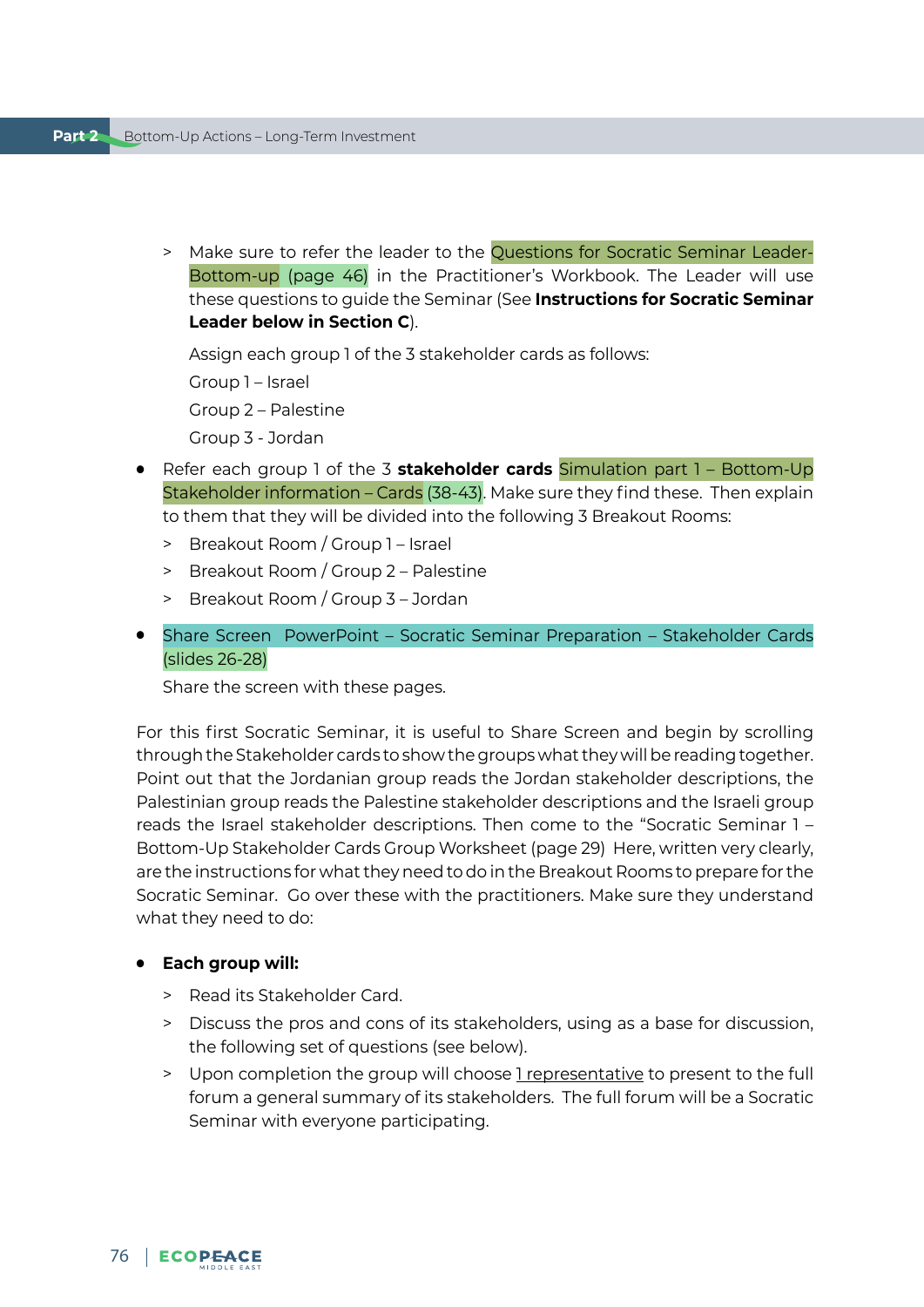#### **Guiding questions for each group to discuss its stakeholders:**

- > Why is this stakeholder valuable to engage with?
- > Why would NGOs not want to engage with him/her?
- > Why would they?
- > What kind of population do they have access to?
- > What tools do they have access to?
- > What would they bring?
- > What are the salient (most important) points?
- **B. Breakout Rooms:** (up to 60 minutes) Place the practitioners in their 3 groups into the Breakout Rooms.

#### **C. Part 2: Socratic Seminar - Full forum (60 minutes):**

- Bring back the groups from the Breakout Rooms. Explain to them that they are going to begin the Socratic Seminar. Remind the participants that they may simply speak, they don't need to be called on (if too many try to speak at the same time, the Leader can call on people.).
- The Seminar Leader opens by calling on the representatives from each group to present a short summary of the salient points of its stakeholders (2 minutes each).
	- > For example:
		- Jordanian farmers -- the farmers need water to cultivate their crops and there isn't enough. They really need it. (Issues of food security/drought). OR
		- Israeli farmers While they struggled with water scarcity for years, they have technology now and are water secure.
- The Seminar Leader continues the seminar by asking some the following questions to the group for discussion.
- **Note: the Seminar Leader is also welcome to and should participate (he/she will represent the stakeholder group he/she helped prepare.)**
	- **Questions for the Socratic Seminar Leader Bottom-up:**
	- > What are the most important points you learned?
	- > What challenges would you anticipate in terms of dealing with certain stakeholders?
	- > What insights do you have in terms of ways to succeed in spite of difficulties?
	- > (Spiral in negotiation skills): How would negotiation skills of position-interest be helpful in dealing with the stakeholders? How? Explain.
- 77 | ECOPEACE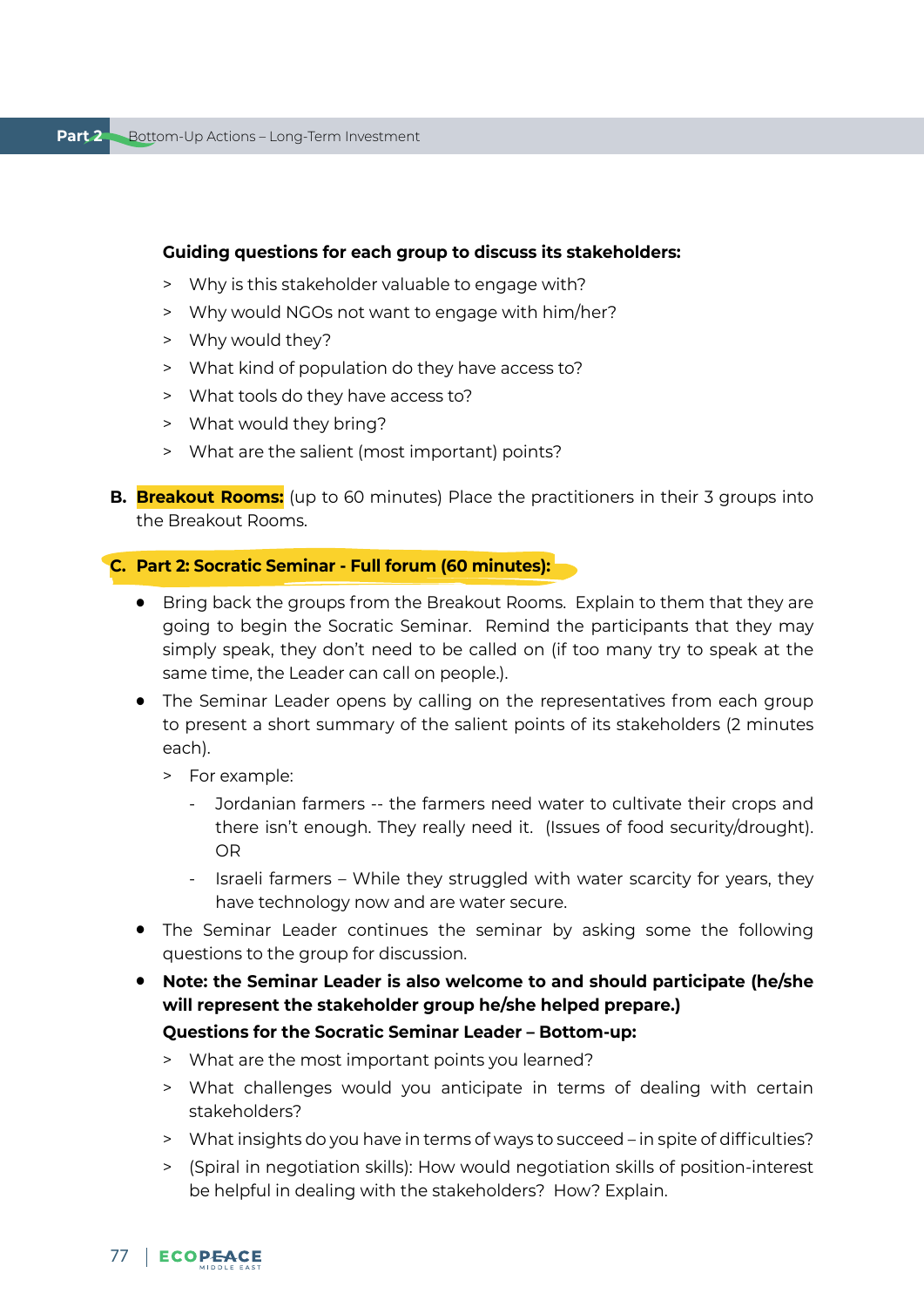- Do you see areas in which the positions (the stances they take) are problematic?
- Do you see places where progress could be made by examining the interests of the different sides? (Remember: to get to interests, ask WHY?)
- For example: you think your position is non-negotiable for example, you need water. Can this change? How?
- (Spiral in active listening)- Were you able to practice active listening skills? Explain how it added to the discussion.

#### **D. Part 3 – Debriefing (15-20 minutes)**

● This will include a personal reflection on bottom-up stakeholders and sharing ideas in a full forum.

**Overview**: Here the facilitator will debrief the Socratic Seminar and the learning about bottom-up stakeholders together with a deeper reflection. Reflection is a very important part of the learning process and is well worth the time allotted. It helps lock in the learning and will allow practitioners to reflect on how they can apply this aspect of the model to their own NGO work.

#### **Procedure:**

#### **Think-Share**

- **1. Think**: Refer practitioners to the Bottom-Up Stakeholder Reflection (page 47) in the Practitioner Workbooks. Ask them to answer individually the questions. Allot about 10 minutes of quiet time for them to complete this while staying in the full forum Zoom room.
- **2. Share Full Forum**
	- The facilitator will pose the same questions (see below) to the full forum that the practitioners have just answered. The practitioners will share highlights of their reflections.
	- **Sprinkle sharing** facilitator should ask for a "sprinkling" of answers in other words, a few practitioners should share.

#### **Questions to ask Practitioners (these are the same questions that the practitioners have answered on their Reflection Page): (10 minutes)**

- What were the most important things you learned about bottom-up stakeholders?
- What insights can you draw from that?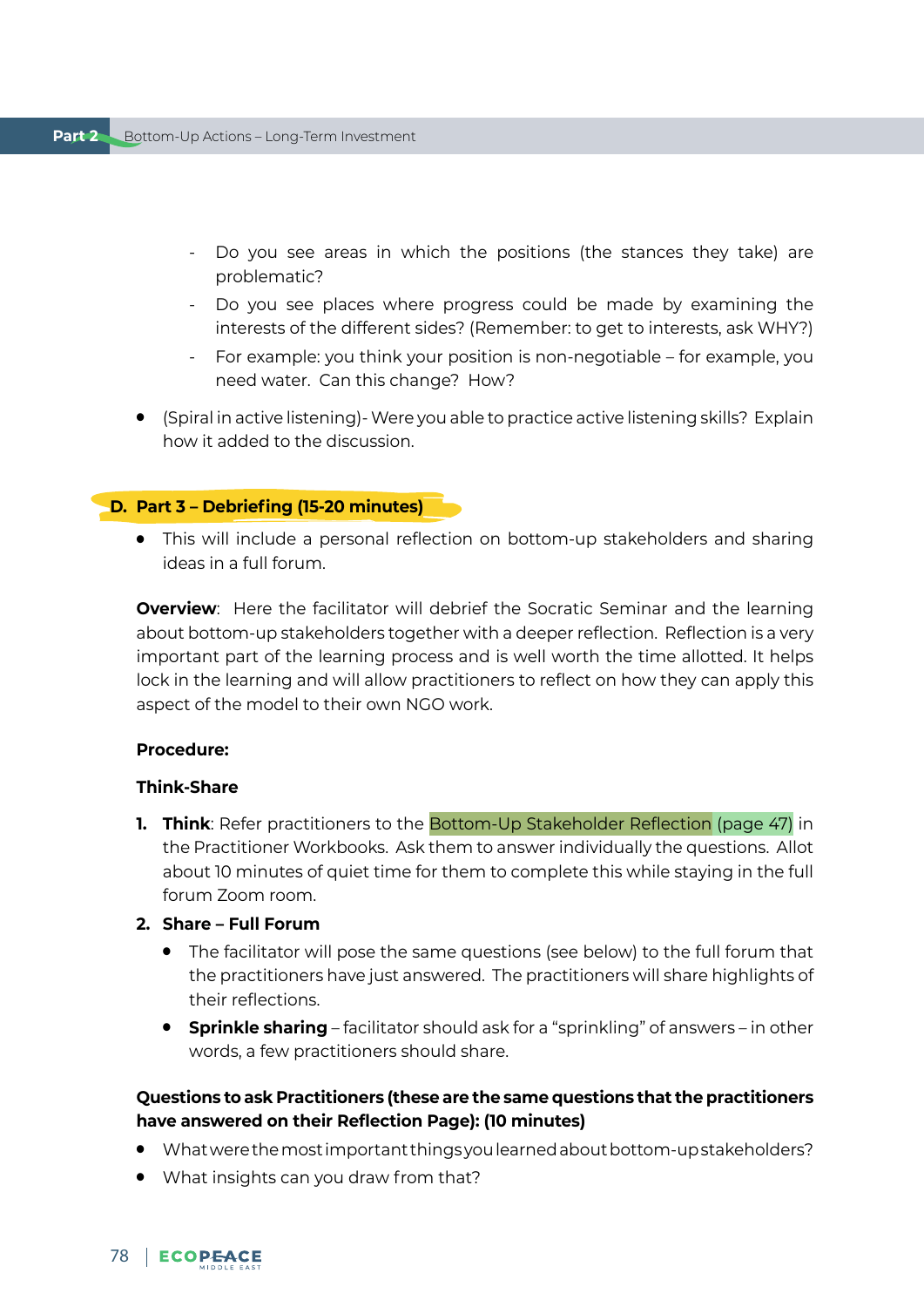- What are the important points for you in EcoPeace's choice of bottom-up stakeholder groups that you worked with in the Socratic Seminar?
	- > In terms of your own countries/regions/communities: Who are the bottom-up stakeholders in your community/region/country?
	- > What is the importance of the different stakeholders?
	- > What ideas do you have for engaging the stakeholders?
	- > How would you make this happen?
	- > What more do you need / need to know in order to make this happen?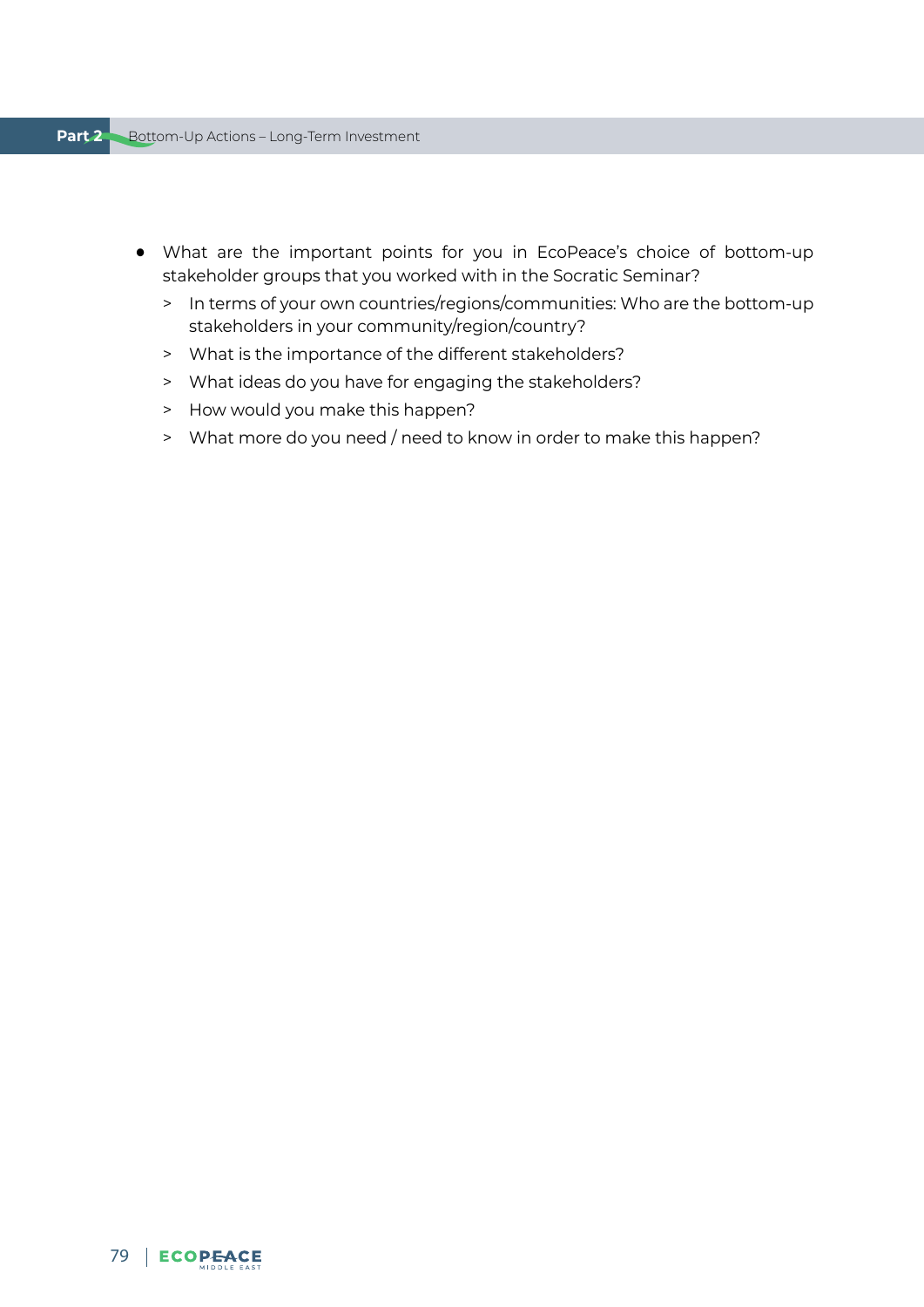## **Bottom-Up - Stakeholder Cards**

#### **Jordan**

For Jordanian bottom-up stakeholders, cooperation with Israel holds very little significance. Since signing the Peace Treaty with Israel in 1994, Jordanians at the community level have seen little to no benefits from the Peace Treaty. There was much initial promise, and currently, from their perspective, there is nothing to show for it. As well, in recent years, a strong anti-normalization campaign – the rejection of normalizing relations with Israel in any area – has taken hold, making regional cooperation with Israel even more challenging. This is mainly due to Israel still being viewed as an enemy because of its continued control of Palestine. However, Jordanians are willing to cooperate with Israel if they see clear, direct benefits.

The Jordanian stakeholders' interests in cooperating with Israel and Palestine in the Jordan Valley are based on their need for economic development. The population is struggling to survive. The poverty level is very high, with huge numbers of youth unemployment. Scarce water resources limit economic opportunities. Agriculture is the main industry with all other industry totally absent. There are no big cities and no universities. There is no sanitation; sewage is disposed of in cesspits, which then seeps into the ground and eventually into the Jordan River. There is a great need for wastewater treatment and reuse. There is a great need for investment programs to help diversify the economy (beyond agriculture) and improve infrastructure.

**Mayors** – Mayors can play an important advocacy role in lobbying the top-down sector. They want to advance the economy. Most of the population is poor, with scarce water sources and poor infrastructure.

**Local residents / farmers**– Most of the local residents are farmers. Their interest is in a larger water supply. Currently, it is intermittent with water supplied every 2 weeks. Such limited water prevents economic development and opportunity. Farmers also want access to export markets. They've lost huge export markets due to the Iraqi and Syrian wars.

Residents also suffer from a lack of sanitation facilities. Sewage is disposed of in cesspits and runs through the streets of their communities.

**Religious community** – The Jordan River is holy to Jews, Christians and Muslims. For Jews it is where the Jews crossed into Israel, for Christians, it is where Jesus was baptized and for Muslims, close companions of the Prophet Mohammed are buried just east of the river. Religious leaders can access populations that are not aware of the environmental issues and activate them.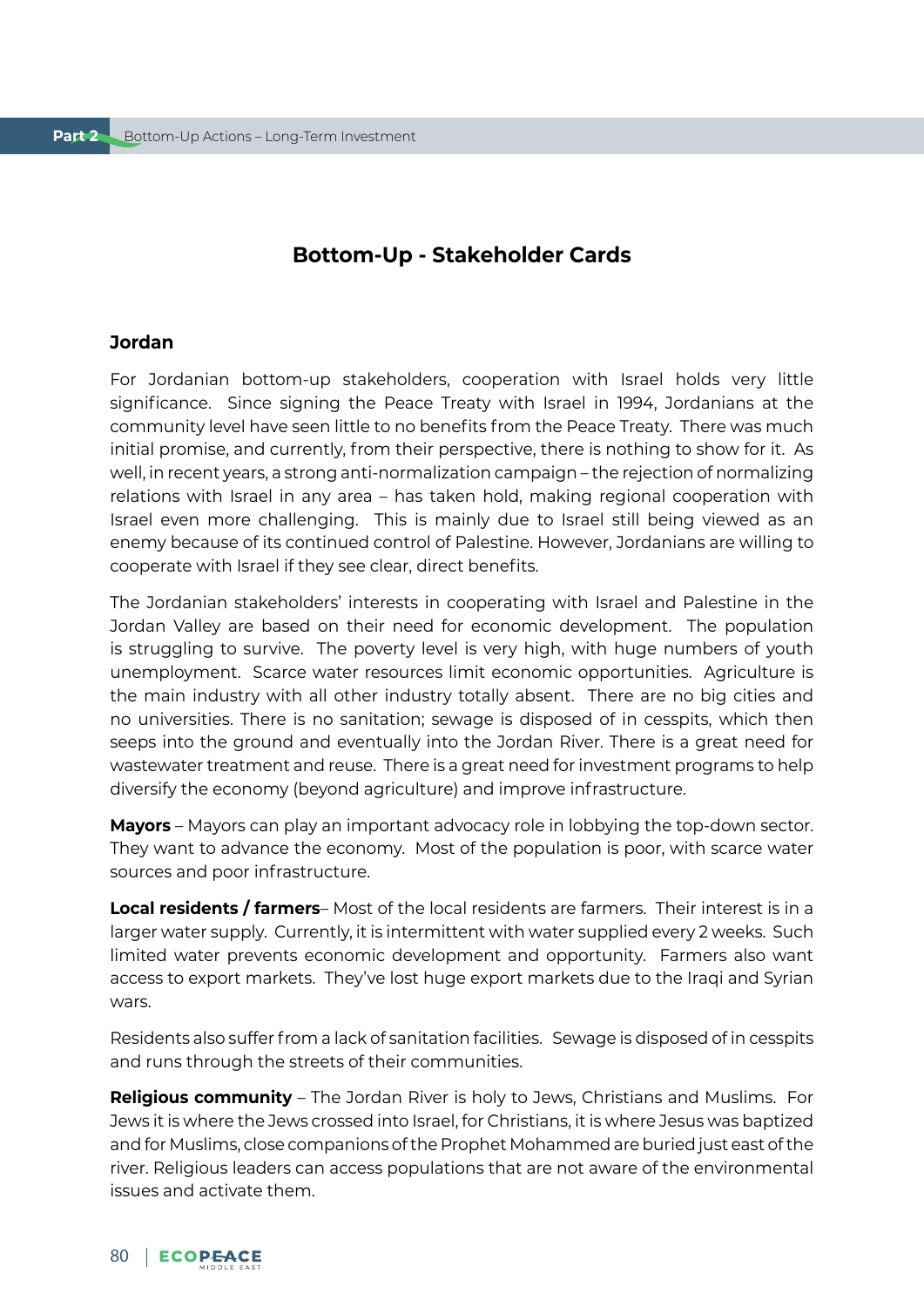In Jordan there are important Christian pilgrimage, monasteries and a Baptismal site. This small community is involved with these sites and tourism. They would like to attract more visitors to the Baptism site. It is important to them that there is a cleaner, stronger flow in the river.

**Youth** – Jordanian youth see cooperation as a way of gaining better skills, employment and a higher income. They want to advance.

**Tribal Leaders** – Jordanian society is tribal. Strong tribal affiliations are a major determinant of socio-political action in all areas. These affiliations can be both helpful or a hindrance to shaping policy.

**Local Private Sector** – This sector's core concern is economic advancement. This group has the ability to make things happen more quickly than the slower, more bloated public sector.

**Environmental groups** - These organizations boycott any cooperation with Israel. At the same time, they want to gain more water from Israel.

**Peace Groups** – These groups support a two-state solution (a Palestinian state and an Israeli state). They do not want Jordan to be considered as a future Palestinian state.

#### **Palestine**

All Palestinian bottom-up stakeholders express a strong position on the Jordan Valley: they want their land and water rights. They want to end the Israeli occupation and the settlements removed. Once they had villages on the banks of the Jordan River that were destroyed. They want their right to return to these villages. They want their riparian share of the Jordan River and the water in the West Bank. They want access to religious sites, including the baptismal site, Qasr al-Yahud, which is currently under Israeli control. They want their land back which they claim Israel has designated as nature reserves to prevent them from developing their own lands. They don't want to be employees of Israeli settlements; they want land rights.

They will not cooperate with Israeli settlers (Israelis who live in Israeli settlements located on occupied Palestinian land). However, they will cooperate with Israelis in Israel proper. Through such exchanges, they will acquire skills and advance. They see this as in their interests as it strengthens their resilience to fight for their land.

**Mayors –**Palestinian Mayors do not have a lot of authority or power. Nor do they receive independent income through municipal taxes. However, if their interests override their positions, they can play an important advocacy role in lobbying the national government.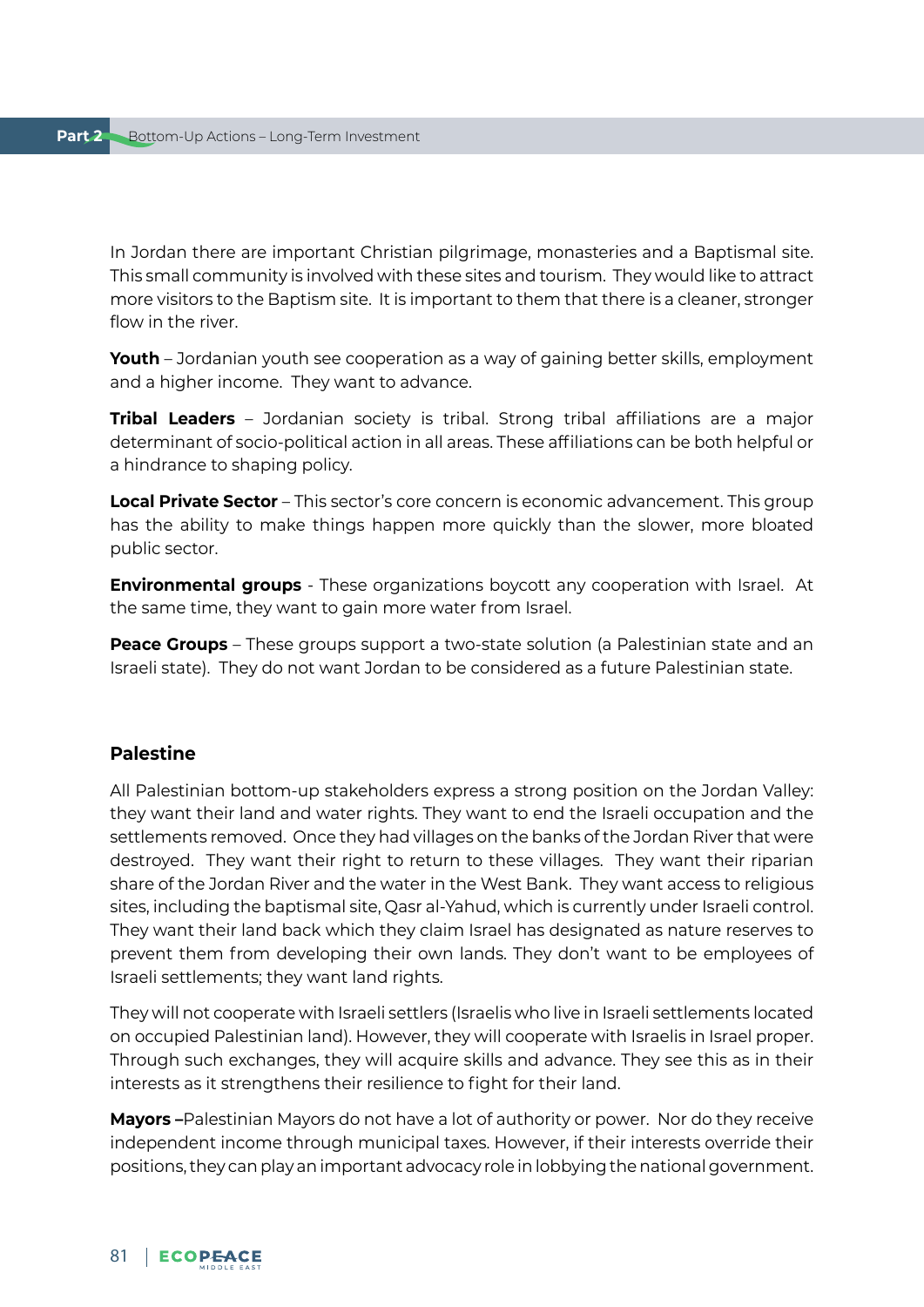Their position is to not cooperate with Israeli mayors and citizens, they do not want to be seen as normalizing relations with Israel. At the same time, their interests are to cooperate provided that it is based on opportunities for improving the livelihoods of their residents and is in line with advancing Palestinian water rights and greater access to land in the Jordan Valley.

**Tribal Leaders** – Palestinian society is tribal to a certain degree. In terms of the Jordan Valley, tribal leaders are important stakeholders in smaller, rural towns only. In larger urban areas, such as Jericho, they are not relevant.

**Farmers** – They are interested in economic advancement. Cooperation with Israel speaks to their needs as they can gain knowledge and skills through training, technology, agricultural technology and marketing of crops. Also they would like to export more to Jordan, Europe and Israel. They are in need of a larger water supply.

**Local Residents** – The local residents are very diverse in terms of their socio-economic status, with pockets of underdevelopment in the rural areas and a wealthier middle class population in Jericho. Poverty is generally seen as an outcome of the occupation. The residents want economic development. They are in need of better education, better roads and infrastructure and greater water supply. They are also in need of sewage treatment and reuse facilities.

**Private Sector** – This sector in Palestine is more diversified than in Jordan because of Jericho, which is the 2nd greatest tourist city in Palestine after Bethlehem and under the self-rule of the Palestinian Authority. The rest of the Palestinian Jordan Valley is ruled by the Israeli Civil Administration, where development is severely limited. The private sector sees working with Israel as a way to advance, deriving benefits from exporting their goods, exchange of knowledge, acquisition of technology and experience.

**Youth** – The youth cooperate with Israelis who live in Israel proper because they want to better understand their reality on the ground, such as their water rights, as well as understand the other side and then argue for their national case. The youth won't meet with settlers. They are concerned with being viewed as normalizing relations with Israel. There is a branch of Al-Quds University in Jericho in the Jordan Valley.

**Local media** – The local media report and highlight the Palestinian narrative. They do not report on regional cooperation at the community level. Local media portray the hardship as well as highlight Palestinian ingenuity and leadership, for example, new developments in farming and youth winning prizes.

**Religious communities/tour guide** – The Jordan River is holy to Jews, Christians and Muslims. For Jews it is where the Jews crossed into Israel, for Christians, it is where Jesus was baptized and for Muslims, close companions of the Prophet Mohammed are buried just east of the river. In Palestine, both Muslim and Christian religious leaders can access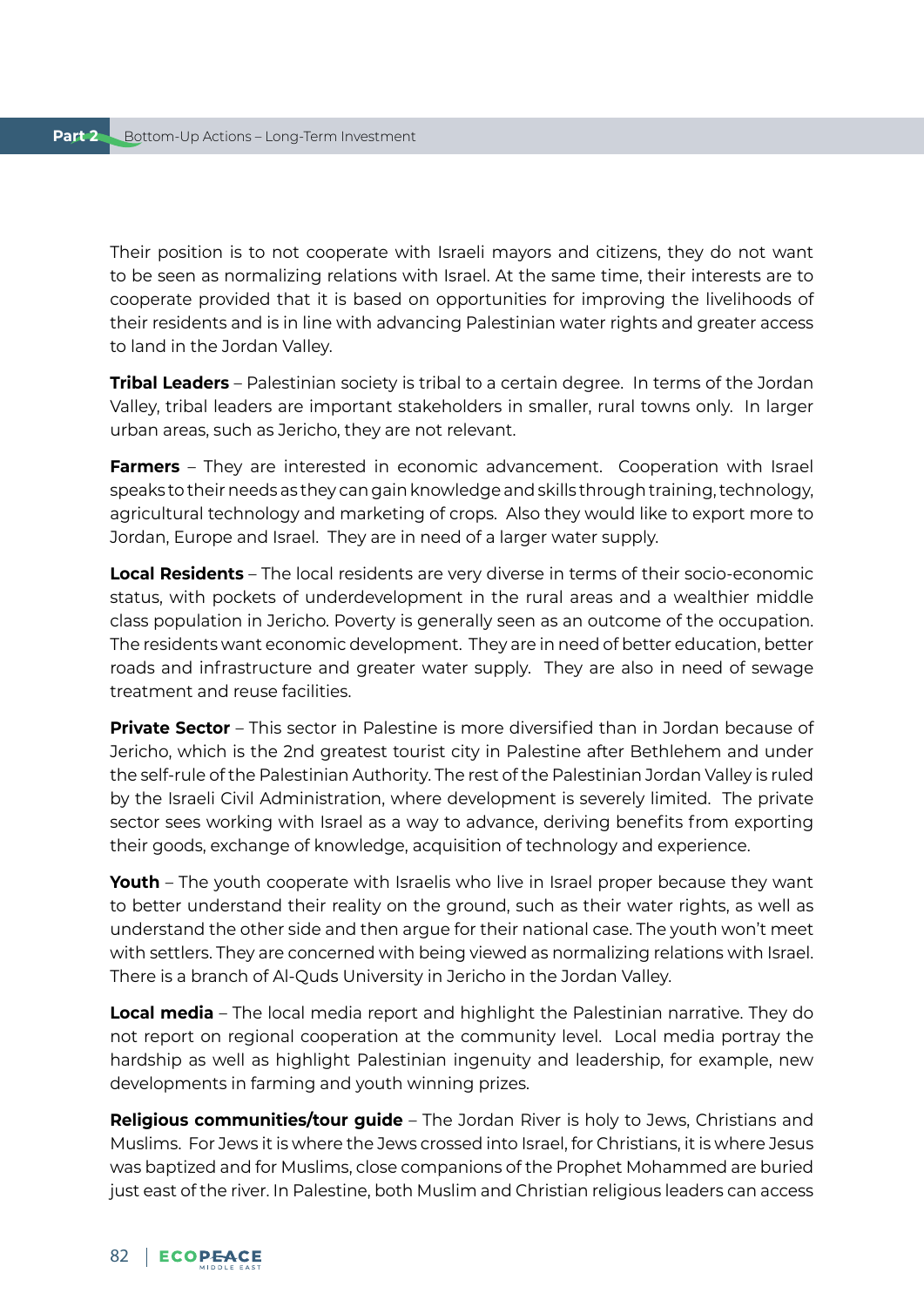populations that are not aware of the environmental issues and activate them.

In the Palestinian section of the Jordan Valley, Israel controls the Christian holy sites, but Palestinians can train as tour guides and benefit from this.

**Peace groups** – There are a large variety of peace groups in Palestine. They are very diversified in terms of their focus – some work on reaching out to the other side, Israel, and creating dialogue, others do not, with different levels of cooperation between the two sides. These groups aspire to achieve a two-state solution (a Palestinian state and an Israeli state). Their interests are in obtaining Palestinian rights.

**Environmental Organizations** –There is not a strong environmental movement in Palestine. But there are groups that tend to boycott cooperation with Israel. Their interests are in gaining the environmental rights of a Palestinian state.

#### **Israel**

At the community level, Israel has a great interest in cooperation, especially with Jordan, which is not reciprocated on the Jordanian and Palestinian sides. Israelis are pro-active in their desire to develop a warm peace with Jordan. At the same time, they see the Israeli settlements as strategic to Israel's interests and don't want them removed, a position that is unacceptable to Jordan and Palestine.

Israel sees cooperation as bringing economic opportunities, for example, exporting to Jordan and via Jordan to the Arab world. Israel would like to expand its export market of agricultural produce, technology and know-how. Like their co-riparians, they often express that they are working for their own benefit.

**Mayors** – Israeli municipalities have considerable authority and have independent income through municipal taxes.

Mayors are subject to condemnation for cooperating with Jordan and Palestine and are concerned that this could impact their chances for reelection. Like the Palestinians and Jordanians, Israeli residents are fearful of meeting their counterparts, afraid that they will be attacked. When cooperation occurs, mayors explain to their constituencies that they are seeking cooperation because it is in their interests, that it is to their benefit. Israeli towns in the Jordan Valley are in Israel's periphery and only by cooperating with their co-riparians, fighting to clean up the river, advancing their economies, can they become a center, rather than remain irrelevant peripheral communities.

**Local Residents** – Their position on environmental cooperation, especially with the Palestinians, is based on their political viewpoints, with some more in favor and others less or not at all. Their interests are in cleaning up the Jordan River and creating greater prosperity for their communities.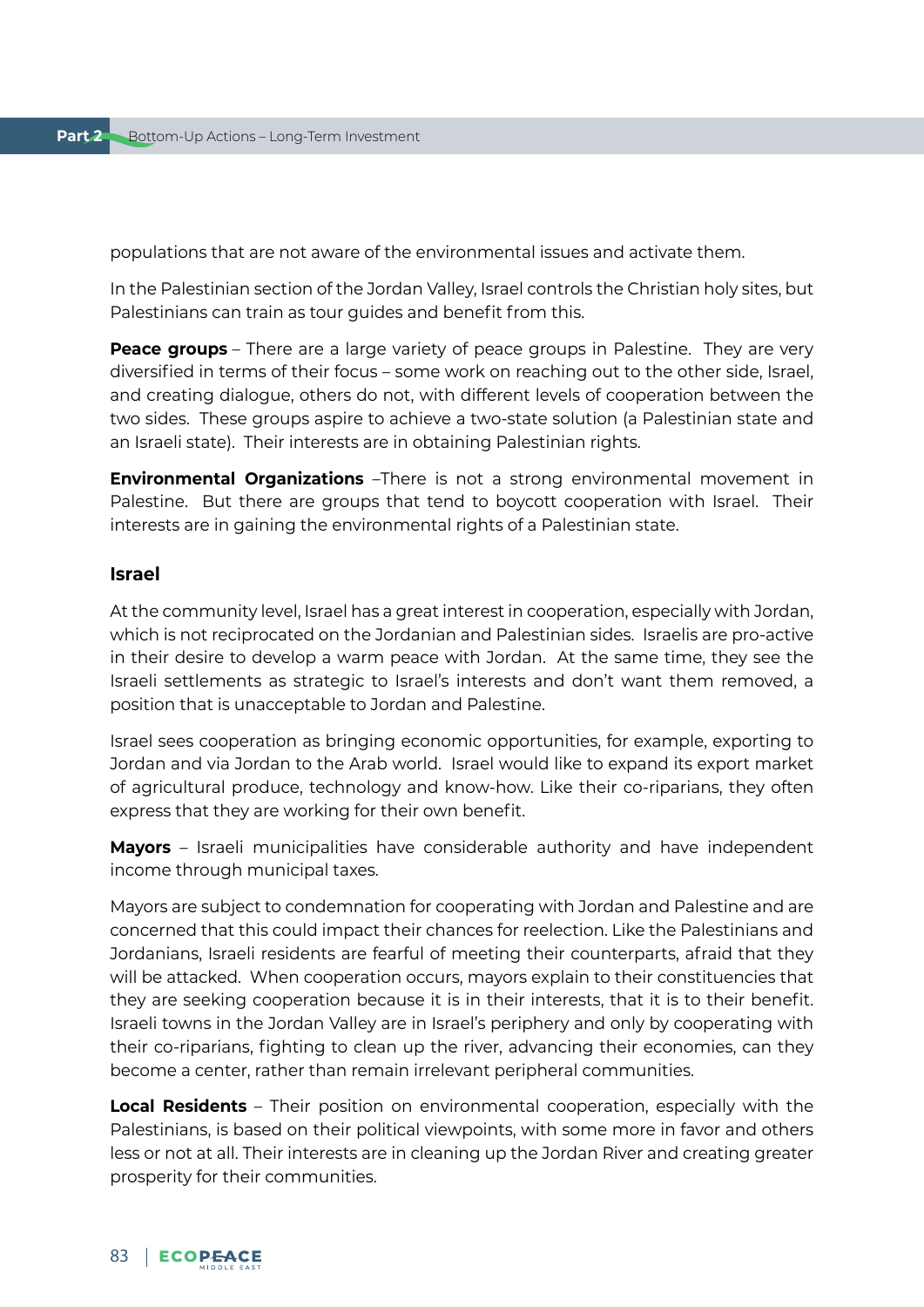**Religious community** – The Jordan River is holy to Jews, Christians and Muslims. For Jews it is where the Jews crossed into Israel, for Christians, it is where Jesus was baptized and for Muslims, close companions of the Prophet Mohammed are buried just east of the river. Religious leaders can access populations that are not aware of the environmental issues and activate them.

In Israel, the leaders have an interest in gaining access to the river to increase tourism. The Lower Jordan River is only accessible at 3 points, which is not enough. In order to truly develop tourism, they need access to the river, to help clean up the river and to cooperate with their co-riparians and develop the area.

**Local Private Sector** – Israel is by far the most diversified of the 3 riparians in terms of both its agriculture and agricultural technology sector as well as other industry, tourism and more. Their position is to not get politically involved. They want to create business opportunities through cooperation.

**Youth** – Israeli youth see cooperation as a way of solving environmental problems. Some are open and interested and even embrace the idea of meeting and cooperating with youth from the other sides, others less so.

**Local Media** – The positions of the media are based on their political outlook. The left-wing media is more humanitarian and liberal-minded and the right wing looks at environmental issues through the lens of security.

**Environmental Groups** – Most of these organizations try to avoid the politics of the conflict and relate to environmental issues as non-political. They are concerned with environmental protection.

**Peace groups** – Some are committed to a two state solution; others would agree to one state or different types of confederations. They want to achieve an end to the conflict.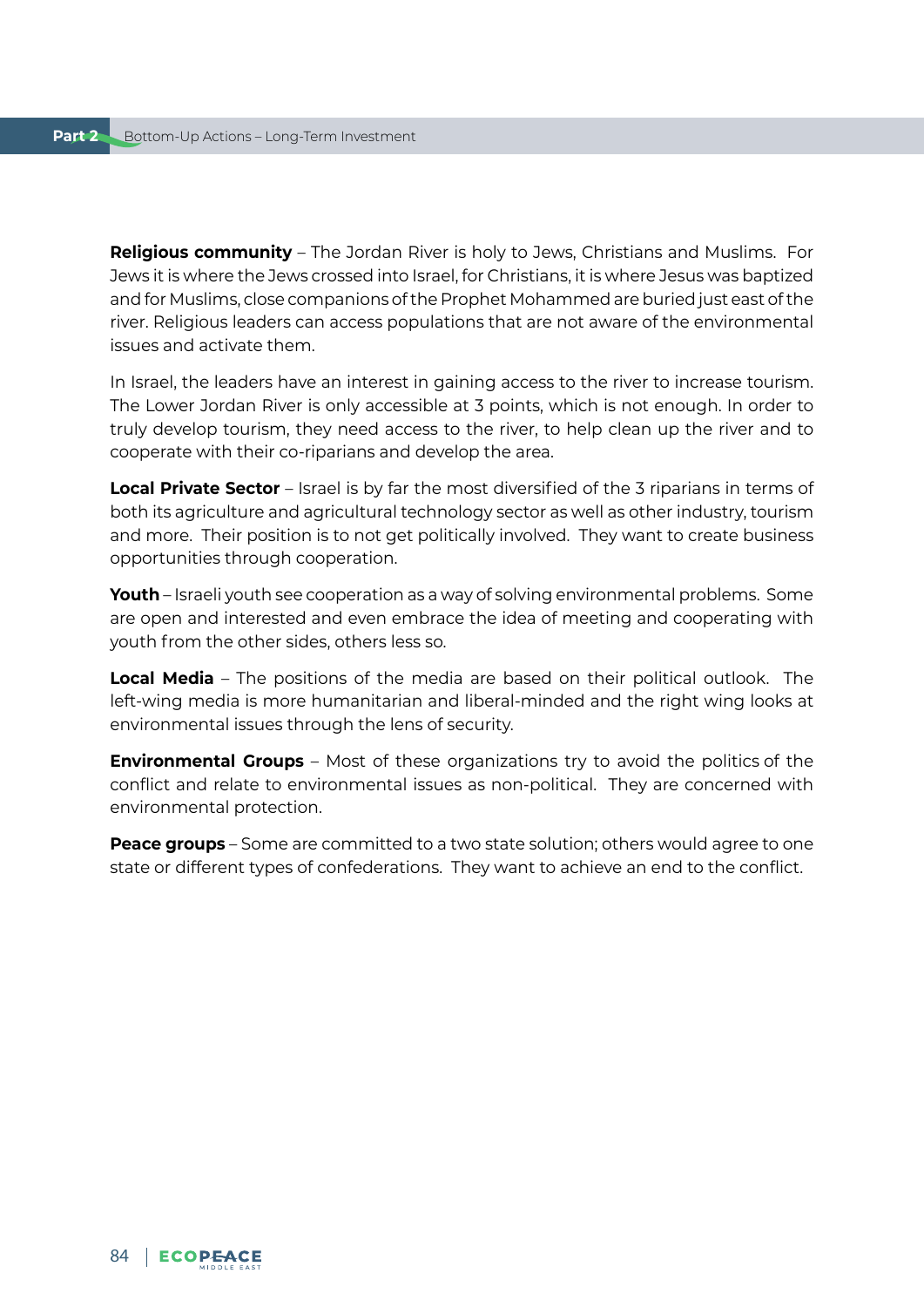## **Socratic Seminar 1– Bottom-Up Stakeholder Cards Group Worksheet**

#### **Part 1 – Preparation in Groups**

- 1. All group members in your group read the **Stakeholder Card**. Then together discuss the pros and cons of each stakeholder. You may use the following questions as a guide:
	- Why is this stakeholder valuable to engage with?
	- Why would NGOs not want to engage with him/her?
	- Why would they?
	- What kind of population do they have access to?
	- What tools do they have access to?
	- What would they bring?
	- What are the salient (most important) points?

Choose 1 spokesperson from your group to present a general summary of your stakeholders in the Socratic Seminar (1-2 minutes).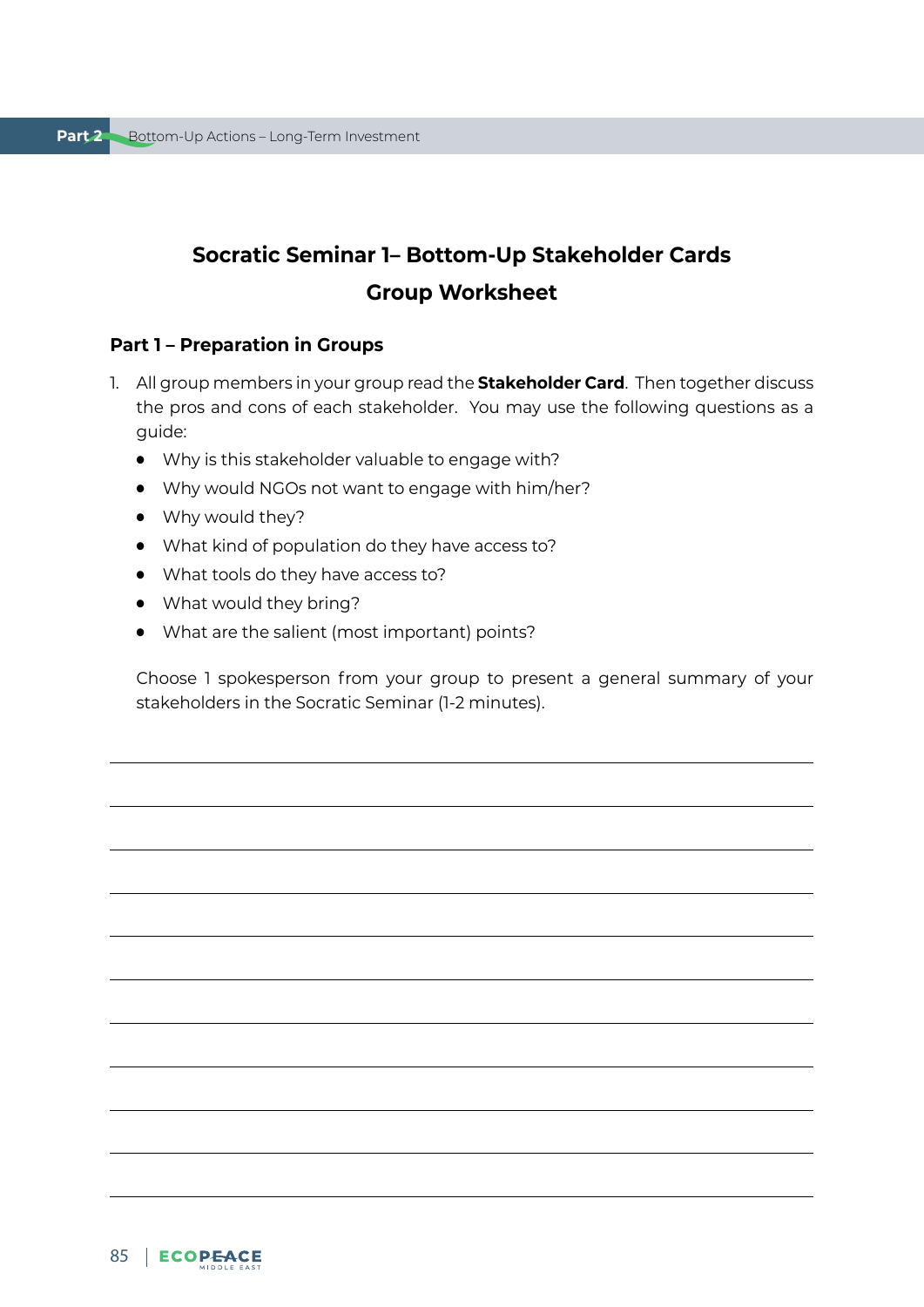## **Questions for the Socratic Seminar Leader – Bottom up:**

- What are the most important points you learned?
- What challenges would you anticipate in terms of dealing with certain stakeholders?
- What insights do you have in terms of ways to succeed in spite of difficulties?
- (Spiral in negotiation skills): How would negotiation skills of position-interest be helpful in dealing with the stakeholders? How? Explain.
	- > Do you see areas in which the positions (the stances they take) are problematic?
	- > Do you see places where progress could be made by examining the interests of the different sides? (Remember: to get to interests, ask WHY?)
	- > For example: you think your position is non-negotiable for example, you need water. Can this change? How?
- (Spiral in active listening)- Were you able to practice active listening skills? Explain how it added to the discussion.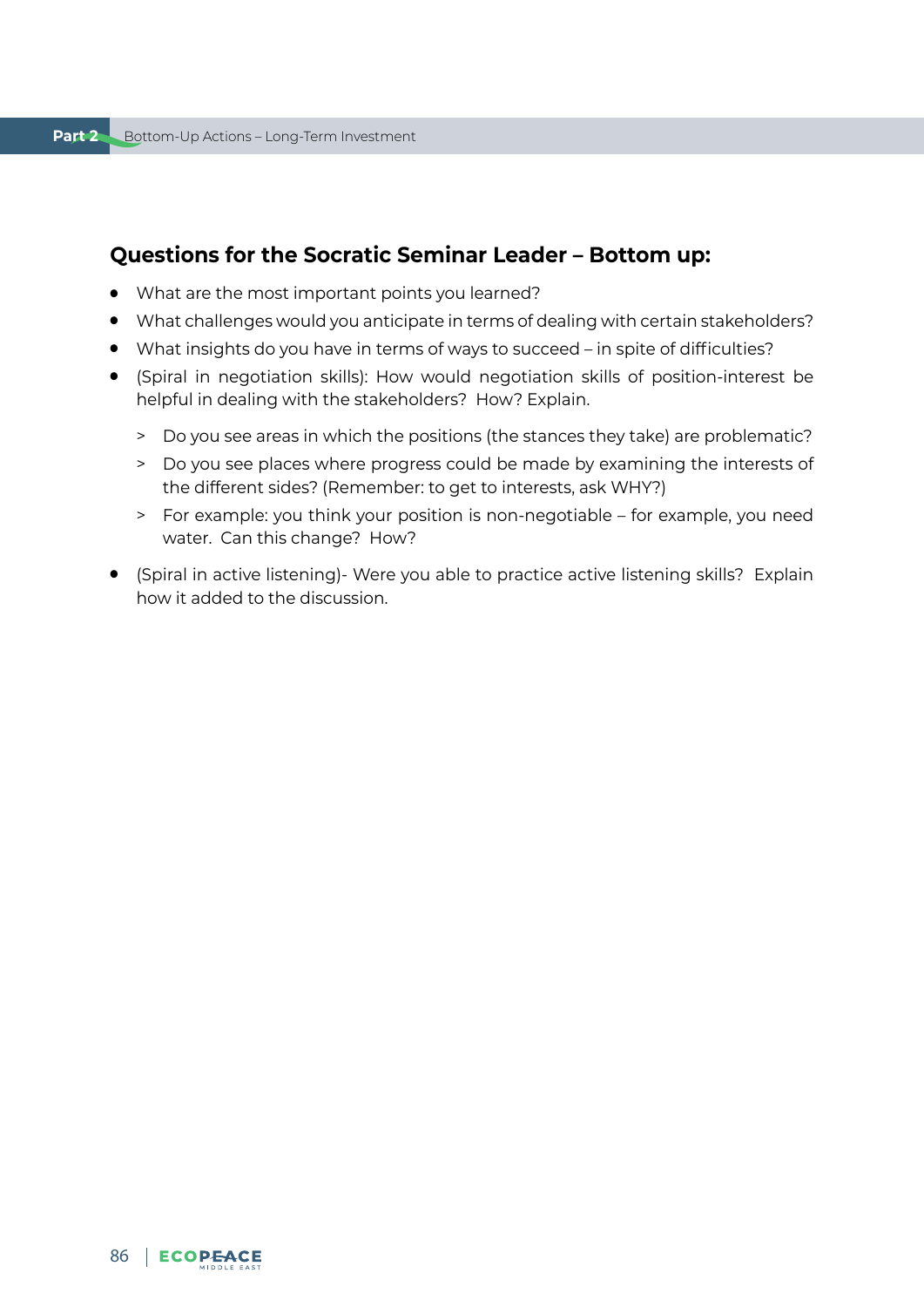## **Bottom-Up - Stakeholders Reflection Page**

- 1. What were the most important things you learned about bottom-up stakeholders?
- 2. What insights can you draw from that?
- 3. What are the important points for you in EcoPeace's choice of bottom-up stakeholder groups that you worked with in the Socratic Seminar?
- 4. Take a moment to identify in your own countries/regions/communities who you think are the major local stakeholders and why they are important as stakeholders. Then answer the following:
	- Who are the bottom-up stakeholders in your community/region/country?
	- What is the importance of the different stakeholders?
	- What ideas do you have for engaging the stakeholders?
	- How would you make this happen?
	- What more do you need / need to know in order to make this happen?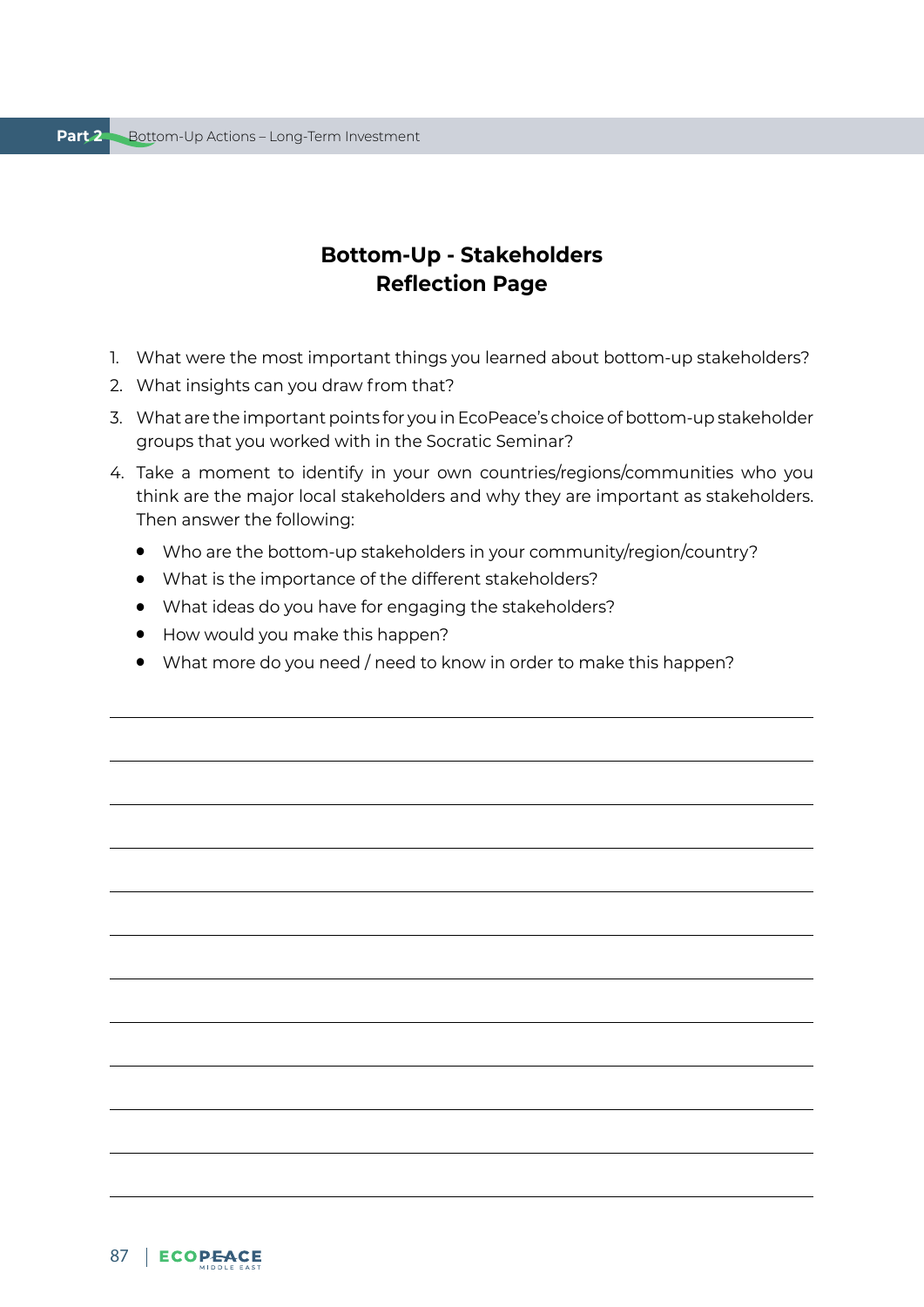## **EcoPeace Presentation - EcoPeace Model Bottom-up & Stakeholders**

The following are notes regarding the presentation – points to build upon from what the practitioners will have learned in the workshops.

#### **Insights:**

- The more stakeholders, the more opportunities.
- Say, for example, we want something from the Mayor, but he says no. So we can go to the farmer where we may get cooperation.
- Jordan and Palestine, for example, don't have programs in schools, but they work with educators in informal educational settings.
- Bottom-up expansion horizontally as wide as possible
- NGOs often complain that they receive no for an answer and can't go forward. So, EcoPeace's advice is to find other stakeholders.
- See other side, the enemy, as a stakeholder. For example, the police, corrupt government, etc.

#### **Salient points**

- Many NGOs limit their stakeholders
- eg. They engage with activists, which is easy, but then don't engage with religious leaders.
- There's value in engaging with those that you see as an obstacle.
	- > For example, though you may not want to engage with local authorities because they pollute, there is great value in doing so.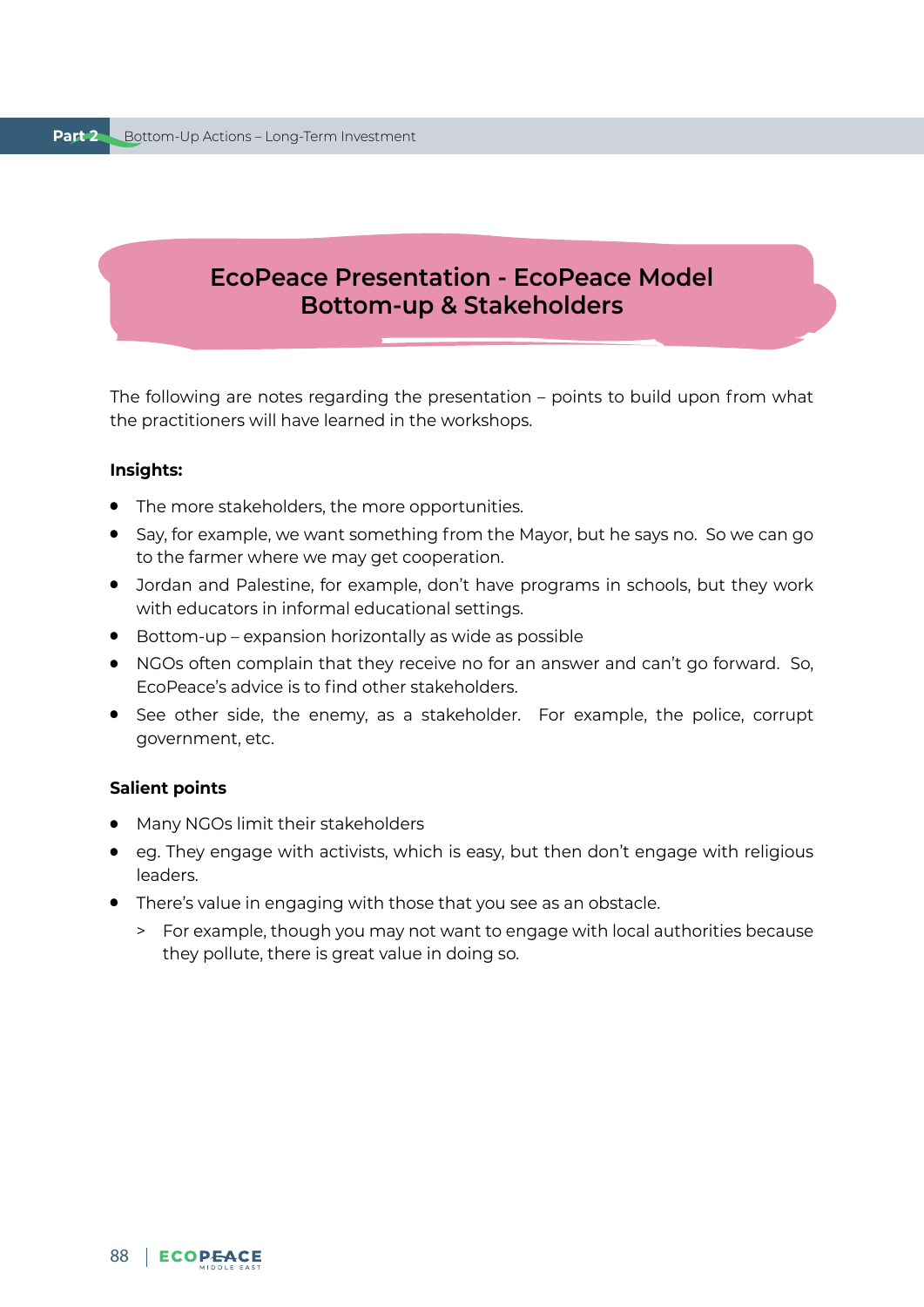## **Reference Pages – Practitioners' Workbook Bottom-Up Community Work – A Long-Term Vision**

## **Environmental Peacebuilding and Public Participation**

In peacebuilding, three levels of stakeholders can be considered, the *grassroots*  participants, whose intimate experiences influence their communities and personal relationships; the *mid-level* stakeholders, such as teachers or local authorities; and, the *top-level* elite members who have the potential to widen the group's ideas, practice and values." 9

Over time, more and more emphasis has been put on the grassroots stakeholders with the expectation that they will shift the balance towards ending conflict from below. In utilizing the advantages of strategic engagement among stakeholders, EcoPeace performs a boundary role by "bridging different arenas, levels or scales"<sup>10</sup> and facilitating cooperation over environmental issues in the conflict-ridden societies of Israel, Palestine and Jordan. Interaction and participation across vertical and horizontal boundaries enable understanding and trust which in turn lead to common understanding, goals and values.

EcoPeace strategies combine bottom-up community work with top-down advocacy, together leading to the successful implementation of projects, thus fulfilling important characteristics in the performance of a bridging role:

"1) **accountability to both sides of the boundary**; 2) the use of "**boundary objects**" such as **maps**, **reports** and **forecasts** that are **co-produced** by actors on different sides of a boundary; 3) **participation across the boundary**; 4) **convening**; 5) **translation**; 6) **coordination and complementary expertise**; and 7) **mediation**. "11

<sup>9</sup> Garfinkel (2004) 3.i

<sup>10</sup> Medema et. al. (2014), 30

<sup>11</sup> Medema et al. (2014), 30, referring to Cash et al. (2003).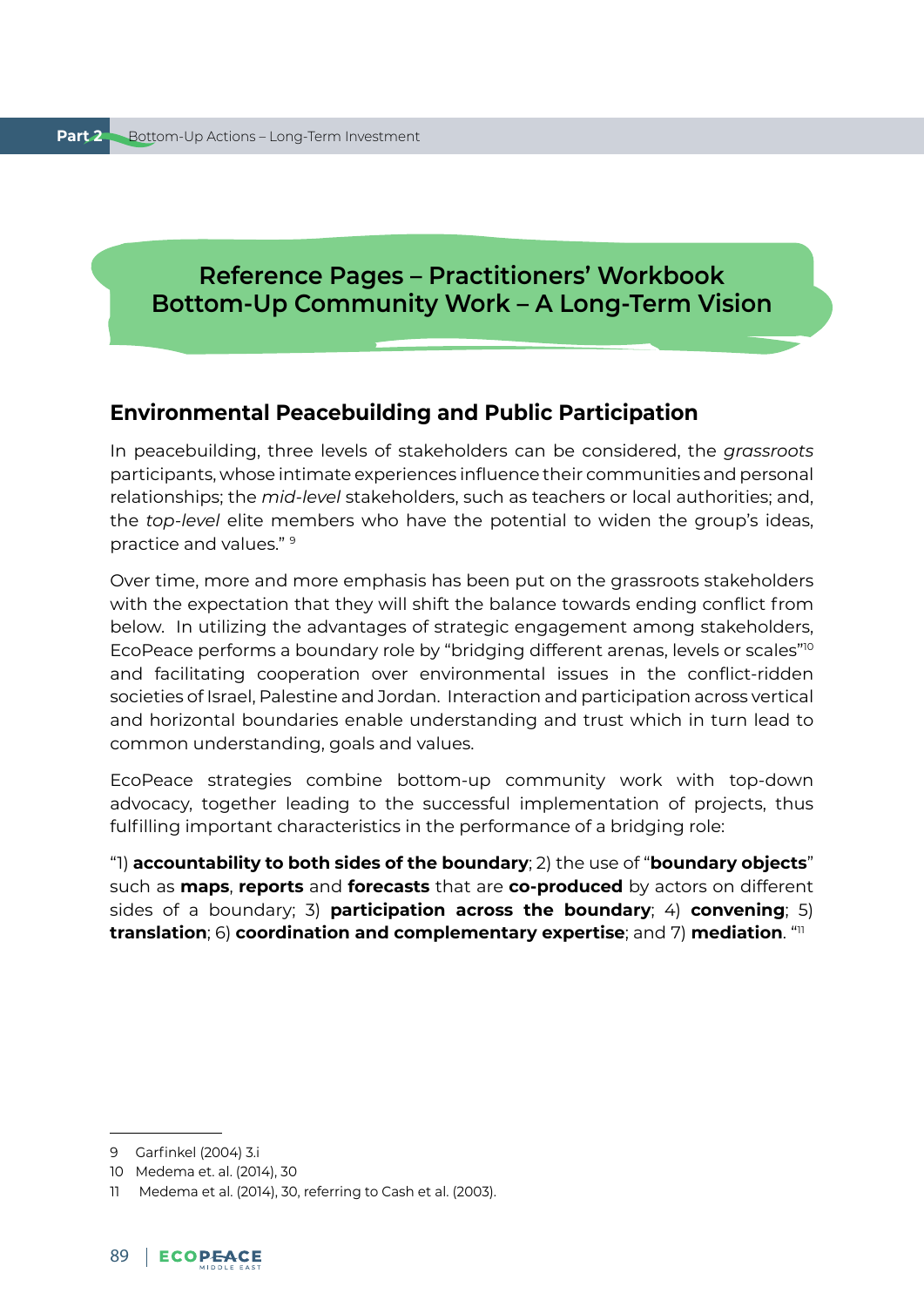

## **Bottom-Up Community Work – A Long-Term Vision**

**EcoPeace Model** 

## **Bottom-Up (needs to be long-term)**

The EcoPeace bottom-up approach educates local constituencies to call for and lead cross-border solutions to regional water and environmental issues.

This requires a long-term approach as success is only achieved after years of investment and requires long cycles. EcoPeace seeks to create educated constituencies that will advocate for political change that will have an impact on the environment. These goals, achieved by educating youth and their communities, local authorities and businesses and engaging with the widest possible number of stakeholders, yield results in the long run.

EcoPeace's Bottom-Up activities comprise three main mechanisms: *Education, Awareness-Raising and Outreach*; *Trust-Building at the Community Level*; and *Constituency-Building* and the *Spill-Over* effect.

#### **Outreach, Education and Awareness-Raising**

EcoPeace's work at the community level involves educating the public about the opportunities of a shared environment and creating awareness of water as a source of regional cooperation. This begins by reaching out to different stakeholders and the general public in an attempt to educate them. This is accomplished by sharing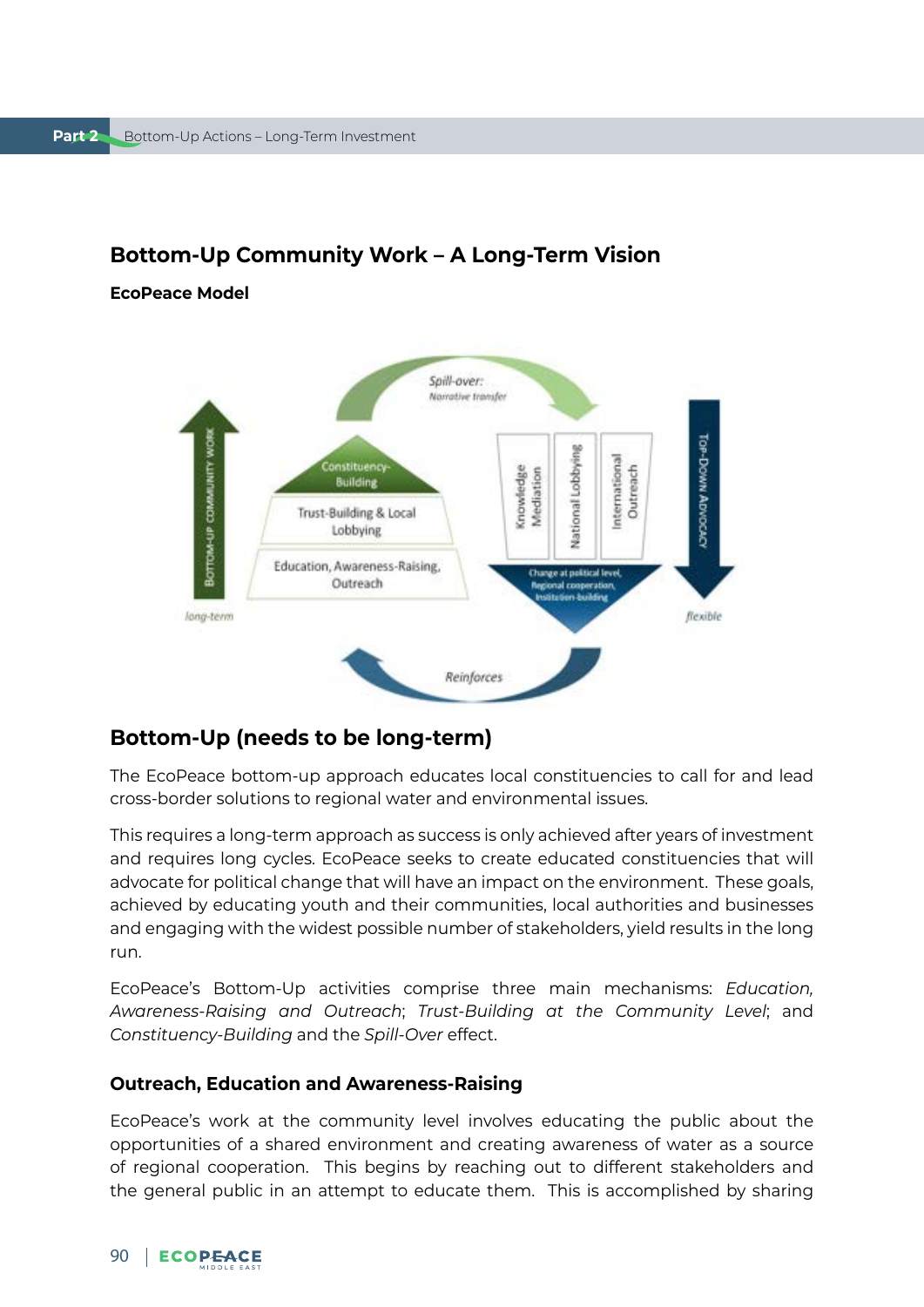information about the environmental problems of which these target groups are not aware. As they gain awareness, they come to understand their own needs and interests in relation to these environmental problems.

All educational and awareness-raising activities involve conveying an inclusive discourse on water. Curriculum includes the importance of the environment, broadening knowledge on environmental issues in general and in particular, water as a limited, shared resource.

Education and awareness can take place separately at the national and/or regional (cross-border) levels. This may include campaigns and outreach to the public. Raising awareness can also refer to fostering acceptance among communities for environmental measures such as the construction of sewage plants and so forth.

#### **Trust-Building**

Trust building involves organizing cross-border encounters of communities (youth, activists, local authorities, politicians and religious leaders). These encounters reduce stereotypes and fear of the other. They are characterized by an inclusive, non-conflictual discourse on the disputed water resources in which water is framed as low-politics.

#### **Constituency Building**

As a result of education, awareness-raising and trust-building, the community groups develop into constituencies that in turn advocate for necessary change at national and regional levels.

#### **Spill-Over**

The constituencies of support transfer their message from local community to higher political levels and national decision makers, carrying out a narrative transfer.

The Spill-Over mechanism is given legitimacy by virtue of the local constituencies. Stakeholders include mayors, tribal and family leaders and religious leaders who act as intermediaries between the local political and higher political levels.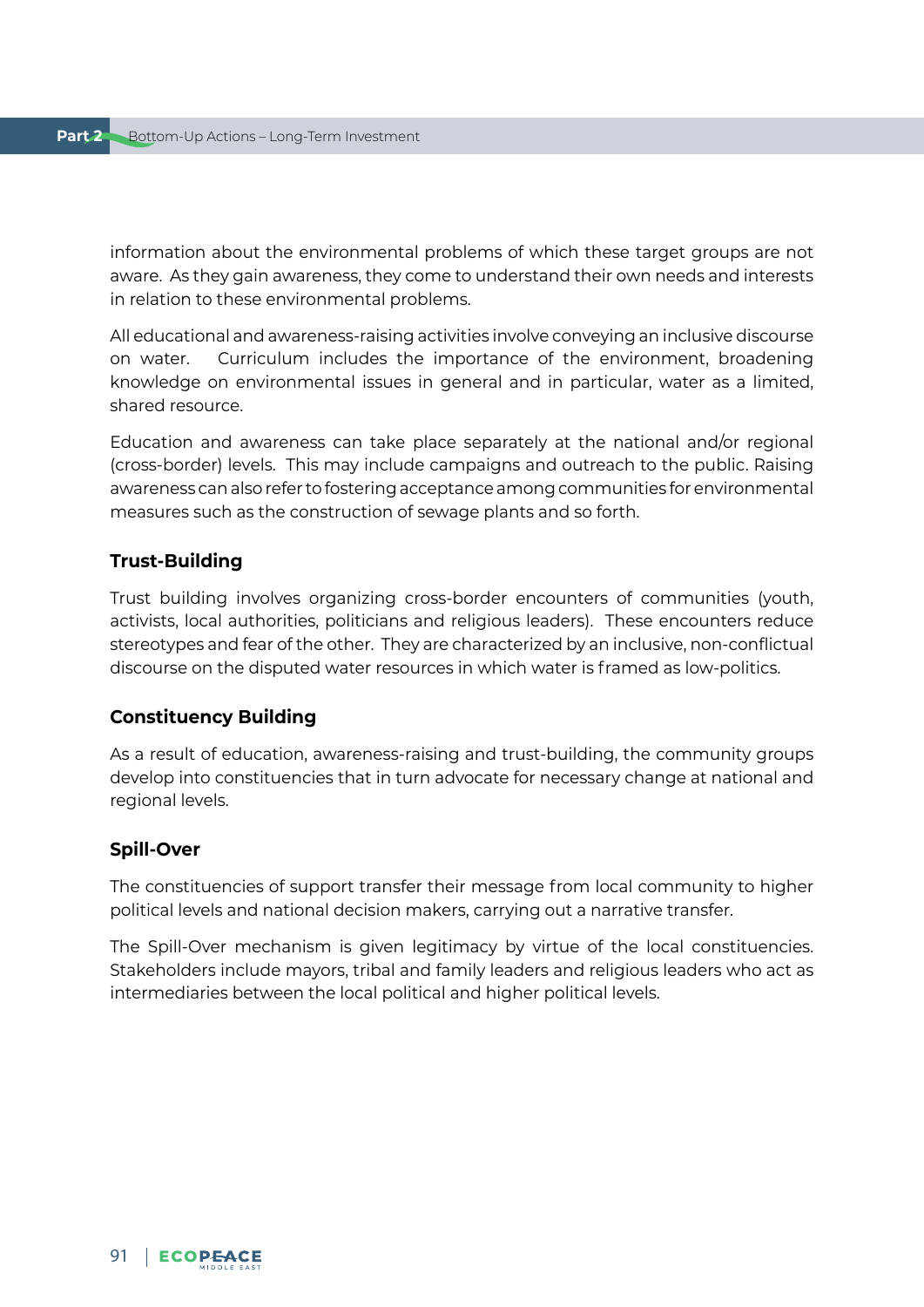## **Bottom-Up Community Work**

## **Stakeholders**

EcoPeace actively seeks to engage with all possible stakeholders. At the local, community level, this includes stakeholders in all areas from local residents and youth, religious and tribal leaders to mayors and local authorities. This horizontal expansion is key in creating opportunities; the greater the number of stakeholders that EcoPeace engages with, the greater the number of opportunities for EcoPeace to get its message out and effect policy. If one stakeholder declines to help, then others may be found. NGOs frequently express frustration after receiving negative responses from stakeholders that prevent them from advancing their agendas. EcoPeace's method is to engage with additional stakeholders to increase the chances of finding support. As well, NGOs often do not consider engaging with particular stakeholders, such as those regarded as enemies or obstacles. EcoPeace, on the hand, sees value in engaging with such stakeholders as they too can prove valuable in ways that can't always be foreseen. This open, flexible approach has proven key in advancing EcoPeace's message and policy.

Community level stakeholders can include any person or group at any local level, including but not limited to: local government authorities and mayors; residents; farmers; the local private sector; religious leaders and communities; tribal leaders; the education sector including youth, teachers and parents; environmental and peace groups; and, local media. The list will also vary according to the environmental project at hand.

The following includes a summary of a few key stakeholders with whom EcoPeace engages, together with relevant descriptions of EcoPeace community programming.

## **1. Local Advocacy and Cross Border Cooperation**

#### **Local Authorities**

In terms of the highly unstable environment caused by intractable conflicts, working with local authorities often has greater leverage regarding urgent challenges for development and involvement than more inflexible national authorities. Mid-level leaders are positioned in such a way that they are connected to both the grassroots and elite levels. They have the advantage of not being controlled by the national authorities and at the same time, they know the reality and experiences of local residents struggling with environmental hazards. As mid-level leaders, they are neither in the national or international spotlight. They tend to be more flexible regarding shifting attitudes and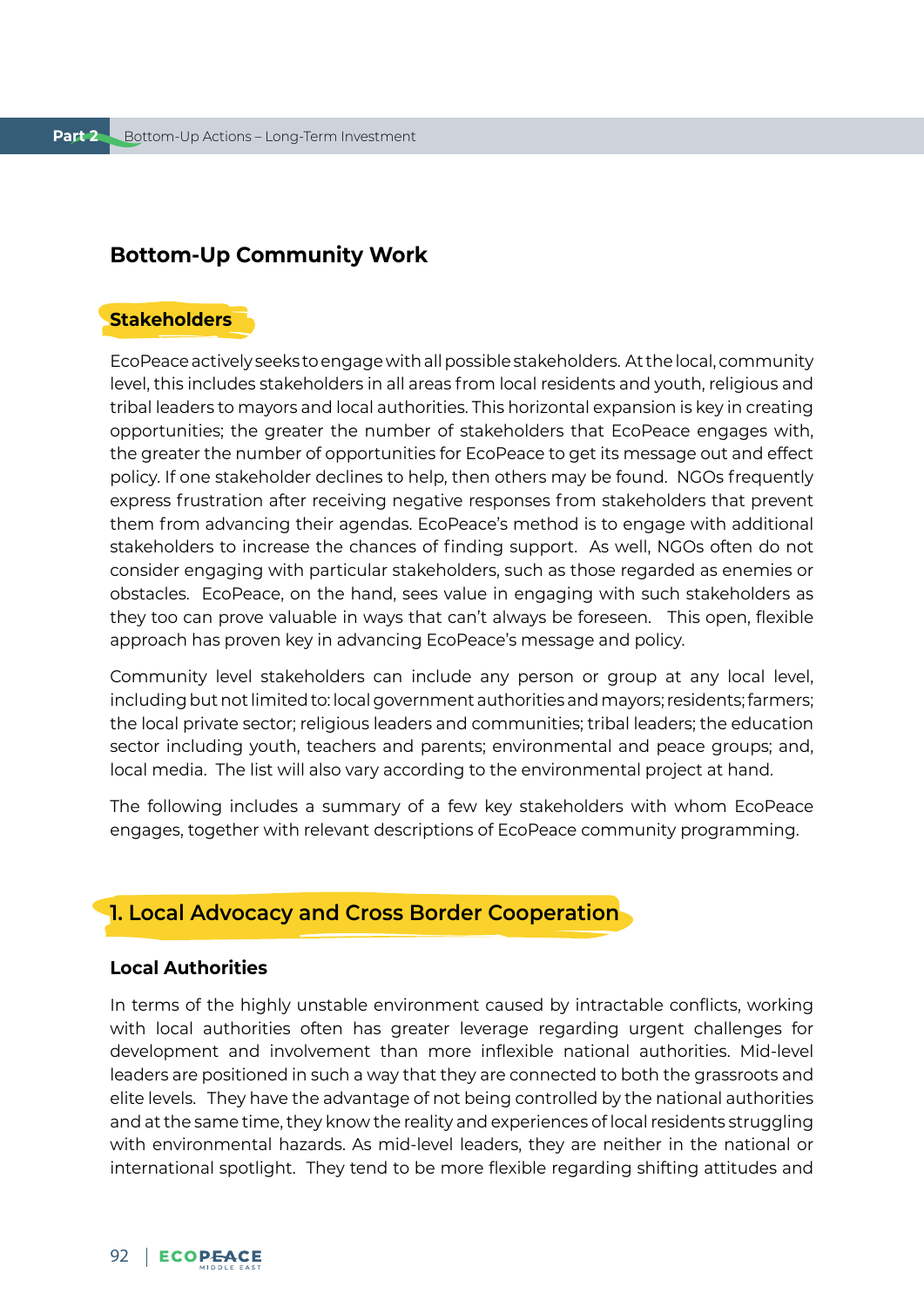concrete action than top-level leaders. This flexibility is important for building vertical and horizontal relationships that are necessary to sustain a process of change.

EcoPeace works closely with the mayors of communities in Jordan, Israel and Palestine. Local authorities hold a key position in conflict situations and can be part of the establishment and maintaining of peace.

As part of EcoPeace's strategy, mayors of partnering communities sign Memorandums of Understanding in which they commit to cooperation and engagement in shared environmental challenges. While these MOUs are not official agreements, they mark the first step in establishing long-term relationships and trust between communities. By signing such documents, local authority leaders communicate the conviction to their residents that cooperation with former adversaries is the right path to solve ecological problems and build sustainable peace in the region. In this way, Priority Initiatives, environmental challenges of cross -border communities in need of joint attention, become subject to municipal and local authority commitment and action. EcoPeace provides support by initiating meetings and providing publications of updated data available to the public.

Such activities not only influence public attitudes toward cooperation but may also advance national political will, as they are a "statement to the outside world that will and belief for cooperation and peaceful coexistence do exist."<sup>12</sup>

## **2. Education**

EcoPeace's work in education occupies a place of special importance. The stakeholders include high school students and teachers, alumni, parents, young professionals and educational institutions and ministries.

The 26 years of experience of EcoPeace has led it to understand that an essential ingredient needed to create top-down political will is a long-term investment in bottomup community-based environmental and climate education. Educational programs that link peace and sustainability issues, at both the national and regional levels, help create the needed public constituencies that support leaders to move towards cooperation and reject unilateralism. When communities living on either side of a shared water basin come to understand that their futures are dependent on the actions of their neighbors, as much as their own behavior, then they can become powerful actors calling on their leaders to cooperate across the border, as a matter of self-interest, if not survival, of their own communities.

<sup>12</sup> Harari and Roesman (2008), 18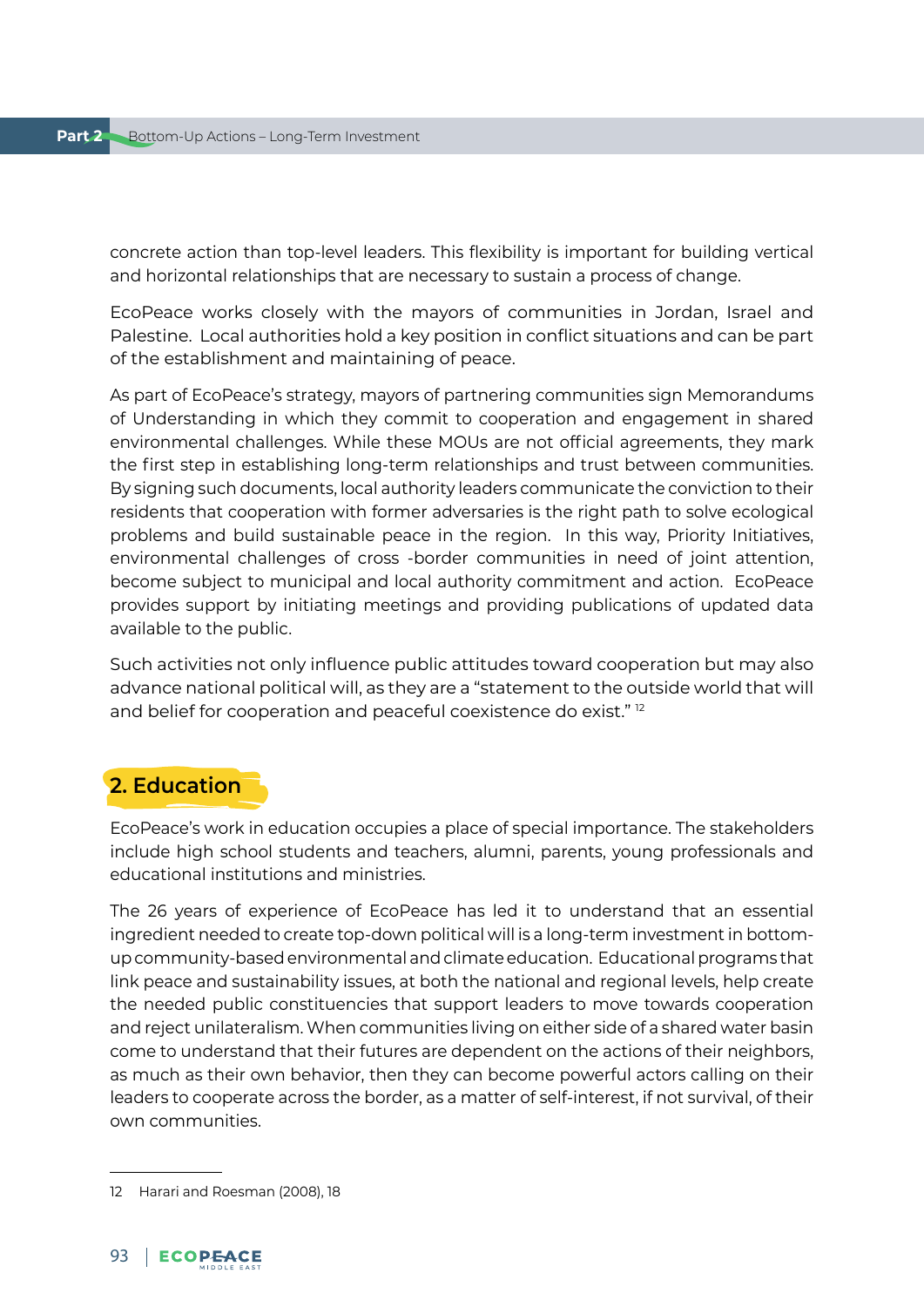Education provides democratic structures for social-learning processes, open discourses and communications, repeated interaction and work toward sustainability, collective goals, creating meaning, trust-building and feelings of ownership of solutions and decisions for environmental challenges.13

Environmental peacebuilding education promotes critical thinking, encouraging youngsters to ask questions and discover interconnections. This learning process results in a shift to seeing great challenges as opportunities for change. It allows for dialogue and interaction and insight into the realities of neighboring communities across the border that are coping with the same issues. They acquire knowledge and awareness that is combined with personal experience and experimentation that help develop activist capabilities and willingness to cooperate with their peers.14

Education is a core component of environmental peacebuilding in both enhancing society as well as the ability to change local forms of knowledge and concerns that feed into the ongoing decision-making processes.15 Only when the affected communities are involved, the robustness of knowledge, plurality of views as well as sharing responsibility and enhancing trust can be ensured.

Creating a regional perspective expands youth perspectives. "For youth in the formative years of identity consolidation and establishing their place in various groups of belonging, experiential learning on regional environmental issues allows them to expand their sense of belonging to include their immediate environment's watershed and its complexities."16

## **Good Water Neighbors**

Good Water Neighbors is a cross-border education and community-based awareness program that has been running for nearly a decade. The program includes school programs that have educated thousands of Jordanian, Israeli and Palestinian youth about the interdependent nature of water resources, the environmental impact and need for cooperation.

<sup>13</sup> Cf Medem et al. (2014:31)

<sup>14</sup> Lipman Avizhar and Backleh (2013), 6. Cf Medem et al. (2014:31)

<sup>15</sup> Cf Medem et al. (2014:31)

<sup>16</sup> Lipman Avizhar and Backleh (2013), 6.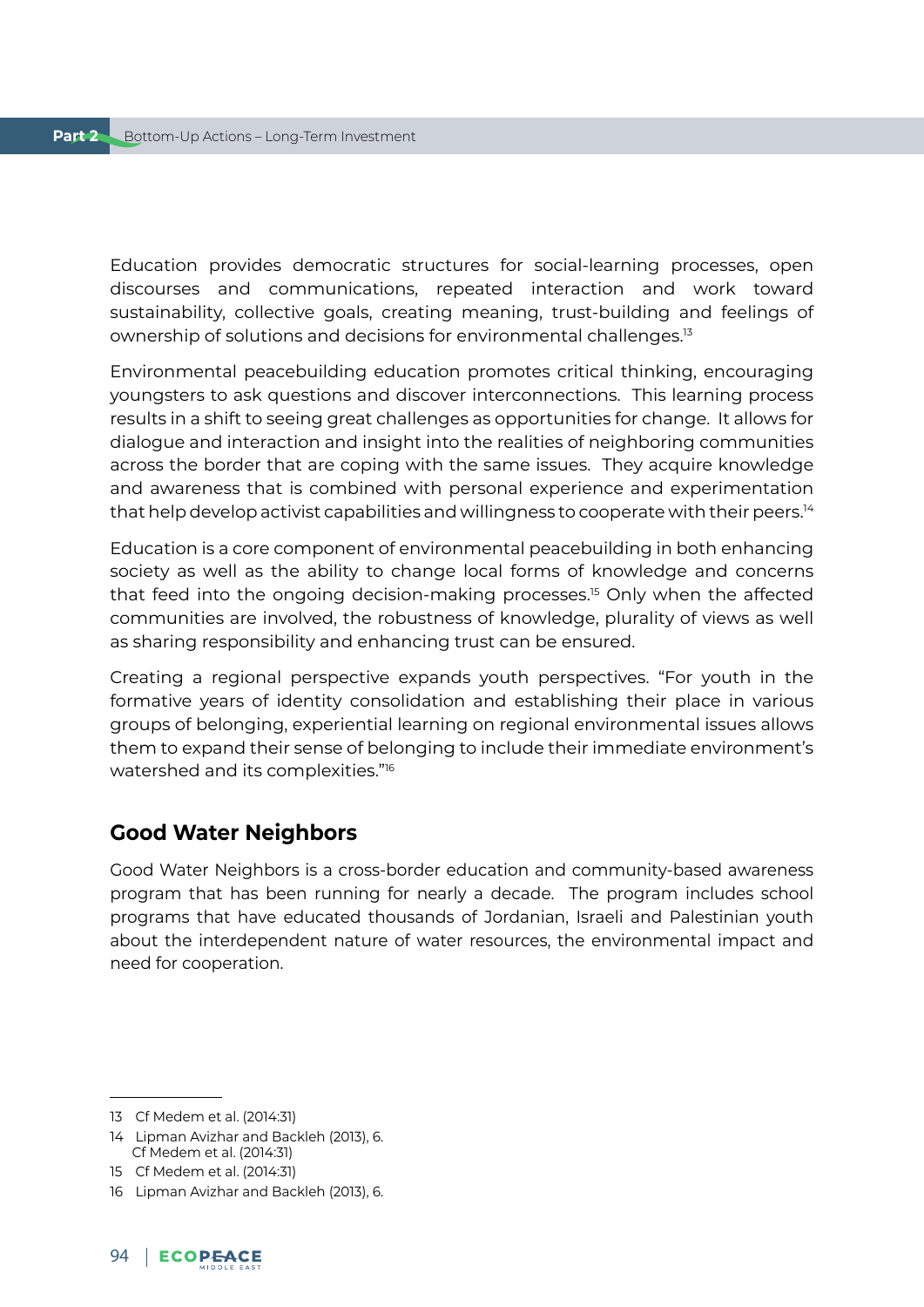The main components of the Good Water Neighbors programming include:

#### ● **National High School Programs – Youth and Teachers**

EcoPeace has developed national school programs for youth, ages 15-18 in Jordanian, Palestinian and Israeli high schools. EcoPeace helps develop lesson plans that both expand existing school curriculum and introduce new curriculum. Adapting to the differing needs and circumstances, in Israel specifically, EcoPeace has developed a water diplomacy program that annually reaches over 3,000 high school students in 80 high schools, representing all sectors of Israeli society. In Palestine and Jordan, in a different configuration, EcoPeace has similarly helped develop unique interdisciplinary lesson plans that enable youth to become better informed and equipped to deal with environmental, water and climate challenges.

The high school students learn about the effects of long-running regional conflicts on transboundary water sources, including shared rivers, lakes and the Mediterranean Sea. The curriculum includes sections on water technology as well as negotiation skills that give students real-world tools for moving from a reality of conflict to one of cooperation. In addition, students are taken on water tours in which they visit the water sources to see first-hand the pollution and degradation as well as areas of restoration and success. They visit desalination and wastewater treatment plants and meet with local stakeholders. The programs culminate in student projects in which students come up with and implement solutions that will impact on these shared environmental problems.

Solutions that students come up include a broad range of advocacy actions. These include awareness campaigns and environmental actions, such as campaigning to clean up rivers, circulating petitions, asking municipal and national decision makers to invest in cleaning up waterways, creating workshops for others to learn about water conservation and shared water realities.

An extension of the high school programs includes additional EcoPeace support for programs initiated by students-- in response to what they learn in these programs -- and include events, such as Model United Nations conferences and Debating tournaments with environmental themes and topics. These initiatives further raise awareness in new student populations and allow students to advocate to their own peer groups.

#### ● **High School Teacher Training – National and Regional**

The high school program includes both national and regional teacher training. In National Training, the teachers' understanding of the water diplomacy and environment curriculum is deepened through experiential workshops and national tours of shared water basins. In Regional Training, teachers meet with their peers (Jordanian, Israeli and Palestinian teachers). For most of the teachers, it is their first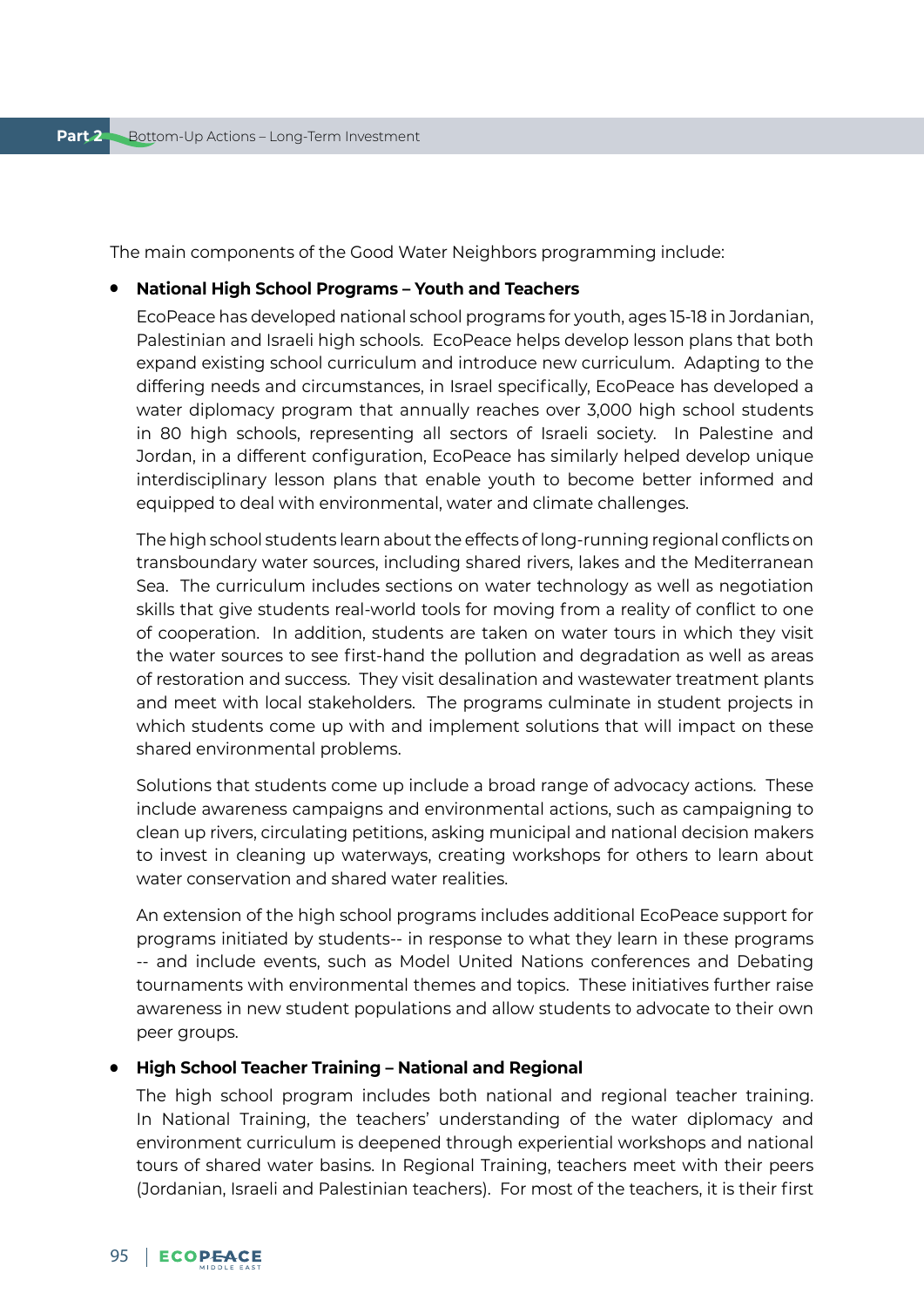encounter with peers from the other sides. It is an important step in trust-building, stereotype reduction and coming together to learn, reflect upon and look for ways to cooperate on shared regional environmental problems. These meetings are followed-up with online webinars and reunions.

#### ● **Youth Water Trustees – youth (ages 15-18)**

Each year, EcoPeace creates groups of youth trustees from Israel, Palestine and Jordan (12 from each community) to focus on environmental education and join the regional Youth Water Trustees track. Transboundary water problems are recognized as a meeting point to create positive interaction amongst youth of the region. Trustees meet one another in person at regional camps in Jordan and participate in trainings, simulations, master classes and delegations that deepen their knowledge about shared environmental problems, climate change and regional security. They plan and implement climate change initiatives, focusing on developing ways to create dialogue with the decision makers and other stakeholders, while developing local, regional and global networks. The trustees are also deeply involved in national school programs as local organizers and guest speakers.

#### ● **Water Diplomacy for Young Professionals (ages 21-35)**

The Water Diplomacy for Young Professionals track is a regional leadership group of young leaders from Palestine, Israel and Jordan. The young professionals are at the early stages of their careers and include university students, young water professionals and young political leaders. The program brings them together in a series of national and regional workshops where they interact and explore together solutions for transboundary environmental issues. Together with the Pathways Institute for Negotiation Education, EcoPeace developed a Climate Change Toolkit for use in training the Young Water diplomats. They learn of water realities and regional environmental issues; communication and negotiation skills; conflict management and resolution; and track II diplomacy. In the training they consider international cases, trends and developments, so as to position them as global agents of change.

#### ● **EcoPeace Alumni**

The Alumni program makes it possible for participants to remain involved and to continue contributing to environmental peacemaking with the skills that they've built up through their years in the program.

Youth Water Trustee Alumni have the opportunity to go to camps and take part in delegations, both at home and abroad. The Alumni training program strengthens the entire project's effectiveness by keeping program participants involved as alumni and utilizing their environmental peacebuilding experience and training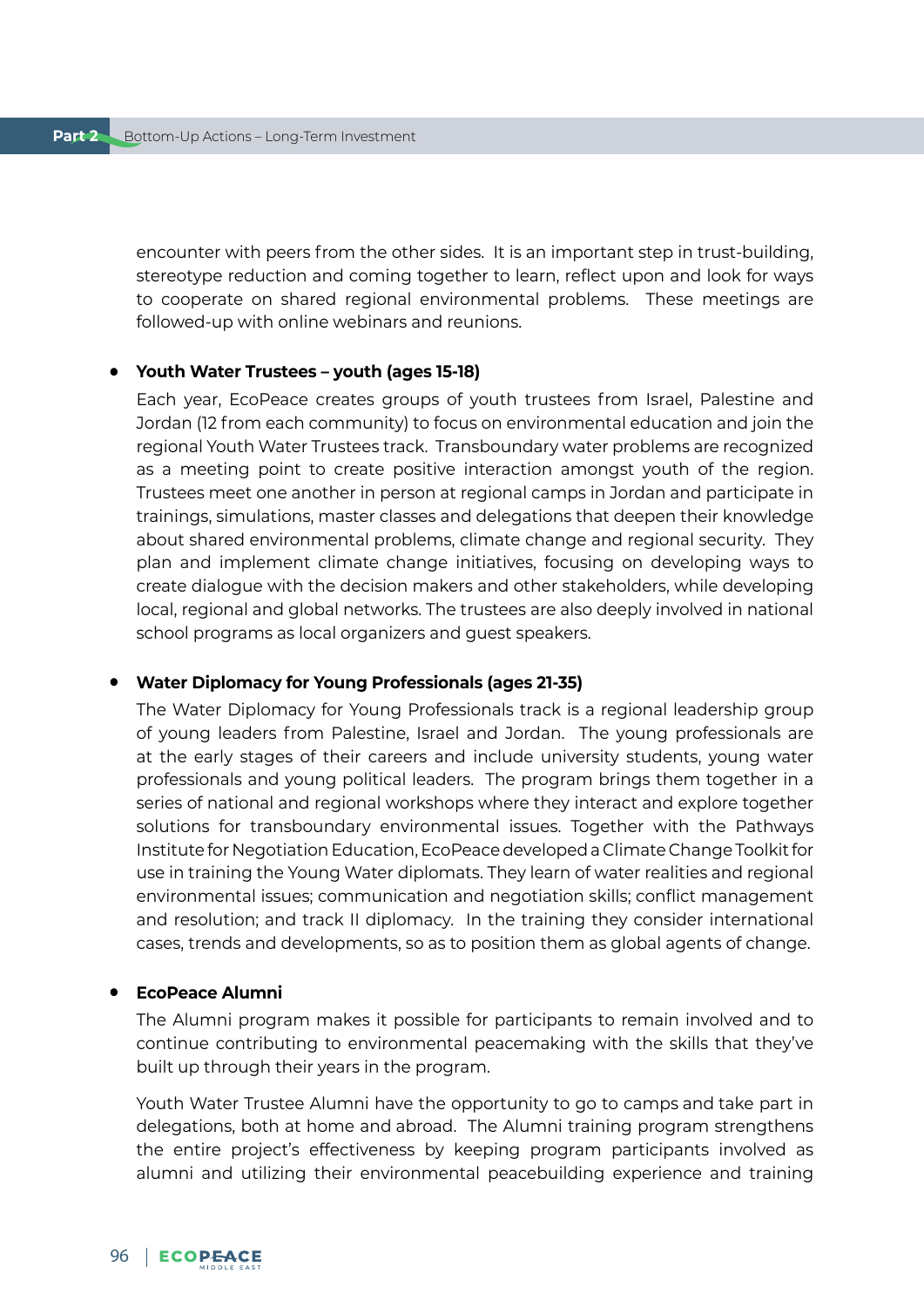to expand capacity: assigning them leadership roles at cross-border camps or other education events, providing skills and opportunities for them to guide environmental peacemaking hikes and outings, and assigning them with either teaching responsibilities or a teaching apprenticeship.

#### ● **Green Social Entrepreneurship (ages 21-35)**

The Green Social Entrepreneurship track will be launched in 2021 and targets students and graduates from environmental science and environmental engineering faculties, young entrepreneurs and young water professionals. The program aims to advance innovative green enterprises that generate social value and create a cohort of young Israeli, Jordanian and Palestinian entrepreneurs who cooperate to build shared prosperity and sustainable development in the region. The program will start with pre-incubation activities focused on the initial development of green initiatives, followed by regional workshops, the building of a regional network of entrepreneurs and a long-term program consisting of an incubator and a regional center of excellence.

#### ● **Digital Activities and Virtual Technology**

With the outbreak of COVID-19 in early 2020, EcoPeace accelerated and expanded the scope of its digital strategy, adding a variety of virtual and online educational activities that will be integrated into existing programs. The EcoPeace strategy is not to just mitigate current challenges, but to develop a virtual immersive meeting environment for cross-border, people-to-people, activities. The content incorporates a combination of virtual and zoom-meetings, presentations and video clips as well as virtual versions of EcoPeace water tours / neighbors' path tours that can be experienced while in the virtual world

## **3. Interfaith Efforts**

#### **Religious Leaders**

"The greatest resource for sustaining peace in the long term is always rooted in the local people and their culture."<sup>17</sup>

An effective way to reach local communities is through persons of trust who have leverage to influence people and governments. Faith leaders fit this description, they have the potential to effect change at all levels, grassroots, elites and institutional structures.

<sup>17</sup> Lederach 1994, cited in Harari and Roseman (2008)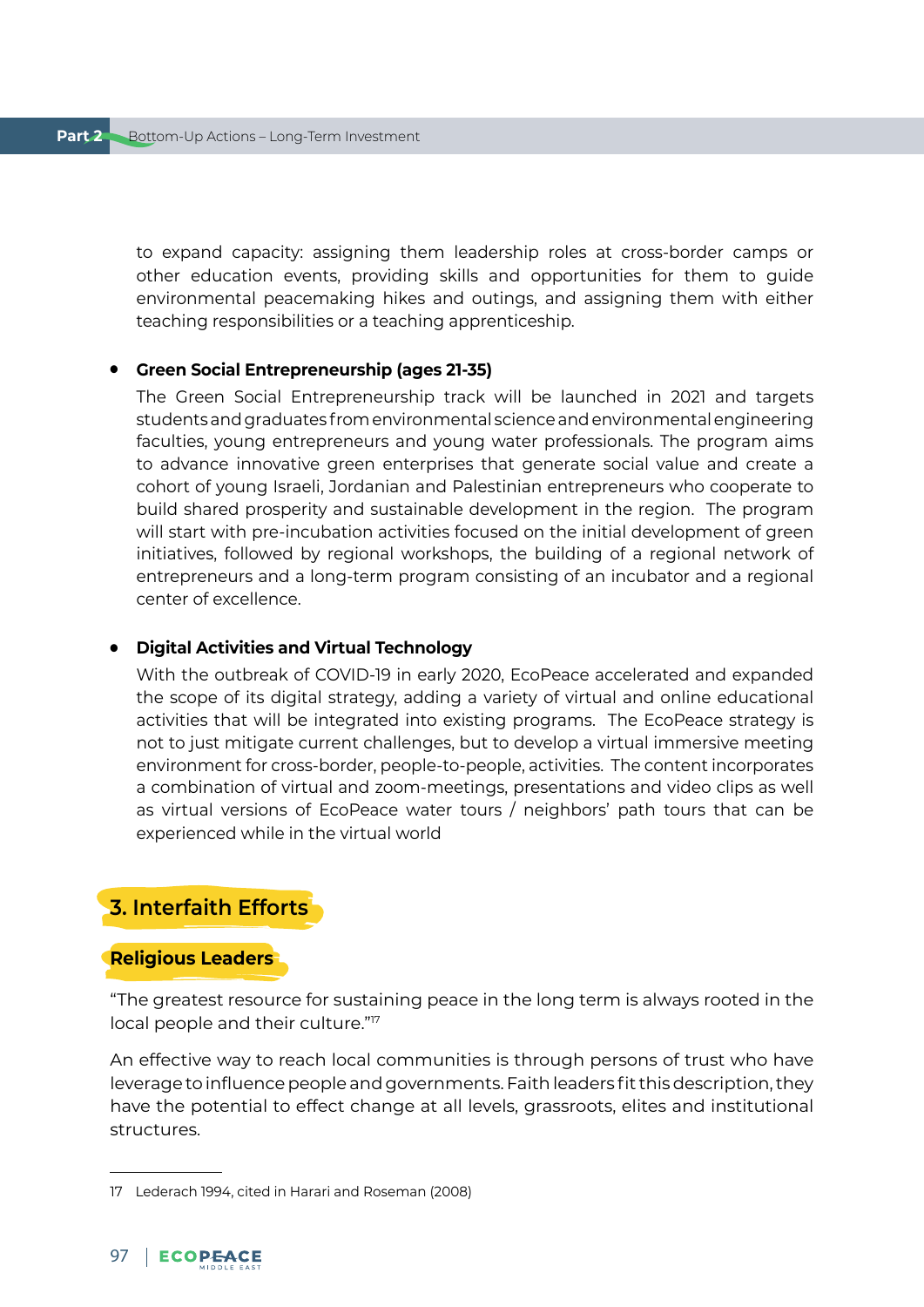In environmental peacebuilding, religious actors can serve as educators and institution builders. They address environmental challenges and develop long-term practices and institutions conducive to ecological well-being in society. For example, they can sensitize society to the inequities in the system, foster understanding of environmental degradation and build skills for advocacy and shared responsibility. As institution builders, they develop strategies for responding to environmental challenges by drawing upon related values and recommendations of their religious traditions. 18

EcoPeace recognizes the importance of bringing together for peace and the environment the three most prominent faiths in the region. EcoPeace encourages activities and events in multi-faith group settings to increase tolerance and understanding. Additionally, EcoPeace provides materials and online resources that include faith-based declarations on the environment and how the environment is incorporated in the Abrahamic traditions. Religious leaders and educators receive guidance in teaching environmental issues, for example, the Jordan River's current condition and relevance to religious, ecological and economic matters.

#### **Jewish Tradition**

*"Look at my works! See how beautiful they are – how excellent! For your sake I created them all. See to it that you do not spoil and destroy My world; for if you do, there will be no one else to repair it."* 

#### **--Midrash Kohelet Rabbah**

#### **Christian Tradition**

*"…man's dominion cannot be understood as license to abuse, spoil, squander or destroy what God has made to manifest his glory. That dominion cannot be anything other than a stewardship in symbiosis with all creatures...At the risk of destroying himself, man may not reduce to chaos or disorder, or worse still, destroy God's bountiful treasures.* 

#### **--Father Lanfranco Serrini**

#### **Muslim Tradition**

*"Verily, this world is sweet and appealing, and Allah placed you as vicegerents therein; He will see what you do."*

**--Sahih Muslim, Musnad Ahmad Bin Hanabal**

<sup>18</sup> Wang (2014:74)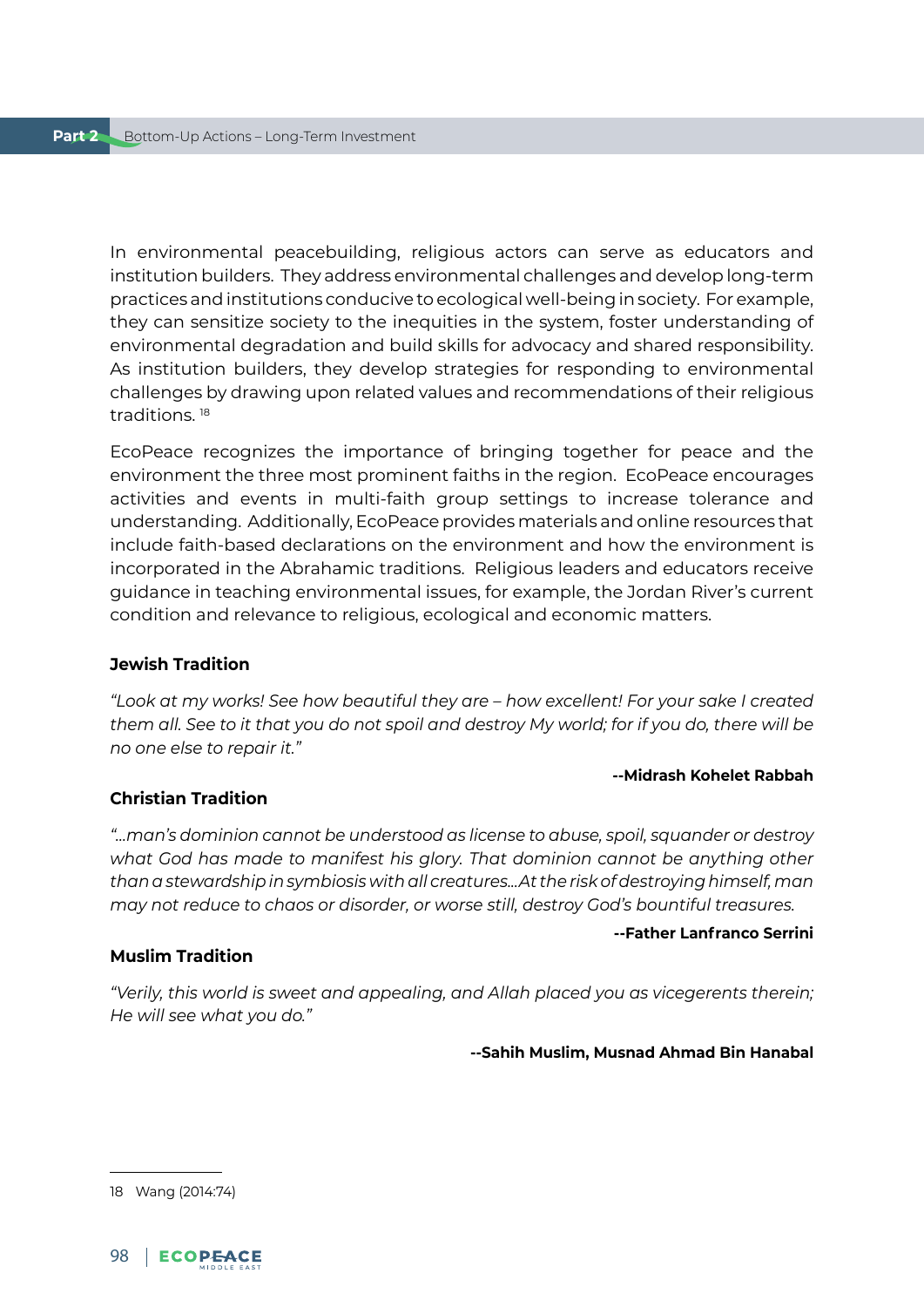## **After EcoPeace Presentation - Personal Reflection on stakeholders / Sharing ideas**

**Overview:** The practitioners have already reflected on Bottom-Up Stakeholders and how they can apply this to their own NGO work. Now, this offers an additional opportunity to process further learning and insight they may have gained from the EcoPeace presentation. It also may be that this question was covered with the EcoPeace presenter, so it may not be necessary. But if not, it is an important step in processing the learning.

#### **Procedure:**

- Facilitator will lead a short debriefing following the EcoPeace presentation on Bottom-Up Stakeholders.
- Full Forum:

Facilitator asks:

- > Now that you have heard the EcoPeace Presentation on Bottom-Up Stakeholders, what additional insight have you gained about the topic?
- > Do you have further insight as to how you might apply this to your own NGO work?

## **1. Fostering a Change in Behavior**

**Overview**: This brief activity allows practitioners to reflect on how they can foster a change of behavior in the bottom-up stakeholders. It will also orient them toward anticipating ideas that will be in the EcoPeace presentation on Good Water Neighbors that will follow.

● Foster a change in behavior towards the environment, cooperation and peace with an outlook towards sustainability and endurance.

#### **Procedure**

#### **Think-Share**

**Think**: Ask practitioners to answer the following with respect to the bottom-up stakeholders they have learned about in the Jordan Valley:

● Now that we have looked at how we can change perceptions at the local level, how can we change those perceptions into behaviors?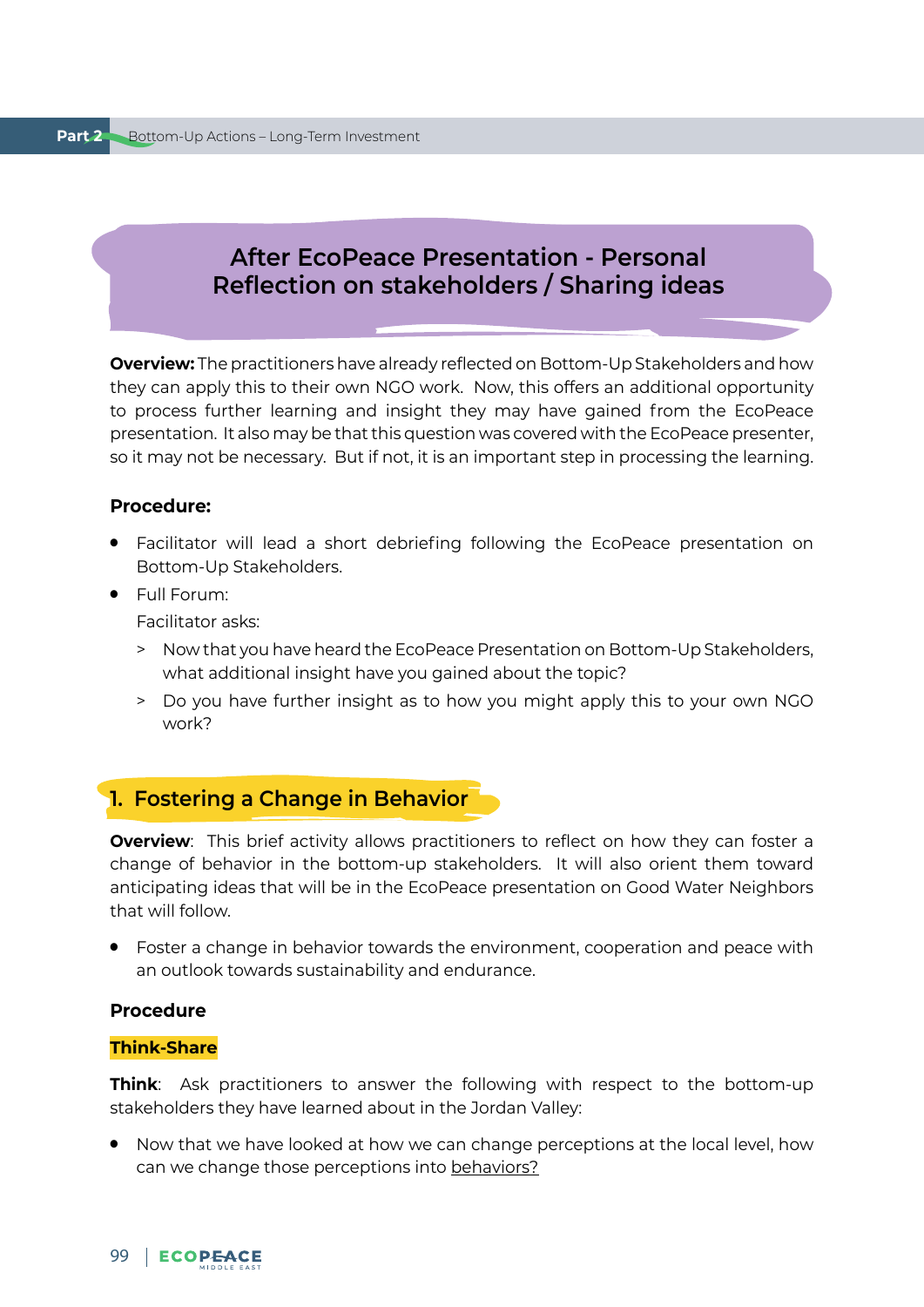#### **Part 2** Bottom-Up Actions – Long-Term Investment

- How would we engage with the stakeholders?
- What actions need to be taken?

#### **Share**: full forum

● Sprinkle sharing – facilitator should ask for a "sprinkling" of answers – in other words, a few practitioners should share.

## **G. EcoPeace Presentation - Good Water Neighbors**

- Audio-visual presentation: clips and photos with explanation and description of projects:
	- > Explain EcoPeace theory of change
	- > Target population
	- > Cycle
	- > Monitoring
	- > Donors
	- > Different projects (eg. Neighbors' Paths, Priority Initiatives)
- Possible: Clip of song that GWN students wrote and sung
- Examples: Battir or Gaza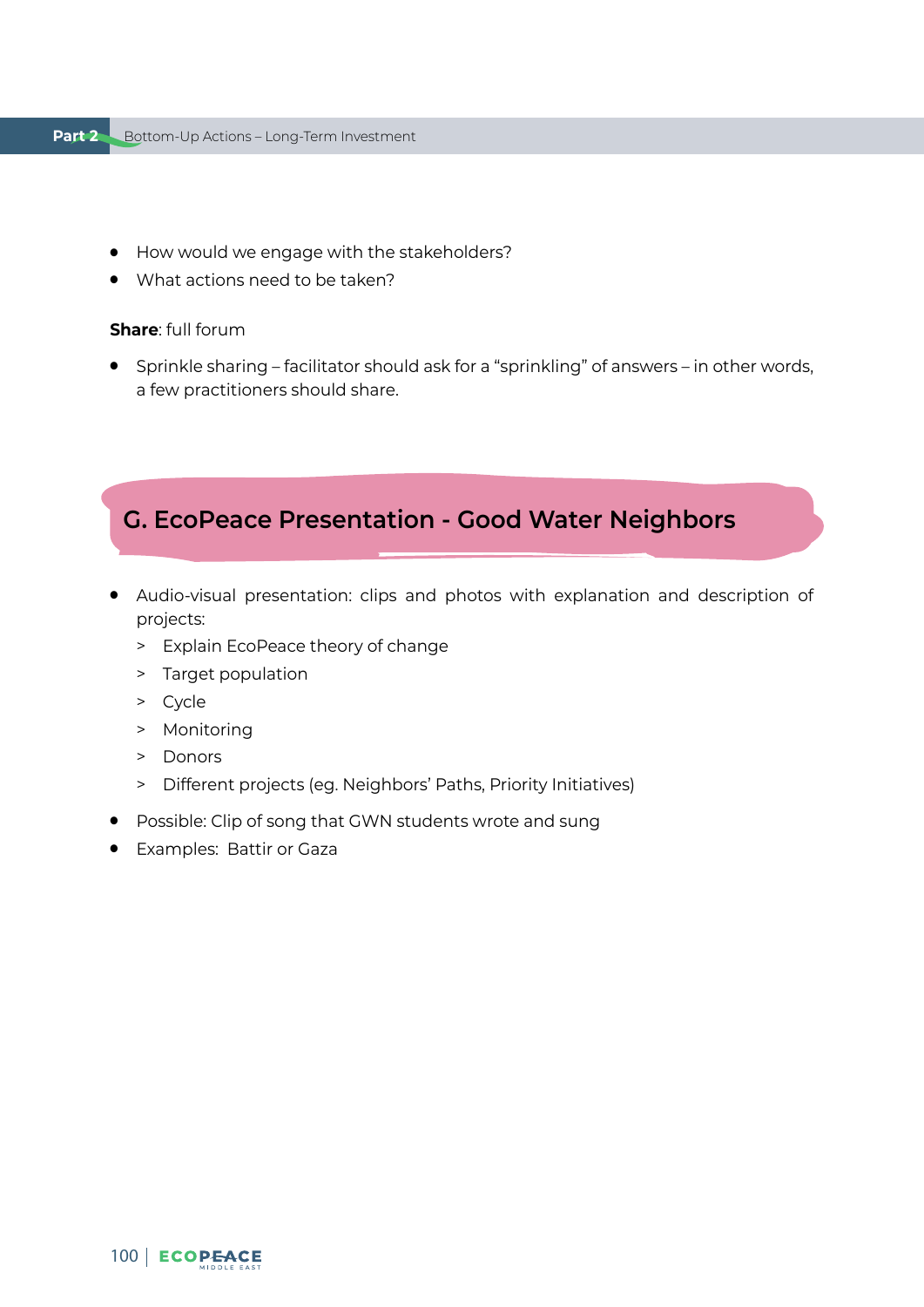# **Reference Pages – Practitioners' Workbook Bottom-Up Programming Good Water Neighbors**

## **Good Water Neighbors**

The Good Water Neighbors (GWN) is a project in which **Palestinian, Israeli and Jordanian communities are partnered with a neighboring community on the other side of the border / political divide**. They are paired up based on shared watersheds and/or water sources, including rivers, lakes and seas. The project includes 28 cross-border communities in the region: 11 Palestinian communities, 9 Israeli communities and 8 Jordanian communities. The project utilizes the mutual dependence on shared water resources as a basis for developing dialogue and cooperation. In each community, field staff work in close partnership with youth, adults and municipalities to create awareness of their own and their neighboring community's water and environmental reality. By undertaking concrete activities, highly relevant to the needs of the communities involved, the project aims to promote common understanding as regards water and environmental issues and build trust between communities as the basis for conflict resolution and peace building.

Components of Good Water Neighbors include:

#### **Youth Water Trustees**

EcoPeace creates groups of youth in the participating communities that focus on environmental education. Transboundary water problems are recognized as a meeting point to create positive interaction amongst youth of the region.

#### **Regional Youth Meetings**

These youth participate in cross border camps that provide an opportunity for youth to cross the conflict divide and gain a real sense of how their neighbors live. They learn what their communities look like and gain an understanding of their neighbors' water reality.

#### **Resource Guide for Environmental Educators**

EcoPeace has written a resource guide for educators that includes a wealth of handson environmental activities for youth as well as promoting EcoPeace's environmental peacebuilding messages. The program comprises experiential activities through which middle and high school age youth learn topics related to the resource of water, promoting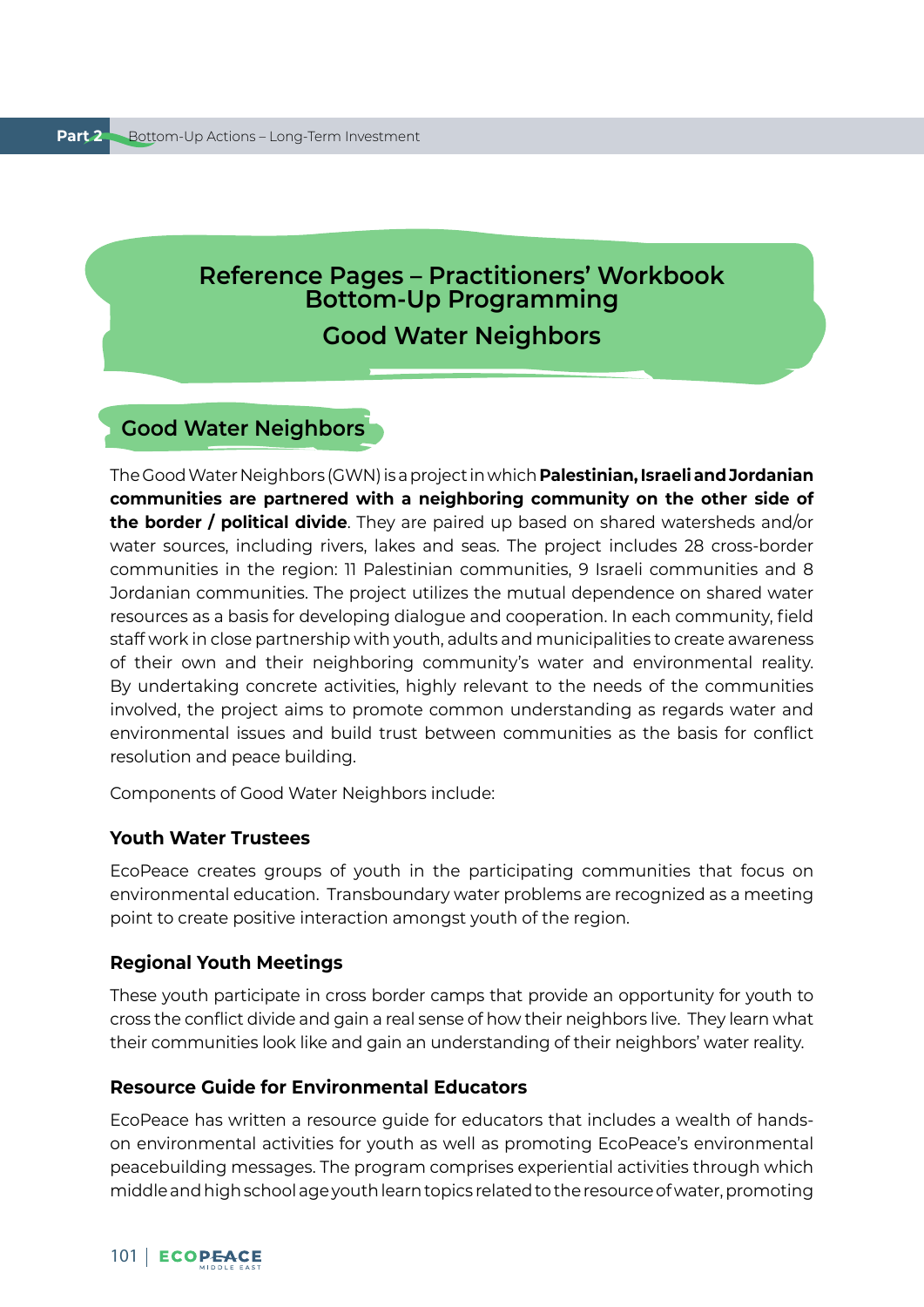conservation, shared responsibility and regional water management. The guide is geared toward developing tolerance and openness among neighboring communities in Israel, Palestine and Jordan and understanding the vast potential of the environment and water as a tool of mediation and connection among these communities.

#### **Eco Facilities**

An important component of the Youth Water Trustees educational program involves learning about ecological building practices that cater to the everyday needs of communities. They learn the importance of minimizing negative environmental impacts and creating and sustaining mutually beneficial relationships with all elements of local ecology. Examples of model Eco facilities built over the years that showcase water conservation include, rainwater harvesting systems, grey water recycling facilities, mud-building techniques used for outdoor seating areas and outdoor classrooms.

#### **Community GIS (youth)**

The community's involvement in creating GIS maps was one more step in raising local awareness about the state of the environment in general and water issues in particular.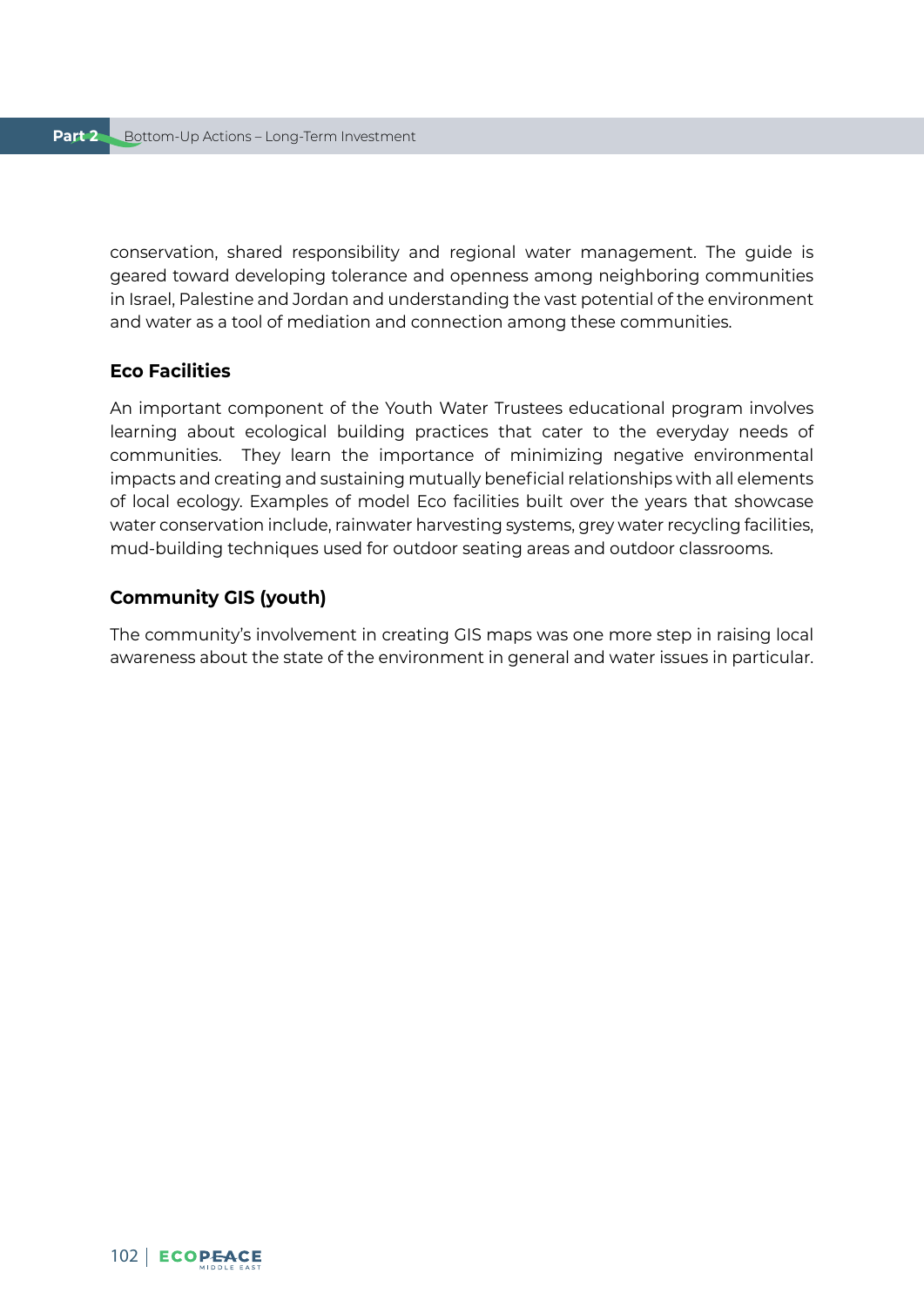## **After EcoPeace Presentation - Personal Reflection on stakeholders / Sharing ideas**

#### **Full Forum activity – 10 minutes**

#### **Overview:**

This reflection is final activity of the Bottom-Up section. It is designed to help the practitioners process the learning of Good Water Neighbors, a powerful example of Bottom-Up programming and wrap up the entire section.

#### **Materials:**

● EcoPeace Good Water Neighbors – Reflection (pages 62-63)

#### **Think- Share**

- **1. Think** Refer the practitioners to the **EcoPeace Good Water Neighbors** Reflection (pages 62-63). Give them about 10 minutes of quiet time to individually answer the questions. They will remain in the full forum Zoom room.
- **2. Share** Full Forum
	- The facilitator asks the practitioners to share highlights of their reflections with the full forum. See questions below.
	- **Sprinkle sharing** the facilitator should ask for a "sprinkling" of answers in other words, a few practitioners should share.

**Questions for the practitioners (the same questions they answered on their** EcoPeace Good Water Neighbors – Reflection(pages 62-63):

- What were the most impressive aspects of Good Water Neighbors?
- What insights can you draw from that example?
- How can you imagine developing such a tool in your own country/region/ community? Please give an example?
- What more do you need to know? What would help you?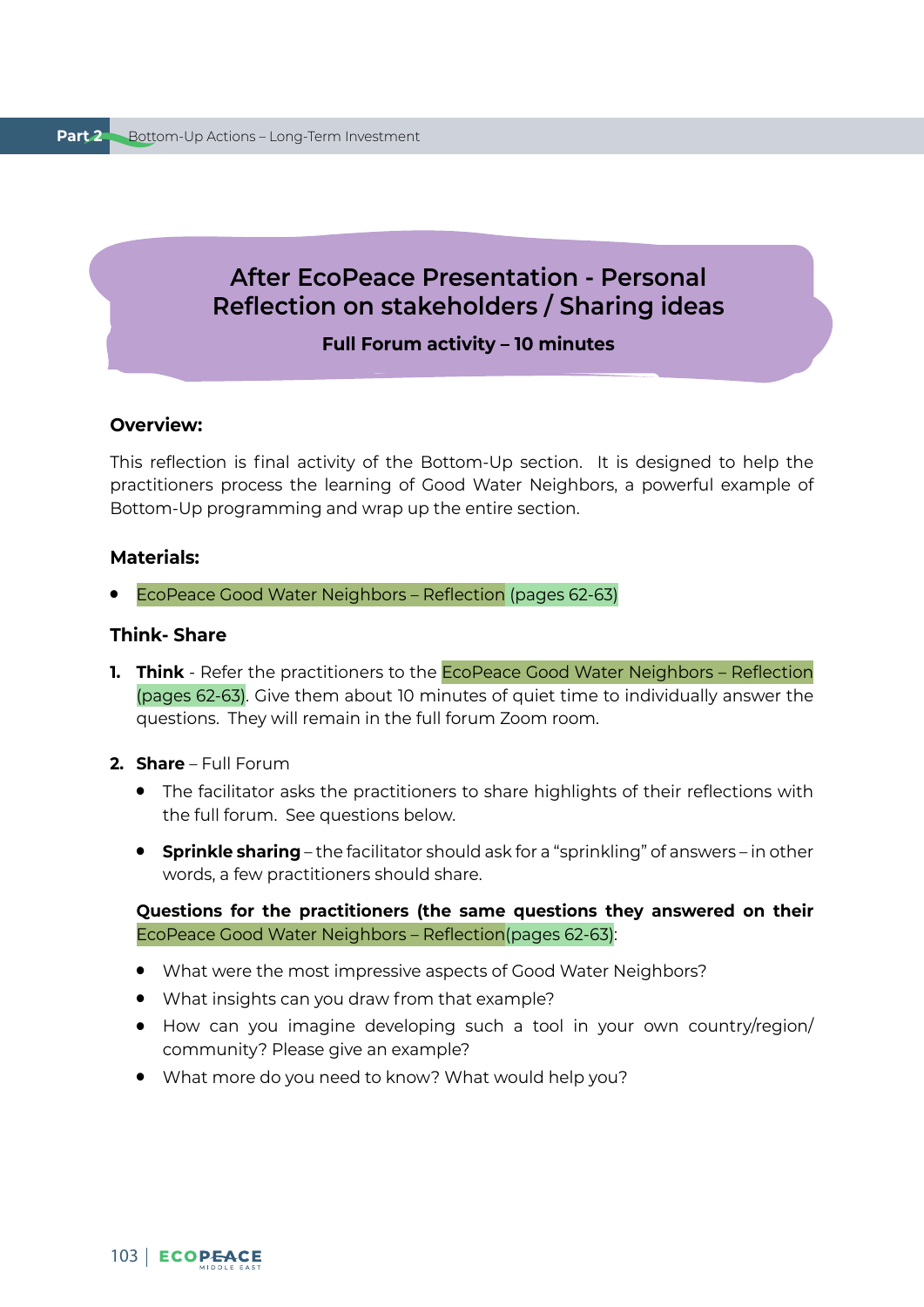## **EcoPeace Good Water Neighbors – Reflection**

Please reflect upon and answer the following questions (in writing):

- What were the most impressive aspects of Good Water Neighbors?
- What insights can you draw from that example?
- How can you imagine developing such a tool in your own country/region/community? Please give an example?
- What more do you need to know? What would help you?

## **Conclusion of Bottom-up Section**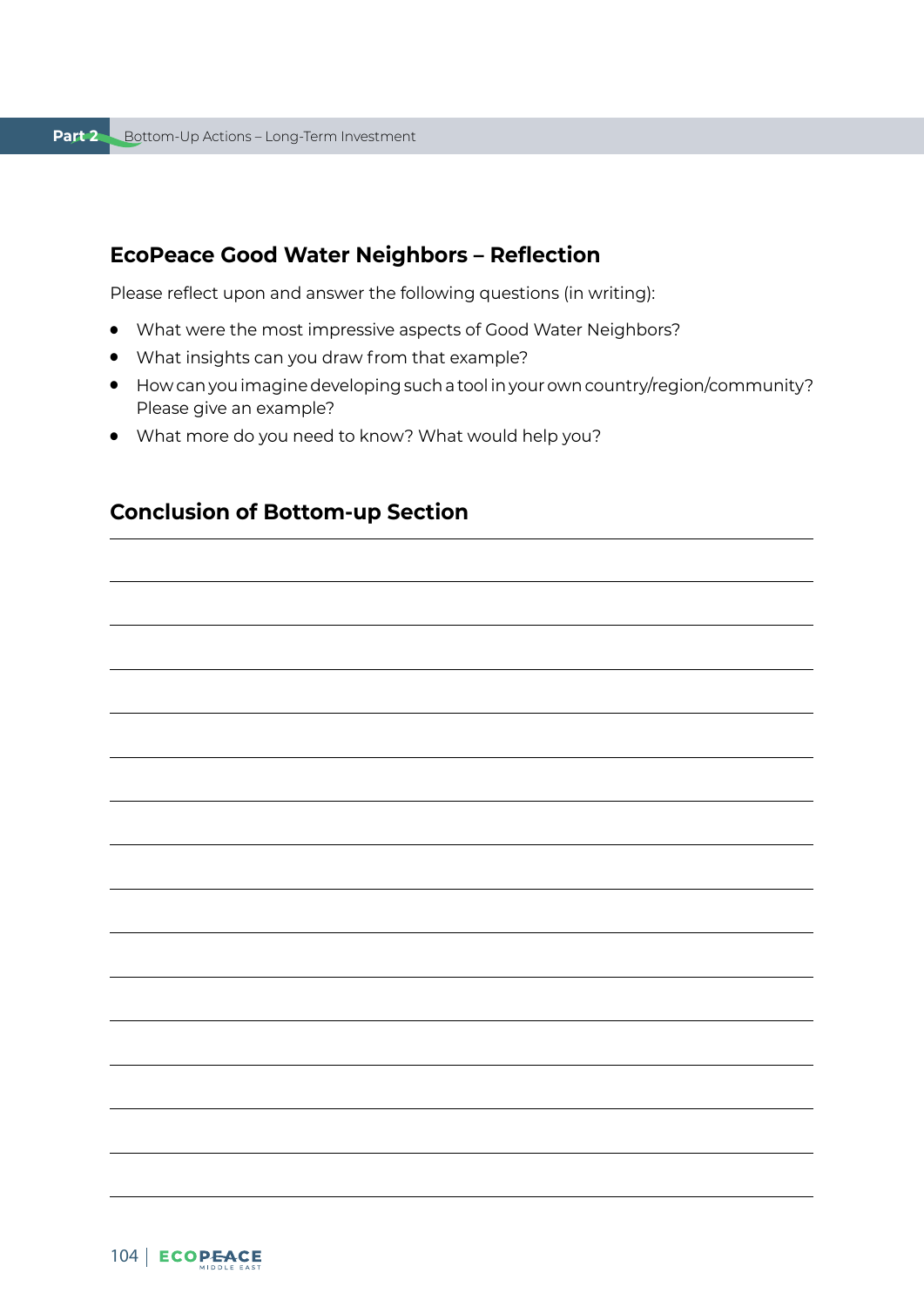

**Top-Down Advocacy – Must Be Flexible**

*"Communal work is considered an environmental peacebuilding measure in its own right, but also as a means to an end, namely to change the political level"*

**Sarah Henkel**

- Knowledge Mediation scientists working together
- National Advocacy
- **International Outreach**

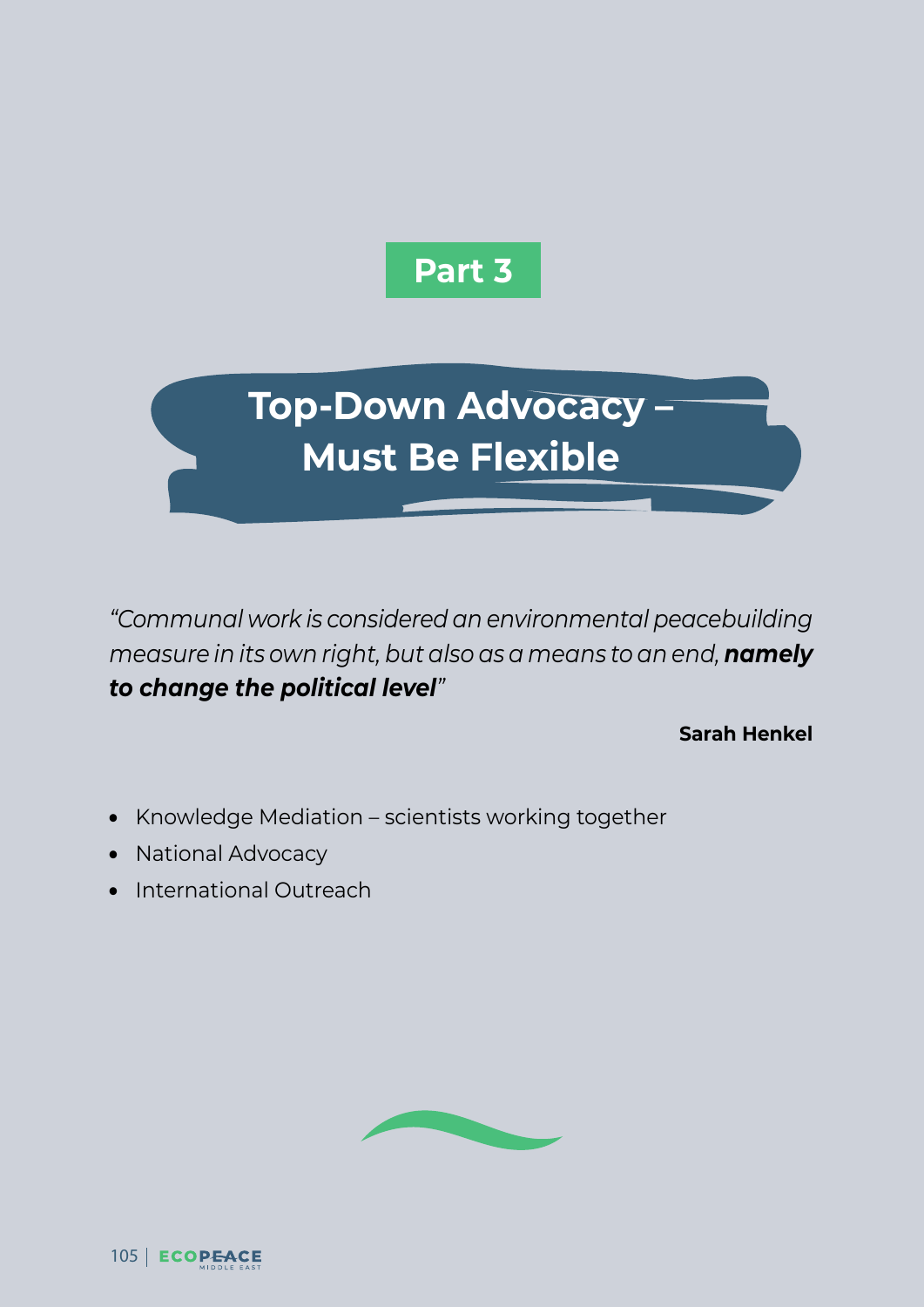#### **Overview:**

This section introduces the second level of EcoPeace's model, Top-Down programming. The section opens with a Skill Builder on constructing narratives. Narratives are a very important part of EcoPeace's methods for working with decision-makers on opposing sides in the midst of conflict. The practitioners will learn about and explore the power of a narrative to frame a message and advance a purpose. They will practice writing their own narratives and then apply the skill of constructing narratives to their own NGOs.

Following this, the methodology in this section follows the same format as the Bottomup section: the practitioners will study the Top-Down part of the model through further engagement with the Lower Jordan River Basin story, this time as it is relevant to the Top-Down level. They will read Part 2 of the Background Information and in Breakout Rooms in groups discuss ways to bring about change, this time at the political level and consider and anticipate aspects of EcoPeace's top-down work: Knowledge Mediation, National Advocacy and International Outreach.

These skills will be spiraled into the main activity of this section, an adapted Socratic Seminar (a round-table discussion method in which the practitioners will unpack information together which online will take place in the full-forum Zoom room) on EcoPeace's top-down stakeholders. An EcoPeace presentation will follow, offering EcoPeace's professional insight. At the conclusion of the presentation, practitioners will reflect on their learning and share insights and ideas in a full forum.

#### **List of all Materials and Sequencing – Top-Down**

#### **A. Skill Builder 4 – Constructing Narratives**

- Share Screen PowerPoint Constructing Narratives Worksheets (slides 31-32)
- Constructing Narratives Worksheet (pages 64-66)

### **B. Top-Down – Anticipating EcoPeace Top-Down Mechanisms - Knowledge Mediation/National Advocacy/ International Outreach**

- Simulation Part 2- Jordan River Basin Background Information, Part 2 (pages 69- 70)
- Background Information Part 2 Group Worksheet (page 71)
- Share Screen PowerPoint Top-Down Mechanisms Predicting (slides 33-34)
- NOTE: instead of writing on the Share Screen PowerPoint slide for the Top-Down Mechanisms – Predicting (slides 33-34), the facilitator may use a Whiteboard
- EcoPeace Top-Down Mechanisms Reflection (page 72)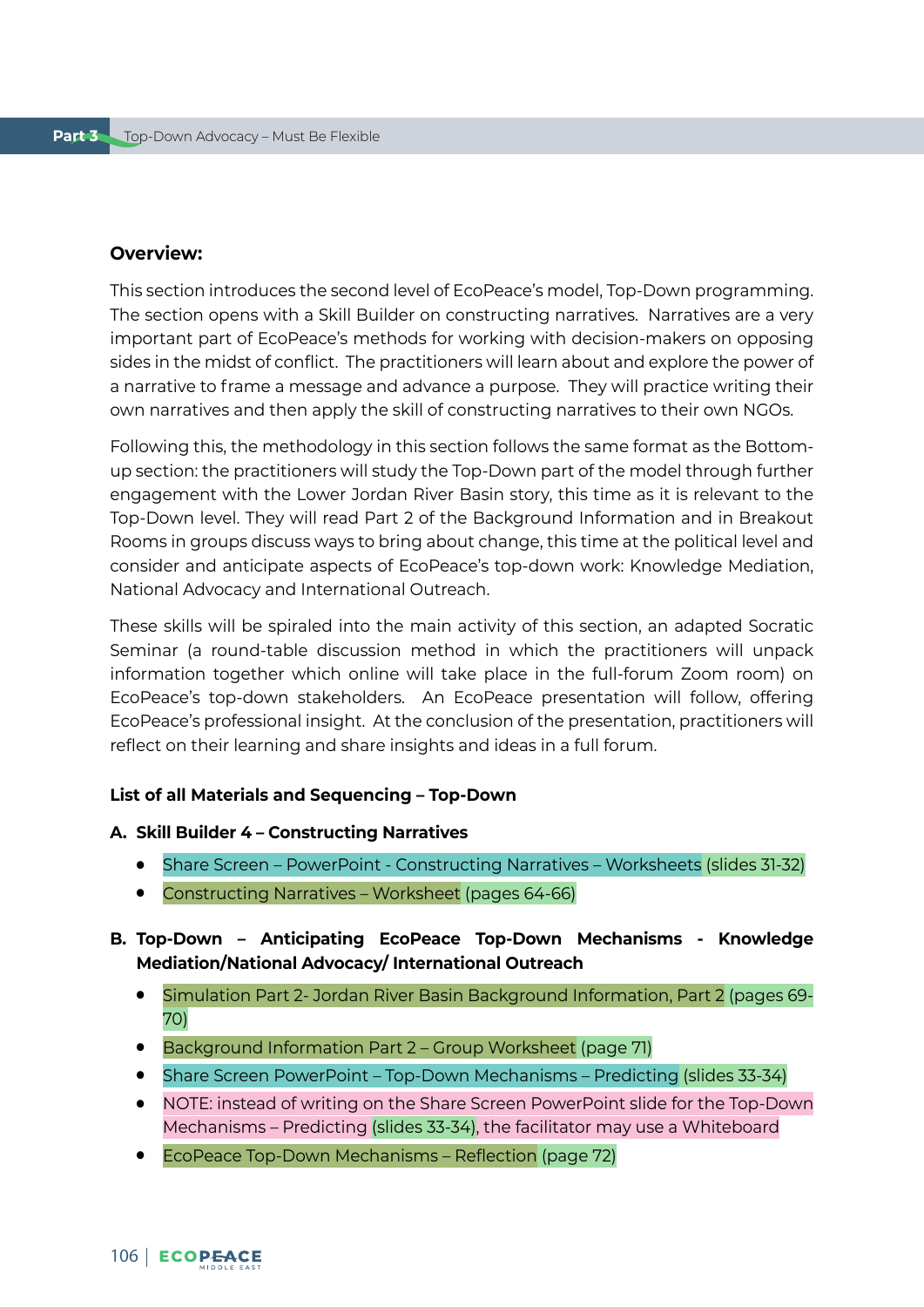#### **C. Top-Down – Socratic Seminar 2 – Top-Down Stakeholders**

- Simulation part 2 Top Down Stakeholder Cards (pages 73-79)
- Socratic Seminar 2 Top-Down Stakeholder Cards Worksheet (page 80)
- Socratic Seminar Questions for leader Top-Down (page 81)
- Top-Down Stakeholder Reflection page (page 82)
- Final Reflection Page Bottom-Up and Top-Down (page 84)
- Share Screen PowerPoint Top-Down Preparatory Exercise Before Socratic Seminar – Predicting Stakeholders (slide 35)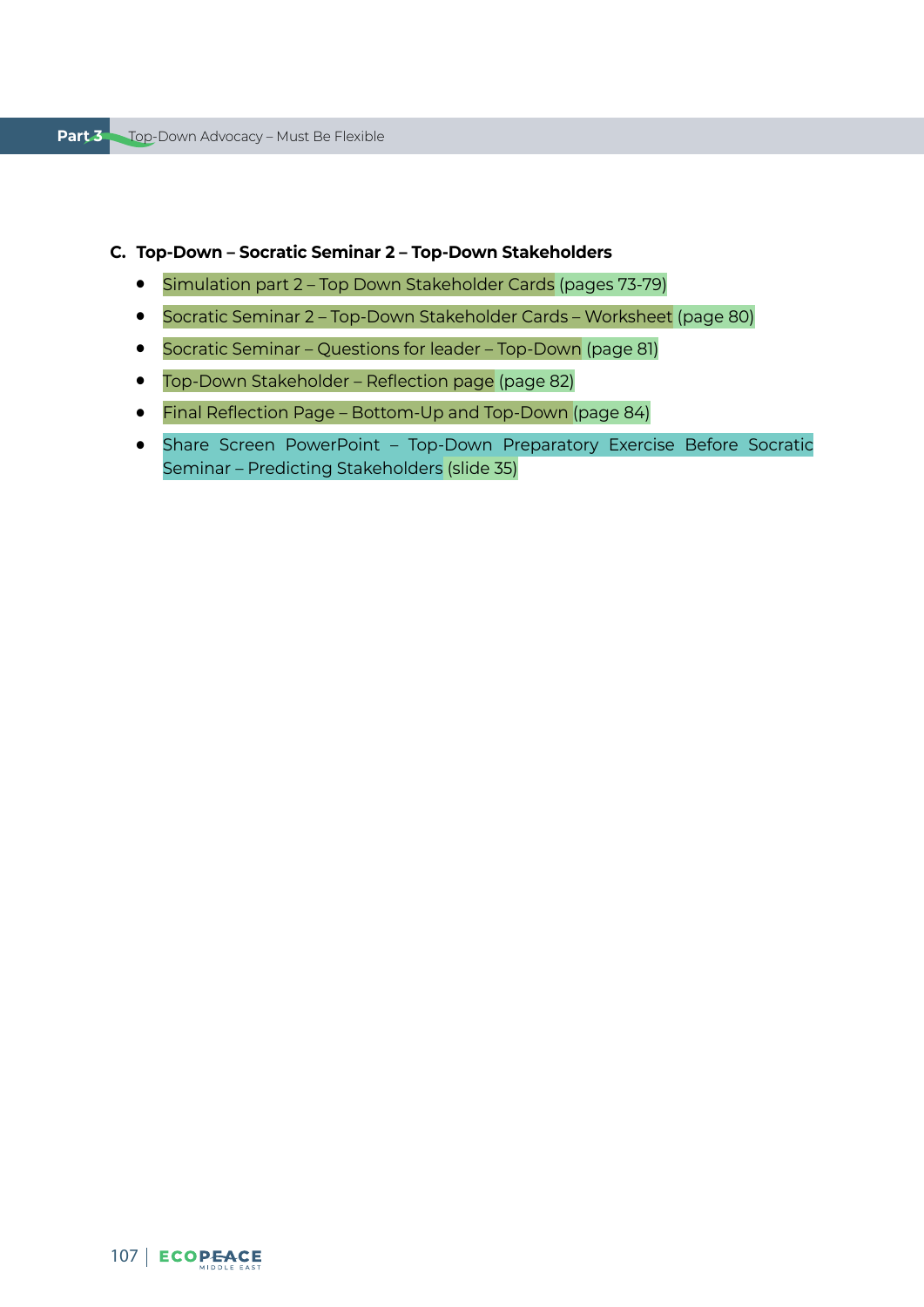# **A. Skill Builder 4 – Narrative Construction/Storytelling**

 **Full Forum and individual activities - 40-45 minutes**

*"The narratives that EcoPeace conveys to decision makers in the three countries adapt to the respective context and interests but serve a joint goal: facilitating cooperation. All three EcoPeace entities seek to convince their governments and decision makers that it is in their interests to cooperate regionally."* 

#### **Sarah Henkel**

Overview: This Skill Builder, on constructing narratives, focuses on the power of narratives in furthering goals of environmental peacebuilding. A narrative – a story – is a powerful way to frame and convey a message. The activities in this section highlight the idea that narratives are constructed and therefore can be created, modified and changed to advance goals.

This section opens with the practitioners revisiting what they've learned about the bottom-up stakeholders in terms of their positions and interests in regional cooperation in the Jordan River Basin. Using that information – and focusing specifically on mayors – in groups in Breakout Rooms, they will construct narratives that they would use to persuade the different mayors to cooperate regionally. This will bring into sharp focus the idea that the narratives will differ based on the differing interests of each country.

In the next activity, the practitioners will construct their own narratives in the form of autobiographical timelines, an effective exercise for illustrating how narratives are *constructed* and can be shaped to advance a purpose. The section closes with the practitioners applying the skill and constructing narratives for their own NGOs.

Though they will not be used in this lesson, the inspiration is the three different narratives used by the EcoPeace regional offices to appeal to their top-down decision makers. They will not be used here, rather they will be integrated later into the workshop activities and eventually discussed in the EcoPeace staff presentation at the end of the top-down section.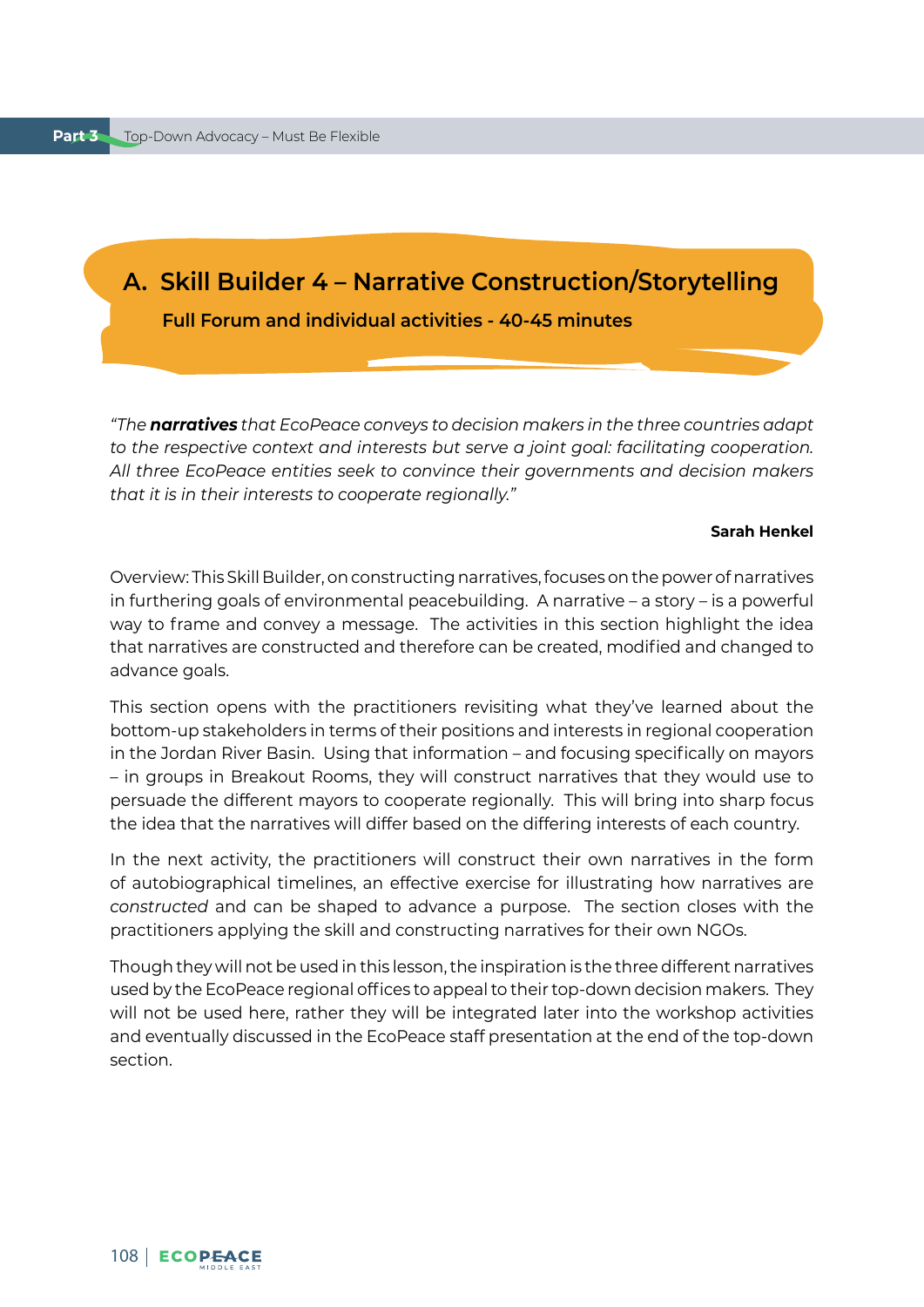# **1. Warm-up – General Discussion and Spiraling in of the Bottom-Up Narratives (10 minutes)**

### **Materials:**

- Constructing Narratives Worksheet (pages 64-66)
- Share Screen PowerPoint Constructing Narratives (slides 31-32)

### **Procedure:**

The facilitator explains to the practitioners that they are going to learn to construct narratives – which are stories – a skill that is useful in environmental peacebuilding. After the facilitator explains using the Share Screen PowerPoint – Constructing Narratives, slides 31-32, the practitioners will work in small groups in Breakout Rooms and then report their ideas to the Full Forum-Debriefing.

- A. Constructing Narratives- Worksheet (pages 64-66) direct the practitioners to the worksheet in their Practitioner Workbooks.
- B.Share Screen PowerPoint Constructing Narratives (slides 31-32). Share the worksheet on the screen and go over it with the practioners. Explain that on the worksheet they have a place to write down their ideas for all three exercises in this section. Make sure they note this (the facilitator can show them this on the Share Screen document).
	- In the first exercise, a warm-up, they are asked to construct three separate narratives for a Jordanian mayor, an Israeli mayor and a Palestinian mayor based on what they learned in the bottom-up section. Go over the instructions on the using the Share Screen PowerPoint slides 31-32, which are as follows:

You are an NGO. Reflect back on the three different riparians that you learned about in the bottom-up section. You will focus specifically on mayors – a Jordanian mayor, an Israeli mayor and a Palestinian mayor. How do their interests differ in terms of rehabilitating the Jordan Valley? As an NGO, how would you persuade each mayor to become interested in regional cooperation for rehabilitation and development of the Jordan Valley?

How would you express this? How would you appeal to the mayor? Construct a narrative for each mayor and write it in the lines below.

● NOTE: What the practitioners come up with doesn't have to be exactly like the real EcoPeace narratives (though they can be), the point is to go through the different riparians and have them try to come up with different narratives. They will learn the actual narratives later, in the EcoPeace presentation that concludes the top-down section. This is a warm-up for constructing narratives. So here they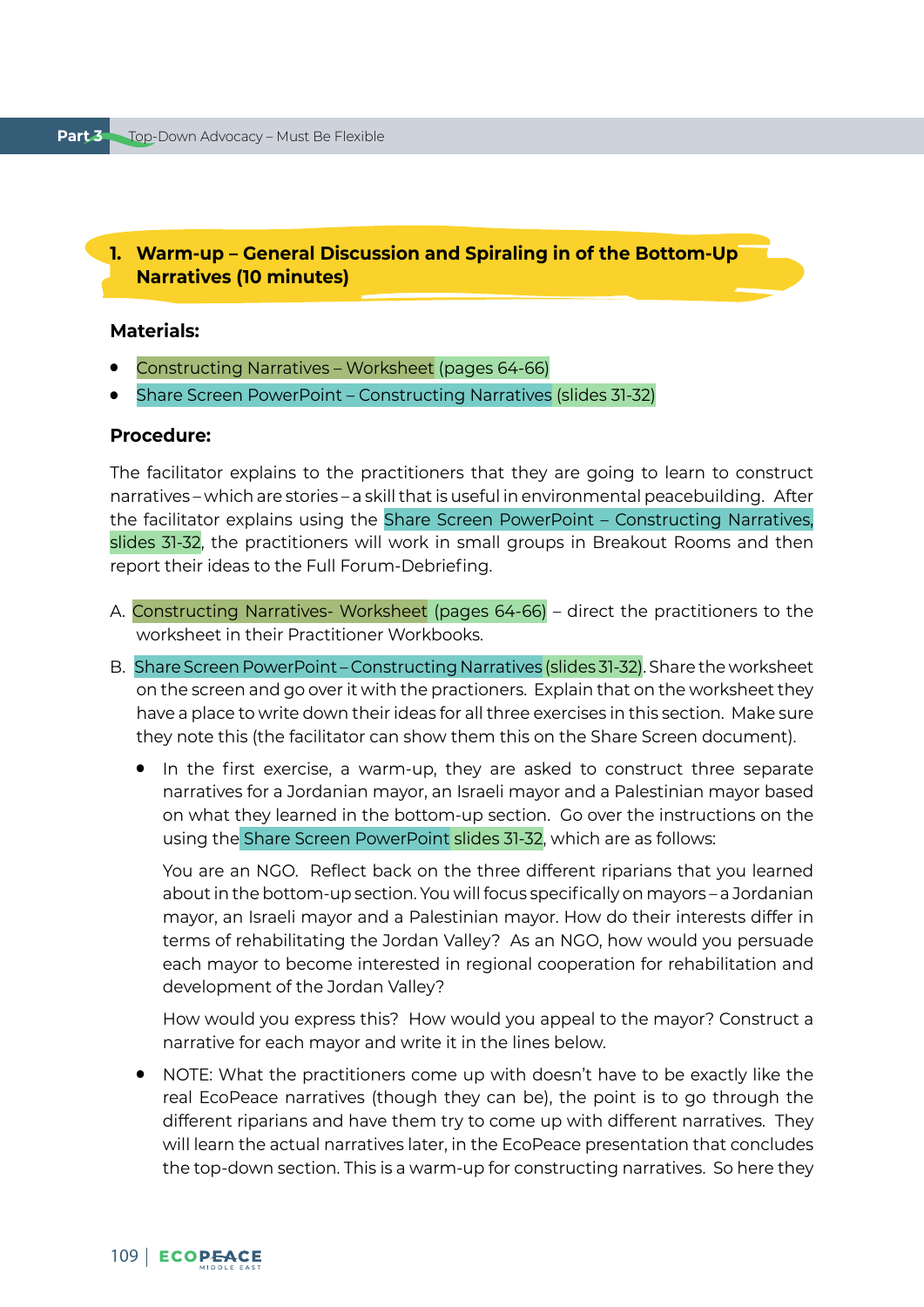should a) start to grasp the idea of constructing a narrative for a specific purpose; b) note that for different stakeholders, there are different narratives, even if it is the same goal (rehabilitation of the Jordan Valley)

- The worksheet contains the following information for the practitioners to use as reference points. Make sure to go over this with them using the Share Screen PowerPoint: slides 31-32
	- **> Jordan**: Jordanian mayors can play an important advocacy role in lobbying the top-down sector. They want to advance the economy. Most of the population is poor, with scarce water sources and poor infrastructure. Jordanian mayors do not want to be officially in contact with Israelis because of the antinormalization pressure in Jordan. However, they very much want to advance the economy.
	- **> Palestine**: Palestinian mayors can play an important advocacy role in lobbying the national government. They refuse to cooperate with Israel as they do not want to be seen as normalizing relations. At the same time, they will cooperate if they see that cooperation can improve the livelihoods of their residents and help advance their water rights and access to land in the Jordan Valley.
	- **> Israel**: Israeli mayors can play an important advocacy role in lobbying the national government. Israeli mayors in the Jordan Valley very much want to cooperate with Jordan and Palestine. They understand that their only way to advance is through cooperation with their co-riparians by fighting to clean up the river, advancing their economies and making the Jordan Valley a center. Mayors are subject to condemnation for cooperating with Jordan and Palestine and are concerned that this could impact their chances for reelection.

The narratives illustrate how it is possible to continue pursuing shared environmental solutions, as EcoPeace does, in the midst of a conflict situation in which each side has different interests. Each office constructs its own narrative – somewhat differently than its co-riparians – to align with its own national interests. The goal is always the same – restoration of the Jordan River – but the narrative is adjusted to the national interests.

- **C**. **Breakout Rooms** place the practitioners in Breakout Rooms in groups of up to 3-4 to work on this together. Each group will select 1 representative who will share the group narratives with the full forum. (10 minutes)
- **D. Full Forum Debriefing** Bring the practitioners back to the full forum.
	- **Each group presents** the narratives it constructed to persuade the mayors.
	- As each group presents, the facilitator should elicit insights from and open up the discussion to all participants: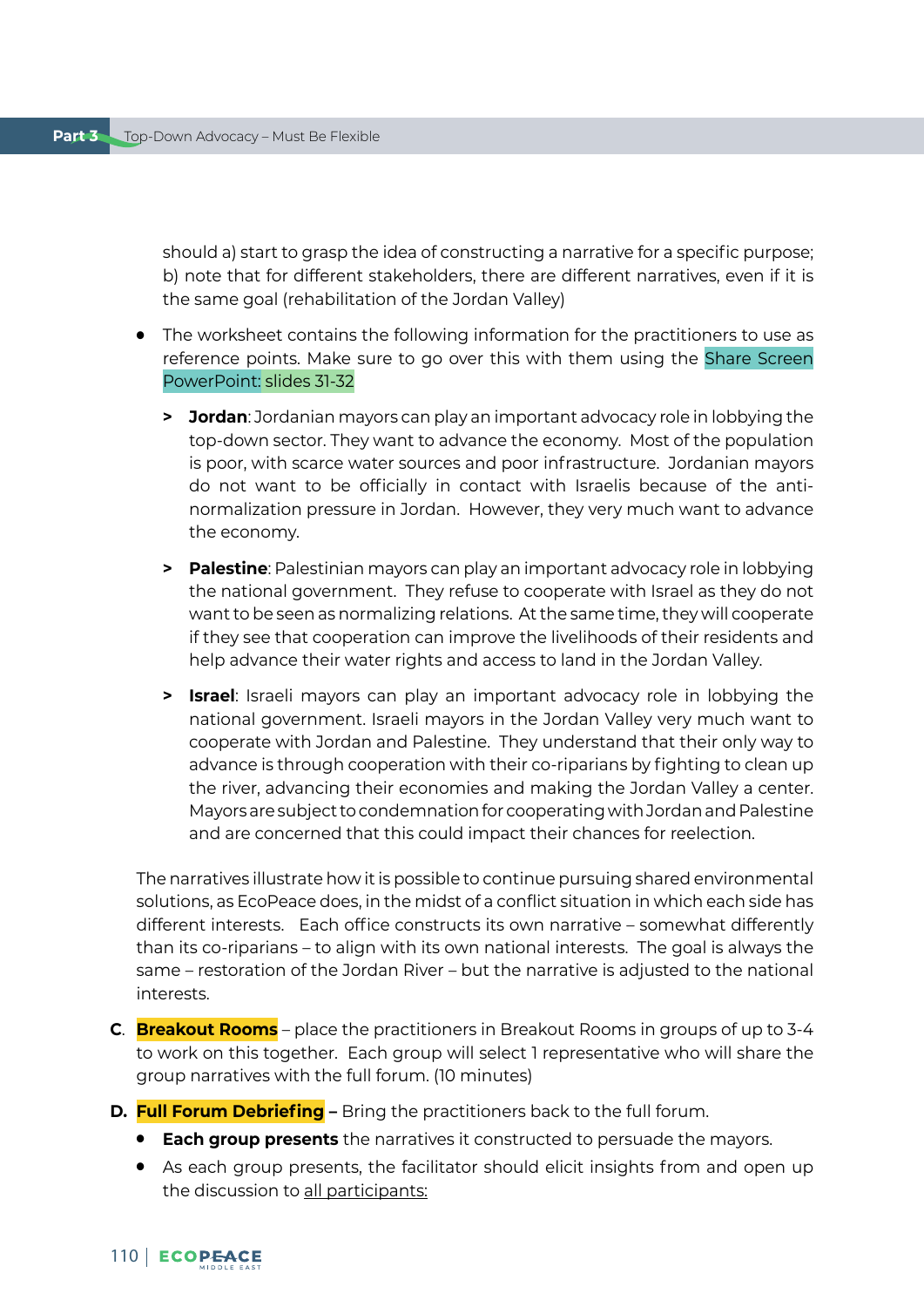- > Ask: How can the narratives lead to a shared solution for the Jordan River, or even peace?
- > How would new narratives sustain the shared solution?
- **Spiral in the negotiation skill of position-interest**.
	- > Ask: Why would constructing different narratives appeal to the different interests of Israel, Palestine and Jordan, be effective? (Answer: It is effective because each side has different interests, so here EcoPeace is appealing to each side's specific interests. For a negotiation to be effective, one must negotiate with the other side's interests, not positions. This provides a clear example of the importance of interests.)
	- > **Importance of common interests.** Ask: What is the common interest?
	- > Ask: What are the interests of the different sides?

# **2. Your Turn: Constructing Narratives / Storytelling - Creating an Autobiographical Timeline – (15-20 minutes)**

#### *Adapted from original activity created by Sarah Perle Benazera*

**Overview:** In this exercise, practitioners will construct their autobiographical stories as a short timeline. The importance of this exercise is that in giving practitioners freedom to decide on everything in their timeline, including when their stories begin and end, they will grasp the power of constructing a narrative. In other words – it highlights the idea that a narrative is a **construction** - they can adapt it to suit their purpose and goals. In terms of their personal narrative, they can even decide where it begins – some may choose their own birth, others may begin with their grandparents or even more distant ancestors, some may link it to their religious beliefs and begin when their religion began and so forth. This section will conclude with the practitioners reflecting on how they can apply this to own NGO work. They will be given time to construct narratives for their NGOs.

### **Materials:**

Constructing Narratives- Worksheet (pages 64-66)

#### **Procedure:**

- **A. Constructing a Narrative Autobiographical Timeline:** 
	- Constructing Narratives Worksheet (pages 64-66) direct the practitioners to the worksheet in their Practitioner Workbooks. The lines for writing during this exercise are right after the lines that they used for the mayors' narratives.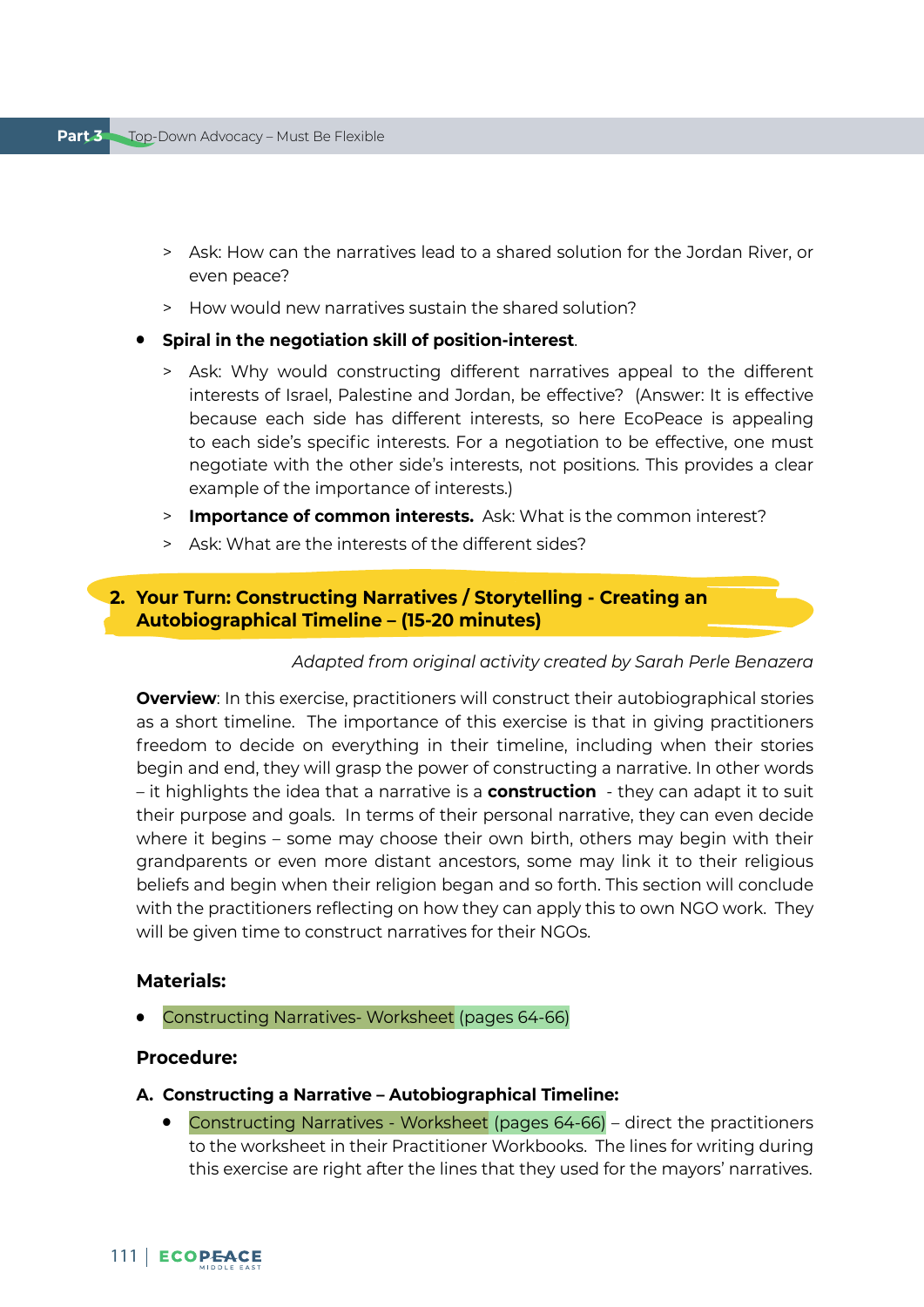- Quiet time: Allow up to 10 minutes of quiet time for individual work. This is a quick exercise. Practitioners will work individually and remain in the full forum Zoom room.
- The facilitator explains that the practitioners will work individually on this exercise. Instruct the practitioners to create their own narrative timelines, plotting out only the important milestones and events. It is very important to tell them that they decide where their narrative begins. There are no other rules, tell them that they can begin with their own birth, their grandparents' births, great-grandparents', base it on their ethnic or religious heritage, etc. As well, what they place on their timelines is what they choose. Whatever they feel are their important milestones and events.

### **B. Quick Debriefing**

- The facilitator should explore differences in how they began their stories by asking:
	- > When does your timeline begin?
	- > What were important milestones?
	- > How does your timeline differ from others in the group?
	- > What insights have you learned in writing your own narrative? Elicit the following:
		- Narratives are constructed. This becomes evident when they construct their own narratives. When did they start? At birth? With their grandparents? Great grandparents? Beginning of time?
		- Narratives can therefore be created, change and modified, to help advance goals.

### **3. Constructing Narratives for their NGOs – 10 minutes**

A. The facilitator will now give the practitioners about 10 minutes to practice constructing narratives for their own NGOs. As with the autobiographical timeline, they will work individually while remaining in the full forum.

#### **Materials:**

● Constructing Narratives- Worksheet (pages 64-66) – direct the practitioners to the worksheet in their Practitioner Workbooks. The lines for writing during this exercise are right after the lines that they used for the mayors' narratives.

### **Procedure:**

● Constructing Narratives- Worksheet (pages 64-66) – direct the practitioners to the worksheet in their Practitioner Workbooks. The lines for writing during this exercise are right after the lines that they used for the autobiographical timelines.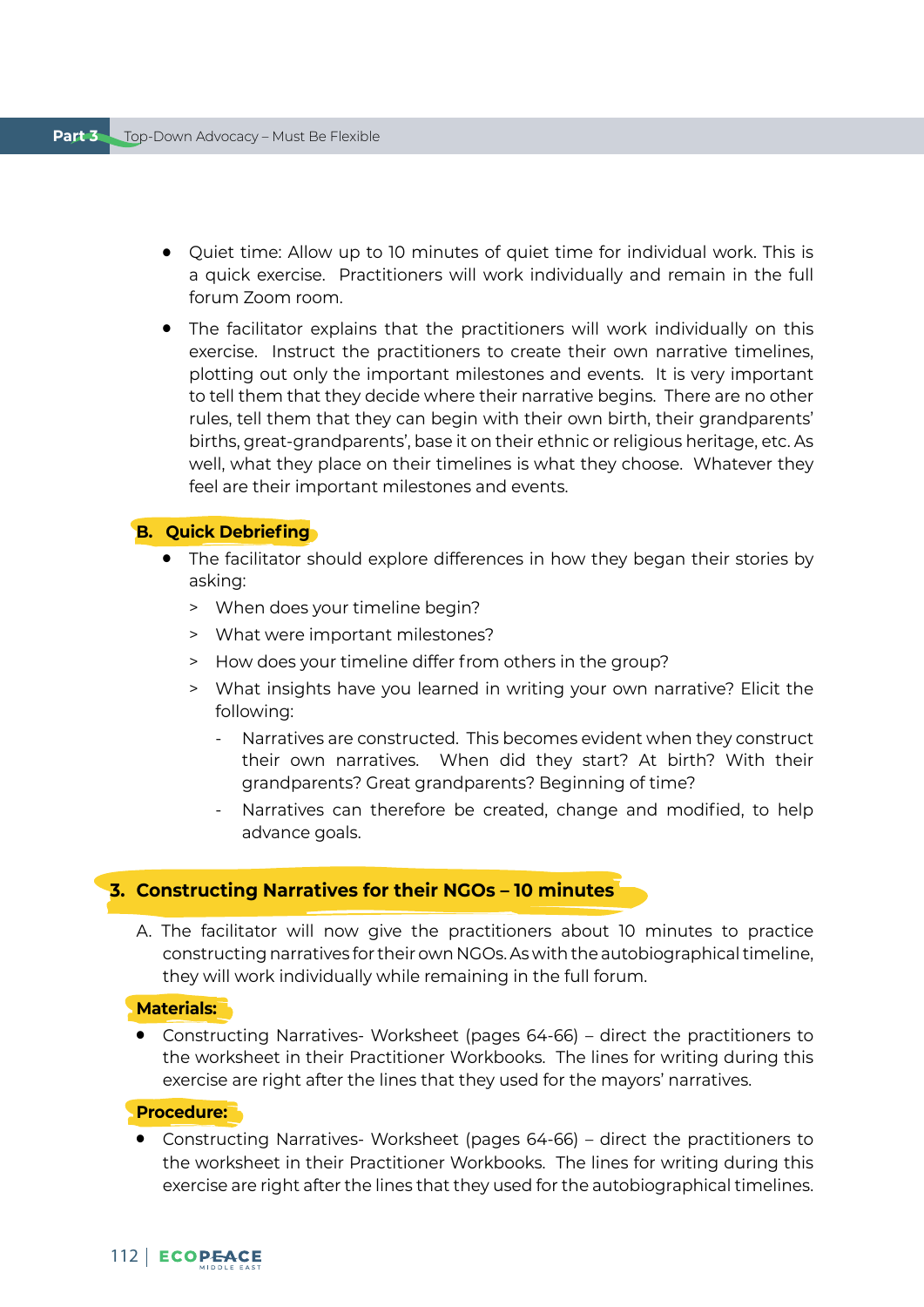● Quiet Time: Allow 10 minutes of quiet time for the practitioners to construct narratives for their own NGOs. They will work individually while remaining in the full forum Zoom room.

# **B. Debriefing:**

- **Sprinkle sharing** facilitator should ask for a "sprinkling" of answers in other words, a few practitioners should share.
- Ouestions for Practitioners:
	- > What did you notice when you constructed a narrative for your NGO? Did you alter it from what it was? Why? Why not?
	- > Why is this helpful?
	- > What insight have you gained?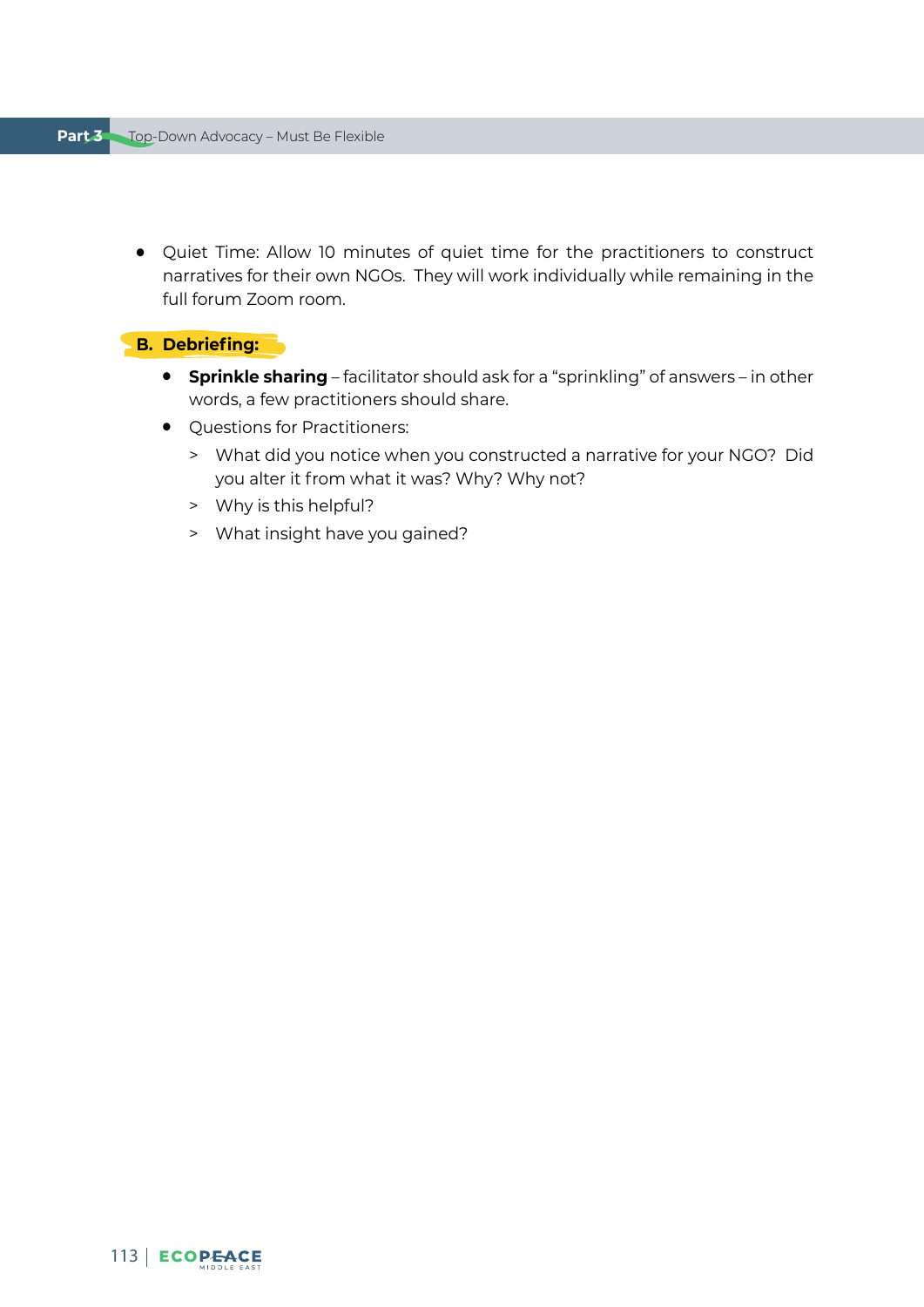# **Constructing Narratives – Practitioner Worksheet**

1. You are an NGO. Reflect back on the three different riparians that you learned about in the bottom-up section. You will focus specifically on mayors – a Jordanian mayor, an Israeli mayor and a Palestinian mayor. How do their interests differ in terms of rehabilitating the Jordan Valley? As an NGO, how would you persuade each mayor to become interested in regional cooperation for rehabilitation and development of the Jordan Valley?

How would you express this? How would you appeal to the mayor? Construct a narrative for each mayor and write it in the lines below.

### **You may use the following to help you construct your narrative:**

- **Jordan**: Jordanian mayors can play an important advocacy role in lobbying the national government. They want to advance the economy. Most of the population is poor, with scarce water sources and poor infrastructure. Jordanian mayors do not want to be officially in contact with Israelis because of the anti-normalization pressure in Jordan. However, they very much want to advance the economy.
- **Palestine**: Palestinian mayors can play an important advocacy role in lobbying the national government. They refuse to cooperate with Israel as they do not want to be seen as normalizing relations. At the same time, they will cooperate if they see that cooperation can improve the livelihoods of their residents and help advance their water rights and access to land in the Jordan Valley.
- **Israel**: Israeli mayors can play an important advocacy role in lobbying the national government. Israel mayors in the Jordan Valley very much want to cooperate with Jordan and Palestine. They understand that their only way to advance is through cooperation by fighting to clean up the river, advancing their economies and making the Jordan Valley a center. Mayors are subject to condemnation for cooperating with Jordan and Palestine and are concerned that this could impact their chances for reelection. When cooperation occurs, mayors explain to their constituencies that they are seeking cooperation because it is in their interests, that it is to their benefit.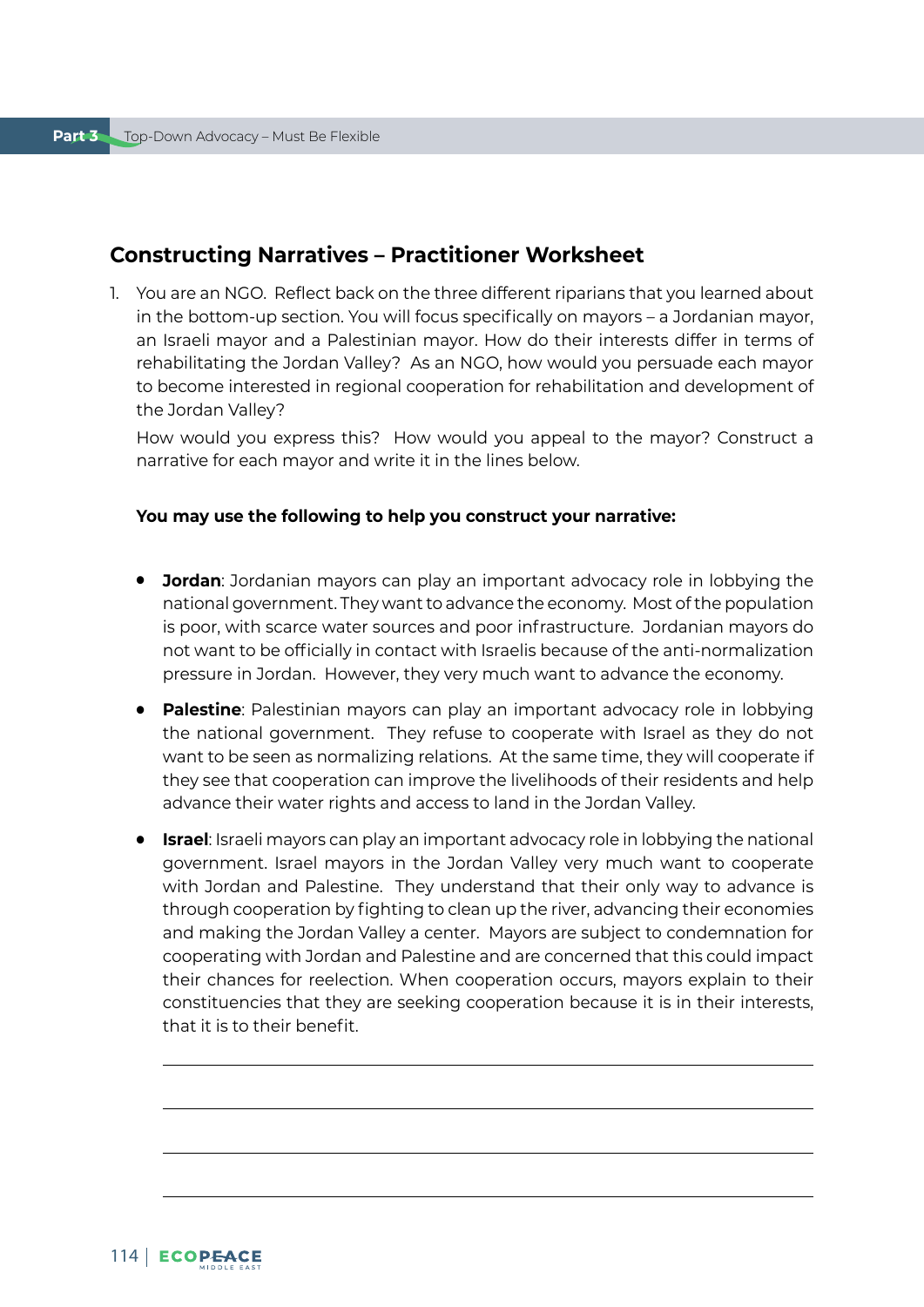|  | <b>Part 3</b> Top-Down Advocacy - Must Be Flexible |  |  |  |
|--|----------------------------------------------------|--|--|--|
|--|----------------------------------------------------|--|--|--|

2. Construct your own autobiographical timeline

3. Practice constructing a narrative/s for your own NGO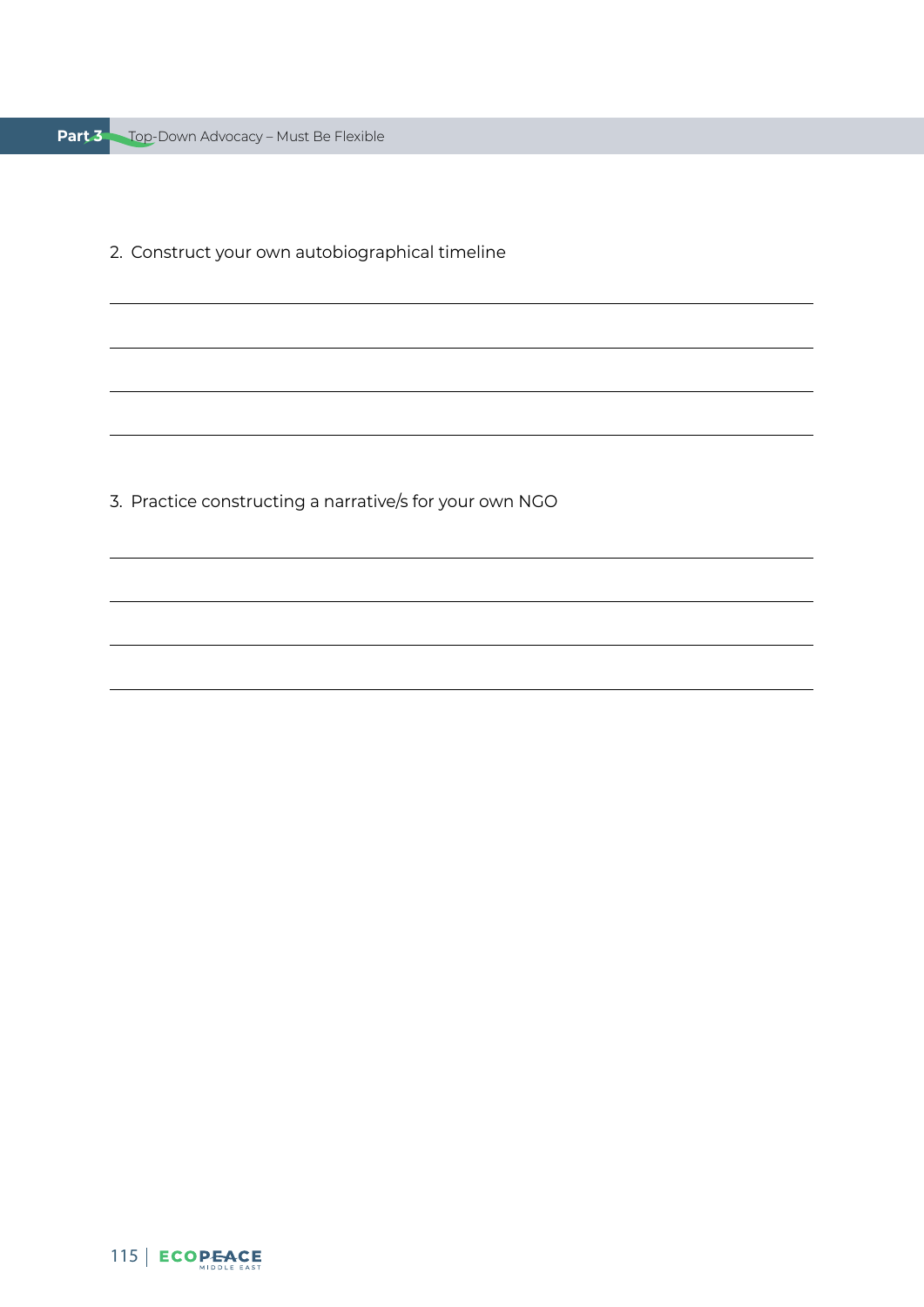**B. Top-Down Actions - Anticipating – Top-Down Mechanisms Knowledge Mediation/National Advocacy / International Outreach Part 2 – Background Information of Jordan River Basin Simulation Group Activity - 90-120 minutes**

**Overview**: This activity introduces the practitioners to the second part of the Jordan River Basin story and orients them toward anticipating aspects of EcoPeace's Top-down work that include **Knowledge Mediation, National Advocacy, International Outreach**. They will do this by reading the Part 2 of Jordan River Basin Background Information, a story of governments in the midst of conflict who, in facing environmental degradation and human suffering, are blaming one another for the degradation. Practitioners will be asked to come up with ideas on how they could change things at the political level.

### **Materials:**

- Simulation Part 2- Jordan River Basin Background Information, Part 2 (pages 69-70)
- Background Information Part 2 Group Worksheet (page 71)
- Share Screen PowerPoint Top-Down Mechanisms Predicting (slide 33-34)
- NOTE: instead of the writing on the Share Screen PowerPoint slide for the Top-Down Mechanisms - Predicting, slides 33-34, the facilitator may use a Whiteboard

### **Procedure:**

- **1. Breakout Rooms:** The facilitator will divide the practitioners into small groups of up to five. Each group will work on the assignments together in its Breakout Room. They will use the following materials in their Practitioner Workbooks. Refer them to these materials:
	- Part 2 of the Jordan River Basin Background information pages 69-70) > Group Worksheet Background Information Part 2 (page 71)
	- This part provides them with Part 2 of the Jordan River Basin Background Information for the top-down programming. It is the story of three governments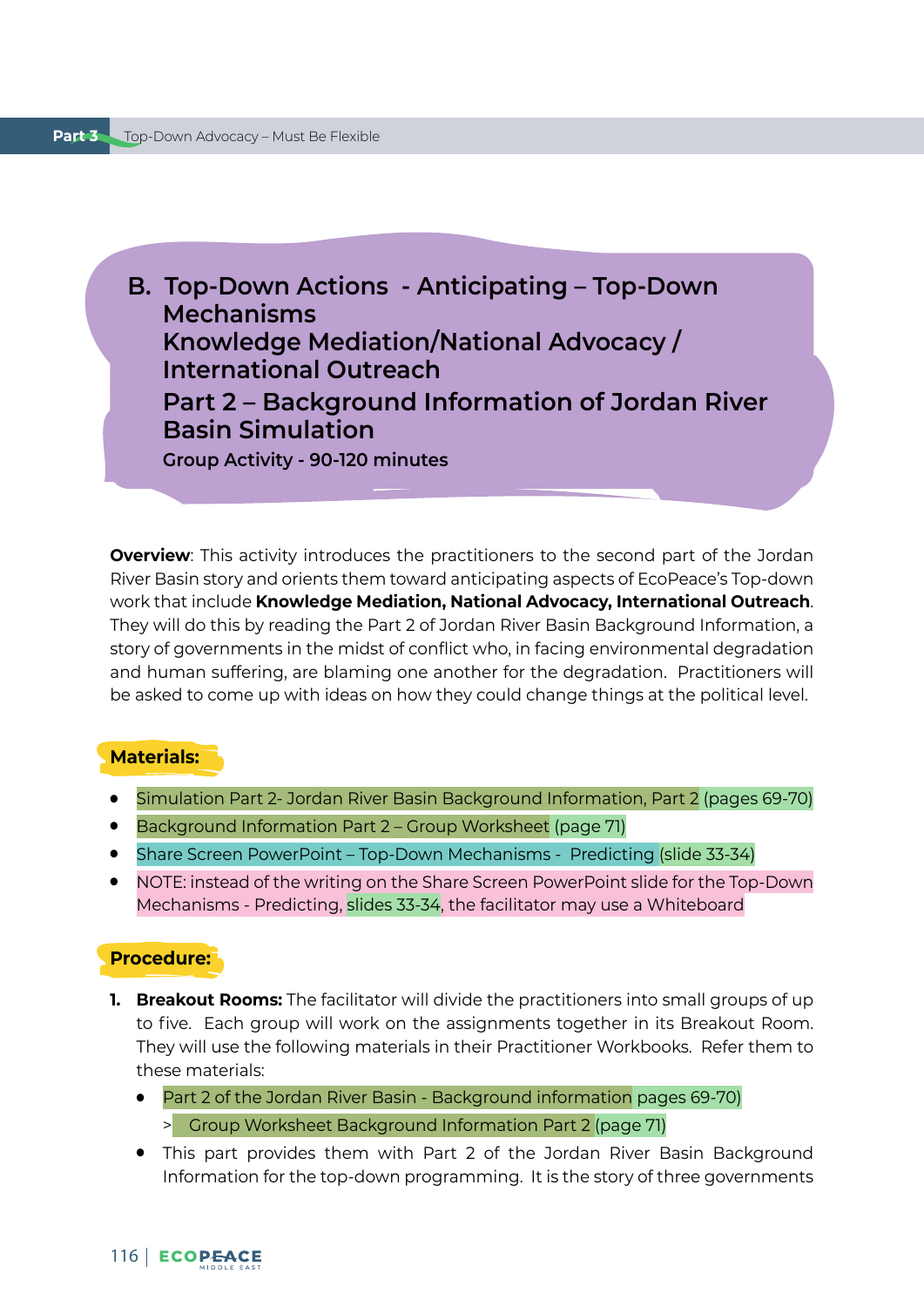in the midst of an intractable conflict that in facing environmental degradation and human suffering, are playing the blame game.

**2. Place in Breakout Rooms - Group Work:** In groups, participants read the Background Information Part 2 (pages 69-70) and then together using the Group Worksheet Background Information Part 2, they answer the following questions (these questions appear in the Group Worksheet):

*In the bottom-up section, you have seen how the people at the community level are suffering. How can you help them at the* **political level***?*

- How do you change the political level?
- How do you persuade the top-down decision makers to make the Jordan River Basin development a priority?
- **Spiral in Narratives**: Which narratives would be effective in persuading the decision makers in Israel, Jordan and Palestine?
- How do you convince them that this needs to be done?
- Which actions could be taken?
- How will this translate into change and policy change?
- How could this be funded?
- How could you deal with the blame game of the three riparians each accusing and blaming the others for diversion and pollution?

Each group will choose a representative to present their ideas to the full forum.

# **3. Return to Full Forum – Group presentations and lead-in to Debriefing**

#### **Materials:**

- Top-Down Mechanisms Reflection Page (page 72)
- Share Screen PowerPoint Top-Down Mechanisms Prediction (slides 33-34)
- NOTE: instead of the writing on the Share Screen PowerPoint slide for the Top-Down Mechanisms - Predicting, slides 33-34, the facilitator may use a Whiteboard

### **Overview:**

This section follows the same structure as the bottom-up version.

In the full forum, each group representative will present his/her group's ideas. As each group presents, other practitioners will join in with their ideas, adding to the pool of ideas. As the groups present their ideas and others join in with additional ideas, the facilitator will write down their answers on the PowerPoint slide (or Whiteboard).

### 117 | ECOPEACE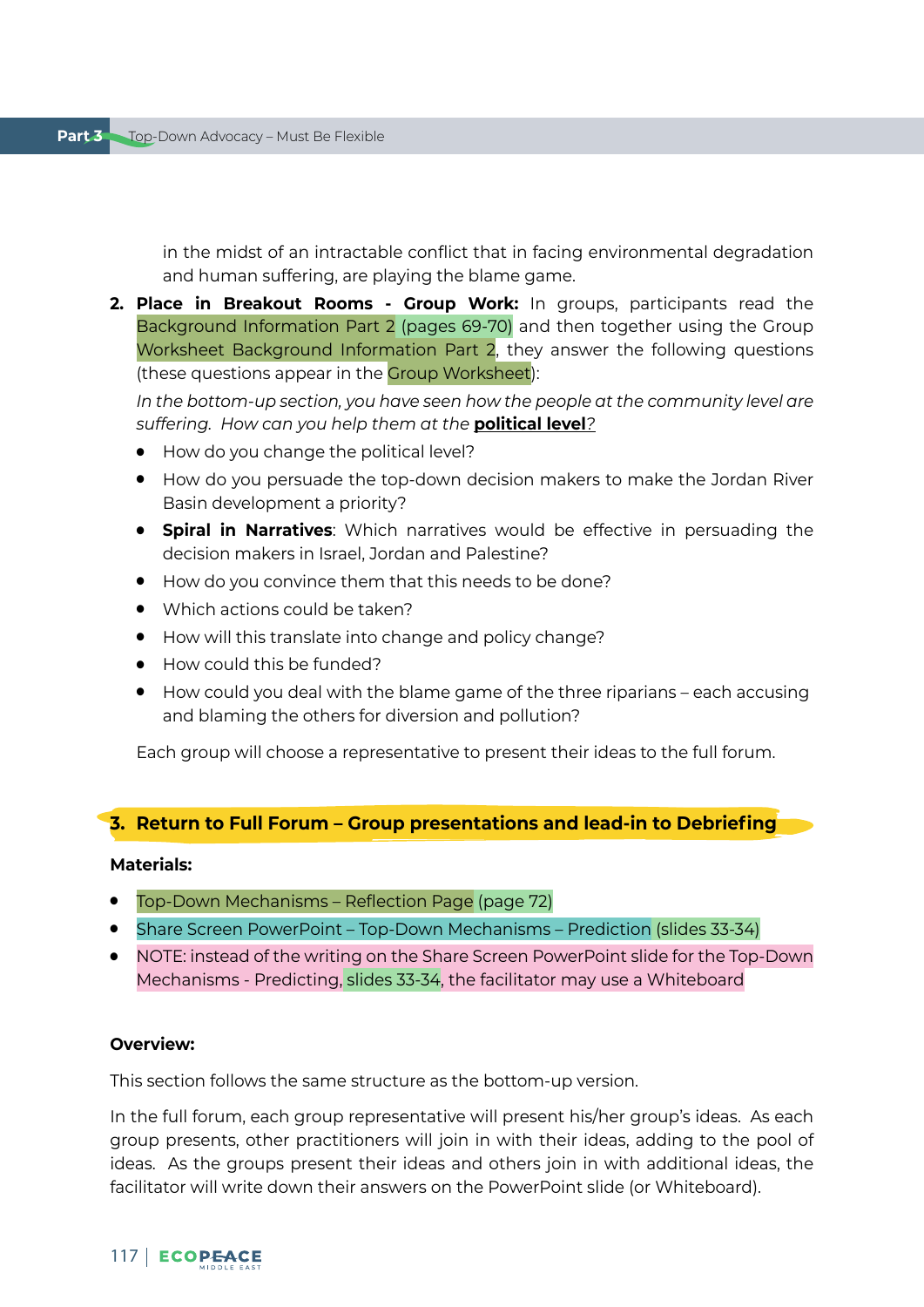The idea here is that many aspects of EcoPeace's top-down work -- **Knowledge Mediation/National Advocacy and International Outreach –** should come up from the participants' group brainstorms and full forum presentations and discussions. The practitioners will essentially predict these aspects of EcoPeace's Top-Down work. The point here is to bring them into focus and further elicit ideas that fall into each of the categories.

This is accomplished as follows: During the full forum, as the practitioners present the ideas, the facilitator will write them in the chart directly on the PowerPoint Share Screen Slide – Top Down Mechanisms – Predicting (slides 33-34) and elicit further ideas. Then, in the debriefing, the facilitator will help them process the learning by drawing insights and ways they can apply this learning to their own NGO work.

NOTE: instead of the writing on the Share Screen PowerPoint slides 33-34 for the Top-Down Mechanisms - Predicting, the facilitator may use a Whiteboard

#### **Procedure – Full Forum**

**• Facilitator** opens with, "We saw what the people at the communal level suffered, now, how do we change the political level? How do we translate our efforts at the community level into real change? What actions could be taken? How can we be effective at the top-down level?

Let's hear from each group."

Share Screen PowerPoint – Top Down Mechanisms – Predicting (slides 33-34). Share this with the group – the facilitator will type in the practitioners answers directly onto the Shared PowerPoint slide that is being shared. The facilitator will write in their answers directly onto the PowerPoint document.

**Reminder, the facilitator will make a COPY of the ShareScreen Slide Presentation for each new workshop so as not to use the original.**

NOTE: instead of the writing on the Share Screen PowerPoint slides 33-34 for the Top-Down Mechanisms - Predicting, the facilitator may use a Whiteboard

- **Practitioners**: Each group chooses a representative to present its conclusions. After each group presents, the facilitator should allow and encourage any and all comments from the full forum. The facilitator may use the following technique to create a dialogue chain:
	- > After each group presents its ideas, other participants acknowledge the points covered and either agree/disagree/add something. There should be full Zoom room participation.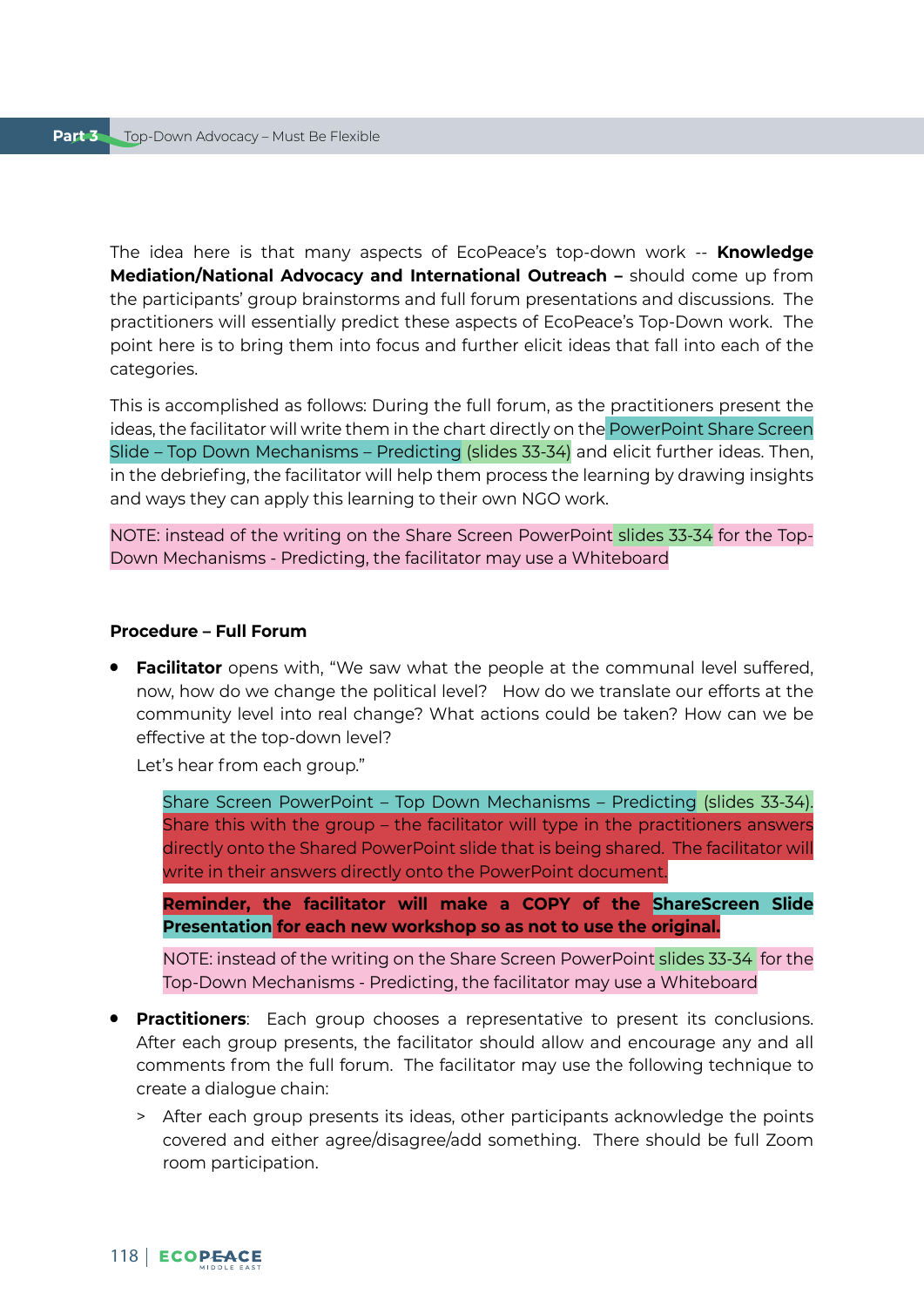- > The facilitator can offer as an example, the use of any of the following prompts:
- > "I agree with what \_\_\_\_\_\_\_\_ said, and would like to add to this."
- > "I think differently than what \_\_\_\_\_\_\_\_\_\_\_ said, and would like to add to this."
- **Facilitator**: As the practitioners give their answers, the facilitator types their answers directly onto the Shared PowerPoint slide as follows:
	- > Share Screen PowerPoint Top Down Mechanisms Predicting (slides 33-34). As the practitioners share answers, the facilitator should write up the answers in 3 columns according to the 3 categories, **WITHOUT** writing the headings till the end. **At the end, the headings will be revealed (the facilitator types the headings in) and the facilitator can bring the practitioners' attention to this terminology.**

| <b>Knowledge Mediation</b> | <b>National Advocacy</b> | <b>International Outreach</b> |  |
|----------------------------|--------------------------|-------------------------------|--|
|                            |                          |                               |  |
|                            |                          |                               |  |

- > NOTE: instead of the writing on the Share Screen PowerPoint slide for the Top-Down Mechanisms - Predicting, slides 33-34, the facilitator may use a Whiteboard
	- As the facilitator types in the ideas, he/she may have to change or slightly adapt the ideas to fit into the EcoPeace categories.
	- The facilitator can and should ask questions and give hints to elicit further answers to match the EcoPeace model.
	- Once the headings have been revealed, the facilitator will explain the headings and how what the practitioners predicted relates directly to EcoPeace's topdown mechanisms.
	- Here the facilitator will explain a bit not a lot about EcoPeace's top-down mechanisms. It is also a time to answer any questions the practitioners may have. There is no need to go into too much depth as later there will be an EcoPeace presentation on its top-down work.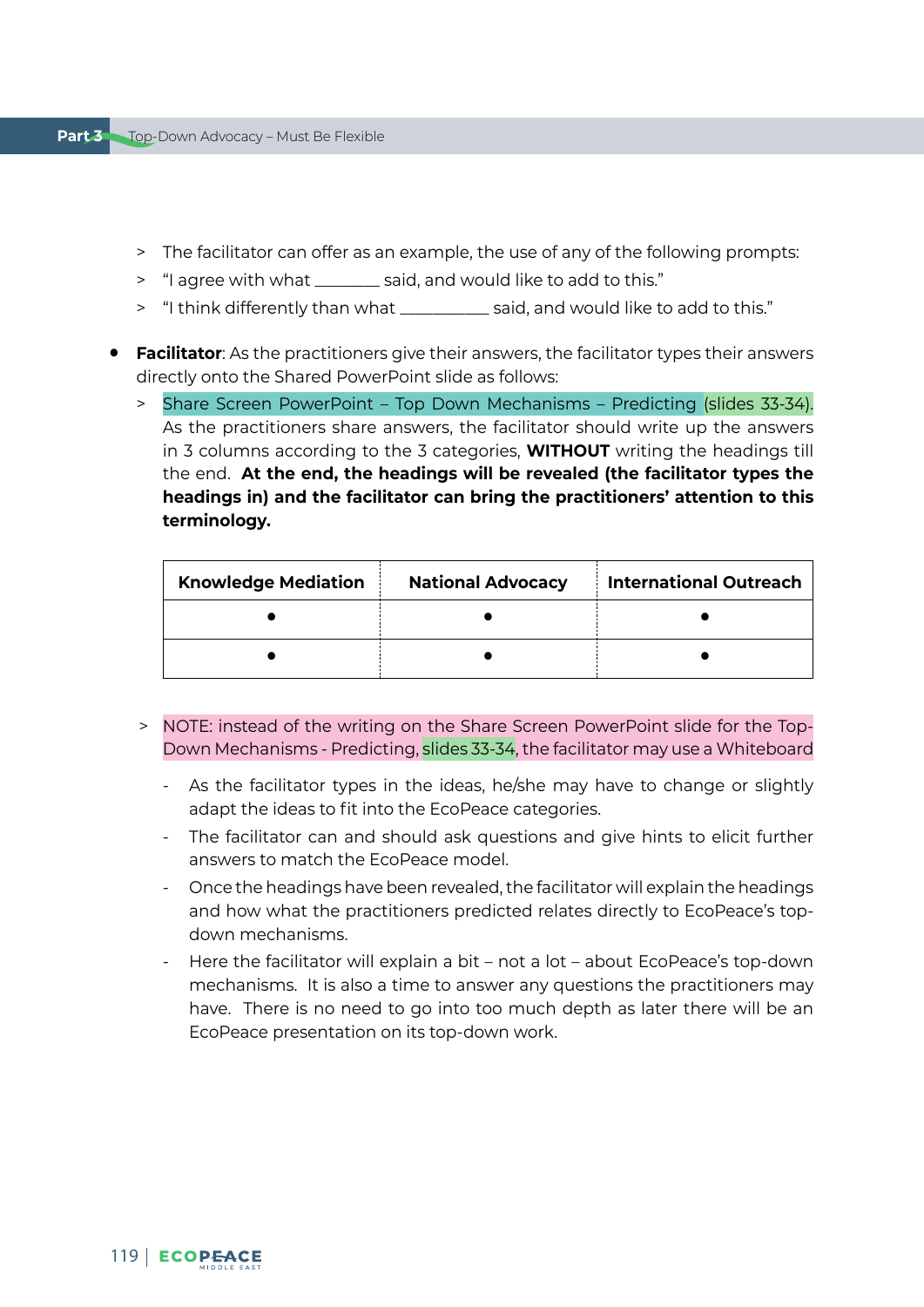**Reference for Facilitator** – For facilitators only. These are the concepts that the facilitators are trying to elicit.

#### **Knowledge Mediation**

- Science as a diplomatic tool writing policy papers, studies, reports to influence policy and to gain in-roads into discussion and debate
- Data is not always standardized, the need to establish facts and make it sciencebased, so that all parties can agree.
- Join-fact finding to create political will and reduce the unilateral blaming (blamegame).

### **National Advocacy**

- Strategy to present as an emergency
- Framing the issue narrative critical in top-down advocacy. This disempowers those who might object.
- Strategy of each narrative answering to the self-interests of the riparian while aligning with the national narrative.
- All policy work is directed in creating a shift from competition to cooperation. That cooperation enables a win-win rather than zero sum game.

### **National Advocacy**

- **EcoPeace directors**
- EcoPeace Government Affairs officers professionals with previous experience in government with contacts to decision makers
- Shaping public opinion e.g. degradation of cross-border river show that real estate prices go down.
- Strategic Partnerships, e.g., think tanks, which give legitimacy and authority, validation and endorsement to EcoPeace's message and EcoPeace as an organization. They elevate the status of EcoPeace and its credibility. For example, Israel – INSS; Palestine – Palestinian Water Authority; Jordan – Jordanian Minister of Water and Irrigation.
	- > Seeking partners is an important EcoPeace strategy. It doesn't matter which field – scientific, academic, governmental or private. These partnerships can be long-term or ad-hoc.
	- > It is always good to look for partners to help EcoPeace grow.
	- > By the same token, EcoPeace looks for stakeholders that need its help.
- National Media very important to have press it raises new ideas and gets the message out.
- Narratives from conflict and competition to cooperation

### 120 ECOPEACE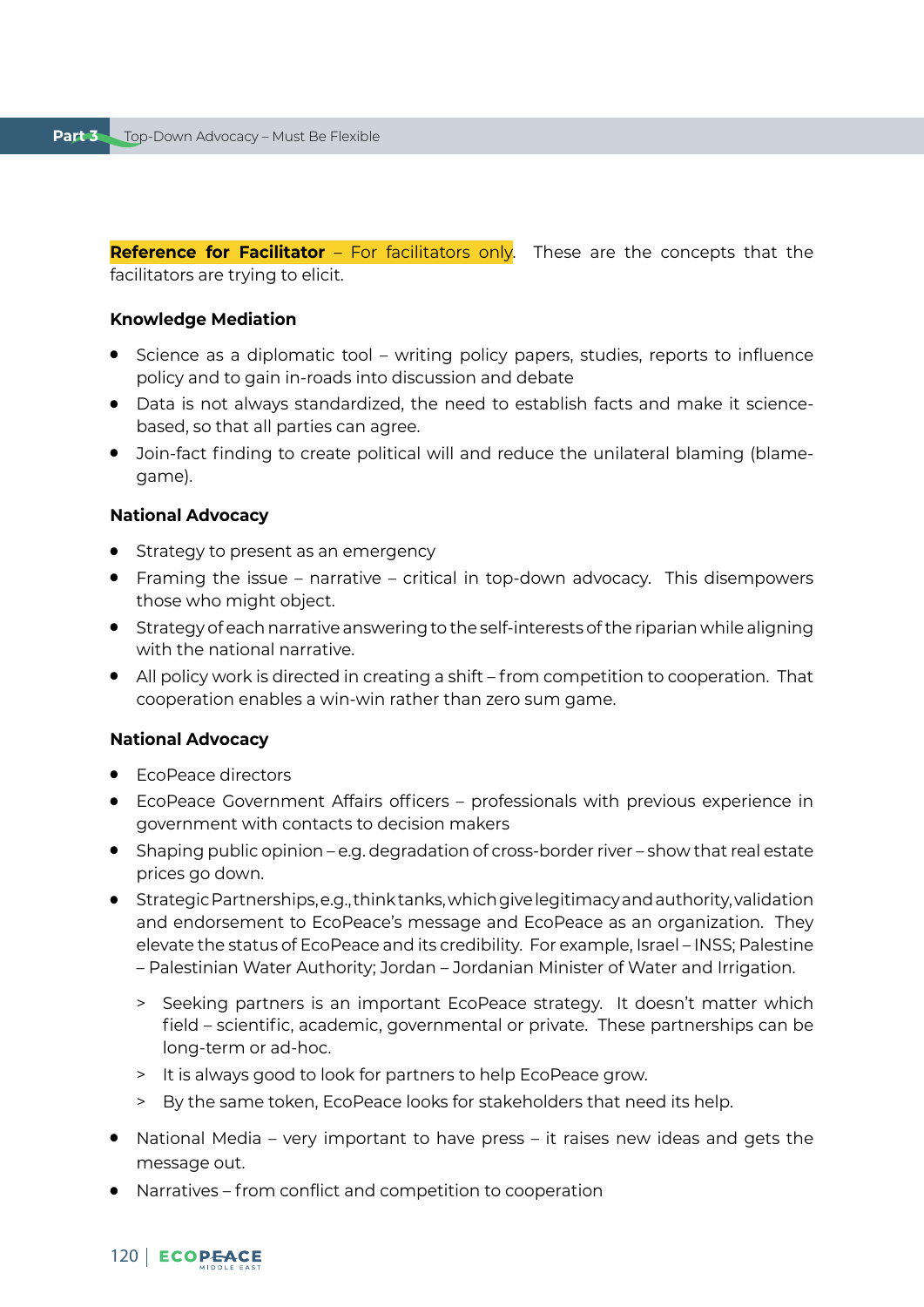### **International Outreach - Advocacy and fundraising**

- **EcoPeace directors**
- Donors and international institutions– EcoPeace reaches out to the international community for funding and political support, e.g., different countries, such as the U.S., Germany, Sweden and organizations, such as the UN Security Council, UNEP, etc.
- Platform for visibility to gain support
	- > e.g., at conferences speak to international media. The goal is to increase support, visibility and funding.
- International Media
	- > e.g., Thomas Friedman's article had a huge impact
	- > Articles targeted to mobilize religious groups (Jordan River is holy to half of humanity.)

### **Debriefing /Reflection (20 minutes):**

**Overview**: Reflection is a very important part of the learning process and is well worth the time allotted. It helps lock in the learning and will allow practitioners to reflect on how they can apply their learning to their own work.

- 1. The debriefing begins with the facilitator referring to Share Screen PowerPoint Top-Down Mechanisms – Predicting (slides 33-34 ) – the chart in which the facilitator typed in the practitioners' ideas for Top-Down Mechanisms.
- 2. NOTE: if the facilitator used a Whiteboard, then he/she should refer to the Whiteboard.
- 3. Think Share:
	- **Think**: Then, the facilitator directs the practitioners to the EcoPeace Top-Down Mechanisms – Reflection (page 72) in their Practitioner Workbooks. This should be done individually. Allow about 10 minutes of quiet time for them to reflect and write down their thoughts and ideas. The practitioners will remain in the full forum Zoom room.
	- **Share: Full forum**: Once they have finished, debrief in a full forum by having them share some of their answers (see questions below).
	- **Sprinkle sharing** facilitator should ask for a "sprinkling" of answers in other words, a few practitioners should share.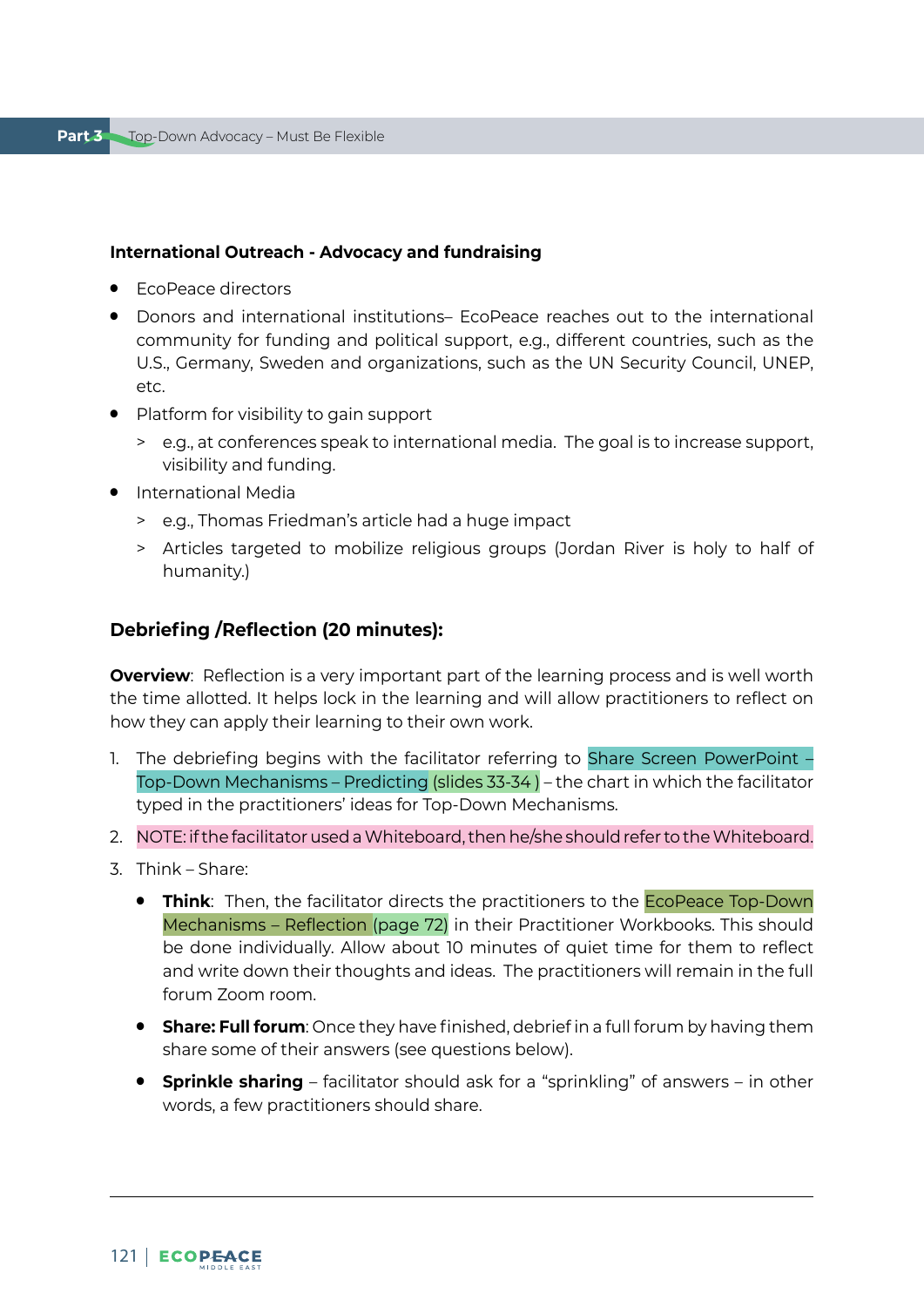## **Questions for Practitioners: (10 minutes)**

- What are the most important points you have learned from this exercise and the introduction to EcoPeace's top-down work?
- What insights have you gained?
- How might you be able to apply these ideas to your own NGO work?
	- > Knowledge Mediation
	- > National Advocacy
	- > International Outreach
- What are the challenges?
- What do you need help with?
- What questions do you have?
- What more would you like to learn?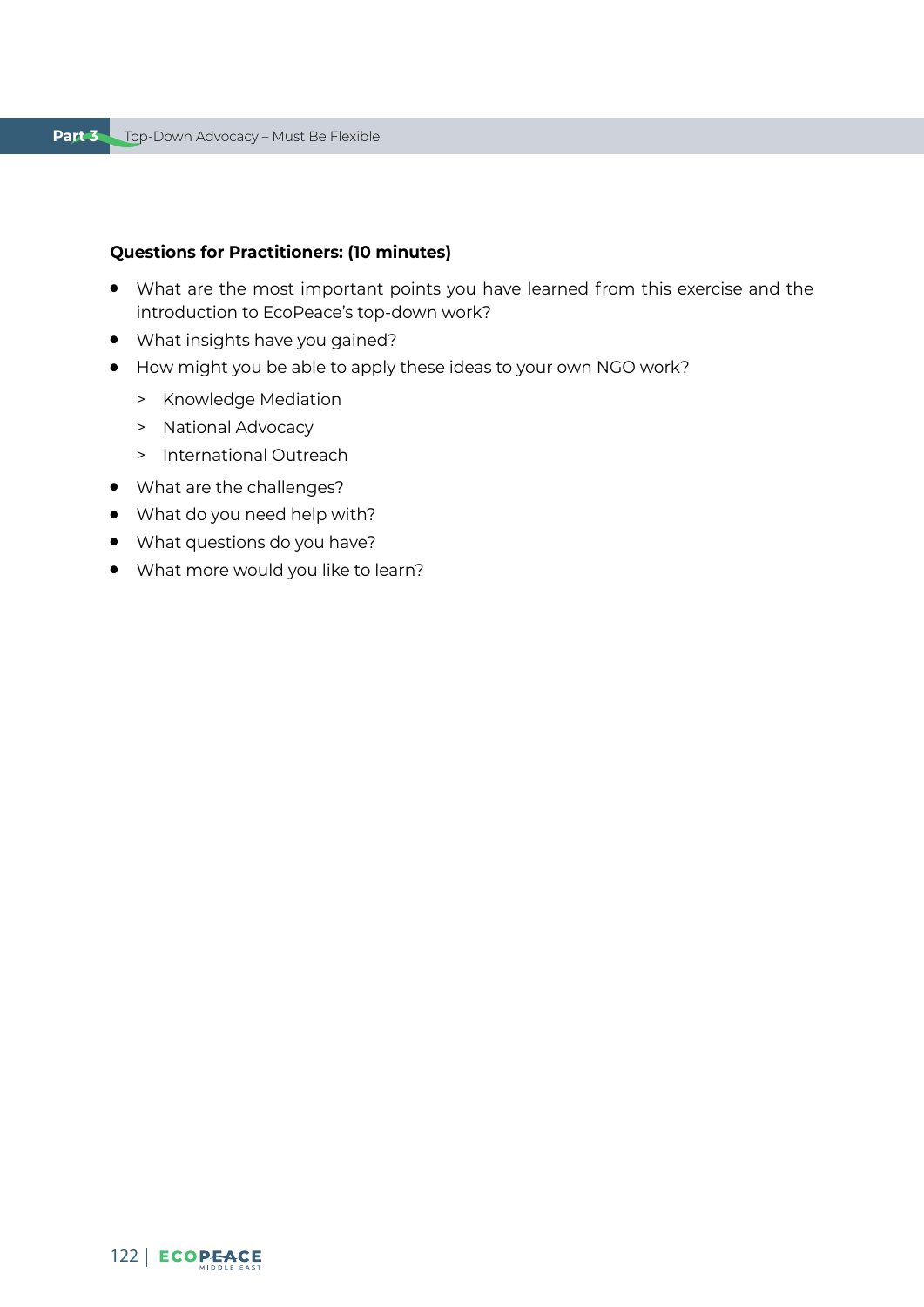# **Part 2 - The Jordan River Basin – Background Information**

Though the Lower Jordan River Basin is a transboundary water basin, shared by Israel, Jordan and Palestine, there is no regional authority, such as a joint Jordan River Basin Commission that governs and works with all three riparians. Instead, what governs water issues are the two bi-lateral agreements introduced in part 1 of the simulation. Both agreements are ineffective for properly regulating the shared Jordan River Basin, in which actions of each riparian either harm or benefit the others. The result is that the Jordan River, a river that is holy to Christians, Muslims and Jews, half of humanity, is in dire condition:

**Israel-Jordan**: The 1994 Israeli-Jordanian Peace Treaty established a Joint Water Committee and includes a provision for the handling of water issues. However, it does not include anything specific about joint regulation of the Jordan River. Part of the peace treaty includes a fixed amount of water that Israel delivers to Jordan every year. However, Jordan finds itself with a huge water deficit and in need of renegotiating the water agreement with Israel.

**Palestine-Israel**: Part of the Oslo Accords known as *Oslo II*, includes Article 40, a set of provisions for the joint Israeli-Palestinian governance of water which included the establishment of a Joint Water Committee. Like the Oslo Accords in general, Article 40 was meant to be an interim measure for five years till 1999. Two decades later, there has been no progress, there is almost no cooperation between the two riparians and Article 40 – which was meant to last for five years only -- still governs water and sanitation issues between Israel and Palestine.

The Israeli government does not officially recognize Palestine as a riparian to the Jordan River. It maintains that this will be part of final status negotiations on borders and whether the Jordan Valley would even remain in Palestine or be annexed by Israel. For its part, the Palestinian government states that these points – riparian water rights and the Jordan River border – are not even up for discussion. In other words, there is an absolute deadlock and no progress, leaving in jeopardy the entire restoration of the river and development of the valley – that could restore the flow of the river and bring economic relief to the valley and its populations.

Rather than regional cooperation, what exists among the three riparians is unilateralism: Each side blames the others for the demise of the Jordan River, the pollution, diversion and water scarcity. The three co-riparians are engaged in a blame game in which they accuse and blame one another for the pollution and diversion. There is no precise understanding of exactly what the causes are for the demise and how much each co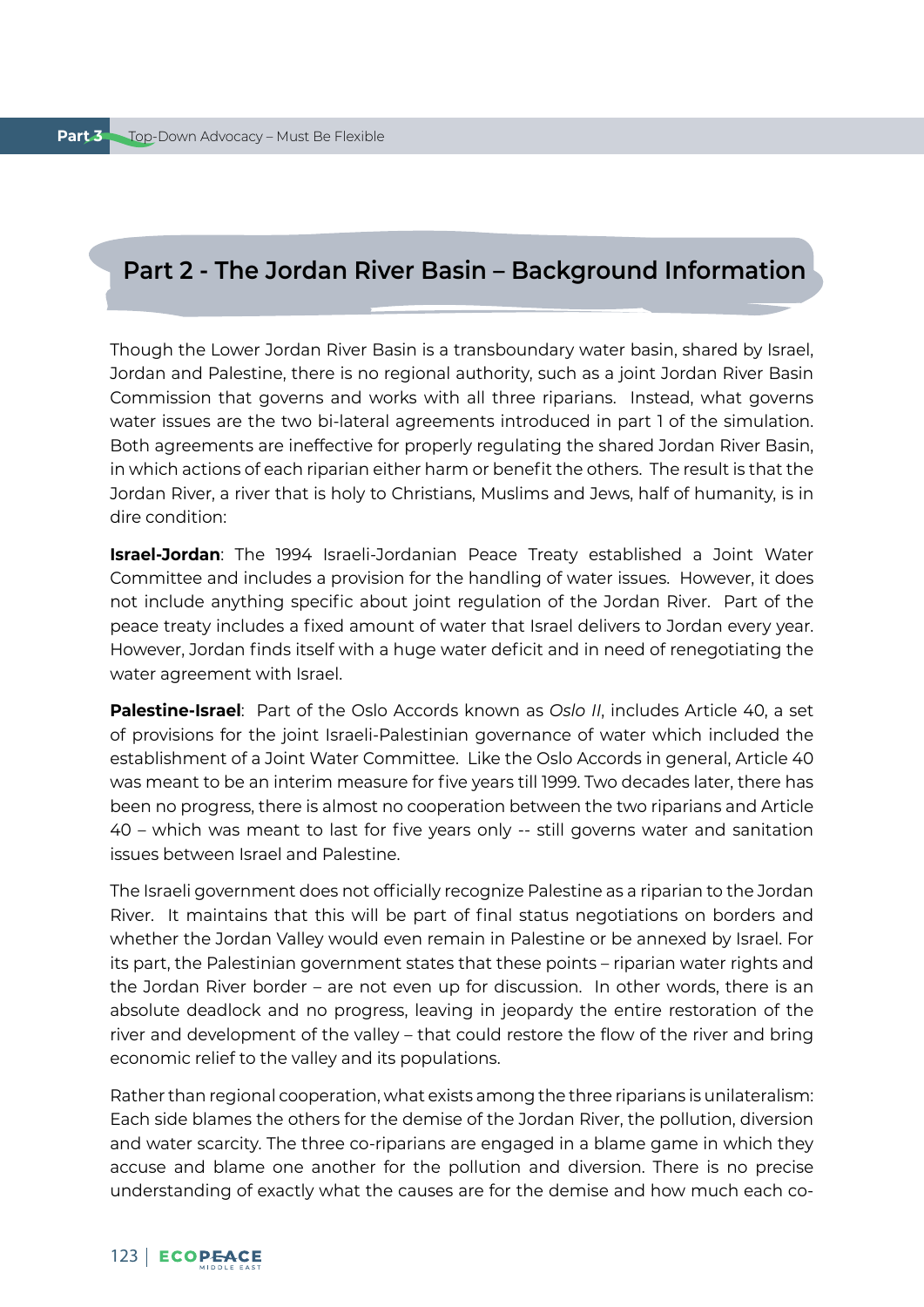riparian is contributing. For example, how much diversion of the Jordan River is each riparian responsible for? It is not clear at all; each country possesses its own data and information.

### **Jordan**

Jordanian decision makers understand that the country must advance cooperation on a regional level. There is an existing plan. They understand that there is a need for a serious effort to restore the flow of the Jordan River. However, the reality is that understanding and support do not always get translated into action. Investing in the Jordan Valley is not a high enough priority for the government. They see it as a waste of money, with no benefits, pointing out that there have been no benefits from a peace treaty with Israel. They see it as a rural area that doesn't bring much political capital in the way of election victories. The result is a vicious cycle of a lack of political interest, underdevelopment and environmental demise.

Huge investments are required to develop the Jordanian section of the Jordan valley – to begin with, there isn't even a sanitation system. If Jordan were to cooperate regionally with Israel and Palestine, then such cooperation would be seen as a peace project and allow Jordan to receive international grants rather than loans which it cannot afford to pay back. However, the strong anti-normalization movement in Jordan against Israel makes any cooperation hugely unpopular.

### **Israel**

In Israel, among decision makers there is general support for regional cooperation in developing the Jordan Valley. Israel shares its longest border with Jordan and benefits from the stability of Jordan in an unstable region. At the moment, Jordan is experiencing a huge influx of refugees from the Syrian and Iraqi wars, many of whom live in the Jordan Valley. An impoverished, financially stretched Jordanian Jordan Valley could destabilize the area and lead to radicalization, right on Israel's border. Israeli-Jordanian relations are very cold.

Israel has become a leader in desalinated water and wastewater treatment and reuse. It no longer relies on the Sea of Galilee, the main source of the lower Jordan River, for drinking water. This means, as mentioned in part 1, the Israeli government was able to begin releasing 9 mcm of fresh water from the Sea of Galilee into the Jordan River. The government committed to 30 mcm but this has yet to be realized. This demonstrates Israel's position as a water tech leader and the potential this has to be a game changer in regional cooperation in this water scarce region.

### 124 ECOPEACE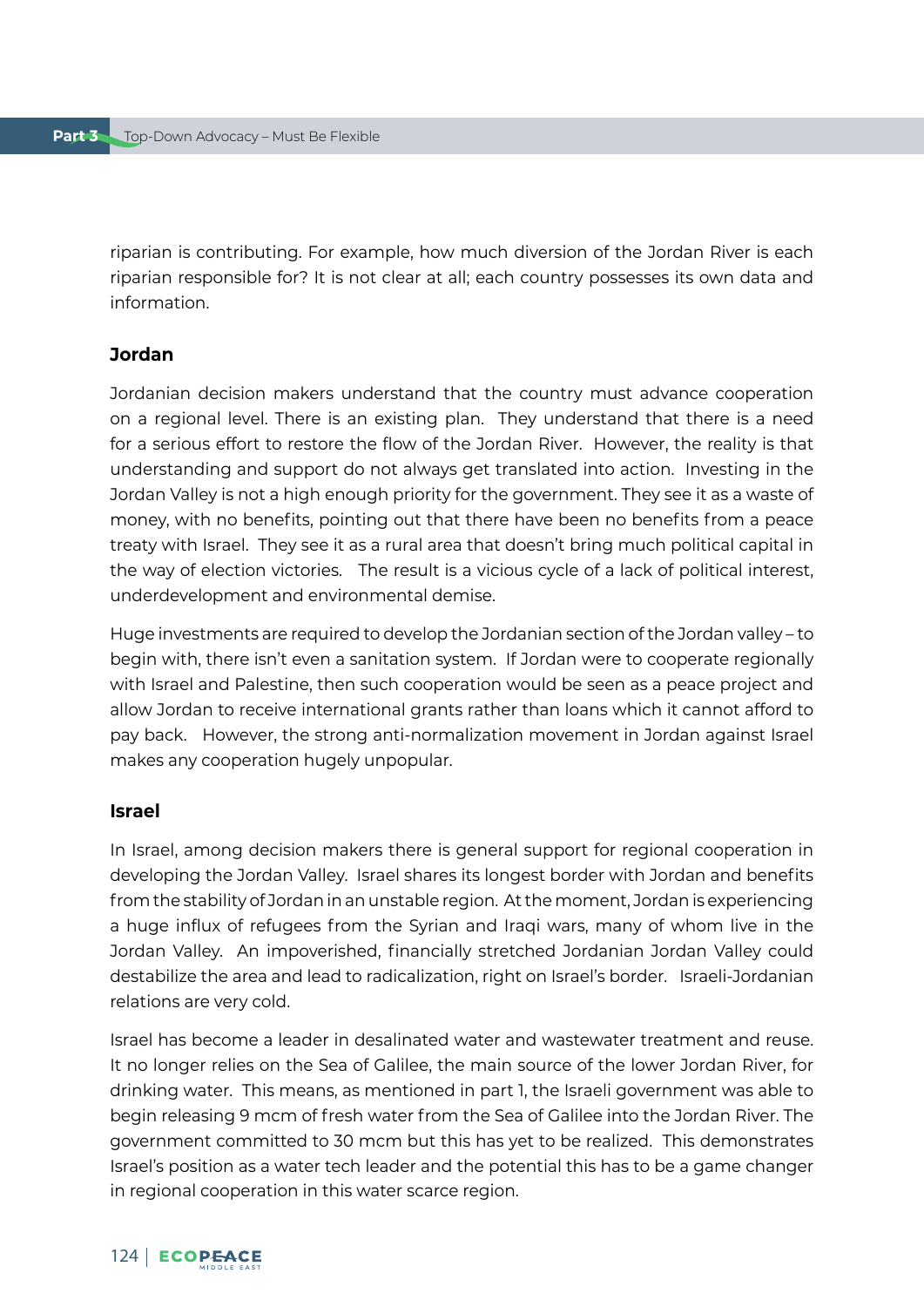### **Palestine**

The Palestinian section of the Lower Jordan Valley, except for Jericho, is under full Israeli governance. The Palestinians have no access to the Jordan River and most of the land in their section of the Jordan Valley. Every large project, such as a water treatment facility, has to be approved by the Joint Water Committee and Israel Civil Administration. Most requests by Palestinians end up in long bureaucratic delays and are ultimately rejected mainly because of the Israeli government's policy to limit Palestinian development in the area.

While Israel recognized the Palestinians water rights in the West Bank, the current restrictions on Palestinian water use do not meet criteria for equitable sharing among riparian parties in the Jordan Valley.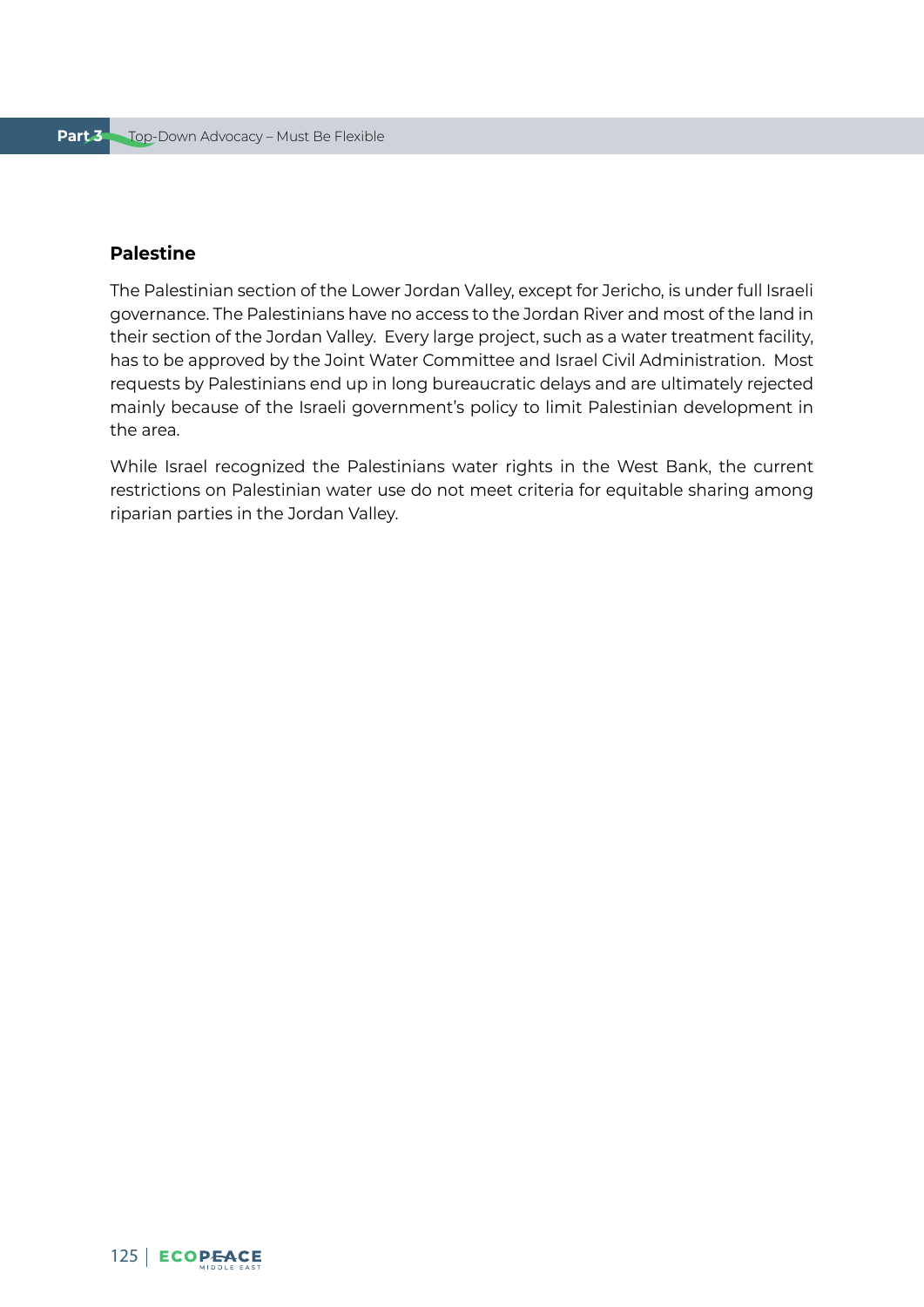# **Background Information Part 2- Group Worksheet – Top Down**

1. Read the background information. Then with your group answer the following questions. Make sure your ideas and solutions relate to top-down level only.

In the bottom-up section, you have seen how the people at the community level are suffering. How can you help them at the political level?

- How do you change the political level?
- How do you persuade the top-down decision makers to make the Jordan River Basin development a priority?
- Spiral in Narratives: Which narratives would be effective in persuading the decision makers in Israel, Jordan and Palestine?
- How do you convince them that this needs to be done?
- What actions could be taken?
- How will this translate into change and policy change?
- How could this be funded?
- How could you deal with the blame game of the three riparians each accusing and blaming the others for diversion and pollution?
- 2. Choose a representative in your group to present your groups' ideas to the full forum.

### **Notes:**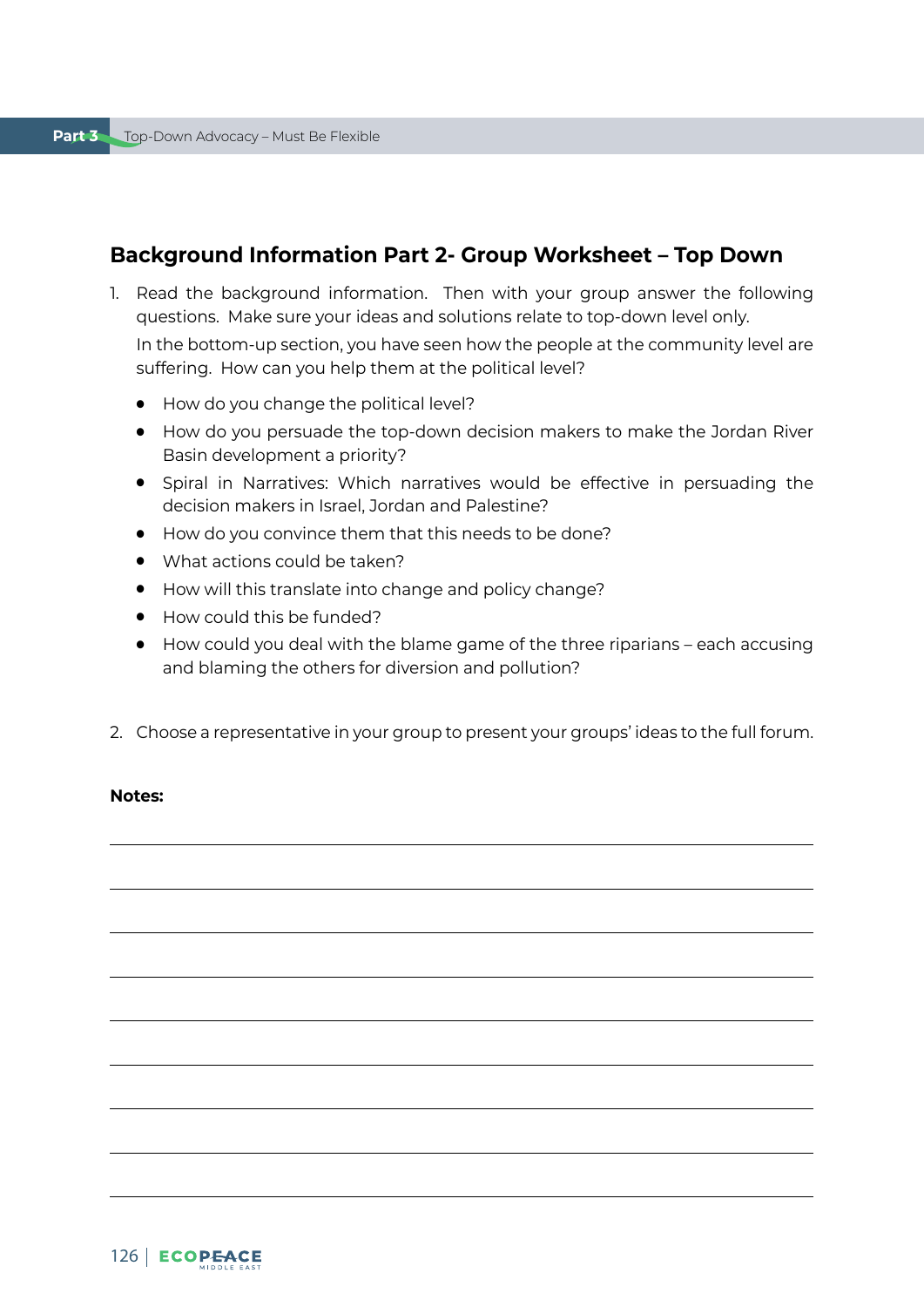# **EcoPeace Top-Down Mechanisms – Reflection Page**

### **Knowledge Mediation, National Advocacy, International Outreach**

Please reflect upon and answer the following questions (in writing):

- What are the most important points you have learned from this exercise and introduction to EcoPeace's top-down programming?
- What insights have you gained?
- How might you be able to apply these ideas to your own NGO work?
	- > What are the challenges?
	- > What do you need help with?
	- > What questions do you have?
	- > What more would you like to learn?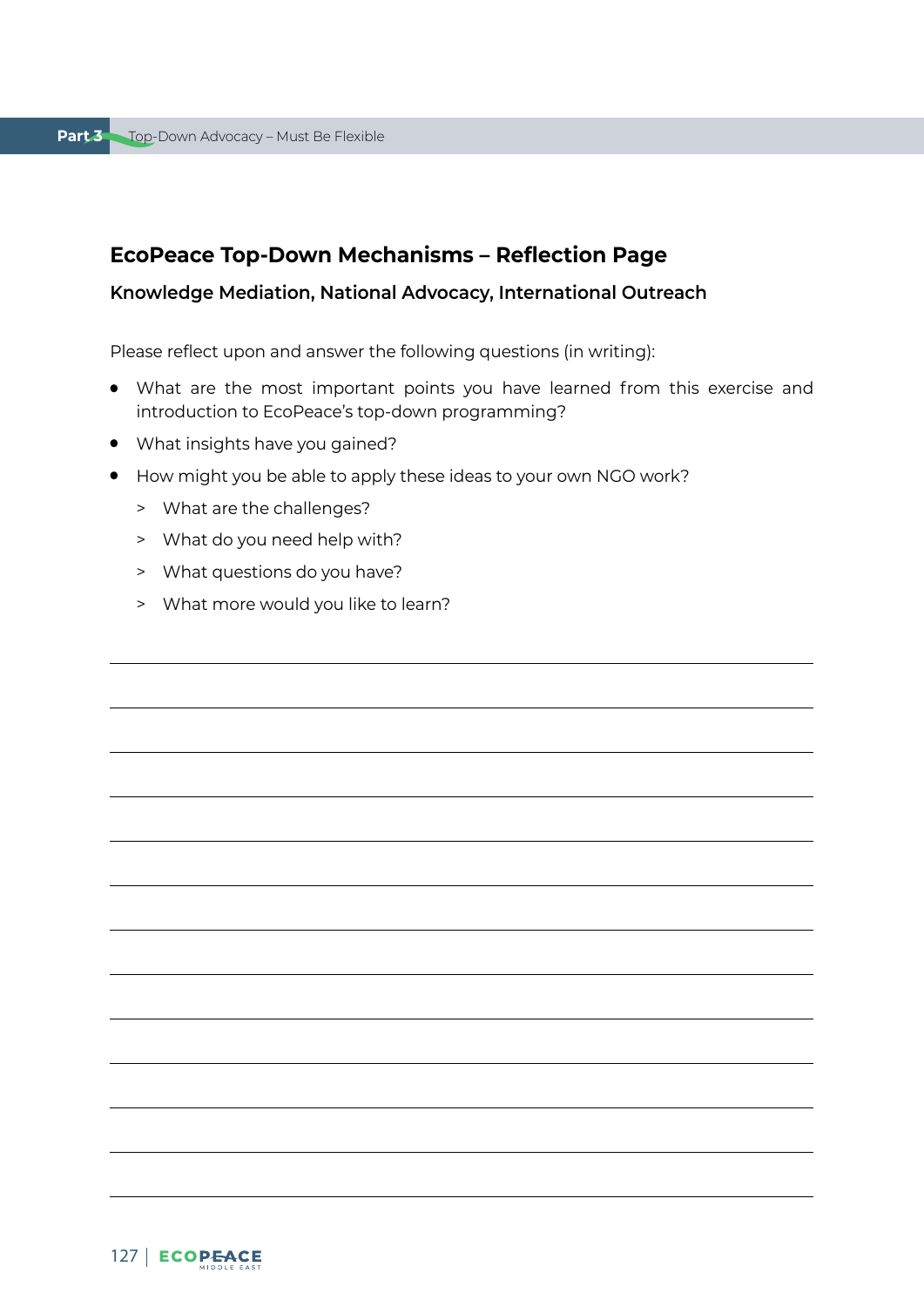# **C. Stakeholders – Top-Down Predicting Stakeholders Socratic Seminar - Preparatory Group Activity**

**Group Activity – 90-120 minutes**

Overview: The preparatory activity, the preparation in Breakout Rooms and the Socratic Seminar for the top-down section are conducted exactly as they were in the Bottom-Up section.

The practitioners begin with a preparatory exercise in which they are asked to consider and predict the Top-Down Jordan Valley stakeholders. They will do this based on what they learned in the Background Information, part 2. **It is important to tell them that this time, they will be referring to top-down decision makers nationally and internationally.** Once this exercise is concluded, they will be placed in Breakout Rooms in groups, assigned their role play cards – Jordan, Israel or Palestine – and begin the preparation for and implementation of Socratic Seminar 2. Note: Though a Socratic Seminar is meant to be conducted with participants seated in a circle in a room, it works well online with participants simply engaging with one another in the full forum Zoom room.

# **1. Preparatory Exercise -BEFORE Socratic Seminar 2 – Predicting Stakeholders (10 minutes):**

### **Materials**

Share Screen PowerPoint - Top-Down - Preparatory Exercise Before the Socratic Seminar – Predicting Stakeholders (slide 35)

### **1. Think -Share - Answer in Zoom Chat Feature**

● **Think**: Share Screen PowerPoint – Top-Down - Preparatory Exercise Before the Socratic Seminar – Predicting Stakeholders (slides 35). Share the screen with this page.

The page contains the following (NOTE: Do **NOT** give them the Stakeholder Cards yet):

Answer the following question in the Zoom Chat: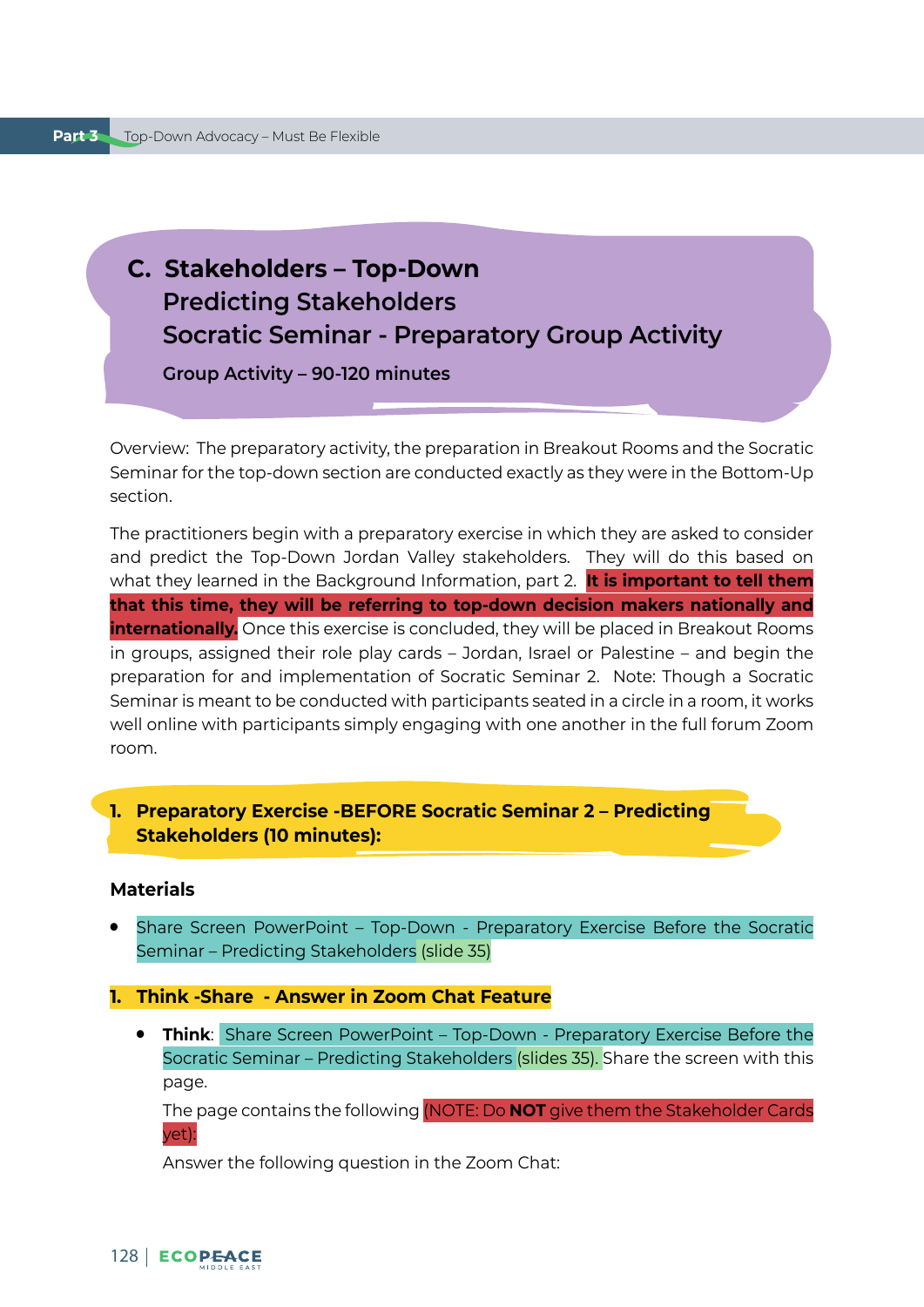"Based on what you've learned from the Background Information, Part 2:

- Who do you think are top-down stakeholders (decision makers national and international) in the Lower Jordan River Basin?
- In other words, which people/bodies should be involved in the discussion?
- **Make sure you refer to national and international decision-makers only**.

**Share (5 minutes):** Instruct the practitioners to write their answers in the Chat feature, so that everyone can view everyone's answer**.** 

### **Mini-Debriefing:** Full-Forum

- The facilitator pulls up the Chat answers that the practitioners have written and reads them aloud to the full forum.
- The facilitator goes over the group's stakeholders, eliciting insights without yet mentioning EcoPeace's model.

**Facilitator reference: EcoPeace's Top-Down stakeholders:** practitioners will be given stakeholder roles to represent in the Socratic Seminar. **This list is for facilitator reference only. Do not mention these to the practitioners.**

- Local Authorities (connects to bottom-up)
- National decision makers, elected officials, politicians, members of governments/parliament, opinion makers (eg. Thomas Friedman)
- Why engage with these stakeholders? These are the ones who make things happen. Engage with Parliament because that's how legislation gets passed. Authorities, for example, water, energy, etc.
- Scientific Community (academia, think tanks, strategic partnerships)
- National and International media
- Private Sector (national and international) e.g. Noble Energy
- Donors access to two funding channels environmental and peacebuilding
- Foreign governments, international organizations (e.g. UN Security Council)
- Defense Establishment
- Opinion Makers/Shapers people with great power and influence, not because of their power or position, they don't have formal job titles, rather because of who they are and their influence. Example, the wife, the head of the tribe, etc.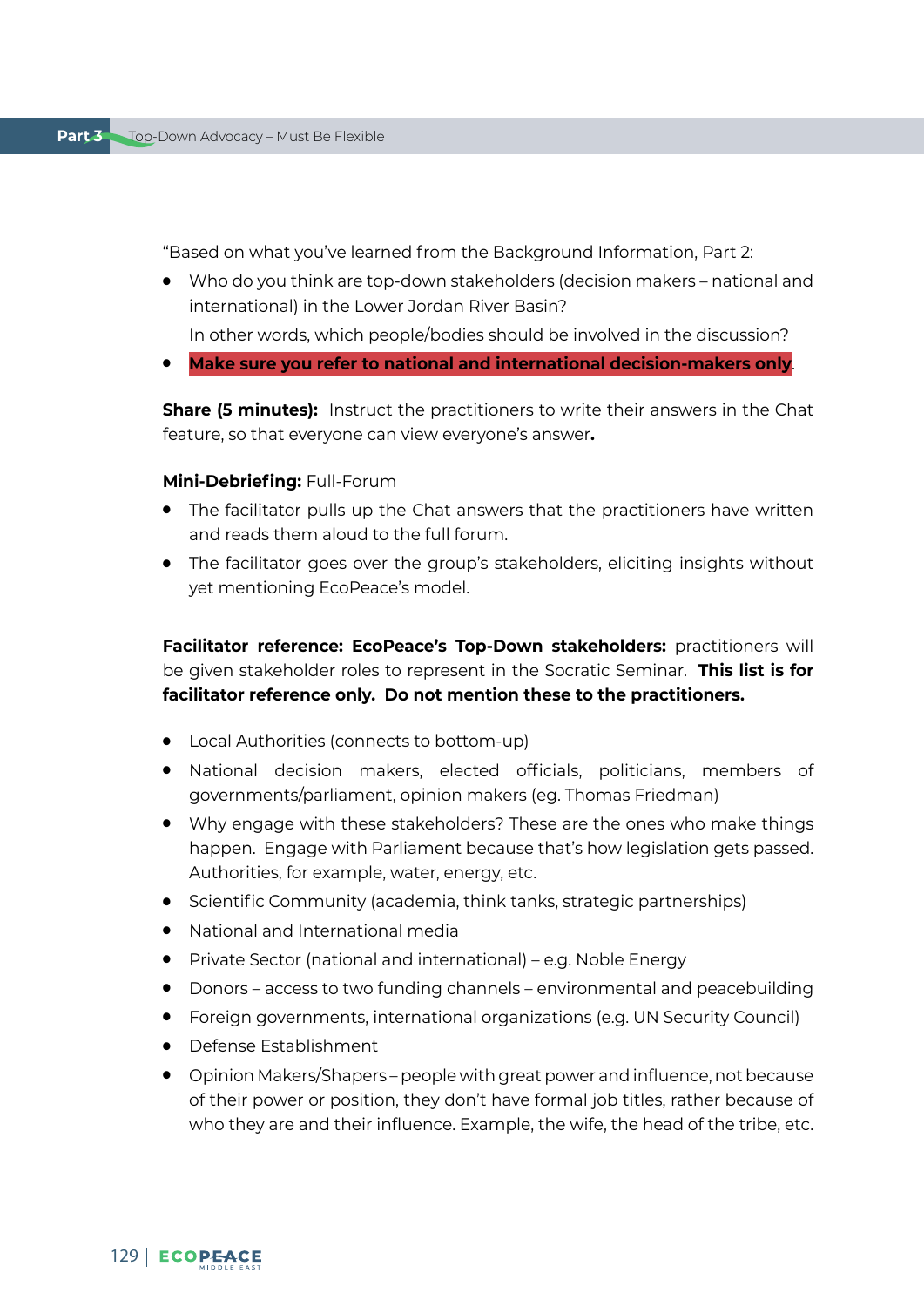# **2. Socratic Seminar 2 – Top-Down Stakeholders (90-120 minutes)**

### **Materials:**

- Simulation part 2 Top-down Stakeholder Cards (pages 73-79)
- Socratic Seminar 2 Top-down Stakeholder Cards Group Worksheet (page 80)
- Questions for Socratic Seminar Leader Top-down (page 81)
- Share Screen PowerPoint Top-Down Preparatory Exercise Before the Socratic Seminar – Predicting Stakeholders (slides 35)

# **Procedure:**

### **A. Getting ready for Breakout Rooms: Part 1:**

- In advance: Divide the practitioners into 3 groups Israel-Palestine-Jordan. These groups should be prepared in advance and the Breakout Room divisions created manually by the facilitator (not automatically by Zoom). **Suggestion**: The facilitator can use the same groups as were used for the Bottom-Up activities.
- In advance: This is also the time the facilitator should appoint 1 practitioner to be the Socratic Seminar Leader. This person can be from any group. Choose someone with good language and leadership skills.
- **Suggestion**: This can be the same person who did it successfully in the Bottom-Up section or the facilitator may choose a new person. (See instructions for Socratic Seminar Leader below in Section C.)
- Make sure to refer the Leader to "Questions for the Socratic Seminar Leader Top-down (page 81) in the Practitioner's Workbooks. The Leader will use these questions to guide the Seminar.
- Assign to each group 1 of the 3 **stakeholder cards**:
	- A. Group 1 Israel
	- B. Group 2 Palestine
	- C. Group 3 Jordan
- Refer each group to 1 of the 3 **stakeholder cards** (they are all in the Practitioner Workbooks, Simulation part 2 – Top-Down Stakeholder Cards, (pages 73-79)
- Make sure they find these. Then explain to them that what they are doing now is what they did in the Bottom-Up Section, except that this time they will be working on the Top-Down stakeholders.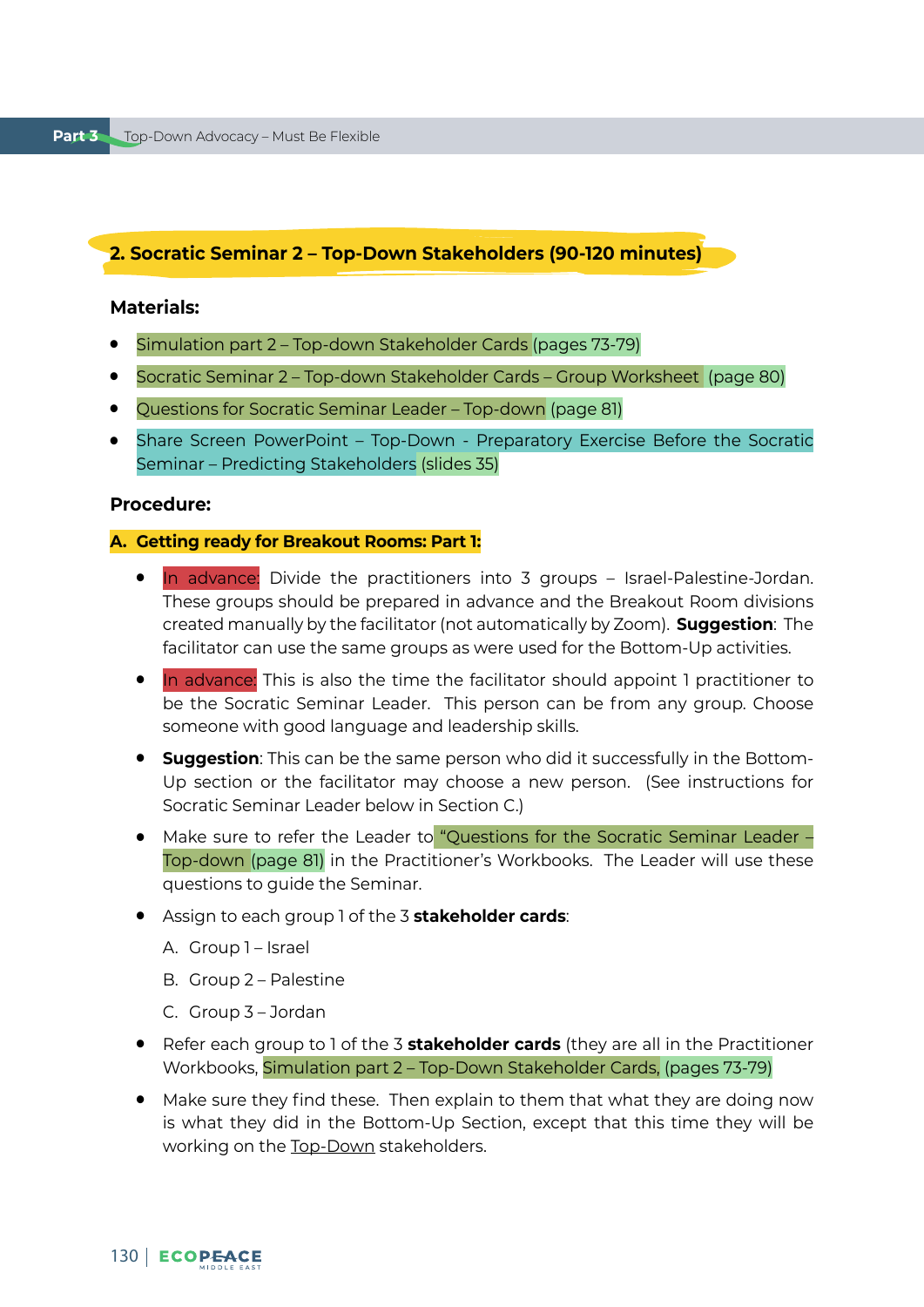- As with Bottom-Up, they will be divided into 3 groups:
	- > Breakout Room / Group 1 Israel
	- > Breakout Room / Group 2 Palestine
	- > Breakout Room / Group 3 Jordan
- Instruct them to:
	- > discuss the pros and cons of their assigned country's stakeholders, using as a base for discussion, the following set of questions (below). As with Bottom-Up, they have a group worksheet where there they have the questions and space to write notes: Socratic Seminar 2-Top-Down Stakeholders-Worksheet (page 80)
	- > Upon completion the group will choose 1 representative to present to the full forum a general summary of its stakeholders. The full forum will be a Socratic Seminar with everyone participating.

### **Guiding questions for each group to discuss its stakeholders:**

- Why is this stakeholder valuable to engage with?
- Why would NGOs not want to engage with this stakeholder?
- Why would they?
- Does this stakeholder have access to other decision makers or influential people?
- What funds do they have access to?
- What would they bring?
- What are the salient (most important) points?
- **Reinforce Narratives** Which narrative(s) would be effective for addressing your country's stakeholders? (Your country ONLY)
- **B. Breakout Rooms (up to 60 minutes).** Place the practitioners in their Breakout Rooms in their 3 groups.

#### **C. Part 2: Socratic Seminar - Full forum (60 minutes):**

- **Bring back the groups from the Breakout Rooms** to the full forum.
- **Instructions for Socratic Seminar Leader:** The Seminar Leader opens by calling on each of the representatives from each group to present a short summary of the salient points of its stakeholders (2 minutes each). **This time, it should include the narrative they constructed (one of the questions they were given on the worksheet) to use when trying to persuade decision makers.**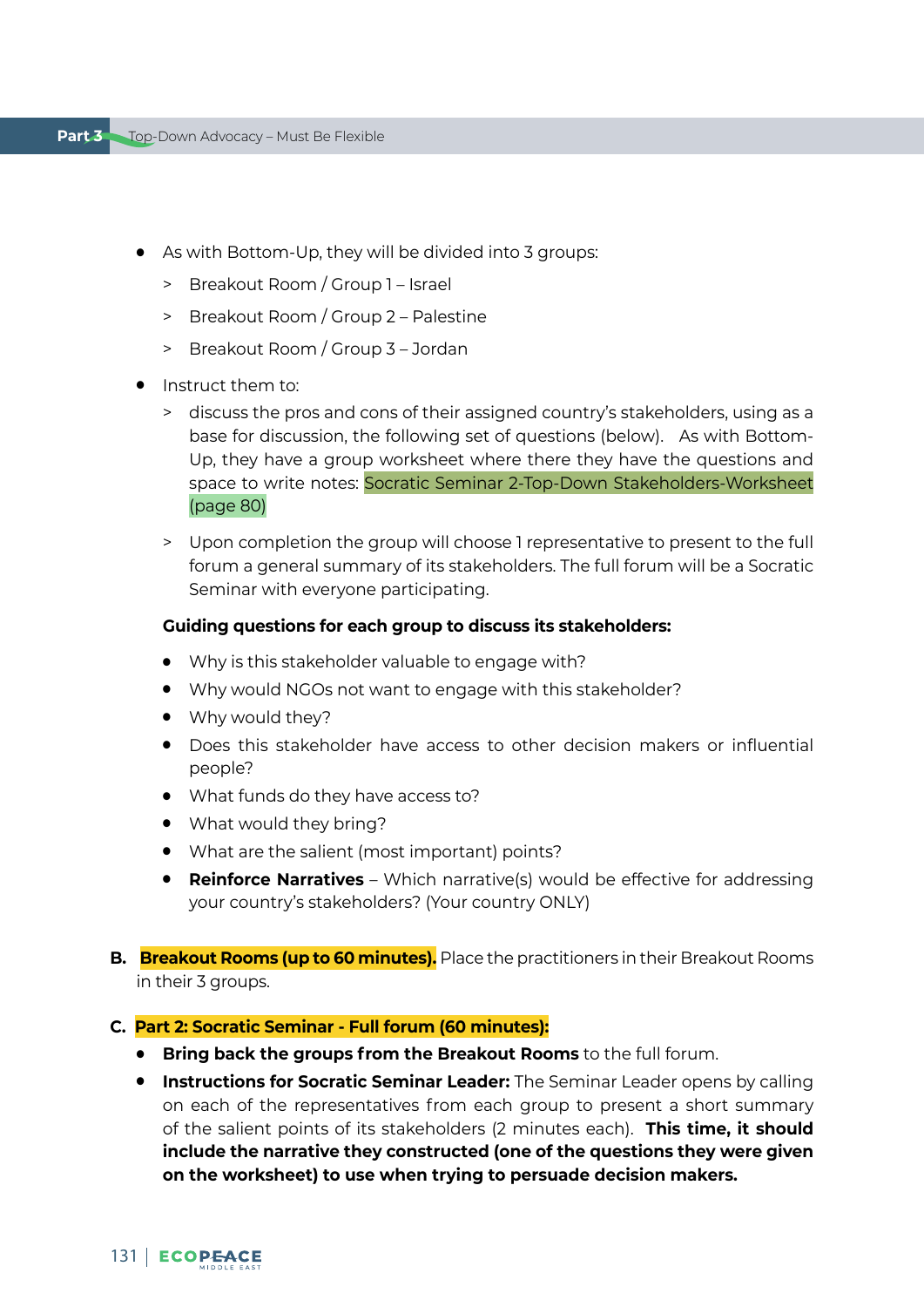- The Seminar Leader continues the seminar by asking some the following questions to the group for discussion.
- **Note: the Seminar leader is also welcome to and should participate (he/she will represent the stakeholder group he/she helped worked on.)**

# **Questions for the Socratic Seminar Leader:**

- What are the most important points you learned?
- What challenges would you anticipate in terms of dealing with certain stakeholders?
- What insights do you have in terms of ways to succeed in spite of difficulties?
- (**Spiral in negotiation skills**): How would negotiation skills be helpful in dealing with the stakeholders? How? Explain.
	- > Do you see areas where the positions (the stance they take) is problematic?
	- > Do you see places where progress could be made by examining the interests of the different sides? (Remember: to get to interests, ask WHY?)
	- > For example: you think your position is non-negotiable you won't meet with Israel. Can this change? How?
- (**Spiral in active listening**)- Were you able to practice active listening skills? Explain how it enhanced / improved your discussion.

# **D. Part 3 – Debriefing (15-20 minutes)**

● This will include a personal reflection on top-down stakeholders and sharing ideas in a full-forum.

# **Materials:**

Reflection – Top Down Stakeholders - Reflection (page 82)

# **Overview:**

This follows the same structure as the Bottom-Up section.

Here the facilitator will debrief the Socratic Seminar and what they learned about the stakeholders together with a deeper reflection. This will help lock in the learning as well as allow practitioners to reflect on how they can apply this aspect of the model to their own NGO work.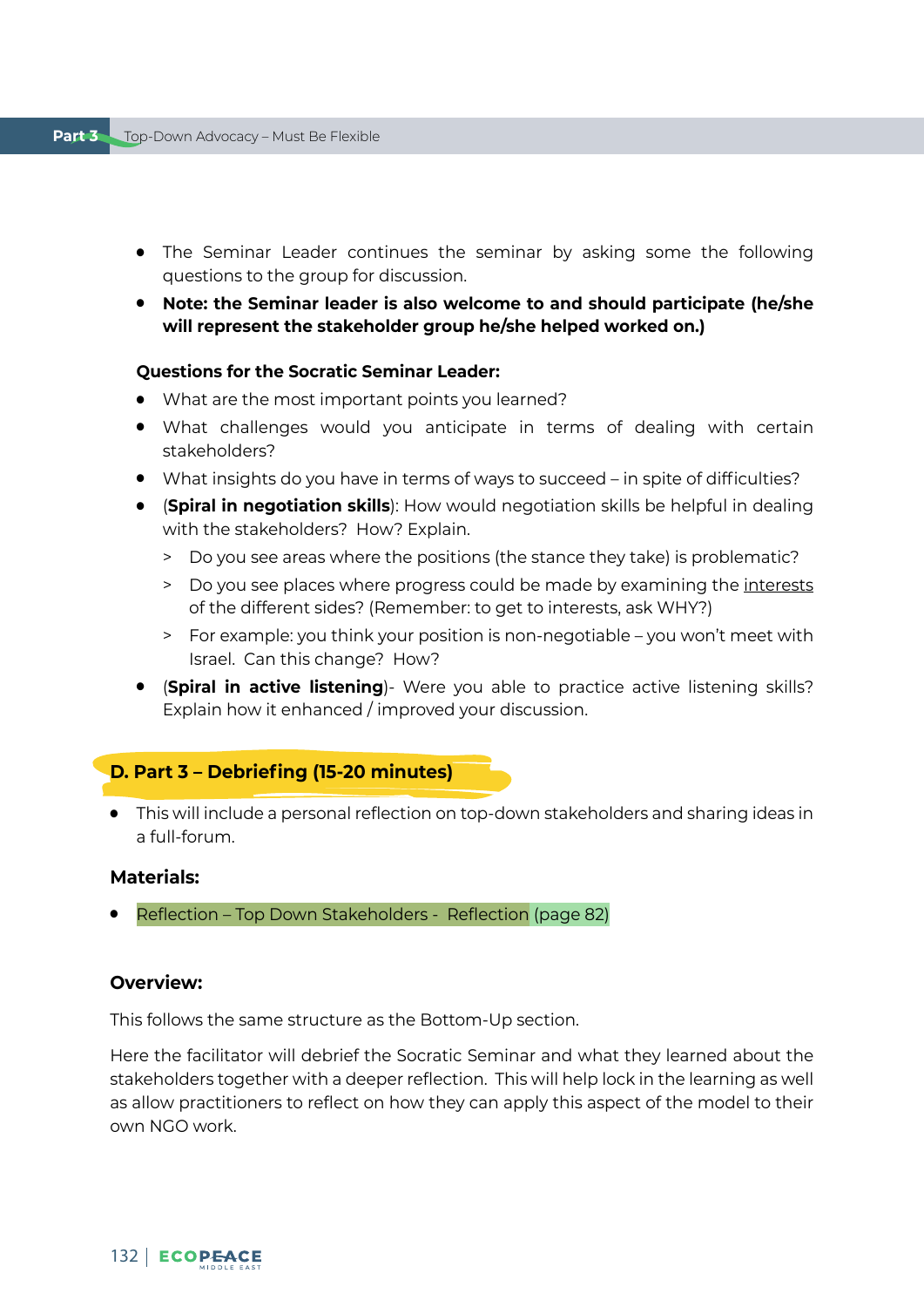### **Procedure:**

### **Think-Share**

**1. Think (10 minutes)**: Refer practitioners to the Top-Down Stakeholders Reflection (page 82) in the Practitioner Workbooks. Ask them to answer individually the questions. This should be quiet time for the practitioners to complete while staying in the full forum.

### **2. Share – Full Forum**

- Once they have finished, debrief in a full forum by having them share some of their answers (see questions below.)
- **Sprinkle sharing** facilitator should ask for a "sprinkling" of answers in other words, a few practitioners should share.

### **The following are the questions that appear on the Practitioner's Workbook. Questions for practitioners:**

- 1. What were the most important things you learned about Top-Down stakeholders?
- 2. What insights can you draw from that?
- 3. What are the important points for you in EcoPeace's choice of Top-Down stakeholder groups that you worked with in the Socratic Seminar?
- 4. Take a moment to identify in your own countries/regions/communities who you think are the major Top-Down stakeholders and why they are important as stakeholders. Then answer the following:
	- Who are the Top-Down stakeholders in your community/region/country?
	- What is the importance of the different stakeholders?
	- Can you think of any other people, maybe they don't have a formal job title, but they have connections and influence?
	- What ideas do you have for engaging the stakeholders?
	- How would you make this happen?
	- What more do you need / need to know in order to make this happen?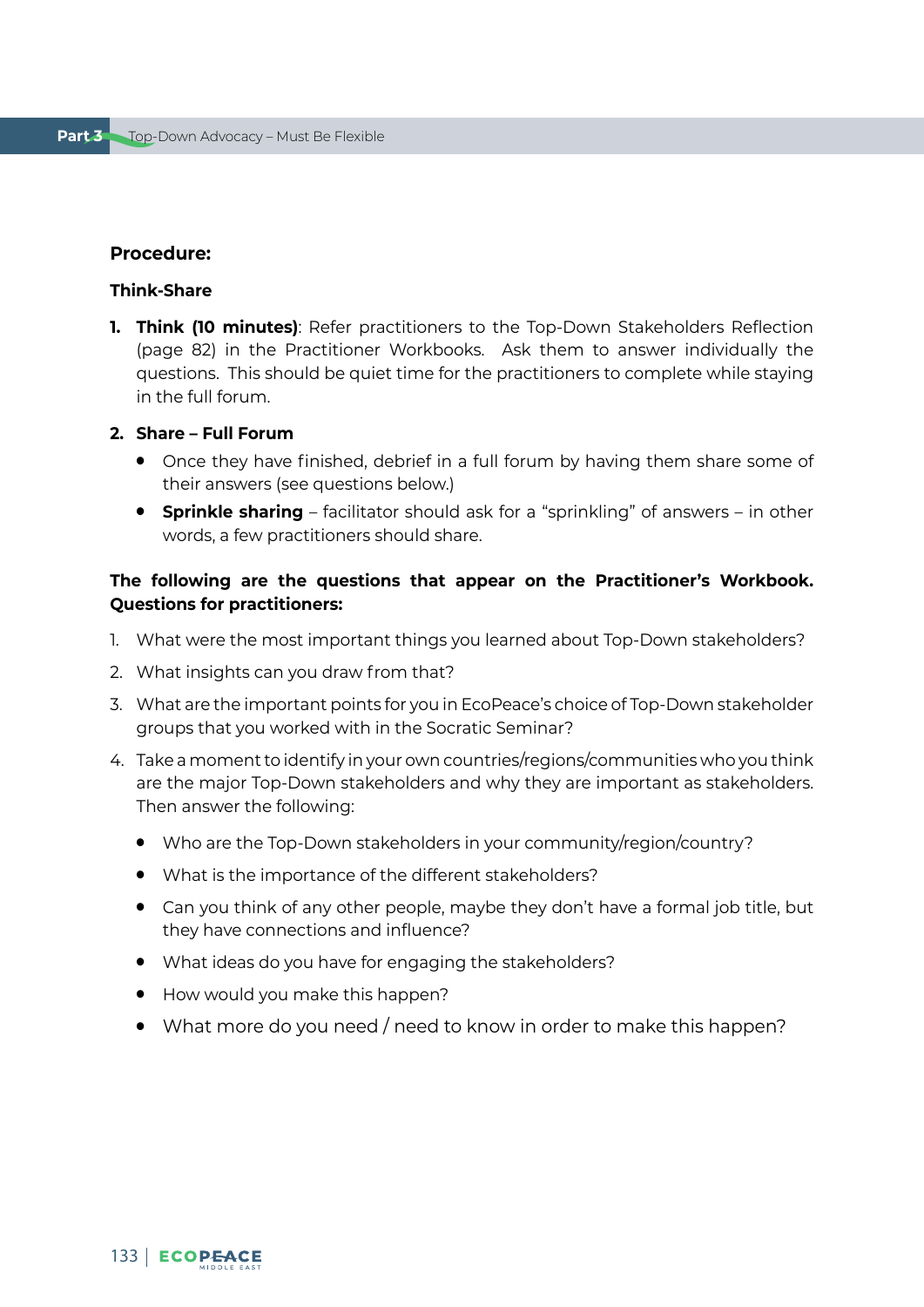# **Stakeholders – Top-Down – Role Play Cards**



# **National Decision Makers / National Authorities – Public Sector**

The stakeholders in this category are national governmental authorities that regulate environmental matters, and more specifically, water, energy and agriculture. As regards the Jordan Valley, these stakeholders tend not to advance things for several reasons: 1) they are inefficient and bureaucratic; 2) they do not have the budgets and need outside funding to advance matters. The anti-normalization pressure in the country makes them resistant to working with Israel. There are some who are more technically-oriented who understand the benefits of knowledge transfer and other areas from which they stand to gain by cooperating with Israel which is an agriculture and agro tech leader.

Examples of Stakeholders in this category include: The Ministry of Water and Irrigation, the Jordan Valley Authority and the Ministry of Agriculture.

### **Politicians**

Politicians are important influencers – they can speak to other important influencers and impact decisions. The Jordanian cabinet and ministries are constantly in flux, and the politicians usually serve about one year or even less. Therefore, these are important stakeholders but dealing with them is challenging. They also need to be convinced that regional cooperation to restore the flow of the Jordan River and develop the Jordan Valley will advance their interests.

### **Scientific Community - Academia**

These stakeholders provide a scientific basis for the importance of regional cooperation in the Jordan Valley. Local Jordanian scientists are valuable for providing scientific data and studies on the transboundary Jordan Valley that are viewed as credible by Jordan. When there is joint fact-finding, there is political will, in other words, a willingness to invest political capital to bring about change. The anti-normalization movement, which includes academic boycotts of Israeli academics, has limited Jordanian and Palestinian academic cooperation with Israel. However, this is not across the board; individual scientists can work as private consultants and not through academic institutions. There are some who are willing to do so when the project offers enough incentives and meets the interests of the scientists.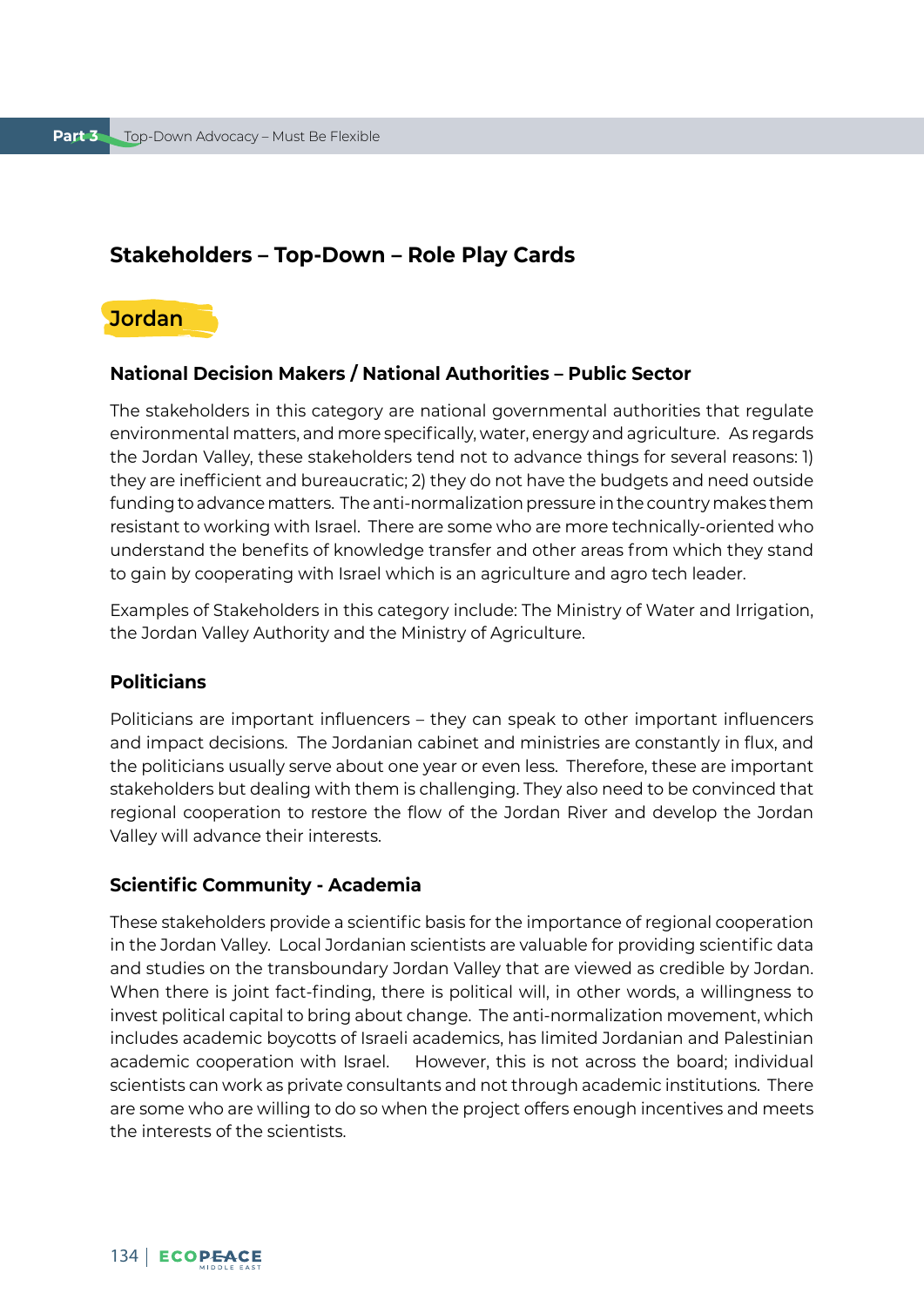### **Strategic Partnerships - Think Tanks**

These bodies are important because they write professional research reports that they disseminate to decision makers and media. In Jordan and Palestine, strategic partnerships that can advance rehabilitation of the Jordan Valley can involve partnership with certain research bodies on an ad hoc (case-by-case) basis.

### **National Media**

Decision makers read the media and stories that highlight problems. This is an effective way of getting their attention and creating political support. At the same time, there is a risk that articles will lead to condemnation and criticism of regional cooperation. In Jordan, because of the anti-normalization movement, programs that involve cooperation with Israel are covered from a national, not regional perspective.

### **International Media**

In the same way that national media can have an impact on decision makers, international media can too. Stories in international media get noticed by decision makers and help put pressure on them to move things.

### **Private Sector – national**

These stakeholders have financing which is an important incentive for encouraging the Jordanian government to proceed. Unlike the central government, which tends to be weighted down with bureaucracy, the private sector has greater ability to streamline projects.

### **Donors**

Huge investments are required to develop the Jordanian section of the Jordan River Valley Basin – to begin with, there isn't even a sanitation system. There are many possible donors for Jordan, who are interested in supporting Jordan's stability. At the same time, outside donors hesitate to invest in such an unstable region. Donors want to see a future, a justification for their investment. This could entail for example, requiring that Jordan reform its water pricing system in which Jordanian farmers get fresh water for free, rather than using treated wastewater, which is half the price.

Jordan qualifies for international loans, which have to be repaid, as opposed to grants that do not, because it is not considered a poor enough country. If Jordan were to cooperate regionally with Israel and Palestine, then such cooperative programs would qualify as peace projects and enable Jordan to receive grants. However, the anti-normalization movement against Israel in Jordan makes cooperation hugely unpopular.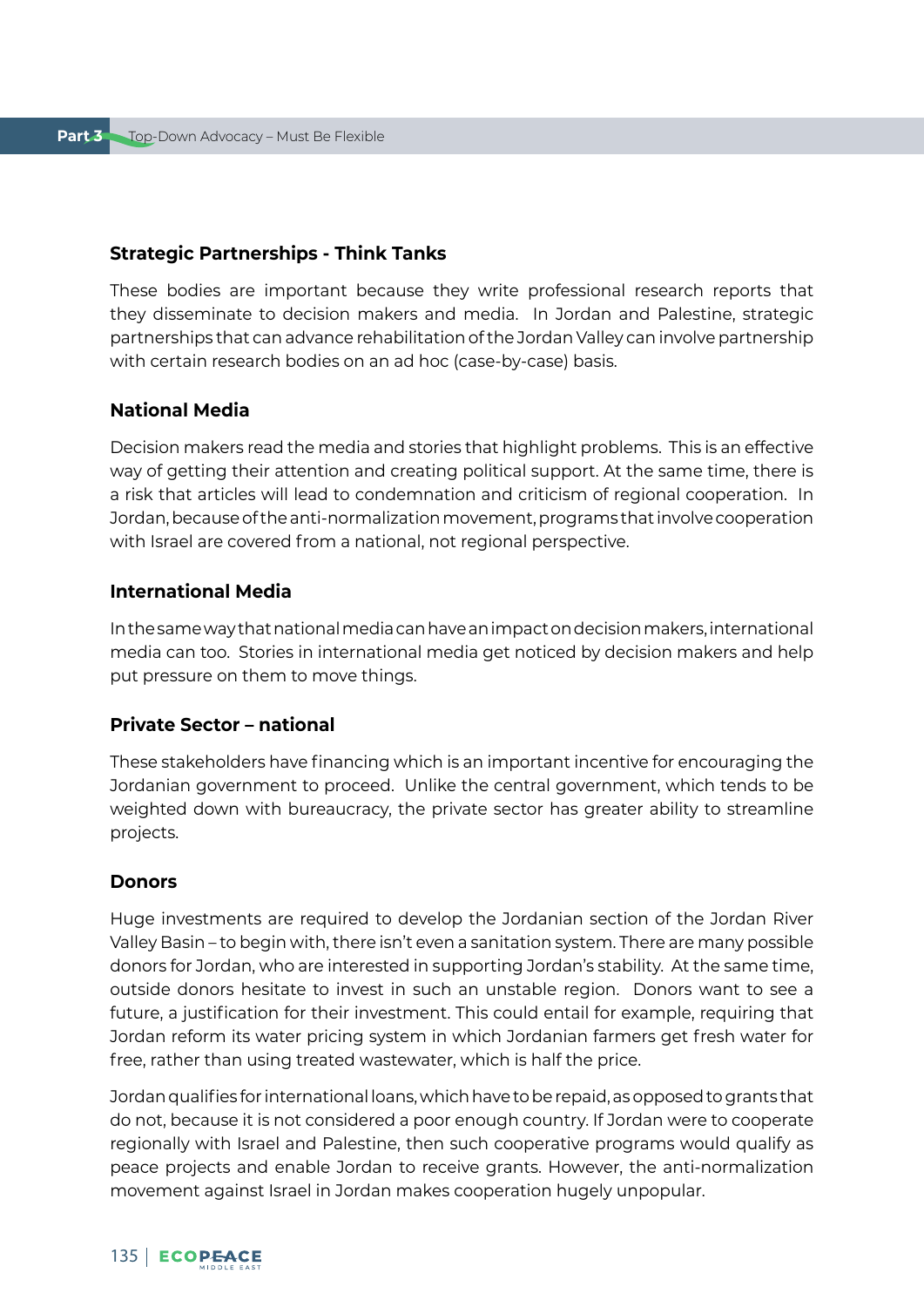### **Foreign Governments and international organizations**

Foreign governments and international organizations can lend support for policy positions -- on the need to restore and develop of the Jordan River Basin. This can influence and pressure Jordanian decision makers. Often, these bodies are also important donors as well. Foreign governments are influential in Jordan as many are also donors. Examples of influential donors include the United States, Germany and Sweden.

# **Palestine**

### **National Decision Makers / National Authorities – Public Sector**

The stakeholders in this category are national governmental authorities that regulate environmental matters, and more specifically, water, energy and agriculture. In terms of regional cooperation, like all other stakeholders in Palestine, the official position is that they will not cooperate with Israel, however in cases when it clearly advances Palestinian resilience, they are willing. There are some who are more technically-oriented who understand the benefits of knowledge transfer and other areas from which they stand to gain by cooperating with Israel which is an agriculture and agro tech leader.

Examples of stakeholders in this category include the Environmental Quality Assurance Authority, the Palestinian Water Authority, the Ministry of Agriculture and Palestinian Industrial Estate and Free Zone Authority.

### **Politicians**

Politicians are important influencers – they can speak to other important influencers and impact decisions. The challenge is to convince them that regional cooperation to restore the flow of the Jordan River and develop the region will advance their interests. Palestinian interests are in receiving their riparian rights to the Jordan River, which Israel doesn't recognize, and reclaiming their land, which Israel controls.

### **Scientific Community – Academia**

These stakeholders provide a scientific basis for the importance of regional cooperation in the Jordan Valley. Local Palestinian scientists are valuable for providing scientific data and studies on the transboundary Jordan Valley that are viewed as credible by Palestine. When there is joint fact-finding, there is political will, in other words, a willingness to invest political capital to bring about change. The anti-normalization movement, which includes academic boycotts of Israeli academics, has limited Jordanian and Palestinian academic cooperation with Israel. However, this is not across the board; individual scientists can work as private consultants and not through academic institutions. There are some who are willing to do so when the project offers enough incentives and meets the interests of the scientists.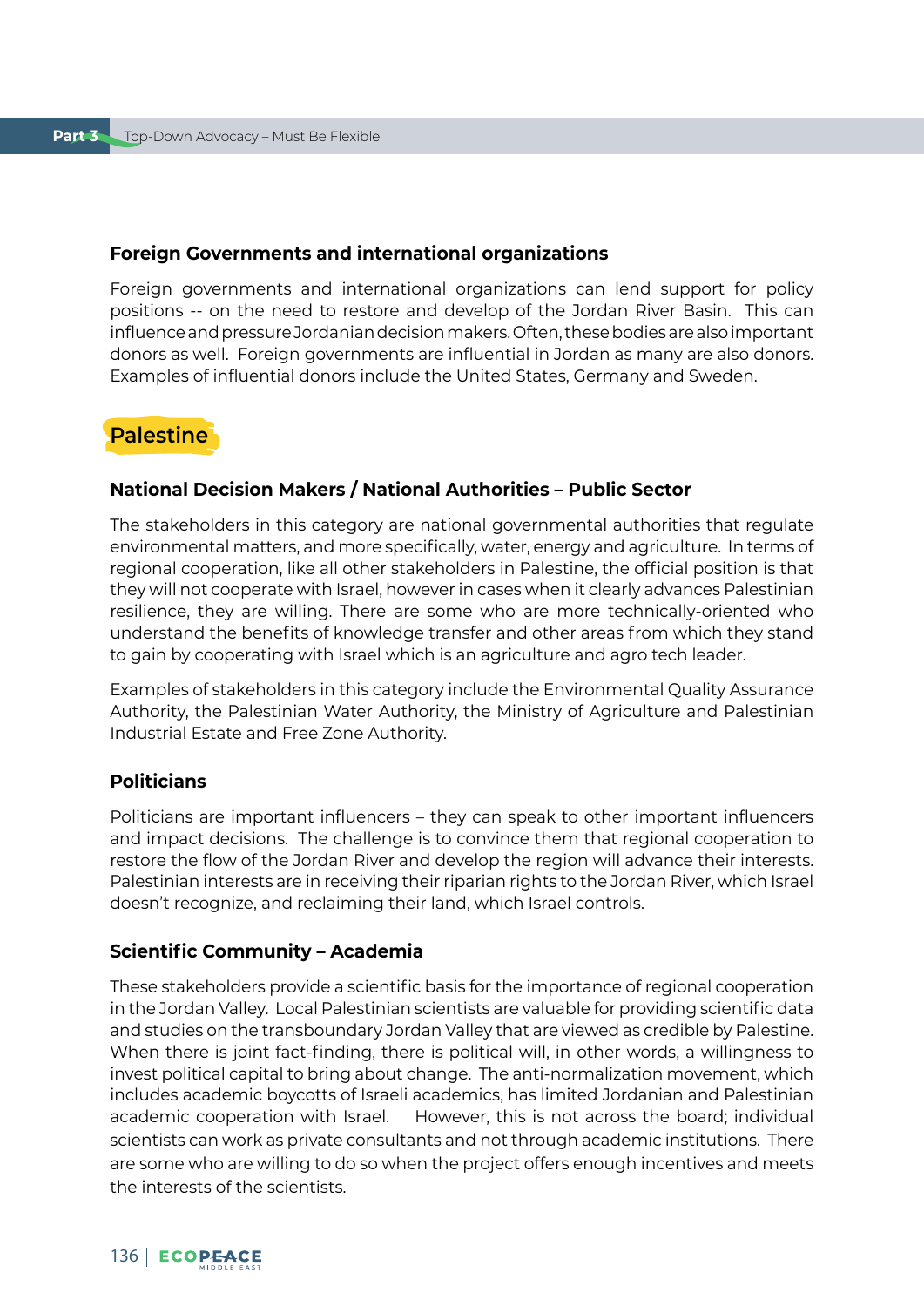### **Strategic Partnerships - Think Tanks**

These research bodies are important because they write professional research reports that they disseminate to decision makers and media. Strategic partnerships with these bodies open up further networks and contacts with decision makers and influencers. In Palestine, strategic partnerships that can advance rehabilitation of the Jordan River Basin can involve partnership with certain research bodies on a case-by-case basis.

### **National Media**

Decision makers read the media and stories that highlight problems. This is an effective way of getting their attention and creating political support. At the same time, there is a risk that articles will lead to condemnation and criticism of regional cooperation. In Palestine, because of the anti-normalization movement, programs that involve cooperation with Israel are covered from a national, not regional perspective.

### **International Media**

In the same way that national media can have an impact on decision makers, international media can too. Stories in international media get noticed by decision makers and help put pressure on them to move things.

### **Private Sector**

There are a number of private investors who work in energy, water, green technology, agriculture and ecotourism. They are interested in helping to develop the Palestinian section of the Jordan Valley and some are open to regional cooperation.

### **Donors**

Palestine has many donors who are interested in helping it develop and prosper. It is eligible for foreign aid in the form of grants that do not have to be repaid.

### **Foreign Governments and International Organizations**

Foreign governments and international organizations can support policy positions on the need to rehabilitate and develop of the Jordan River Basin. This can influence and pressure Palestinian decision makers. Often, these bodies are also important donors. For Palestine, many countries are important as they are also donors. Sweden, for example, is both a donor and the first country to recognize the State of Palestine and has influence on Palestinian decision makers.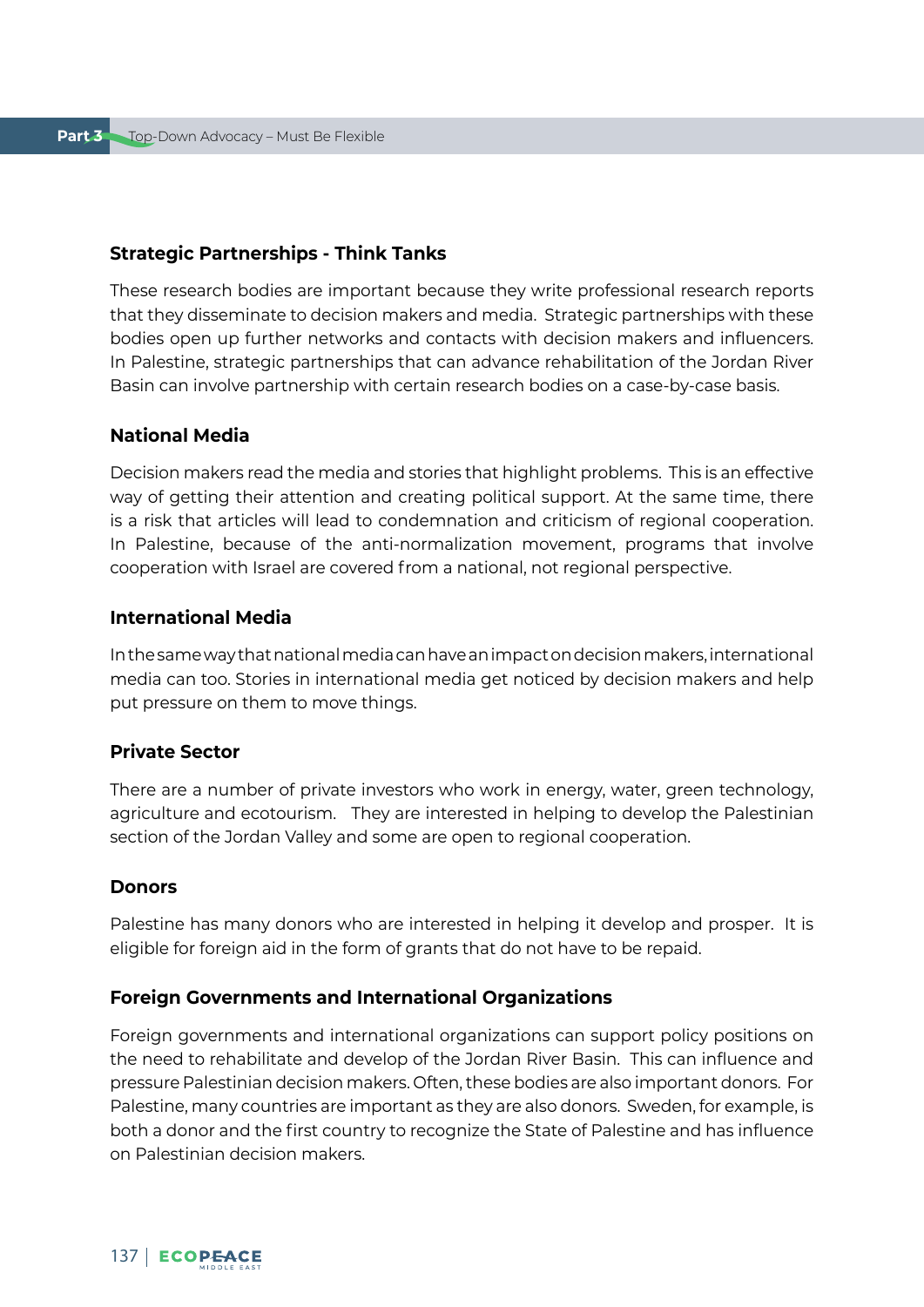# **Israel**

### **National Decision Makers / National Authorities – Public Sector**

The stakeholders in this category are national governmental authorities that regulate environmental matters, and more specifically, water, energy and agriculture. These bodies are open to regional cooperation, though some more than others.

Examples of Stakeholders in this category include the Israel Water Authority, the Israel Ministry of the Environment and the Lower Jordan Valley Drainage Authority.

### **Politicians**

Israeli politicians look to be statesman-like and therefore come into play at the end. If they like a vision, such as the idea of rehabilitating and developing the Jordan River Basin, they can pressure the staff. Their interests are to be seen advancing major initiatives.

### **Opinion Makers**

These can be prominent media personalities and journalists. They can also be senior writers and commentators, such as former army generals that head think tanks.

#### **Scientific Community – Academia**

These stakeholders provide valuable scientific legitimacy on the importance of regional cooperation. Local Israeli scientists provide scientific data and studies on the transboundary Jordan River Basin that are viewed as credible and accepted by Israel. When there is joint fact-finding, there is political will, in other words, a willingness to invest political capital to bring about change. The anti-normalization movement has greatly limited the number of Jordanian and Palestinian scientists who are willing to work with their Israeli counterparts. This issue can be overcome by Israeli scientists working as private consultants and not through academic institutions.

### **Think Tanks – Strategic Partnerships**

Think tanks produce professional research reports that they disseminate to decision makers and media. Strategic partnerships with these bodies open up further networks and contacts with decision makers and influencers. In Israel, it is possible to form longterm strategic partnerships between NGOs and think tanks. (In Palestine and Jordan, the partnerships are on a case-by-case basis).

### **National Media**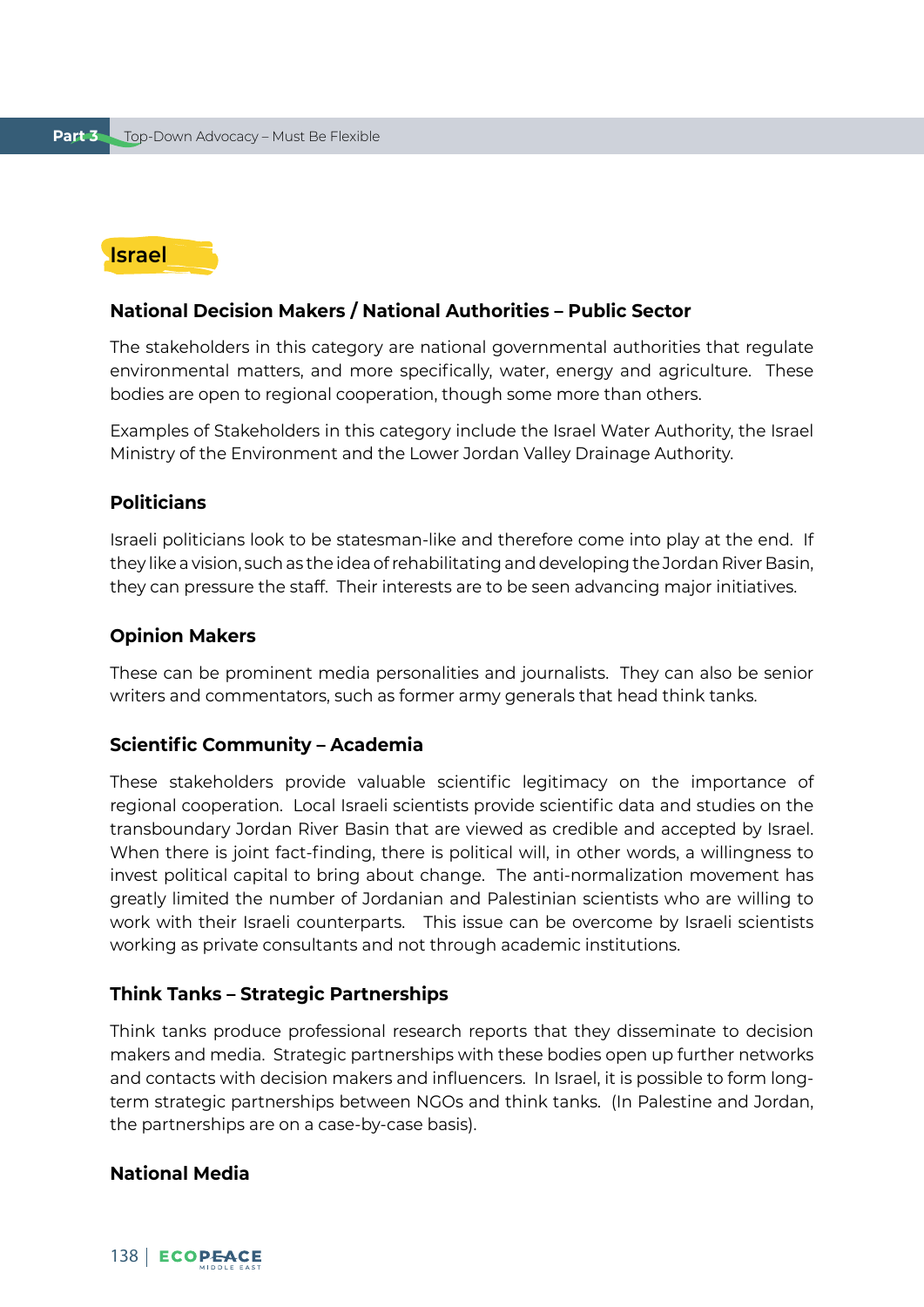Decision makers read the media and stories that highlight problems. This is an effective way of getting their attention and creating political support. At the same time, there is a risk that articles will lead to condemnation and criticism of regional cooperation, in other words, that regional cooperation is advancing Jordanian, Palestinian and at the expense of Israeli interests. The Israeli government's interests are in security and economic implications and media that present regional cooperation as not solely an environmental interest but a security interest for the country have more influence on decision makers.

### **International Media**

In the same way national media can have an impact on decision makers, international media can too. Stories in international media that get noticed by decision makers help put pressure on them to move things.

### **Private Sector**

These stakeholders have funds to finance projects. They are pragmatic by nature which enables them to streamline projects through more easily than the bureaucratic public sector. The challenge is to find ways to get them to invest in projects in the Jordan Valley that may seem risky in terms of investment. There is a market for agrotech, for example.

#### **Donors**

Donors are a critically important part of the rehabilitation and development of the Jordan Valley. Israel is not entitled to foreign aid, but development in Jordan and Palestine benefit Israel as it is a transboundary basin in which the actions of each riparian affect the others.

#### **Foreign Governments**

Foreign governments and international organizations can support policy positions on the rehabilitation and development of the Jordan River Basin. This can influence and put pressure on Israeli decision makers. Often, these bodies are also important donors. For Israel, the two most important countries that have influence on Israeli decision makers are the United States and Germany.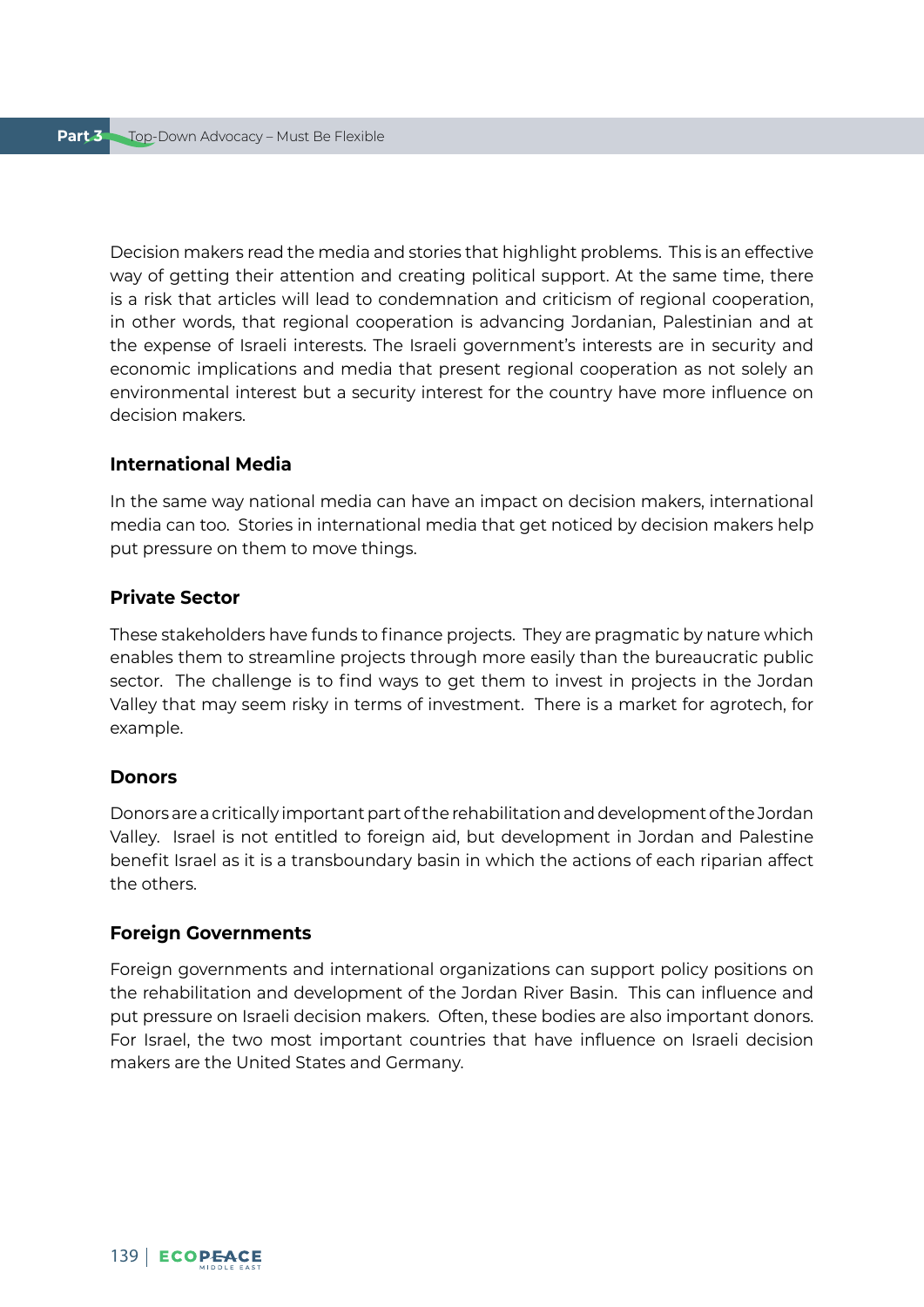# **Socratic Seminar 2– Top-Down Stakeholder Cards**

### **Group Worksheet**

### **Part 1 – Preparation in Groups**

- 1. All group members in your group read the **Stakeholder Card**. Then together discuss the pros and cons of each stakeholder. You may use the following questions as a guide:
	- Why is this stakeholder valuable to engage with?
	- Why would NGOs not want to engage with this stakeholder?
	- Why would they?
	- Does this stakeholder have access to other decision makers or influential people?
	- What funds do they have access to?
	- What would they bring?
	- What are the salient (most important) points?
	- **Reinforce Narratives** What narrative would be effective for addressing your stakeholders? (Your country ONLY)
- 2. Choose 1 spokesperson from your group to present a general summary of your stakeholders in the Socratic Seminar (1-2 minutes).

### **Notes:**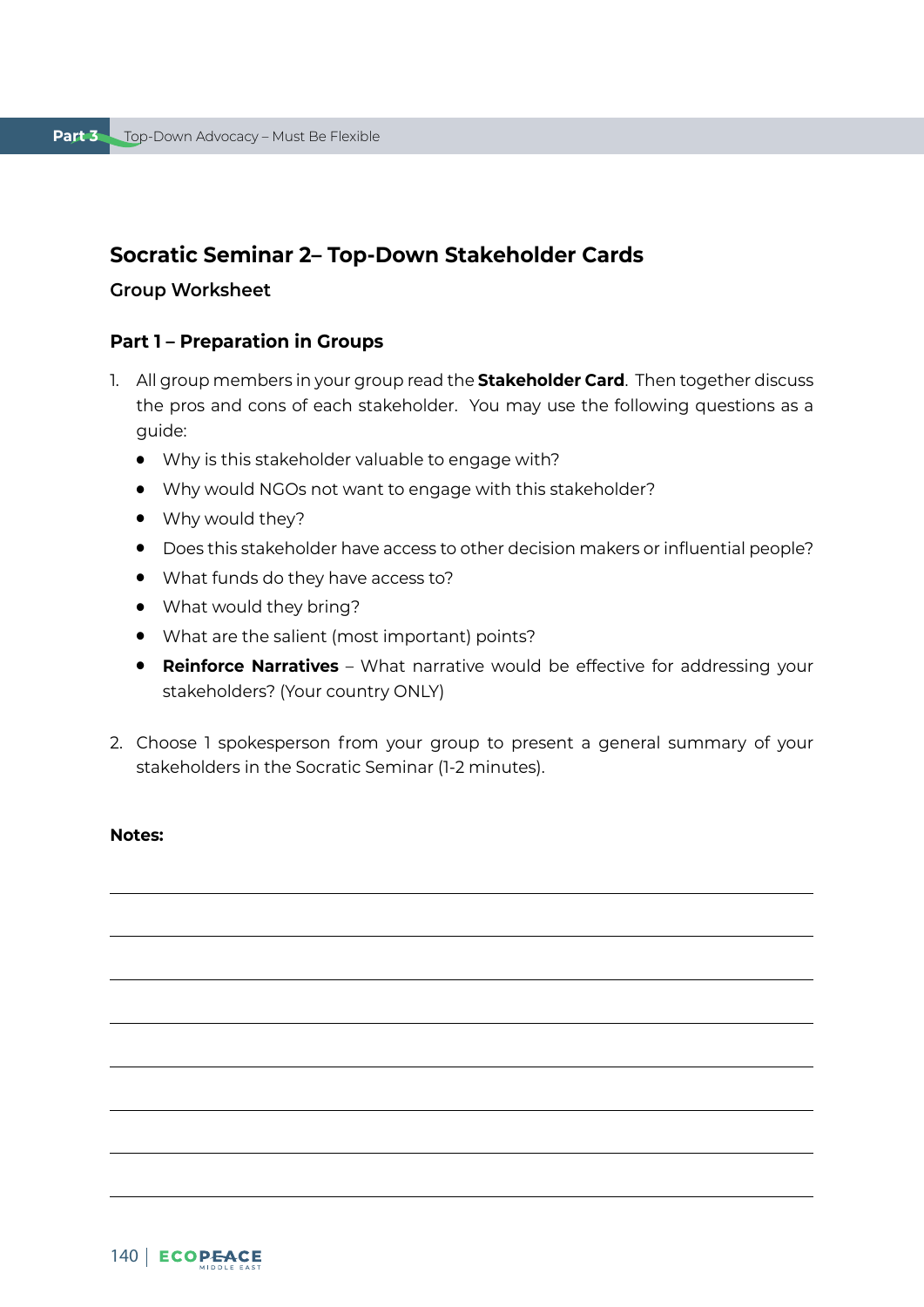# **Questions for the Socratic Seminar Leader – Top-down**

- What are the most important points you learned?
- What challenges would you anticipate in terms of dealing with certain stakeholders?
- What insights do you have in terms of ways to succeed in spite of difficulties?
- (**Spiral in negotiation skills**): How would negotiation skills be helpful in dealing with the stakeholders? How? Explain.
	- > Do you see areas where the positions (the stance they take) is problematic?
	- > Do you see places where progress could be made by examining the interests of the different sides? (Remember: to get to interests, ask WHY?)
	- > For example: you think your position is non-negotiable you won't meet with Israel. Can this change? How?
- (**Spiral in active listening**)- Were you able to practice active listening skills? Explain how it enhanced / improved your discussion.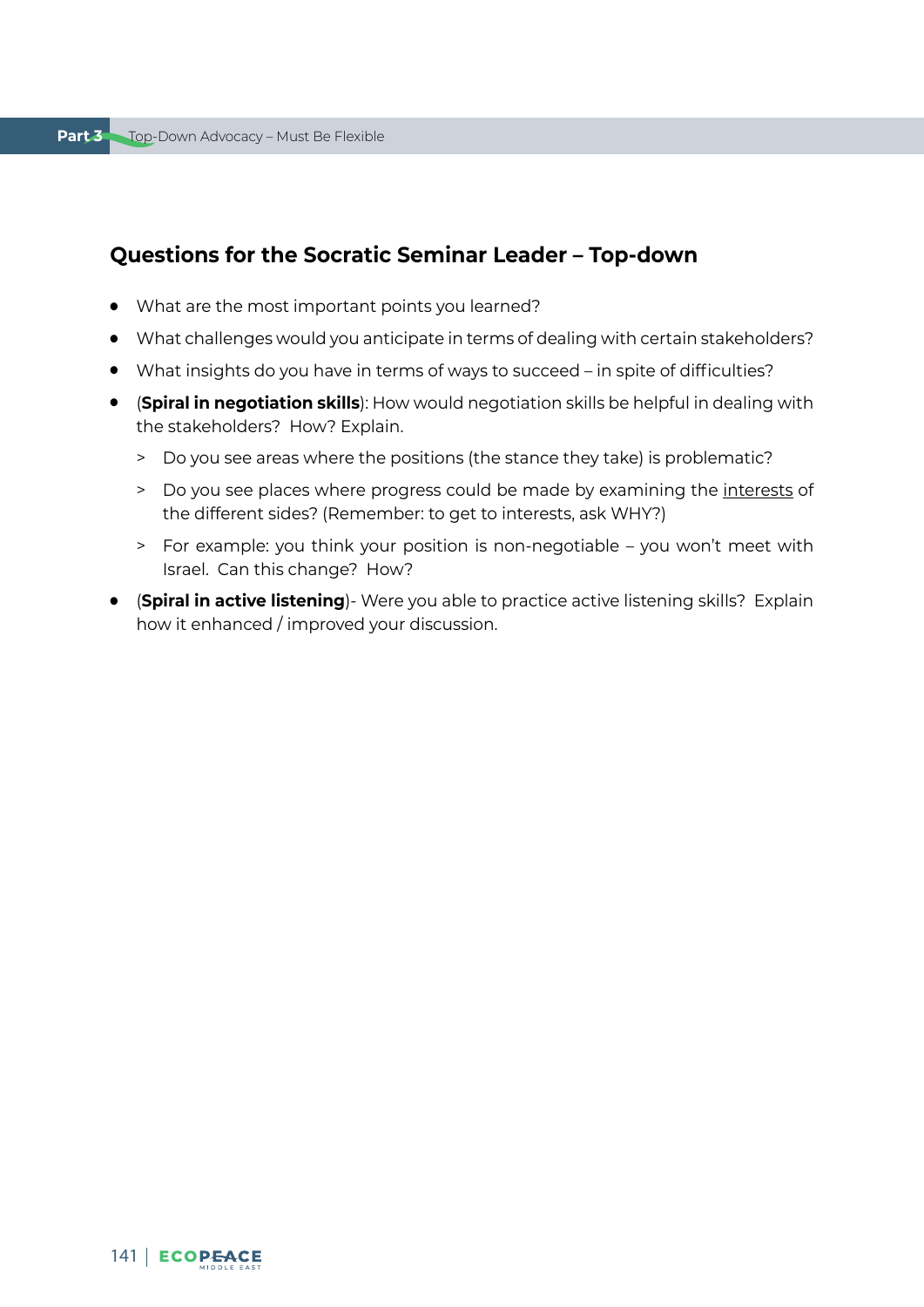# **Top-Down Stakeholders - Reflection Page**

- 1. What were the most important things you learned about top-down stakeholders?
- 2. What insights can you draw from that?
- 3. What are the important points for you in EcoPeace's choice of top-down stakeholder groups that you worked with in the Socratic Seminar?
- 4. Take a moment to identify in your own countries/regions/communities who you think are the major local stakeholders and why they are important as stakeholders. Then answer the following:
	- Who are the stakeholders in your community/region/country?
	- What is the importance of the different stakeholders?
	- Can you think of any other people, maybe they don't have a formal job title, but they have connections and influence?
	- What ideas do you have for engaging the stakeholders?
	- How would you make this happen?
	- What more do you need / need to know in order to make this happen?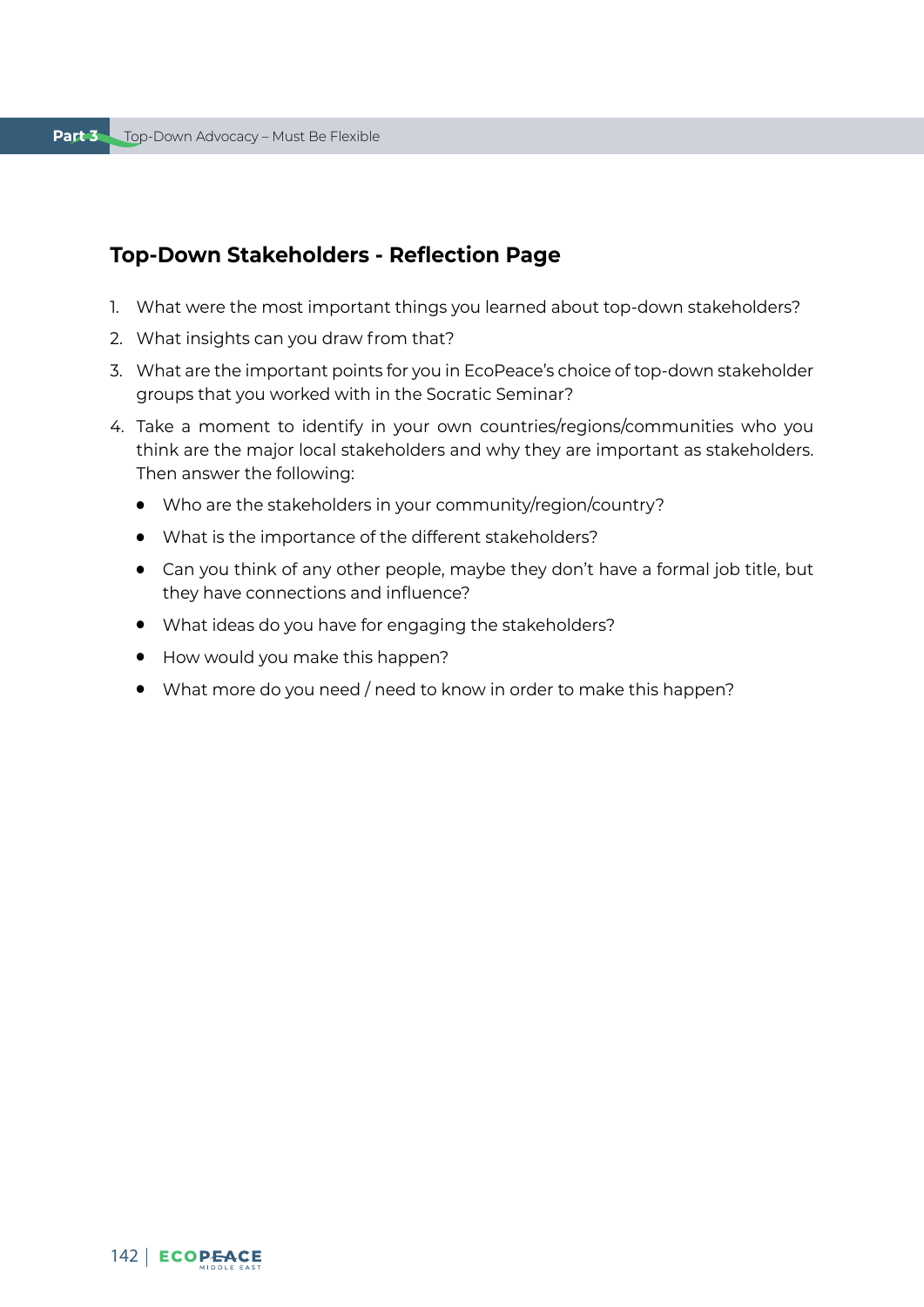# **D. EcoPeace Presentation –EcoPeace Model - Top-Down work and Stakeholders**

*"EcoPeace generally seeks a good relationship to the three countries´ governments and the relevant ministries, being the ministries for water (and irrigation), environment and energy. EcoPeace top-down work aims to keep governmental actors and ministries informed and involved in their activities to foster preemptive approval through transparency."* 

### **Sarah Henkel**

- Insights to be conveyed to practitioners
- Advocacy Informals as the hidden power
- Projects
- Jordan Valley Master Plan
- Water Energy Nexus
- Water Cannot Wait Oslo II, water as final status agreement along with Jerusalem, borders, refugees, etc.
- The facilitator can show a clip of the Jordan River receiving fresh water after EcoPeace's efforts
- Each of the three offices use the shared narrative of the need to rehabilitate the Jordan River, tailoring the narrative to align it with its own interests. Each of EcoPeace's three offices has taken the shared goal of regional cooperation as necessary to restore the river and constructed differing narratives as to WHY they need to cooperate, adapting the narratives to their own contexts.

The facilitator presents the following narratives that the three offices convey to their national top-down decision-makers:

- **EcoPeace Jordan**: The Jordanian office links the country's fate to the ecological health of the Jordan River, its namesake.
- **EcoPeace Palestine**: The Palestinian office focuses on its government's mission to stay on its land until there is peace and argues that environmental protection is an essential part of this mission.
- **EcoPeace Israel**: The Israeli office conveys that environmental demise of its neighbors is a security threat to Israel and thus requires cooperation rather than isolation.
- **All three offices**: All three EcoPeace offices seek to convince their governments that it is in their interests to cooperate regionally. In each country, EcoPeace presents itself as a local organization defending national interests.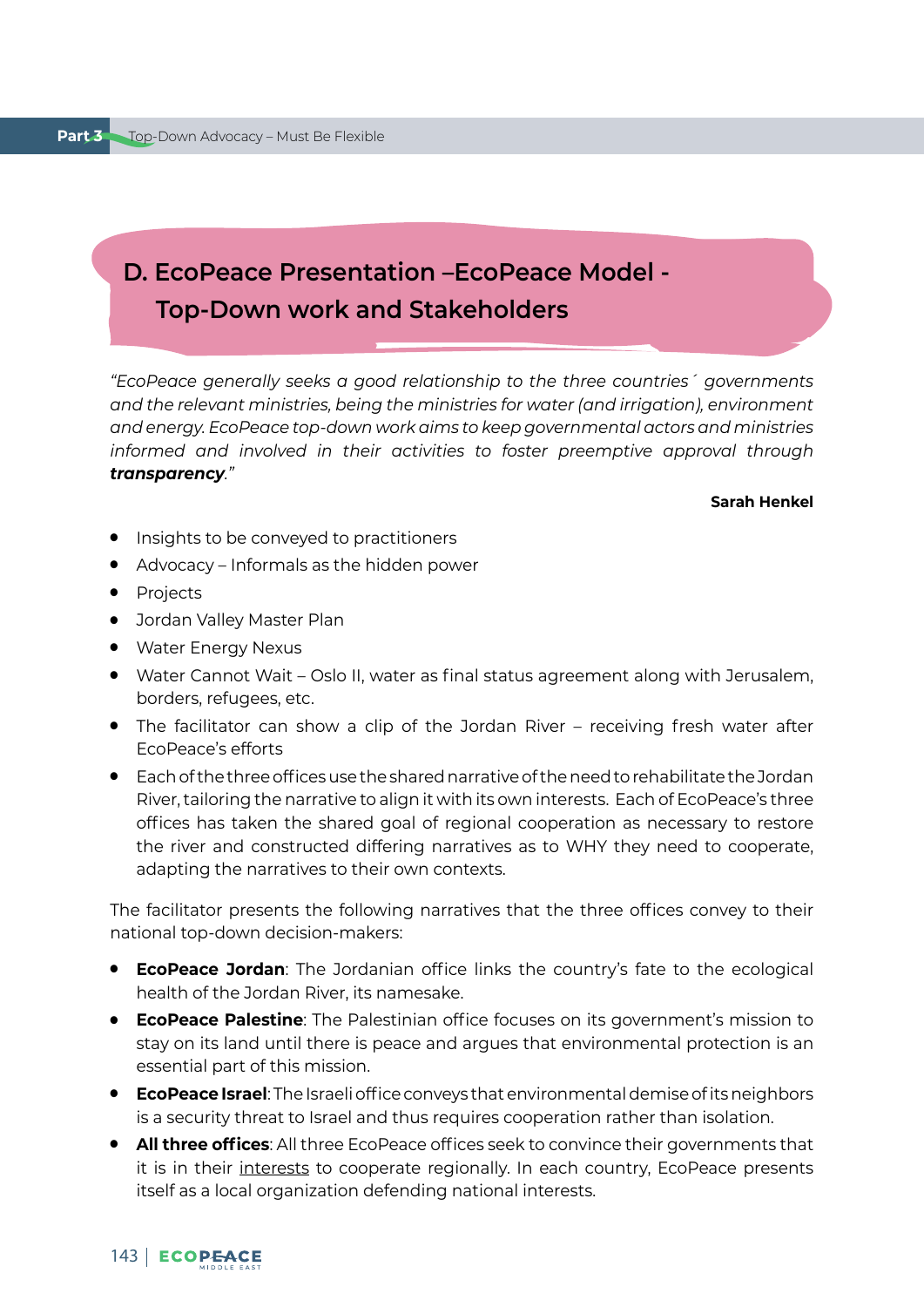# **E. Final Reflection – Top Down – after EcoPeace presentation Individual / Full Forum Reflection – 20 minutes**

Overview: The practitioners have already reflected on Bottom-Up Stakeholders and how they can apply this to their own NGO work. Now, this offers an additional opportunity to process further learning and insight they may have gained from the EcoPeace presentation. It also may be that this question was covered with the EcoPeace presenter, so it may not be necessary. But if not, it is an important step in processing the learning.

### **Materials:**

**Final Reflection (page 84)** 

#### **Final Reflection – EcoPeace model**

**Overview:** This will be the **final reflection** before the Simulation. It will be a chance for the practitioners to reflect on the **entire** EcoPeace model that they have learned and start thinking of how they can apply this to their own NGO work.

#### **Procedure:**

- Facilitator will lead a short debriefing following the EcoPeace presentation on Topdown Stakeholders.
- Full Forum:

Facilitator asks:

- > Now that you have heard the EcoPeace Presentation on Bottom-Up Stakeholders, what additional insight have you learned about the topic?
- > Do you have further insight as to how you might apply this to your own NGO work?
- **Final Reflection** Final Reflection (page 84): Direct practitioners to this page in their Practitioner Workbooks. Give them about 10-15 minutes of quiet time while remaining in full forum Zoom room.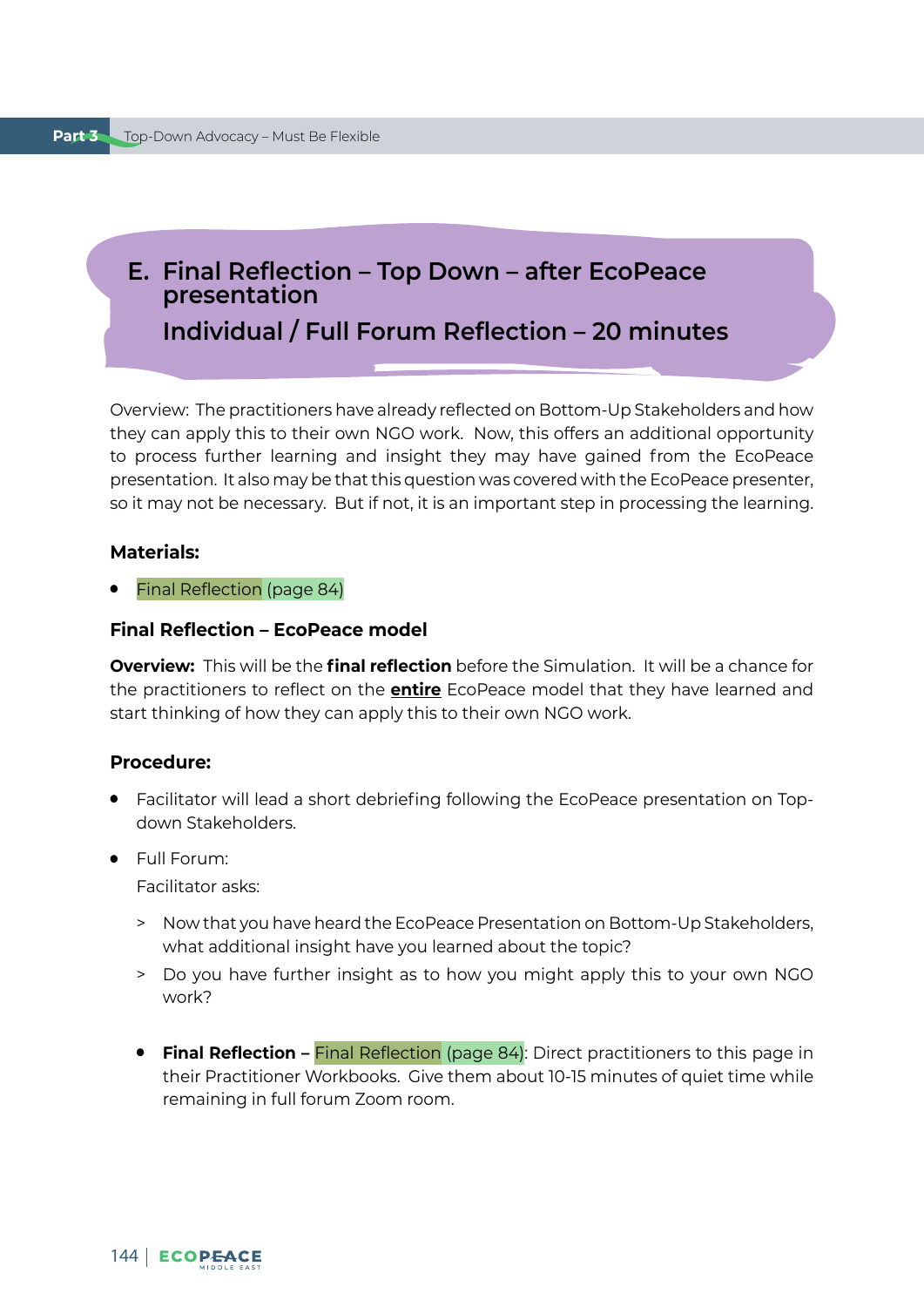The Final Reflection instructs the practitioners as follows:

Take a few moments to reflect on both the bottom-up and top-down tools of EcoPeace programming. Reflect on how these tools might be applied to your own countries/ regions/communities.

- What ideas and tools of EcoPeace's bottom-up and top-down programming are most relevant for you and your own NGO work?
- Which of these tools can you envision applying to your NGO?
- How would you go about making this happen?
- What more do you need / need to know in order to make this happen?

#### **Share**: full forum

- Sprinkle sharing facilitator should ask for a "sprinkling" of answers in other words, a few practitioners should share.
- Facilitator should also answer questions and relate to any points the practitioners make about needing help, more information, etc.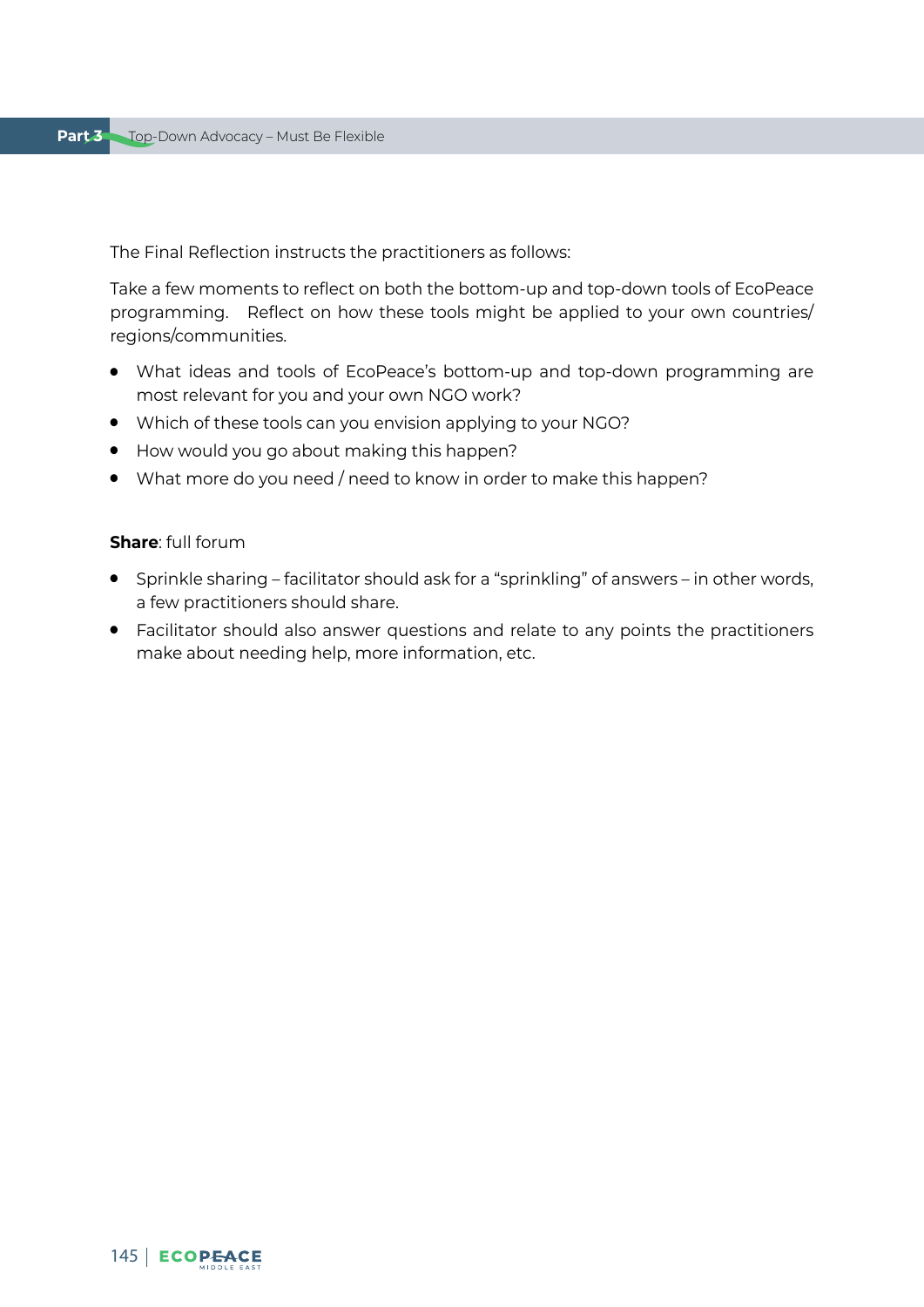# **Final Reflection**

Take a few moments to reflect on both the Bottom-Up and Top-Down tools of EcoPeace programming. Reflect on how these tools might be applied to your own countries/ regions/communities.

- What ideas and tools of EcoPeace's Bottom-Up and Top-Down programming are most relevant for you and your own NGO work?
- Which of these tools can you envision applying to your NGO?
- How would you go about making this happen?
- What more do you need / need to know in order to make this happen?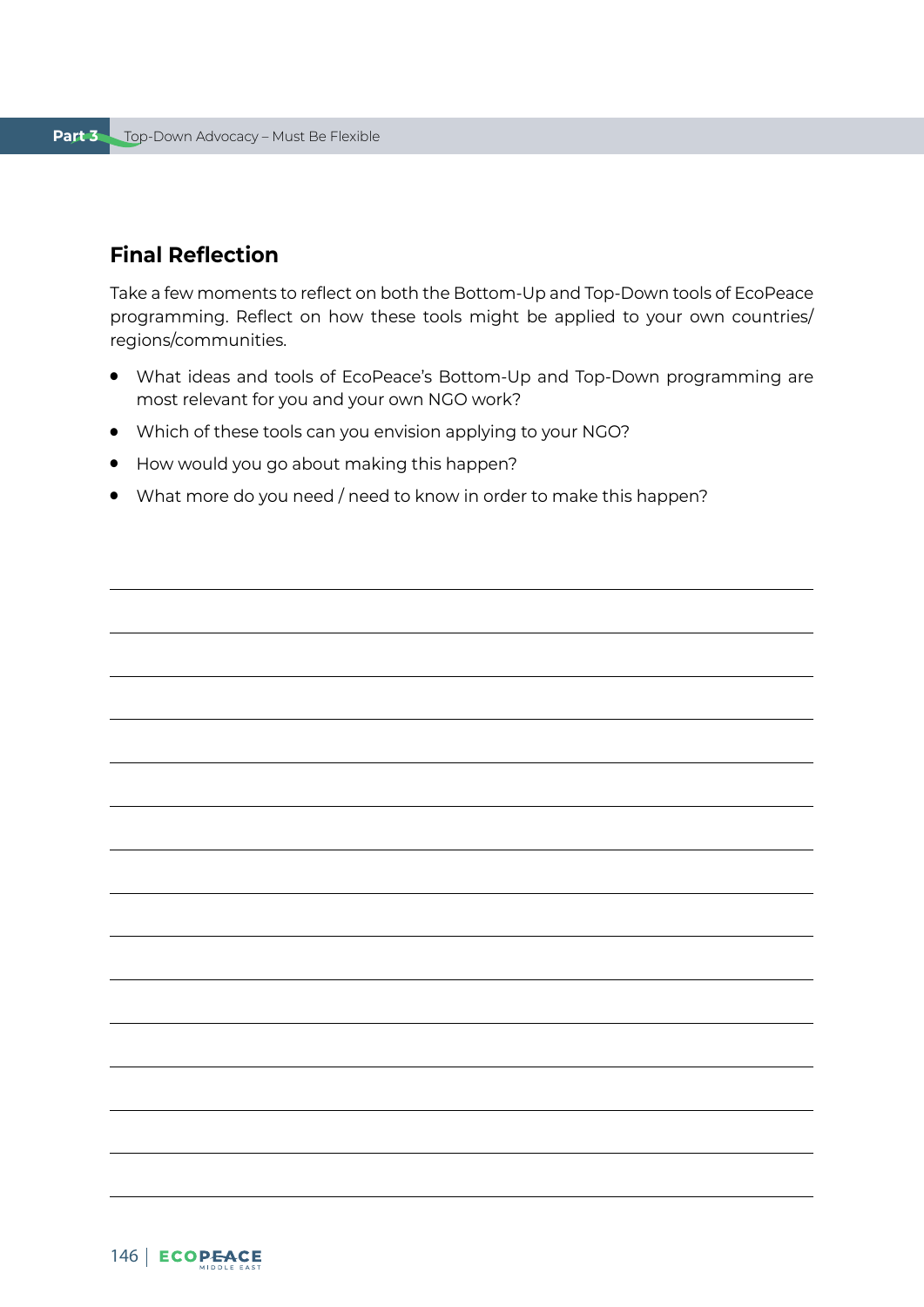# **Reference Pages for Practitioners' Workbook EcoPeace Top-Down Work**

# **Top-Down Work – Needs to be Flexible**

In order for EcoPeace to bring about the changes it envisions, in addition to its bottom-up community work, it must engage with decision makers at the national and international levels.

EcoPeace seeks good relationships with the three countries' governments in Jordan, Palestine and Israel, and the relevant ministries, such as water, irrigation, environment and energy ministries. EcoPeace aims to keep government actors and ministries appraised of and involved in its activities. With such actions and transparency, the goal is to foster preemptive approval and support of these national decision-makers.

EcoPeace frequently engages proxies, such as consultants, lobbying organizations or distinguished experts to facilitate access to decision makers. Such engagement can also include strategic partnerships, which give further legitimacy and authority to EcoPeace's policy. Supplementing this, on staff in each of the three offices are government affairs officers, professionals with previous experience in the governments, who have access and contacts to decision-makers. In Jordan and Palestine, tribal and family structures are also taken into account.

All of EcoPeace's policy work is aimed at creating a shift in the mindset of the decision makers in the three respective governments from one of competition and conflict to one of cooperation. The message is that cooperation enables a win-win rather than a zero sum game.

Strategies to reach decision makers include the use of specific tools, narrative transfer and pragmatism.

For EcoPeace, science is an important, diplomatic tool. EcoPeace prepares or commissions joint scientific reports and policy papers, involving the three respective governments and scientific communities by drawing on their data and feedback. The reports are then disseminated and discussed in national and regional round tables and conferences. The approach seeks to foster a common vision on the part of regional decision makers in combination with conveying the need for urgent action.

Another important strategy is EcoPeace's use of narratives to convey its messages and persuade decision-makers. Framing the issues is critical for advancing EcoPeace's messages. The narratives that EcoPeace conveys to the decision makers in the three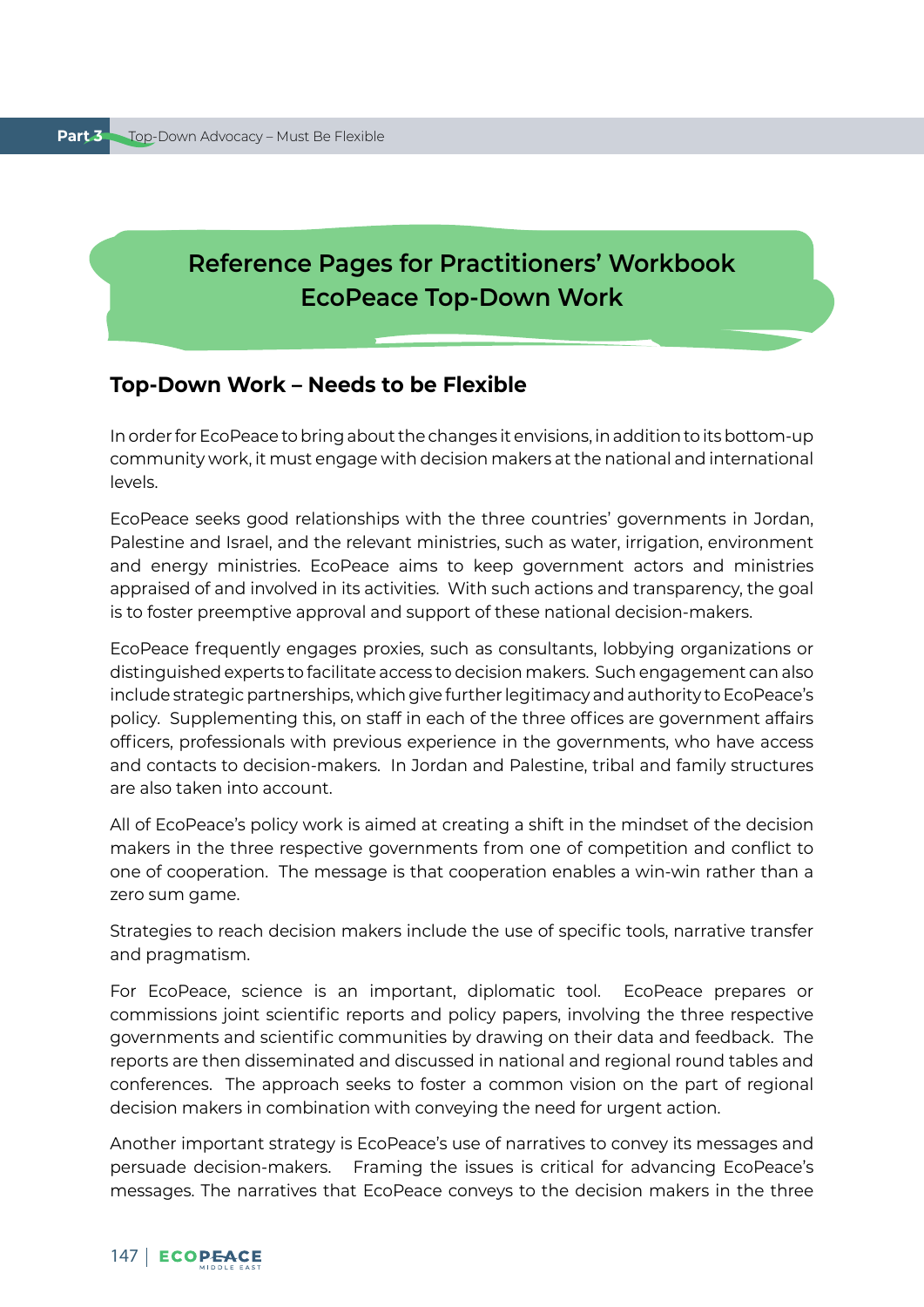countries are adapted to the different contexts in each country, while serving the joint goal of fostering regional cooperation. All three EcoPeace offices seek to convince their governments and decision-makers that it is in the self-interests of the three governments to cooperate regionally. In Jordan, EcoPeace links the country's fate to the ecological health of the Jordan River, the country's namesake. In Palestine, EcoPeace refers to the government's mission to remain on its land until there is peace and argues that environmental protection is an essential part of this mission. In Israel, EcoPeace conveys the message that environmental demise of its neighbors is a security threat to Israel and thus requires cooperation instead of unilateralism and isolation.

EcoPeace narratives are interwoven into all of its campaigns: In EcoPeace's campaign to rehabilitate the Jordan River, for example, the message conveyed is that the Jordan River, which is experiencing extreme environmental degradation as a result of diversion and pollution, is holy to Christians, Jews and Muslims and as such, is holy to half of humanity. Such a perspective serves to disempower those who might object to the urgency of rehabilitating it or not see it as a priority.

Lastly, EcoPeace's top-down work also relies on pragmatism. Rather than following a fixed strategy and given the volatile political context, governmental affairs officers at EcoPeace are concerned with scanning the political landscape to anticipate windows of opportunity for cross-border cooperation. If there is a demand for such cooperation, EcoPeace offers its assistance and expertise.

The constantly shifting political landscape results in windows of opportunity closing all the time. Within such limitations, EcoPeace's strategy of remaining pragmatic and flexible enables it, through discussion, to find windows that are open where it is possible to move its policy forward. Rather than focus on limitations or disagreement, EcoPeace seeks to find areas of agreement. It is not necessary for all windows to be open, just some.

Tangible top-down successes for the staff from all three EcoPeace offices include the building of a sewage treatment plant in northern Gaza as a result of EcoPeace advocacy. Other examples include the prevention of the construction of the separation wall at Battir; the successful lobbying of the Israeli government to release water into the lower Jordan River as well as furthering of EcoPeace policy in the form of resolutions by the European Parliament and letters from representatives of the US Congress. Other outcomes of its national advocacy work include EcoPeace bringing together government representatives from all three governments, Israel, Palestine and Jordan at EcoPeace events as well as fostering the support of high-ranking individuals. Finally, further tangible success includes the managing and maintaining of the Sharhabil Bin Hassneh EcoPark (SHE) EcoPark in Jordan.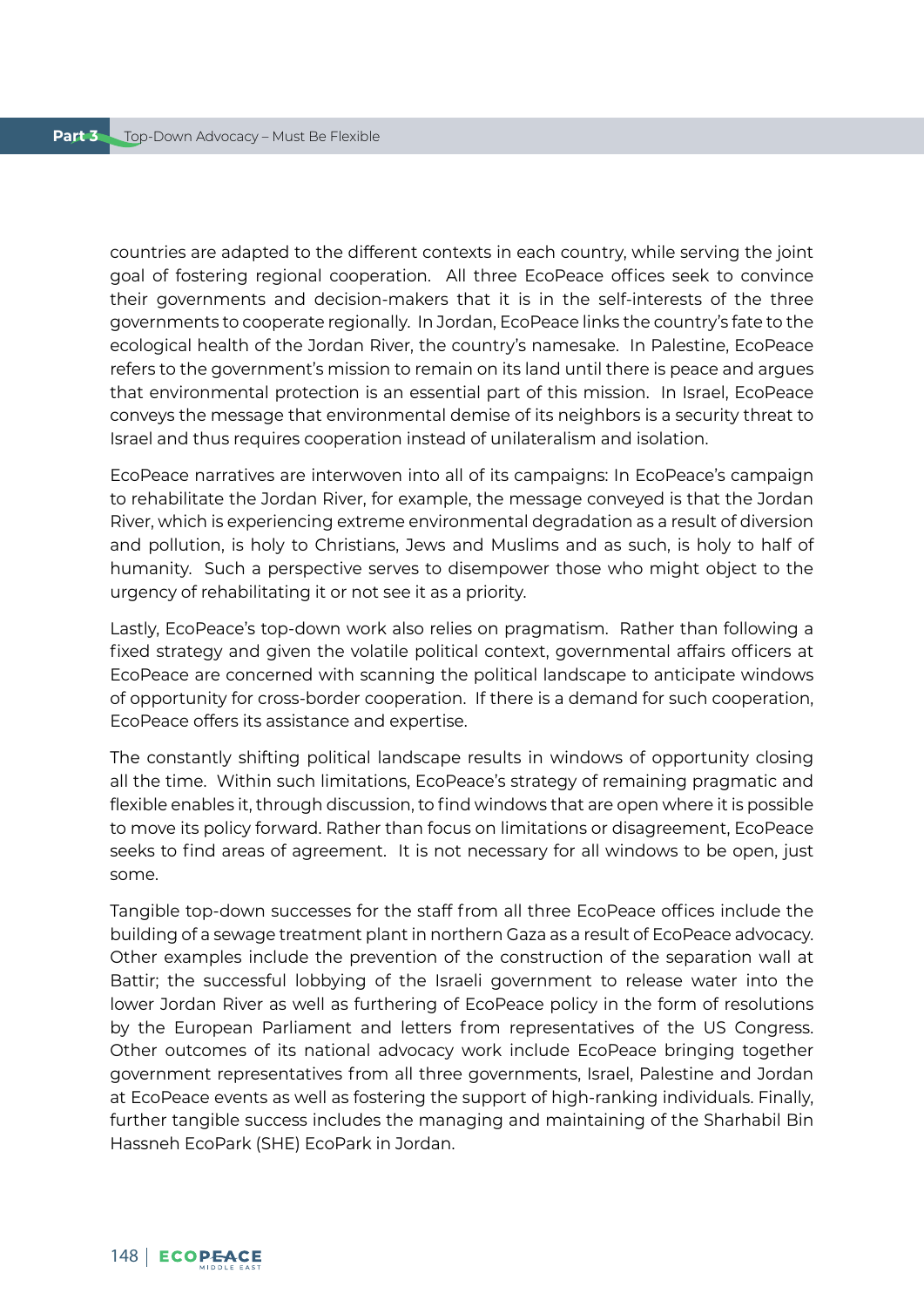The EcoPeace Top-Down programming implemented in its three offices in Jordan, Palestine and Israel comprises three main mechanisms: *Knowledge Mediation, National Advocacy and International Outreach* leading to *Political Change, Institution-Building and Regional Cooperation.* 

## **EcoPeace Model:**



#### **Knowledge Mediation**

● *Issuing scientific reports and policy papers as tools for advocacy; creating shared visions: collecting data, promoting research and advancing policies.*

EcoPeace's top-down work strongly draws on the power of science as a tool for advocacy. It commissions reports, feasibility studies and policy papers that forge a common vision and urgency to act on the part of decision-makers.

As data is not always standardized and can be the basis for disagreement, EcoPeace commissions cooperative, joint reports from the scientific community in each of the countries. EcoPeace's joint-fact finding results in the creation of political will on all sides. The reports are both prescriptive in that they include recommendations; as well, they are pragmatic in that all the recommendations, including projects, can be implemented.

The shared scientific reports serve as important advocacy tools for advancing EcoPeace's policies. These reports are disseminated at all meetings and forums, including EcoPeace's own conferences, which include the presence of national and international decisionmakers. The reports are further disseminated through channels such as newsletters and other media.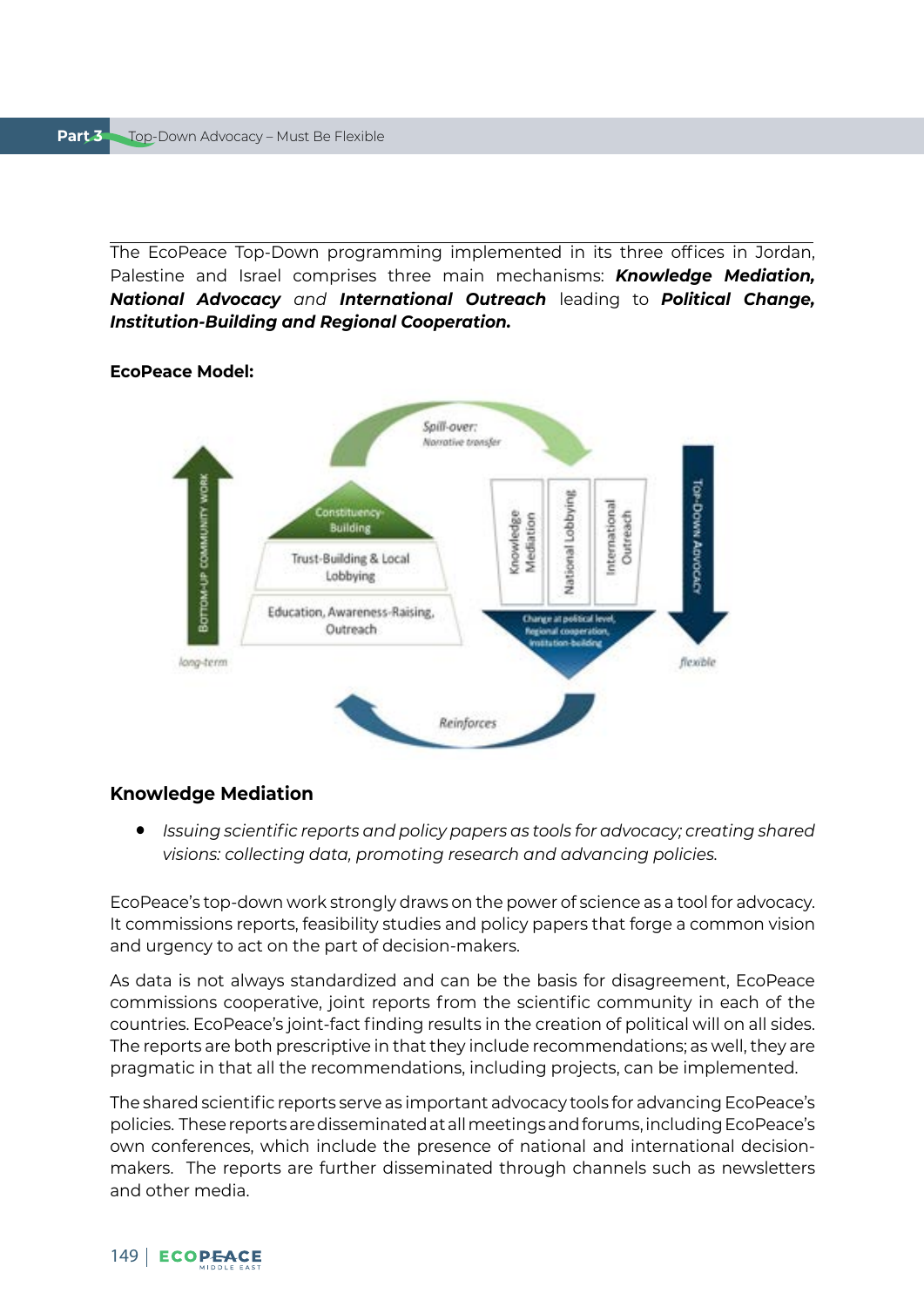#### **National Advocacy**

● *Engagement and involvement of relevant decision-makers; employing consultants or lobbying groups to gain access to decision-makers; framing a narrative of interdependence, self-interest and mutual gain; scanning political landscape for demand for cooperation.*

This second major element of EcoPeace's top-down work is lobbying and advocacy at the three national levels. This includes keeping ministries and other relevant decision makers informed and involved in EcoPeace's activities to prevent contestation and increases the likelihood of buy-in. When directly approaching decision-makers may be counter-productive and unpromising, EcoPeace works via proxies, such as consultants, lobbying groups and scientists. Each national lobbying effort relies on a narrative that highlights interdependencies and the self-interests of each side.

EcoPeace understands that that decision makers will not consider its initiatives at certain times, but this does not mean that they won't be considered later. Therefore, EcoPeace's strategy is to lay the groundwork: introduce the initiatives and ensure the relevant decision makers are familiar with them. Then, when opportunity arises, these plans can be retrieved right away, with no need for introduction or study, and lead to potential breakthroughs. What is important is to keep the issues on the table.

Another important EcoPeace strategy is seeking partnerships. These partnerships can be in any field, for example, scientific, academic, governmental or private. They can be with government authorities in water, energy or agriculture or private think tanks. The partnerships can be ad-hoc or long-term. These partnerships give legitimacy, authority, validation and endorsement to EcoPeace's message and EcoPeace as an organization. This elevates the status of EcoPeace and its credibility.

Finally, an important aspect of EcoPeace's top-down work is bringing together government ministers and decision-makers and providing them with space for dialogue. This occurs in different types of events, for example, EcoPeace's annual conference allows decision-makers at the national level to meet.

### **International Outreach**

● *Involve international institutions to boost political support and financial resources. Bodies include the United Nations, the World Bank and foreign governments.*

This mechanism of EcoPeace's top-down work involves connecting with international organizations, foreign governments or international media to widen its constituencies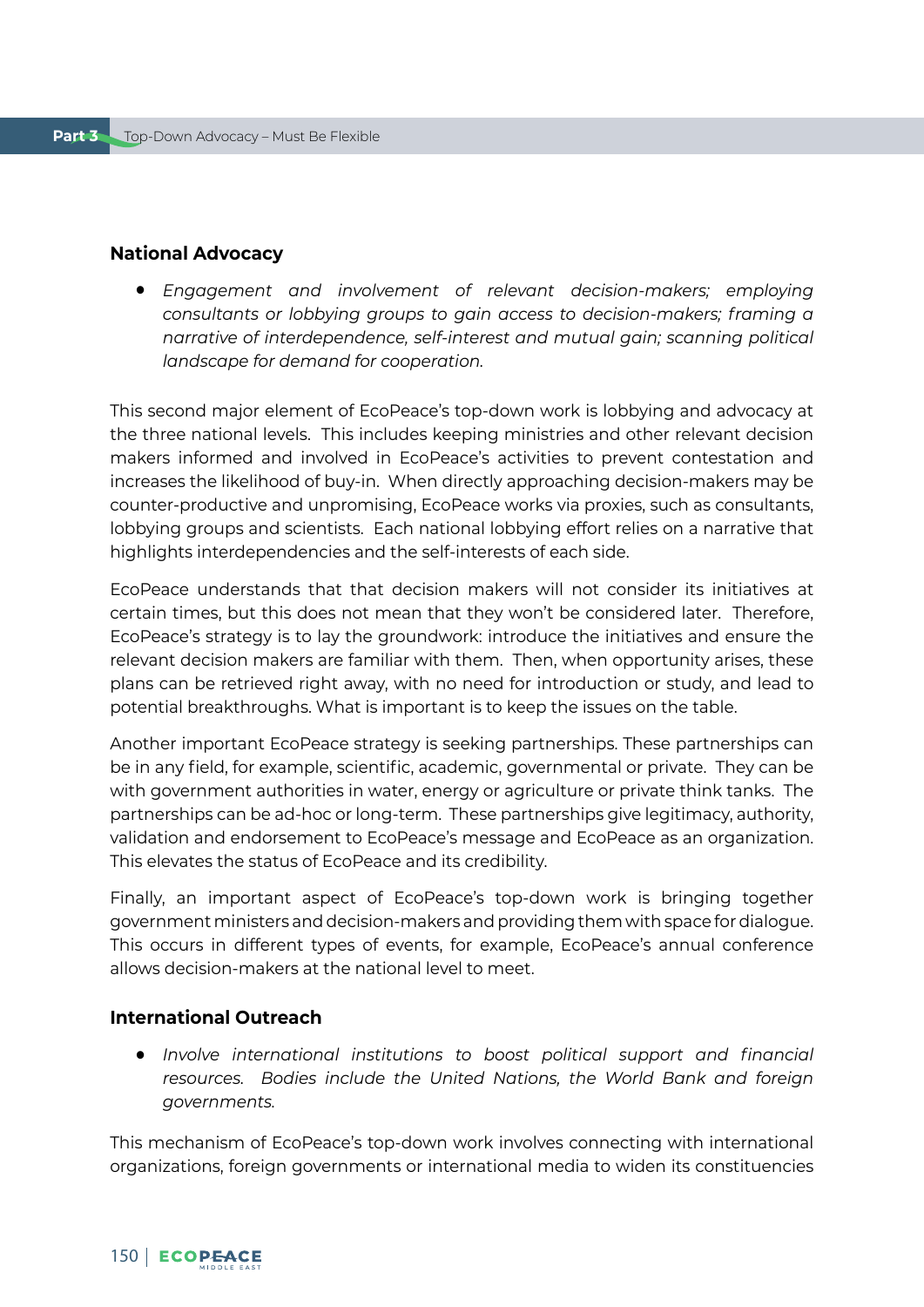of support and attain financial resources. These organizations include the United Nations (e.g., the UN Security Council (UNSC) and UN Environmental Program (UNEP), the World Bank and foreign governments.

This arm of EcoPeace's top-down work is advanced by the three EcoPeace Directors in all three offices, Jordan, Israel and Palestine. The directors work in tandem, agreeing in advance to the policy positions for which they will seek international support. Many of these international bodies are also donor countries that provide EcoPeace with foreign aid.

When it comes to fundraising, unlike many NGOs, EcoPeace seeks out what it believes to be the right donor for its initiatives, donors that will be interested in the projects and also see things similarly. This catapults the donors into the role of partners, who have a deeper understanding of the initiatives and at times, the need for flexibility.

#### **Political Change, Institution-Building and Regional Cooperation**

In an ideal outcome, the top-down advocacy (in some cases underpinned by bottomup community work and spillover) brings about change at the political level in favor of the EcoPeace mission and vision. Whether through political change or not, successful top-down advocacy fosters institution-building, regional cooperation and healthy interdependencies in the long run.

## **Top-Down Work**

#### **Stakeholders**

As with its bottom-up programming, in its Top-Down work, EcoPeace actively seeks to engage with all possible stakeholders. At the national level, this includes governmental authorities and ministers, politicians, the scientific community and the media. At the international level, this includes international bodies, such as the UN, the World Bank and foreign governments. As with bottom-up programming, this horizontal expansion is key in creating opportunities; the greater the number of stakeholders that EcoPeace engages with, the greater the number of opportunities for EcoPeace to get its message out and effect policy. If one stakeholder declines to help, then others may be found. NGOs frequently express frustration after receiving negative responses from stakeholders that prevent them from advancing their agendas. EcoPeace's method is to engage with additional stakeholders to increase the chances of finding support. As well, NGOs often do not consider engaging with particular stakeholders, such as those regarded as enemies or obstacles. EcoPeace, on the hand, sees value in engaging with such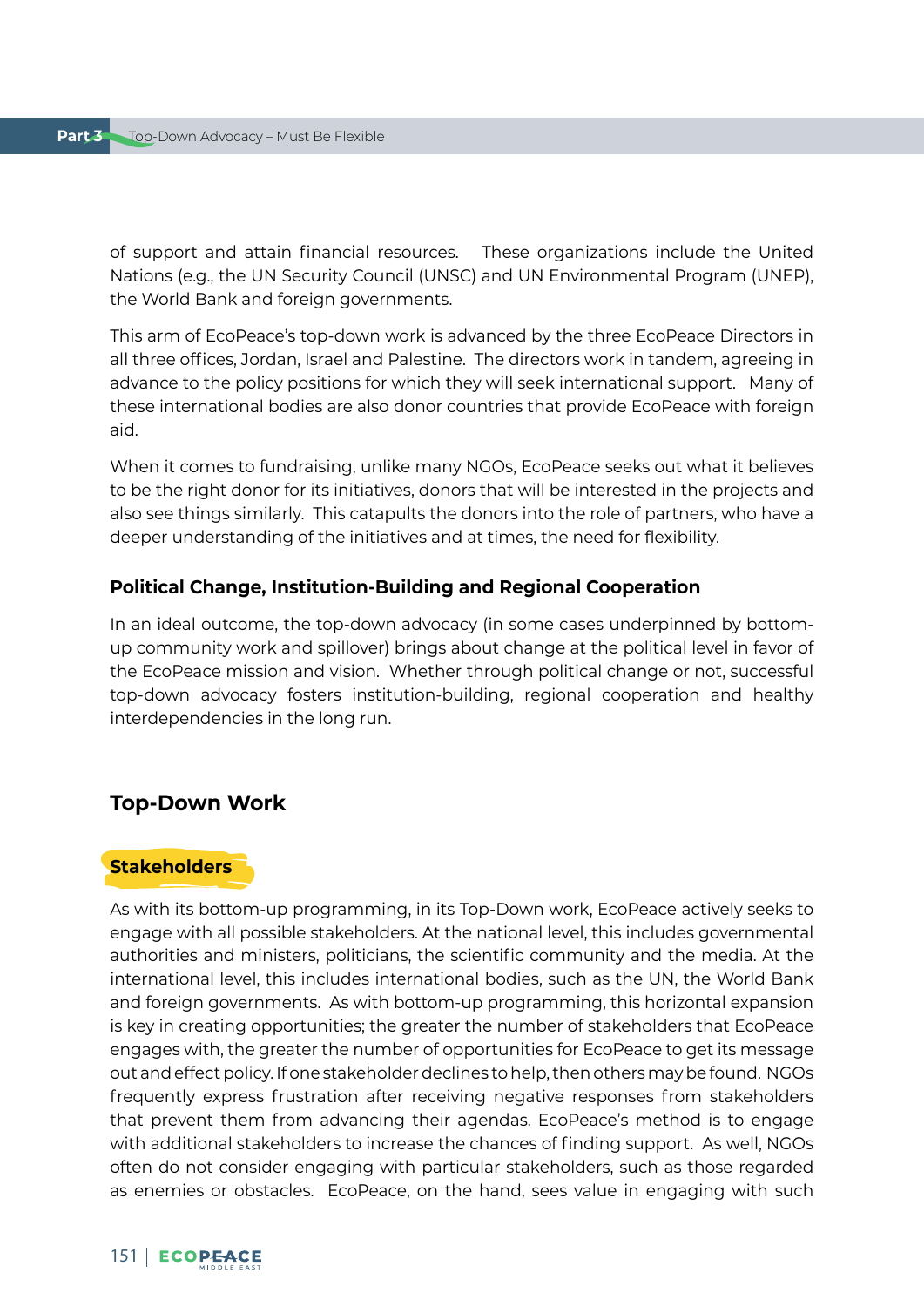stakeholders as they too can prove valuable in ways that can't always be foreseen. This open, flexible approach has proven key in advancing EcoPeace's message and policy.

Top-down stakeholders can include any decision maker or influencer at the national level including but not limited to governmental ministers and authorities that regulate environmental matters, such as water, energy and agriculture; politicians, the scientific community; research bodies, such as think tanks, the private sector and national media. At the international media this can include foreign governments and international organizations, such as the UN, the World Bank and international governments; donor organizations; and international media. The list will vary according to the environmental project at hand.

The following includes a summary of a few key top-down stakeholders with whom EcoPeace engages.

#### **Government Authorities and Ministers – Public Sector**

A critical part of EcoPeace's top-down work is spent engaging with government authorities and ministers that regulate environmental matters, and more specifically, water, energy and agriculture. Here EcoPeace relies on its narrative that highlights interdependencies and the self-interests of each side.

## **Scientific Community**

Academia plays a key role in the production of environmental and decision-making knowledge. Contributions, such as studies, reports and policy papers have the "potential to enhance legitimacy and the quality of decision making processes, especially under conditions of uncertainty and conflict." 19 The involvement of *local* researchers and academics increases the public's perception of ownership of problem-solving and decision-making processes. This important process can be key in offsetting what are governments' increasing use of water as a tool of coercive diplomacy, injecting tensions into international diplomacy and complicating opportunities to find cooperative water solutions. 20

The interaction between these academic contributions and decision makers takes place on both the grassroots level where the experiences of the local researchers originate, as well as on other levels where public participation and decision-making gain legitimacy and contribute to policy and structural change.

<sup>19</sup> Hage et al. (2010: 254)

<sup>20</sup> Conca (2012), 44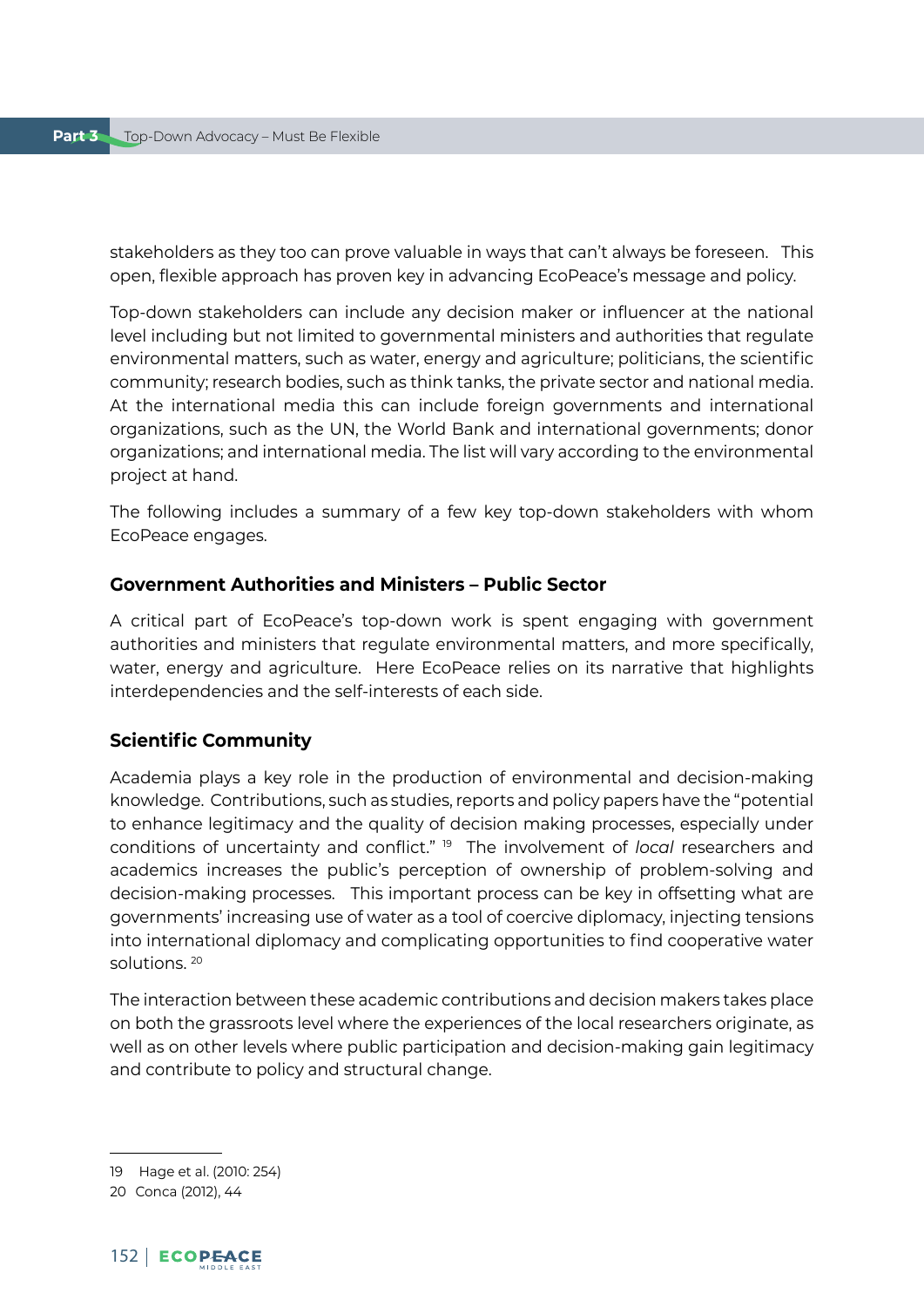#### **Media**

It is very important for EcoPeace to have press. The press raises new ideas and through its reporting, gets the EcoPeace message out. Furthermore, decision makers read the media and stories that highlight problems. This is an effective way to get their attention, create political support and put pressure on them to move things forward.

Examples of media reports and articles on environmental peacebuilding that EcoPeace has been active in include:

- Several media outlets covered the worsening of floods in *Wadi Fukin* due to the expansion of Jerusalem suburbs, reporting on EcoPeace's cooperative projects.
- A *Science* article discussed the benefit of scientific cooperation in the peace process and cited the *Wadi Fukin* projects as an example.21
- Other media have focused on projects, such as the Regional Master Plan for the Jordan Valley and the Gaza Water and Energy Crisis. The latter appeared as a focus of public interest after EcoPeace revealed the closure of Israel's massive desalination plant in Ashkelon due to Gaza sewage polluting the seawater. The resulting hazards for public health were examined in an article that included input from the EcoPeace directors.
- Apart from critical coverage of current events, media outlets cover progress in peacebuilding processes, such as the Big Jump of mayors into the Jordan River and the signing of a Memorandum Of Understanding between transboundary authorities.

#### **Foreign Governments and International Organizations**

Foreign governments and international organizations can support EcoPeace policy positions. This can influence and put pressure on the respective decision-makers in each of the three countries, Jordan, Israel and Palestine.

These bodies are often important donors and as well. Beyond this, these bodies often have particularly strong relationships with one or more of the riparian countries and have influence on their respective decision makers.

# **Conclusion of Top-Down Section**

<sup>21</sup> Bohannon, John (2006). Bridging the Divide in the Holy Land. Science 312: 352-356